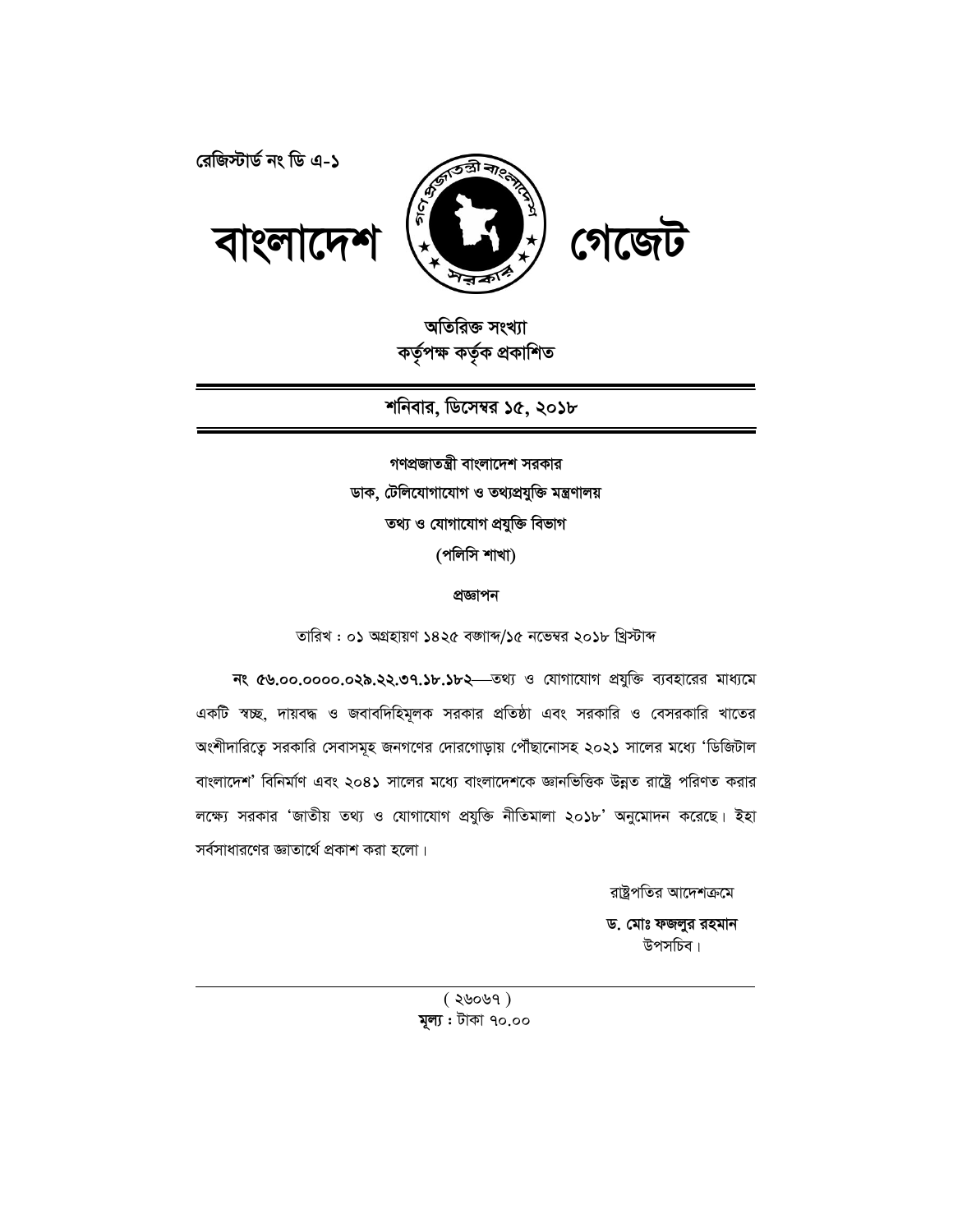### সংক্ষিপ্ত শিরোনাম, প্রবর্তন ও সংজ্ঞা

- ১.১. সংক্ষিপ্ত শিরোনাম ও প্রবর্তন
	- ক. সংক্ষিপ্ত শিরোনাম: এ নীতিমালা 'জাতীয় তথ্য ও যোগাযোগ প্রযুক্তি নীতিমালা ২০১৮' নামে অভিহিত হবে।
	- : এটি অবিলম্বে কার্যকর হবে। খ. প্ৰবৰ্তন
- ১.২. সংজ্ঞা : বিষয় বা প্রসজ্ঞার পরিপন্থী কিছু না থাকলে এ নীতিমালায়—
	- **"অটোমেশন (Automation)"** হচ্ছে একটি যান্ত্ৰিক বা ইলেক্ট্ৰনিক পদ্ধতি বা যন্ত্ৰ  $\mathcal{L}(\mathcal{L})$ যা স্বয়ংক্রিয়ভাবে কার্য সম্পাদন করতে পারে, ফলে কার্য সম্পাদনে মানুষের হস্তক্ষেপ কমে যায়:
	- "আন্তঃপরিবাহিতা  $\left( \infty \right)$ (Interoperability)" অর্থ কম্পিউটার সিস্টেমের কম্পোনেন্টসমূহ যা বিভিন্ন Environment-এ পারস্পরিক তথ্য আদান-প্রদান করে কাৰ্য সম্পাদন করতে সক্ষম;
	- $(\mathcal{O})$ "ডিজিটাল সরকার (Digital Government)" হচ্ছে এমন একটি প্রক্রিয়া (System), যার মাধ্যমে কোন কম্পিউটার/ডিজিটাল ডিভাইস এবং/অথবা ডিজিটাল সংযুক্তি ব্যবহার করে সরকারি কার্যক্রম সঠিক ও সুচারুরূপে সম্পাদন করা যায় এবং সেবাসমূহ দ্রুত জনগণের নিকট পৌছানো যায়;
	- "এন্টারপ্রাইজ রিসোর্স প্ল্যানিং [Enterprise Resource Planning (ERP)]"  $(8)$ হচ্ছে একটি সমন্বিত তথ্য ব্যবস্থাপনা পদ্ধতি যা প্ৰতিষ্ঠানের সমস্ত তথ্যাবলী (Data) সমন্বিতভাবে উপস্থাপন করে, যার ফলে দক্ষ ও সুষ্ঠুভাবে সিদ্ধান্ত গ্রহণ করা যায়;
	- "কৃত্ৰিম বুদ্ধিমত্তা (Artificial Intelligece)" অৰ্থ ডিজিটাল সিস্টেমের মাধ্যমে  $(\delta)$ সৃস্ট বুদ্ধিমত্তা যা মানুষের বুদ্ধিমত্তার প্রায় অনুরূপ বা কাছাকাছি কার্যক্রম সম্পাদন করতে পারে:
	- "ডিজিটাল কমাৰ্স (Digital Commerce)" অৰ্থ ইলেক্ট্ৰনিক/ডিজিটাল বাণিজ্য যা  $(\mathcal{Y})$ ইন্টারনেট ও অন্যান্য ডিজিটাল নেটওয়ার্ক-এর মাধ্যমে ডিজিটাল ডিভাইস ব্যবহার করে সকল প্রকার পণ্য ও সেবা ক্রয়-বিক্রয় সম্পাদন হয়ে থাকে;
	- "ডিজিটাল ডিভাইড (Digital Divide)" অৰ্থ তথ্য ও যোগযোগ প্ৰযুক্তি ব্যবহারের  $(9)$ সুযোগ (Access), ব্যবহার অথবা এর প্রভাবের (Impact) মাধ্যমে সৃষ্ট অর্থনৈতিক ও অন্যান্য সামাজিক অসাম্য;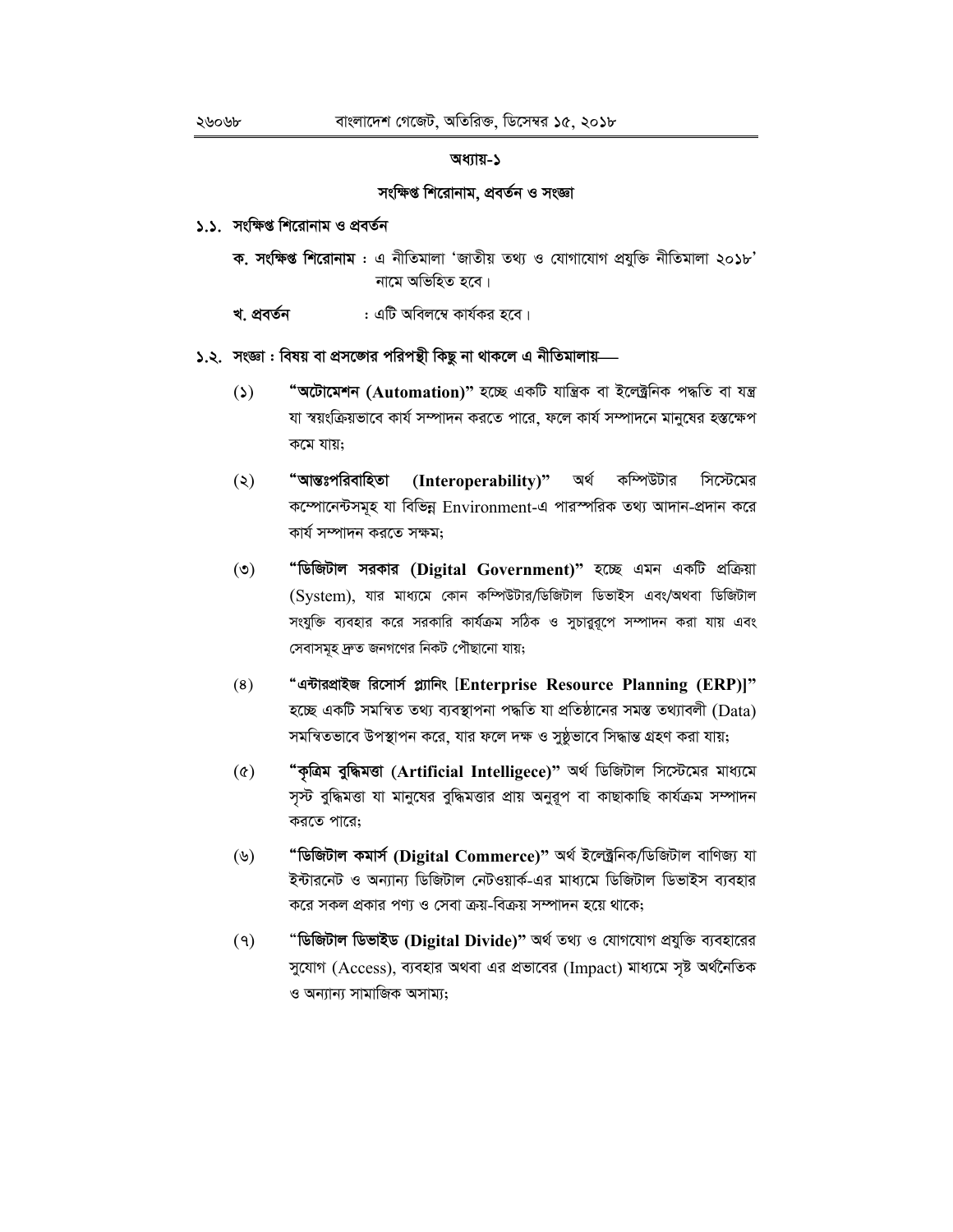- "ডিজিটাল ডিভাইস (Digital Divice)" অৰ্থ কোনো ইলেকট্ৰনিক, ডিজিটাল,  $(b)$ ম্যাগনেটিক, অপটিক্যাল বা তথ্য প্রক্রিয়াকরণ যন্ত্র বা সিস্টেম, যা ইলেকট্রনিক, ডিজিটাল, ম্যাগনেটিক বা অপটিক্যাল ইমপালস ব্যবহারের মাধ্যমে যৌক্তিক, গাণিতিক এবং স্মৃতি কার্যক্রম সম্পন্ন করে, এবং কোনো ডিজিটাল বা কম্পিউটার ডিভাইস সিস্টেম বা ডিজিটাল নেটওয়ার্কের সহিত সংযুক্ত এবং সকল ইনপুট, আউটপুট প্রক্রিয়াকরণ, সঞ্চিতি, ডিজিটাল ডিভাইস সফটওয়্যার বা যোগাযোগ সুবিধাদিও এর অন্তর্ভুক্ত;
- "ডিজিটাল নিরাপত্তা (Digital Security)" অর্থ কোনো ডিজিটাল ডিভাইস বা  $(\delta)$ ডিজিটাল সিস্টেম-এর মধ্যস্থিত তথ্য-উপাত্ত ও কর্মপ্রক্রিয়ার নিরাপত্তা;
- "ডিজিটাল লেনদেন (Digital Payment)" অৰ্থ ইলেকট্ৰনিক বা ডিজিটাল  $(0\zeta)$ পদ্ধতিতে সম্পাদিত যে কোনো ডিজিটাল বাণিজ্য বাবদ লেনদেন:
- "ডিজিটাল স্বাক্ষর (Digital Signature)" অর্থ এমন একটি বিশেষ ডিজিটাল  $(25)$ কোড যা কোনো লিখিত দলিলের কনটেন্ট-এ প্রেরক বা স্বাক্ষরকারীর পরিচয়, উৎস, স্বতু, কর্তৃতু ও যথার্থতা এমনভাবে সনাক্ত ও নিশ্চিত করে যার কোনো একটি অংশ পরিবর্তন করলে সে ডিজিটাল কোড তা সঠিক বলে অনুমোদন প্রদান করে না এরূপ স্বাক্ষর ব্যবস্তা:
- "মেধাস্বত্ব (Intellectual Property Rights)" অৰ্থ কোনো ধরনের মুদ্রণ,  $(55)$ সম্প্রচার বা ডিজিটাল উপায়ে প্রকাশিত বা অপ্রকাশিত বুদ্ধিবৃত্তিক বা মেধাভিত্তিক মূলধনের ওপর উদ্ভাবক বা উৎপাদনকারী বা স্বত্যুধিকারী অর্থাৎ মালিকের একচ্ছত্র বা একচেটিয়া আইনগত অধিকার সুরক্ষা ও স্বতু বহাল থাকে এরূপ অধিকার ; এবং
- "ম্যানেজড সার্ভিস (Managed Service)" অর্থ দক্ষ তথ্যপ্রযুক্তি সহায়তার  $(0\zeta)$ মাধ্যমে সেবা প্রদানকারী (তৃতীয়পক্ষ) কর্তৃক গ্রাহককে অপারেশন এবং প্রযুক্তিগত কাৰ্যক্ৰম পৱিচালনায় প্ৰদত্ত আইটি সেবা।

## ব্বপকল্প ও উদ্দেশ্য

#### $2.5.$ রুপকল্প (Vision)

তথ্য ও যোগাযোগ প্রযুক্তি ব্যবহারের মাধ্যমে একটি স্বচ্ছ, দায়বদ্ধ ও জবাবদিহিমূলক সরকার প্রতিষ্ঠা; দক্ষ মানব সম্পদ উন্নয়ন; সামাজিক ন্যায়পরায়ণতা নিশ্চিতকরণ এবং সরকারি ও বেসরকারি খাতের অংশীদারিতে সরকারি সেবাসমূহ জনগণের দোরগোড়ায় পৌছানোসহ ২০২১ সালের মধ্যে 'ডিজিটাল বাংলাদেশ' বিনির্মাণ এবং ২০৪১ সালের মধ্যে বাংলাদেশকে জ্ঞানভিত্তিক উন্নত রাষ্ট্রে পরিণত করা।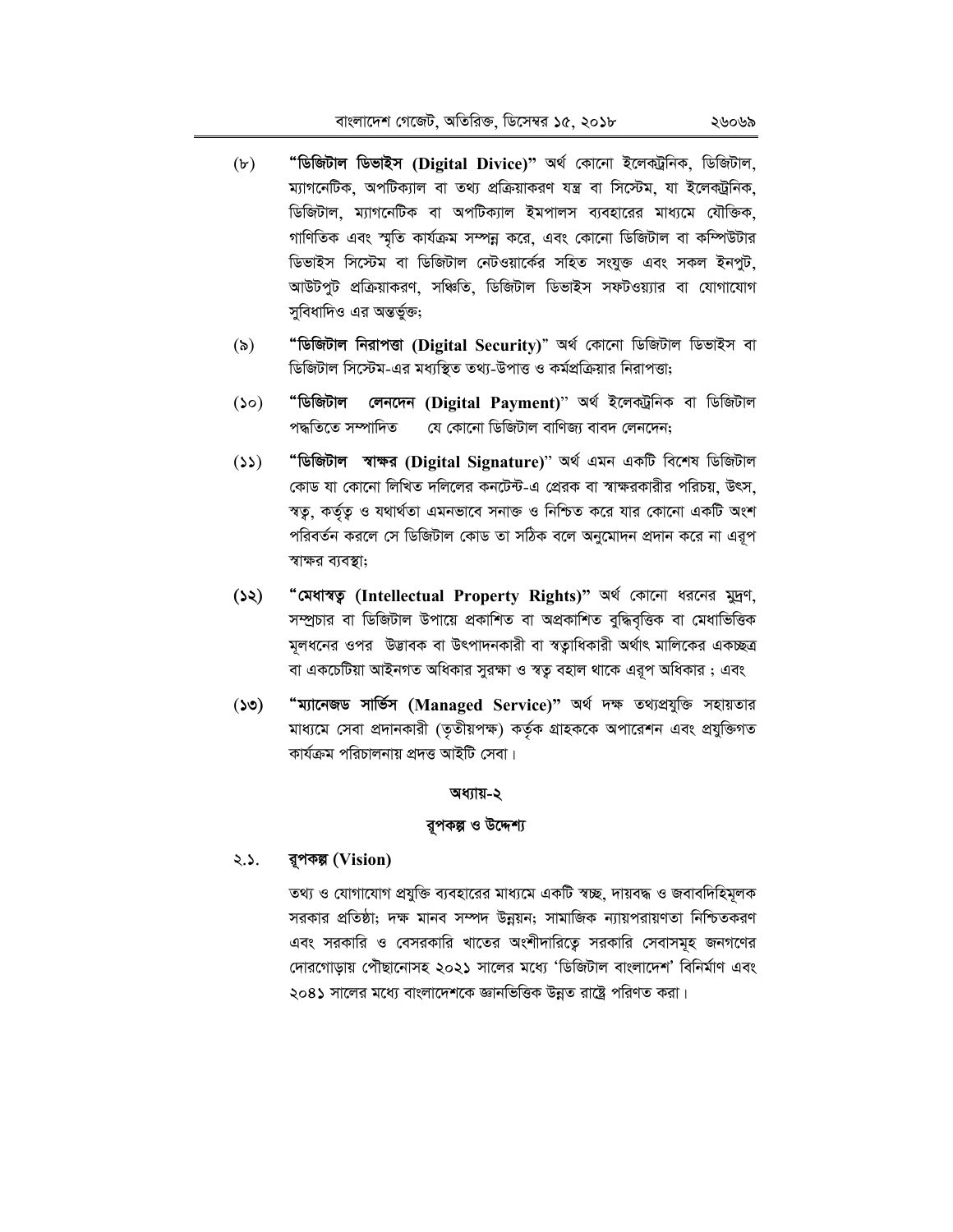# ২.২. উদ্দেশ্যসমূহ (Objectives)

- ২.২.১. ডি**জিটাল সরকার (Digital Government) :** সরকারের সকল কার্যক্রমে তথ্যপ্রযুক্তির ব্যবহারের মাধ্যমে সেবাসমূহ সহজে জনগণের দোরগোড়ায় পৌছানোর ব্যবস্থাপনা নিশ্চিতকরণ এবং একটি কারিগরি ও দক্ষ তথ্য ব্যবস্থাপনা গড়ে তোলা;
- ২.২.২. ডিজিটাল নিরাপত্তা (Digital Security) : সকল ক্ষেত্রে তথ্য ও যোগযোগ প্রযুক্তির ব্যবহার নিরাপদ ও ঝুঁকিমুক্ত করা;
- ২.২.৩. সামাজিক সমতা এবং সার্বজনীন প্রবেশাধিকার (Social Equity and Universal Access) : তথ্য ও যোগাযোগ প্রযুক্তি ব্যবহারের মাধ্যমে সর্বস্তরে সামাজিক সমতা প্রতিষ্ঠা এবং রাষ্ট্রের তথ্য প্রবাহে সার্বজনীন প্রবেশাধিকার নিশ্চিত করা:
- ২.২.৪. শিক্ষা, গবেষণা ও উদ্ভাবন (Education, Research and Innovation): শিক্ষা ও গবেষণা কাজে তথ্যপ্রযুক্তির সফল প্রয়োগ ও পরিচর্যার মাধ্যমে একটি জ্ঞানভিত্তিক সমাজ গঠন করা এবং উদ্ভাবনী কার্যক্রমকে সমর্থন (Promote) ও প্ৰণোদনা (Inceentive) প্ৰদান করা;
- ২.২.৫. দক্ষতা উন্নয়ন ও কর্মসংস্থান সৃষ্টি ((Skill Development and Employment Generation : উপযুক্ত প্রশিক্ষণের মাধ্যমে তথ্যপ্রযুক্তি জ্ঞান সম্পন্ন দক্ষ জনবল গড়ে তোলা এবং কর্মসংস্থানের সুযোগ সৃষ্টি করা;
- ২.২.৬. অভ্যন্তরীণ সক্ষমতা বৃদ্ধি (Strengthening Domestic Capability) : স্থানীয়ভাবে তথ্যপ্রযুক্তিভিত্তিক শিল্প স্থাপন ও সেবা প্রদানে সক্ষমতা বৃদ্ধি এবং এক্ষেত্রে বিনিয়োগ উৎসাহিত করার লক্ষ্যে ব্যবসাবান্ধব পরিবেশ সৃষ্টির মাধ্যমে অভ্যন্তরীণ সক্ষমতা বৃদ্ধি করা;
- ২.২.৭. পরিবেশ. জলবায়ু ও দুর্যোগ ব্যবস্থাপনা (Environment, Climate & Disaster Management) : জলবায়ু পরিবর্তনে সৃষ্ট ঝুঁকি হ্রাসকল্পে আইসিটি খাতে পরিবেশ-বান্ধব সবুজ প্রযুক্তির উদ্ভাবন ও আত্মীকরণ, ইলেকট্রনিক বর্জ্যের নিরাপদ ব্যবস্থাপনা, দুর্যোগ মোকাবেলা এবং জলবায়ু পরিবর্তন ব্যবস্থাপনায় তথ্যপ্রযুক্তিভিত্তিক কার্যকর পদক্ষেপ গ্রহণ করা; এবং
- ২.২.৮. উৎপাদনশীলতা বাড়ানো (Enhancing Productivity): দেশের স্বাস্থ্য, কৃষি, যোগাযোগ, বাণিজ্য ও আৰ্থিক খাতসহ সকল খাতে তথ্যপ্ৰযুক্তি ব্যবহার করে উৎপাদনশীলতা বাড়ানো এবং ডিজিটাল এন্ট্রাপ্রেনিউরশিপ (Digital Entrepreneurship) উৎসাহিত করার নিমিত্ত কার্যকর ব্যবস্থা গ্রহণ করা।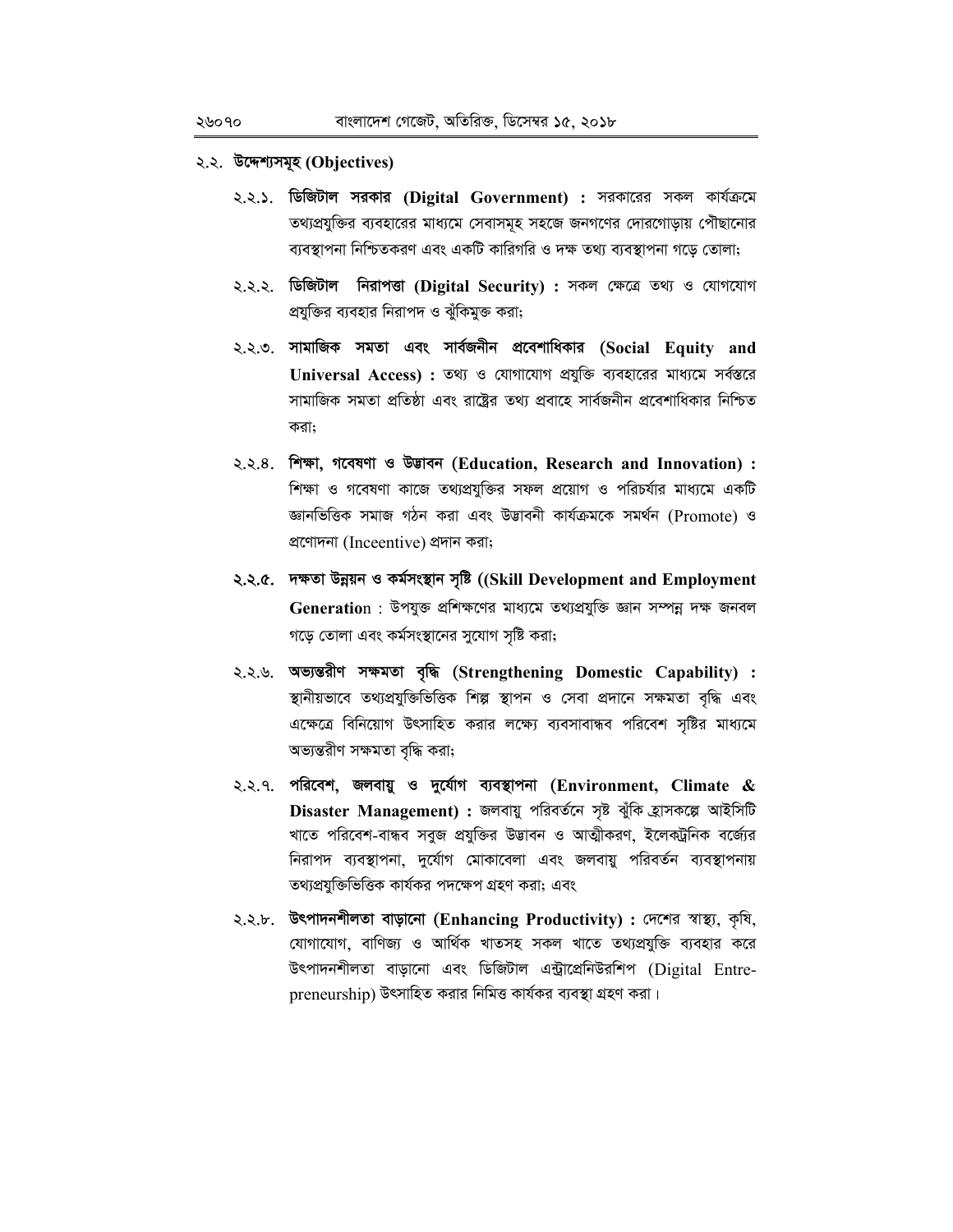#### কৌশলগত বিষয়বস্ত

### ৩.১. ডিজিটাল সরকার (Digital Government)

- ৩.১.১. সরকারি তথ্য ও সেবাসমূহ জনগণকে ডিজিটাল পদ্ধতিতে প্রদান নিশ্চিতকরণ;
- ৩.১.২. ডিজিটাল প্রযুক্তির যথাযথ ব্যবহারের মাধ্যমে সরকারি সেবা প্রদানে স্বচ্ছতা ও দায়বদ্ধতা নিশ্চিতকরণ;
- ৩.১.৩. সরকারি তথ্য ও সেবাসমূহ জনসাধারণের নিকট ডিজিটাল পদ্ধতিতে পৌছানোর লক্ষ্যে প্রয়োজনীয় অবকাঠামো উন্নয়ন ও রক্ষণাবেক্ষণ এবং তাতে জনগণের প্রবেশাধিকার নিশ্চিতকরণ;
- ৩.১.৪. সরকারি তথ্য ও সেবাসমূহ জনগণকে ডিজিটাল পদ্ধতিতে প্রদানে সেবা প্রদানকারীর সক্ষমতা উন্নয়ন;
- ৩.১.৫. সরকারি বিভিন্ন দপ্তরের মধ্যে সহজে ও দ্রুততার সজো তথ্যের আদান-প্রদানের জন্য ডিজিটাল সংযুক্তিসহ তথ্য ব্যবস্থা অবকাঠামো (Architecture). ও আন্তঃপরিবাহিতা (Interoperability) প্রতিষ্ঠার ব্যবস্থা গ্রহণ; এবং
- ৩.১.৬. শিক্ষা, স্বাস্থ্য, কৃষি, ভূমি, জাতীয় সংসদ, বিচার বিভাগ ও আইন প্রয়োগকারী সংস্থাসহ সকল সরকারি প্রতিষ্ঠানের ডিজিটালাইজেশন এবং সে অনুযায়ী প্রশিক্ষিত মানব সম্পদ সষ্টি।

## ৩.২. ডিজিটাল নিরাপত্তা (Digital Security)

- ৩.২.১. ডিজিটাল নিরাপত্তা নিশ্চিত করার লক্ষ্যে ডিজিটাল ডিভাইসসমূহে যথাযথ মানবসম্পন্ন হার্ডওয়্যার/সফটওয়্যার-এর ব্যবহার নিশ্চিতকরণ;
- ৩২২ ইন্টারনেট-এর নিরাপদ ব্যবহার নিশ্চিতকরণ:
- ৩.২.৩. ব্যক্তিগত তথ্যের গোপনীয়তা রক্ষায় ব্যবস্থা গ্রহণ;
- ৩.২.৪. সামাজিক যোগাযোগ মাধ্যমসহ সকল ডিজিটাল মাধ্যম অনাকাজ্ঞিত ও ক্ষতিকর বিষয়বস্তু থেকে নারী ও শিশুসহ সকলের সুরক্ষার ব্যবস্থা গ্রহণ;
- ৩.২.৫. ডিজিটাল অপরাধ প্রতিরোধ ও প্রতিকারের প্রয়োজনীয় ব্যবস্থা গ্রহণ;
- ৩.২.৬. তথ্যের সংরক্ষণ, ব্যবস্থাপনা ও নিরাপত্তায় যথাযথ নিয়মনীতি এবং প্রমিতমান অনুসরণ;
- ৩.২.৭. আর্থিক লেনদেনে অত্যপ্রযুক্তির নিরাপদ ব্যবহার নিশ্চিতকরণ;
- ৩.২.৮. ফরেনসিক তদন্তের স্বার্থে সকল প্রকার ডিজিটাল লেনদেনের লগ সংরক্ষণ নিশ্চিতকরণ: এবং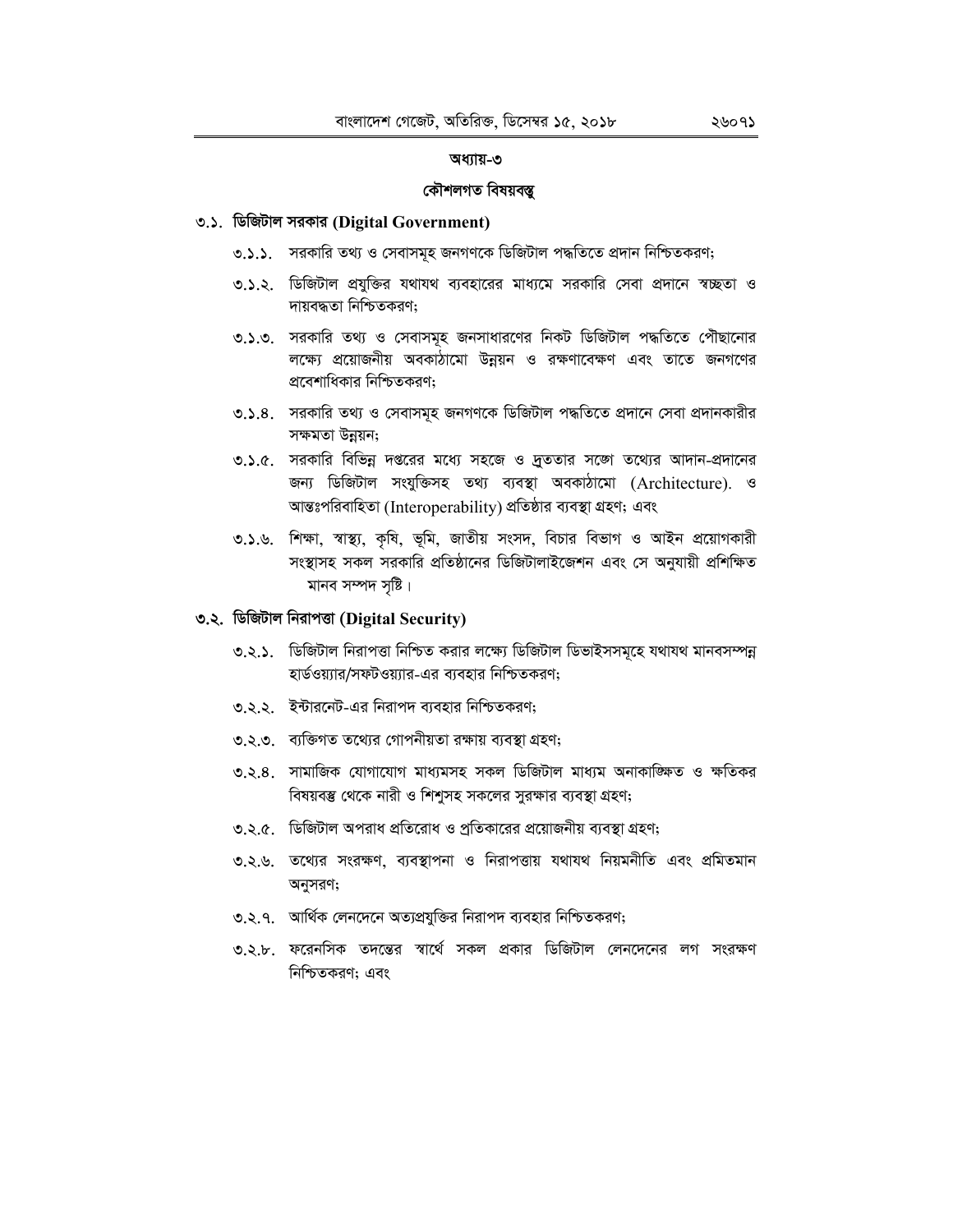৩.২.৯. সরকারি গোপনীয় ও সংবেদনশীল তথ্যাবলী আদান প্রদানের ক্ষেত্রে ডিজিটাল স্বাক্ষরসহ অন্যান্য সুরক্ষার ব্যবস্থা নিশ্চিতকরণ এবং বাংলাদেশের সকল ডাটা বাংলাদেশের ভৌগোলিক সীমানার মধ্যে রাখা নিশ্চিতকরণ।

# ৩.৩. সামাজিক সমতা এবং সার্বজনীন প্রবেশাধিকার (Social Equity and Universal Access)

- ৩.৩.১. সমাজের সর্বস্তরের মানুষ বিশেষ করে অনগ্রসর জনগোষ্ঠী, নারী ও প্রতিবন্ধী ব্যক্তি এবং বিশেষ সহায়তা প্রয়োজন এমন ব্যক্তিদের তথ্যপ্রযুক্তি ব্যবহারের মাধ্যম সমাজের মূল স্রোতে আনয়ন;
- ৩.৩.২. গ্রামীণ জনপদে নগরের সমান সুবিধা নিশ্চিতকরণে ডিজিটাল প্রযুক্তির সর্বোত্তম ব্যবহারের ব্যবস্থা গ্রহণ;
- ৩.৩.৩. সরকারি ও বেসরকারি সেবাসমূহ জনগণের কাছে ডিজিটাল পদ্ধতিতে বৈষম্যহীনভাবে পৌঁছানো:
- ৩.৩.৪. সরকারের তথ্য ও যোগাযোগ প্রযুক্তি বিষয়ক কার্যক্রম এবং নীতি নির্ধারণে জনগণের অংশগ্রহণের সুযোগ তৈরি;
- ৩.৩.৫. মুক্তিযুদ্ধের চেতনাসহ বাংলাদেশের ইতিহাস, সংস্কৃতি, সাহিত্য ও ঐতিহ্যকে তথ্যপ্রযুক্তির মাধ্যমে দেশের পাশাপাশি বিশ্বদরবারে উপস্থাপন;
- ৩.৩.৬. ক্ষুদ্র নৃ-গোষ্ঠীসহ সকল অঞ্চলের মানুষের ভাষা, সংস্কৃতি ও ঐতিহ্য উন্নয়ন ও সংরক্ষণের ব্যবস্থা গ্রহণ;
- ৩.৩.৭. তথ্যের অবাধ প্রবাহ নিশ্চিত করার লক্ষ্যে প্রত্যেক নাগরিককে সমমূল্যে/সাশ্রয়ী মূল্যে দ্রুতগতির ইন্টারনেট প্রদানের ব্যবস্থা গ্রহণ; এবং
- ৩.৩.৮. ডিজিটাল প্রযুক্তির সকল ক্ষেত্রে বাংলা ভাষার ব্যবহার নিশ্চিতকরণ।

# ৩.৪. শিক্ষা, গবেষণা এবং উড়াবন (Education, Research and Innovation)

- ৩.৪.১. তথ্যপ্রযুক্তি শিক্ষাকে প্রাথমিক স্তর থেকে শিক্ষার সকল স্তর ও সকল ধারার কার্যক্রমে অন্তর্ভুক্তকরণ ও নিয়মিত যুগোপযোগীকরণ;
- ৩.৪.২. শিক্ষার সকল স্তরে শিখন-শেখানো কার্যক্রমে তথ্যপ্রযুক্তি ব্যবহার করার লক্ষ্যে কাৰ্যক্ৰম গ্ৰহণ:
- ৩.৪.৩. কর্মসংস্থান চাহিদার সাথে সামঞ্জস্য রেখে পাঠ্যসূচিকে হালনাগাদকরণ এবং শিক্ষা প্রতিষ্ঠান ও তথ্যপ্রযুক্তি শিল্প প্রতিষ্ঠানের মধ্যে পারস্পরিক সহযোগিতা বৃদ্ধিকরণ;
- ৩.৪.৪. গবেষণা ও উদ্ভাবনী কার্যক্রমের পরিবেশ সৃষ্টি এবং প্রয়োজনীয় প্রণোদনার ব্যবস্থা গ্রহণ;
- ৩.৪.৫. তথ্যপ্রযুক্তি সংশ্লিষ্ট বিষয়ে গবেষণা কার্যক্রম পরিচালনার ব্যবস্থা গ্রহণ এবং শিক্ষা প্রতিষ্ঠান ও তথ্যপ্রযুক্তি শিল্পের মধ্যে পারস্পরিক সহযোগিতা বৃদ্ধিকরণ;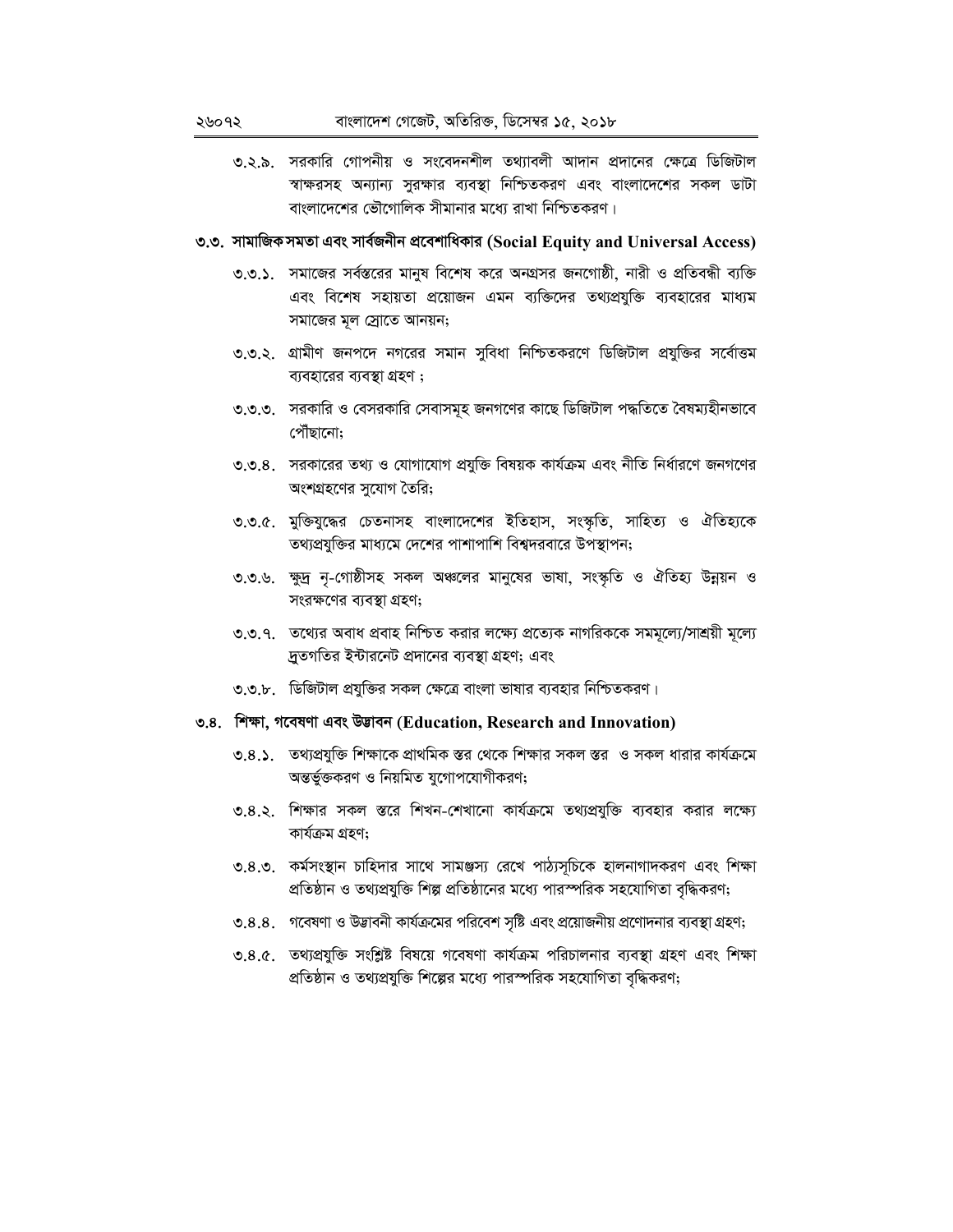- ৩.৪.৭. বিদ্যমান উদ্ভাবনসহ সকল নতুন উদ্ভাবনসমূহের মেধাস্বত্ত সৃষ্টি ও সংরক্ষণের ব্যবস্থা গ্ৰহণ:
- ৩.৪.৮. বিষেশায়িত শিক্ষায় আইসিটির ব্যবহার নিশ্চিতকরণ; এবং
- ৩.৪.৯. শিক্ষা প্রশাসন ও ব্যবস্থাপনায় তথ্য ও যোগাযোগ প্রযুক্তির কার্যকর ব্যবহার নিশ্চিতকরণ।

# ৩.৫. দক্ষতা উন্নয়ন এবং কৰ্মসংস্থান সৃষ্টি (Skill Development and Employment Generation)

- ৩.৫.১. দেশীয় ও বিশ্ববাজারের চাহিদার সাথে সামঞ্জস্য রেখে প্রয়োজনীয় সংখ্যক আইসিটি পেশাজীবী তৈরির জন্য প্রাতিষ্ঠানিক সক্ষমতা উন্নয়ন;
- ৩.৫.২. দক্ষতা উন্নয়নের লক্ষ্যে দেশের জনগণকে তথ্যপ্রযুক্তি বিষয়ক পেশাগত বিষয়ে প্রশিক্ষণের ব্যবস্থা গ্রহণ;
- ৩.৫.৩. কারিগরি ও বৃত্তিমূলক শিক্ষায় তথ্যপ্রযুক্তি বিষয়াবলী অন্তর্ভুক্তকরণ;
- ৩.৫.৪. কর্মসংস্থান সৃষ্টির জন্য দেশি-বিদেশি বিনিয়োগ আকৃষ্ট করার লক্ষ্যে প্রয়োজনীয় নীতি সহায়তা ও প্রণোদনার ব্যবস্থা গ্রহণ; এবং
- ৩.৫.৫. ভবিষ্যত প্রযুক্তি ও শিল্প খাতের বিবর্তনের সাথে সামঞ্জস্য রেখে সরকারি ও বেসরকারি খাতের সহায়তায় কর্মসংস্থান সৃষ্টি এবং কর্মসংস্থান বাজার সম্প্রসারণ।

# ৩.৬. অভ্যন্তরীণ সক্ষমতা বৃদ্ধি (Strengthenning Domestic Capacity)

- ৩.৬.১. বাংলাদেশী আইসিটি পণ্য ও সবা বিশ্ববাজারে বাজারজাতকরণের জন্য শক্তিশালী বিপণন ও ব্রান্ডিং এবং দেশ হিসেবে বাংলাদেশের আন্তর্জাতিক ব্রান্ডিংকরণ;
- ৩.৬.২. দেশব্যাপী সফটওয়্যার টেকনোলজি পার্ক/শিল্প স্থাপন এবং নির্ভরযোগ্য আইসিটি অবকাঠামো উন্নয়ন ও রক্ষণাবেক্ষণ:
- ৩.৬.৩. প্রতিযোগিতামূলক বাজারে ব্যয় বান্ধব (Cost Effective) তথ্যপ্রযুক্তি ও তথ্যপ্রযুক্তি নির্ভর সেবা (IT/ITES) সংক্রান্ত শিল্প বিকাশের লক্ষ্যে প্রয়োজনীয় সহায়তা ও প্রণোদনার ব্যবস্থা গ্রহণ;
- ৩.৬.৪. রগুনি বৃদ্ধির জন্য বিশেষ সুবিধা প্রদান এবং শিল্প-বান্ধব নীতি ও উপযুক্ত পরিবেশ তৈরি:
- ৩.৬.৫. ব্যবসা বাণিজ্যে তথ্যপ্রযুক্তি ব্যবহার উৎসাহিতকরণের জন্য প্রয়োজনীয় পরিবেশ সৃষ্টি; এবং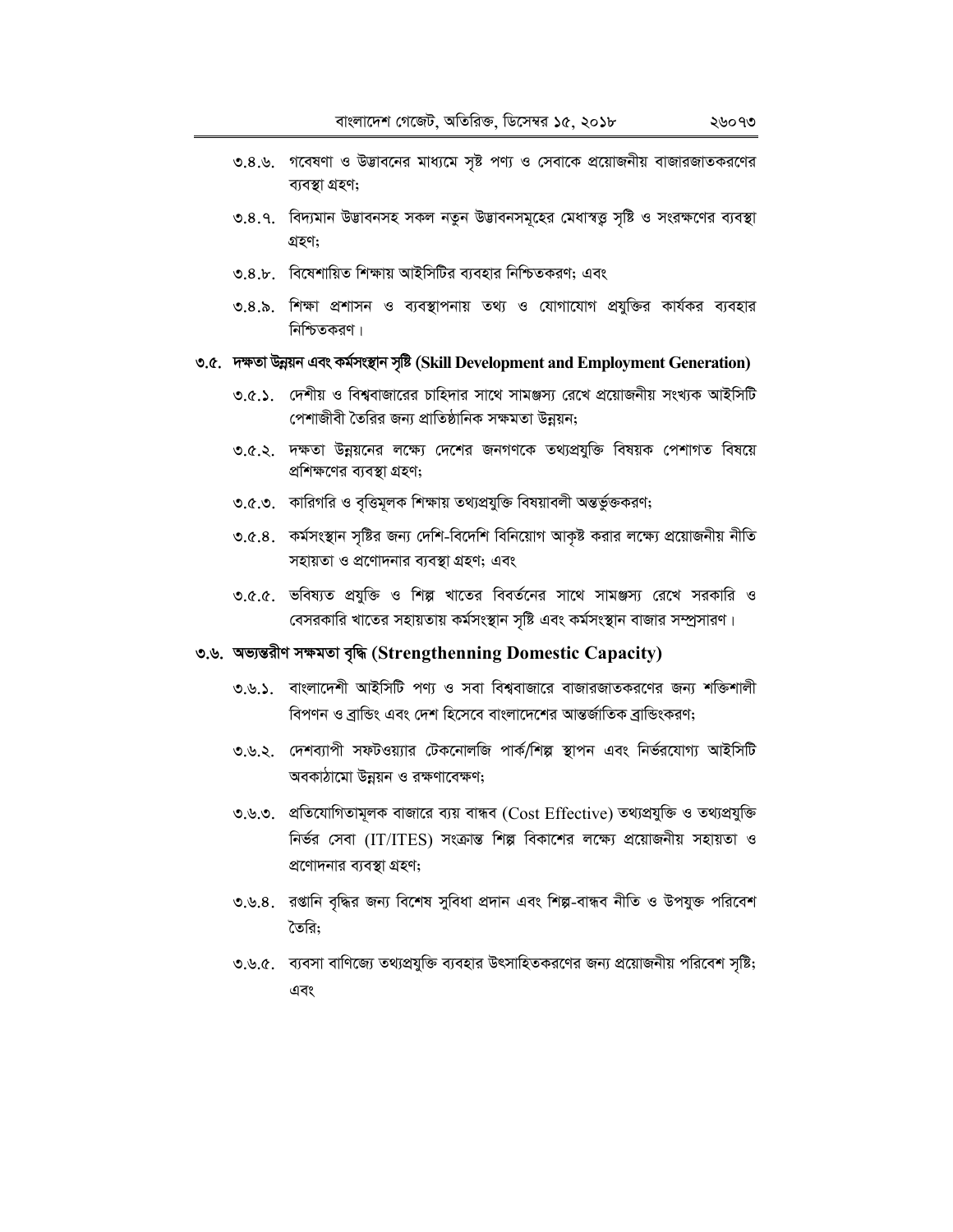- ৩.৬.৬. দাতা/সহযোগী প্রতিষ্ঠানসহ যে কোনো অর্থায়নে গৃহীত প্রকল্পে PPR অনুসরণপূর্বক সকল (IT/ITES) ও ডিজিটাল ডিভাইস ক্রয়ে স্থানীয় পণ্য ও সেবার অগ্রাধিকার প্রদান এবং সে লক্ষ্যে স্থানীয় কোম্পানিসমূহের সক্ষমতা বৃদ্ধির ব্যবস্থা গ্রহণ; এবং
- ৩.৬.৭. স্টার্টআপ ইকোসিস্টেম প্রতিষ্ঠা এবং একটি টেকসই Entrepreneurial Supply Chain সৃষ্টি।

# ৩.৭. পরিবেশ, জলবায়ু এবং দুর্যোগ ব্যবস্থাপনা (Environment, Climate  $\&$ **Disaster Management):**

- ৩.৭.১. পরিবেশ রক্ষায় আইসিটি প্রযুক্তির ব্যবহার ও প্রয়োগ উৎসাহিতকরণ;
- ৩.৭.২. পরিবেশ-বান্ধব সবুজ প্রযুক্তি ব্যবহার করে পরিবেশ সংরক্ষণ উৎসাহিতকরণ;
- ৩.৭.৩. তথ্য ও যোগাযোগ প্রযুক্তি ব্যবহারপূর্বক দুর্যোগ সতর্কীকরণ, ব্যবস্থাপনা এবং দুর্যোগ পরবর্তী কার্যক্রমের তদারকি নিশ্চিতকরণ;
- ৩.৭.৪. ডিজিটাল বর্জ্যের (e-Waste) নিরাপদ ব্যবস্থাপনা নিশ্চিতকরণ; এবং
- ৩.৭.৫. জলবায়ু পরিবর্তনের প্রভাব নিরূপণে ডিজিটাল প্রযুক্তির প্রয়োগ ও ব্যবহার নিশ্চিতকরণ।

# ৩.৮. উৎপাদনশীলতা বাড়ানো (Enhancing Productivity)

- ৩.৮.১. দেশের সকল শিল্প-বাণিজ্য-সেবা ও উৎপাদন খাতের উৎপাদনশীলতা বৃদ্ধির জন্য ডিজিটাল প্রযুক্তির সর্বোচ্চ ব্যবহার নিশ্চিতকরণে সর্বপ্রকার সহায়তা এবং অগ্রাধিকার প্ৰদান;
- ৩.৮.২. যোগাযোগ ব্যবস্থায় ডিজিটাল প্রযুক্তির সর্বোচ্চ ব্যবহার নিশ্চিতকরণ;
- ৩.৮.৩. সকলের জন্য সুস্বাস্থ্য নিশ্চিতকরণে ডিজিটাল প্রযুক্তির সর্বোচ্চ ব্যবহার;
- ৩.৮.৪. কৃষিখাত আধুনিকায়নে এবং খাদ্য নিরাপত্তা নিশ্চিতকরণে ডিজিটার প্রযুক্তিনির্ভর শিল্পকে উৎসাহিতকরণ;
- ৩.৮.৫. জাতীয় উৎপাদনশীলতা বৃদ্ধি করতে ডিজিটাল কমার্স, ডিজিটাল লেনদেন ও ডিজিটাল প্রযুক্তিনির্ভর শিল্পকে উৎসাহিতকরণ এবং শিল্প বাণিজ্যের ডিজিটাল রপান্তর; এবং
- ৩.৮.৬. আৰ্থিক সেবা খাতের (ব্যাংক, বীমা ও অন্যান্য আৰ্থিক প্ৰতিষ্ঠান) ডিজিটালাইজেশন এবং কর্মকর্তাদের সক্ষমতা উন্নয়ন।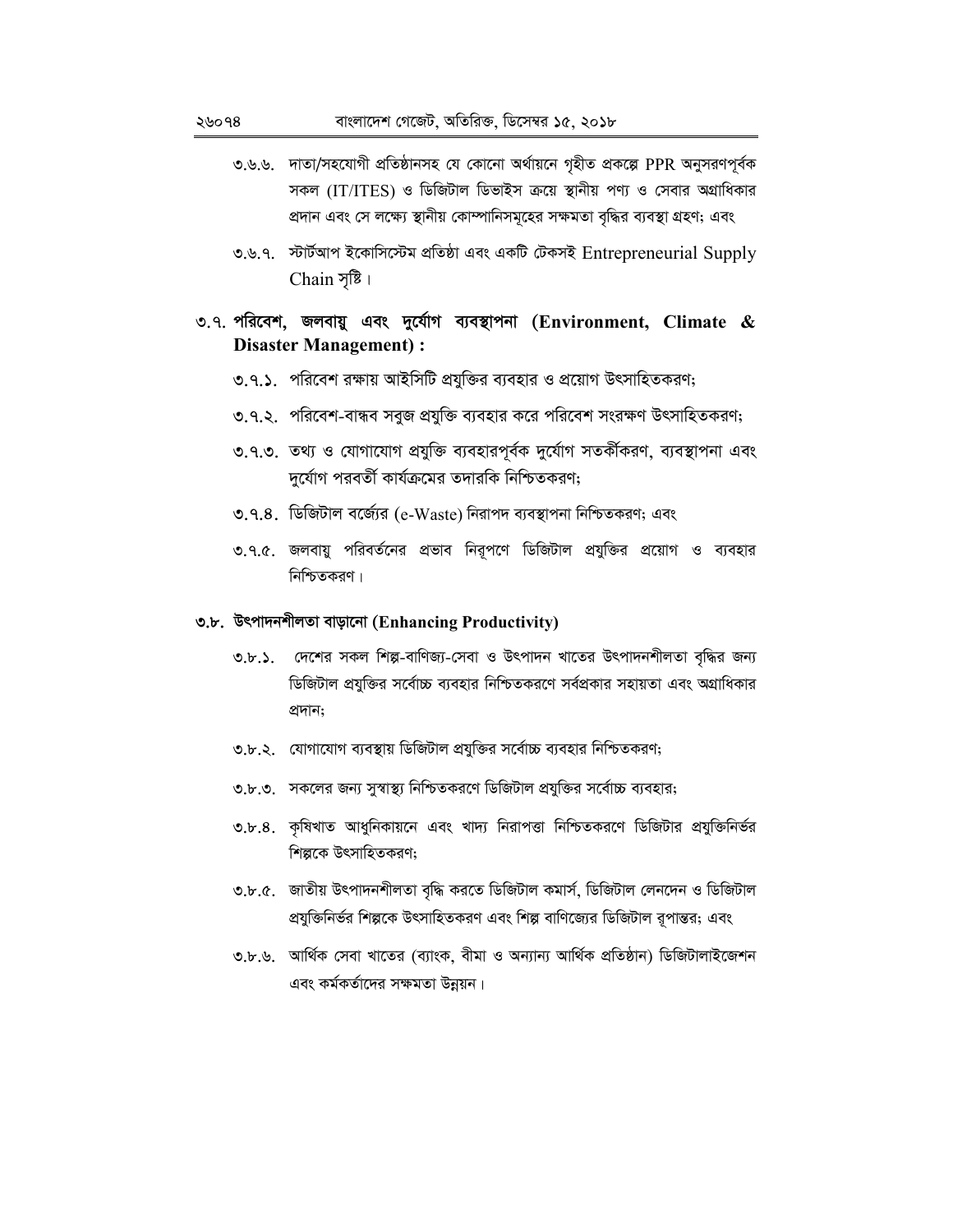#### নীতিমালার স্বত্তাধিকার, তদারকি এবং পর্যালোচনা

# 8.১. নীতিমালার স্বত্তাধিকার এবং তদারকি (Policy Ownership and Monitoring)

জাতীয় জীবনে এ নীতিমালা বাস্তবায়নের সাথে সংশ্লিষ্ট সকল স্টেক-হোল্ডারকে এ নীতিমালার স্বত্তাধিকারী হতে হবে। সরকারের সর্ব্বোচ্চ নীতি নির্ধারণী পর্যায়েও আলোচ্য নীতিমালার স্বত্তাধিকার নিশ্চিত হতে হবে। সে অনুযায়ী এ নীতিমালার নিম্নরূপ স্বত্তু বিবেচনা করা হয়েছে :

- 8.১.১. ডাক, টেলিযোগাযোগ ও তথ্যপ্রযুক্তি মন্ত্রণালয়ের আওতাধীন তথ্য ও যোগাযোগ প্রযুক্তি বিভাগ এ নীতিমালার তদারকি ও সমন্বয় সাধন করবে;
- 8.১.২. সকল মন্ত্রণালয়/বিভাগ এবং সরকারি প্রতিষ্ঠান স্ব স্ব ক্ষেত্রে আইসিটি নীতিমালা বাস্তবায়ন করবে; এবং
- 8.১.৩. মন্ত্রিপরিষদ বিভাগের তত্ত্বাবধানে তথ্য ও যোগাযোগ প্রযুক্তি বিভাগ এ নীতিমালার কর্ম পরিকল্পনাসমূহের বাস্তবায়ন পরিবীক্ষণ ও মূল্যায়ন করবে।

# ৪.২. কৰ্ম-পৱিকল্পনা পৰ্যালোচনা (Action Plan Review)

8.২.১. ভবিষ্যতে কর্ম-পরিকল্পনা অংশে (পরিশিষ্ট-১) যে কোনো ধরনের হালনাগাদকরণ, সংশোধন বা পরিমার্জনের প্রয়োজন হলে এবং কর্ম-পরিকল্পনার বাস্তবায়ন অবস্থা, যাচাই, করণীয় বিষয়সমূহের পরিবর্তন ও অগ্রাধিকার নিরূপণের জন্য প্রতিবছর করণীয় বিষয়সমূহ মন্ত্রিপরিষদ বিভাগকে অবহিতকরণপূর্বক তথ্য ও যোগাযোগ প্রযুক্তি বিভাগ কর্তৃক পর্যালোচনা করা হবে। হালনাগাদকৃত কর্ম-পরিকল্পনাসমূহ এ নীতিমালার অংশ হিসেবে কার্যকর হবে।

## ৪.৩. নীতিমালা পৰ্যালোচনা (Policy Review)

- ৪.৩.১. নিত্য নতুন পরিবর্তনের আজিকে বিশেষ লক্ষ্যসমূহকে পুনঃনির্ধারণের জন্য নীতিমালার কৌশলগত বিষয়গলো সময়ে সময়ে পর্যলোচনা করা হবে: এবং
- ৪৩২ নীতিমালা বাস্তবায়নের সফলতা ও ব্যর্থতার ভিত্তিতে দীর্ঘমেয়াদী করণীয় বিষয়াদির সমন্বয় সাধনের নিমিত্ত অন্ততঃ প্রতি ৫ (পাঁচ) বছর পর নীতিমালাটি পর্যালোচনা করা হবে।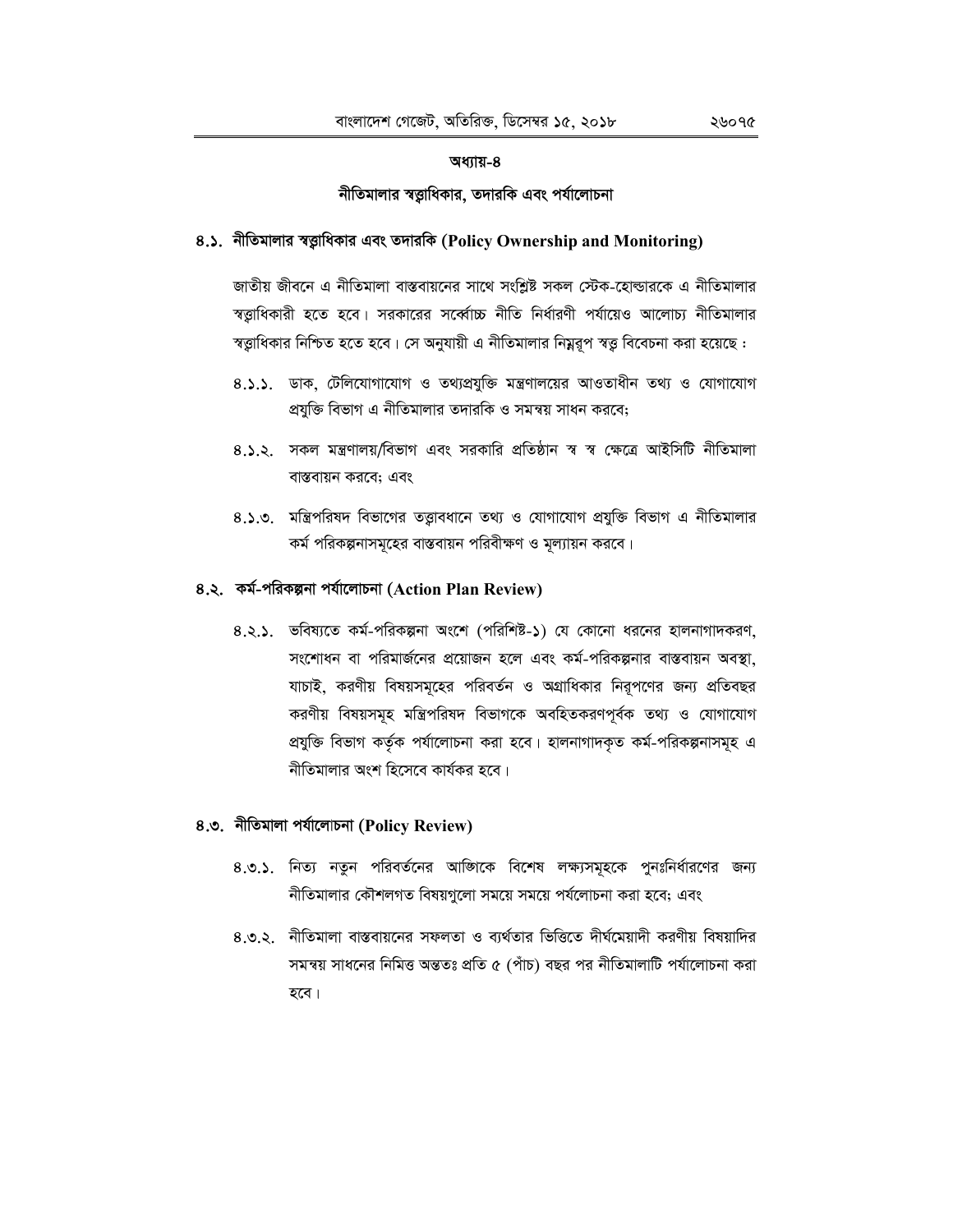## কাঠামো ও অনুসৃত রীতি

# ৫.১. কাঠামো (Structure)

- $(6.5.5)$  পাঁচটি অধ্যায়ে বিভক্ত এ নীতিমালায় ১ (এক)টি রুপকল্প, ৮ (আট)টি উদ্দেশ্য, ৫৫ (পঞ্চান্ন)টি কৌশলগত বিষয়বস্তু অন্তৰ্ভুক্ত করা হয়েছে;
- ৫.১.২. এ নীতিমালা সুষ্ঠূভাবে বাস্তবায়নের নিমিত্ত করণীয় বিষয়সমূহকে কর্ম-পরিকল্পনায় লিপিবদ্ধ করে পরিশিষ্ট-১ আকারে অন্তর্ভুক্ত করা হয়েছে; এবং
- ৫.১.৩. রূপকল্প ও উদ্দেশ্যকে জাতীয় লক্ষ্যের সাথে সামঞ্জস্যপূর্ণ করা হয়েছে। বৃহত্তর উদ্দেশ্যের সাথে মিল রেখে কৌশলগত বিষয়বস্তু নির্ধারণ করা হয়েছে, যার সুফল ডিজিটাল প্রযুক্তি ব্যবহারের মাধ্যমে পাওয়া যাবে।

# ৫.২. অনুসূরীতি (Conventions)

- ৫.২.১. কর্ম-পরিকল্পনাসমূহ বাস্তবায়নের জন্য 'রূপকল্প ২০২১', ৬ষ্ঠ ও ৭ম পঞ্চবার্ষিক পরিকল্পনা, টেকসইউন্নয়ন লক্ষ্যমাত্রা ও 'রূপকল্প ২০৪১' বিবেচনায় নিয়ে নিম্নরূপ মেয়াদ স্তির করা হয়েছে:
	- স্বল্প মেয়াদী (২০২১ সাল);
	- মধ্য মেয়াদী (২০৩০ সাল); এবং
	- দীৰ্ঘ মেয়াদী  $($ ২০৪১ সাল)।
- ৫.২.২. যে সকল করণীয় বিষয়াদি বাস্তবায়নে অপেক্ষাকৃত বেশি সময় লাগতে পারে, সেগুলো একাধিক মেয়াদব্যাপী বাস্তবায়নের সুপারিশ করা হয়েছে।

#### ইংরেজিতে অনুদিত পাঠ প্রকাশ  $\mathfrak{C}$ .  $\mathfrak{O}$

৫.৩.১. এ নীতিমালা কার্যকর হওয়ার পর তথ্য ও যোগাযোগ প্রযুক্তি বিভাগ এর ইংরেজিতে অনূদিত একটি নির্ভরযোগ্য পাঠ (Authentic English Text) প্রকাশ করতে পারবে। বাংলা ও ইংরেজি পাঠের মধ্যে বিরোধের ক্ষেত্রে বাংলা পাঠ প্রাধান্য পাবে।

#### 'জাতীয় তথ্য ও যোগাযোগ প্ৰযুক্তি নীতিমালা ২০১৫' রহিতকরণ  $6.8.$

এ নীতিমালা কার্যকর হওয়ার সাথে সাথে 'জাতীয় তথ্য ও যোগাযোগ প্রযুক্তি নীতিমালা ২০১৫' রহিত হবে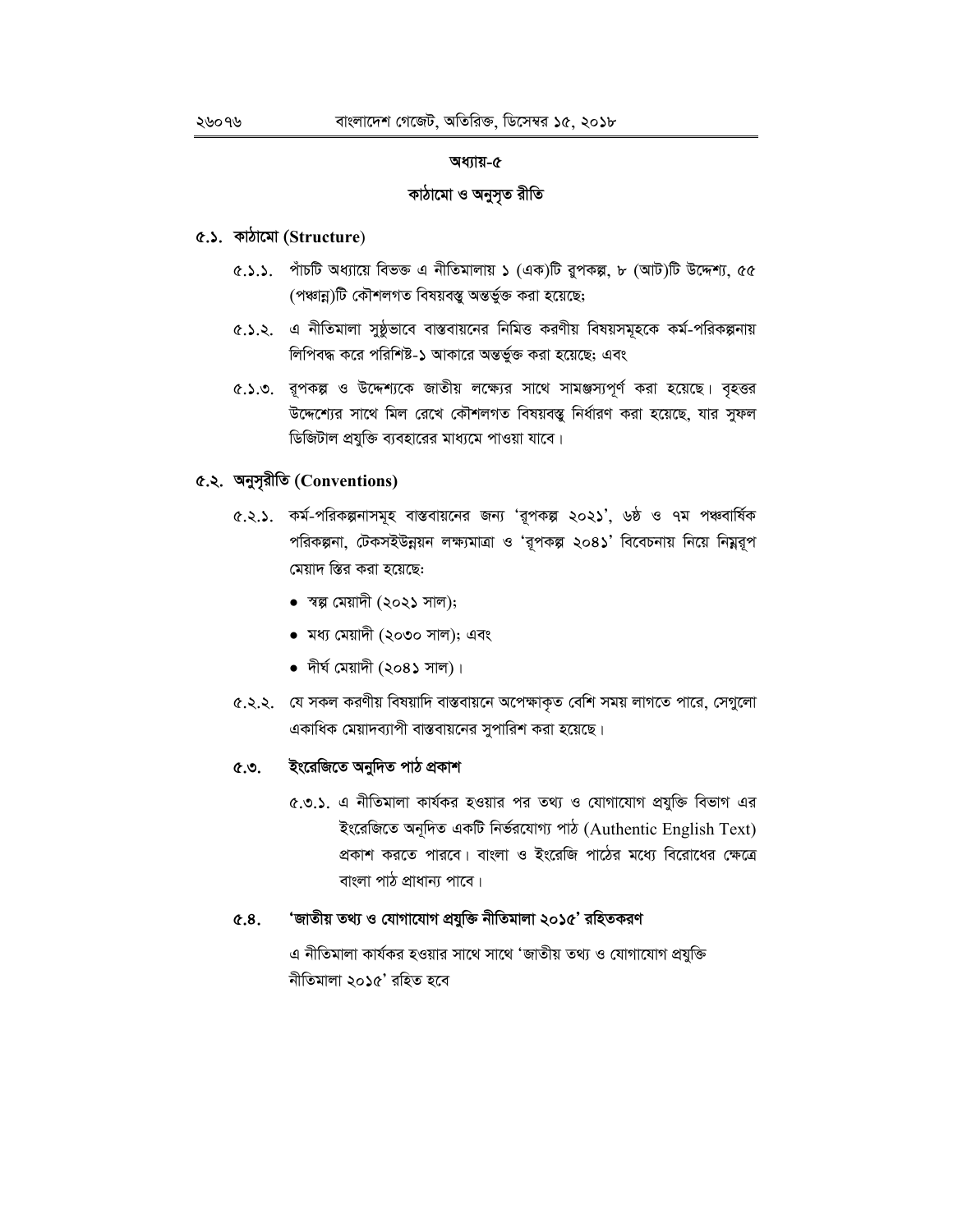| কৰ্ম-পৱিকল্পনা (Action Plan) |  |
|------------------------------|--|
|                              |  |

পরিশিষ্ট-১

# উদ্দেশ্য ১: ডিজিটাল সরকার (Digital Government)

| ক্ৰমিক নং | করণীয় বিষয়                                                                                                                                                                                                                                                                              | প্ৰাথমিক বাস্তবায়নকারী                                                                  | প্ৰত্যাশিত ফলাফল                                            | স্বল্প মেয়াদী<br>(২০২১) | মধ্য মেয়াদী<br>$($ ২০৩০) | দীৰ্ঘ মেয়াদী<br>(208)                        |                      |
|-----------|-------------------------------------------------------------------------------------------------------------------------------------------------------------------------------------------------------------------------------------------------------------------------------------------|------------------------------------------------------------------------------------------|-------------------------------------------------------------|--------------------------|---------------------------|-----------------------------------------------|----------------------|
| 2         | $\lambda$                                                                                                                                                                                                                                                                                 | ৩                                                                                        | 8                                                           | ৫                        | ৬                         | $\mathsf{P}$                                  | বাংলাদেশ             |
|           | কৌশলগত বিষয়বস্তু ১.১: সরকারি তথ্য ও সেবাসমূহ জনগণকে ডিজিটাল পদ্ধতিতে প্রদান নিশ্চিতকরণ                                                                                                                                                                                                   |                                                                                          |                                                             |                          |                           |                                               |                      |
| 3.3.3     | সকল সরকারি সেবা যে কোনো স্থান হতে<br>সহজে, স্বচ্ছভাবে, কম খরচে, কম সময়ে<br>ডিজিটাল ডিভাইসের মাধ্যমে প্রাপ্তি নিশ্চিতকরণ।                                                                                                                                                                 | সকল মন্ত্ৰণালয়/<br>বিভাগ/দপ্তর/<br>সংস্থা                                               | স্বল্প ব্যয় ও সময়ে<br>সকল সেবা প্ৰাপ্তি<br>নিশ্চিত হবে।   | ১০০ $\%$                 | $\sqrt{ }$                | $\sqrt{ }$                                    | colterb,<br>जाणिश्रक |
| 5.5.2     | ডিজিটাল পদ্ধতিতে সকল সেবা গ্ৰহণে<br>নাগরিকদের সক্ষমতা উন্নয়ন ও অবহিতকরণে<br>ব্যবস্থা গ্ৰহণ।                                                                                                                                                                                              | সকল মন্ত্ৰণালয়/<br>বিভাগ/দপ্তর/<br>সংস্থা                                               | নাগরিকগণের সক্ষমতা<br>বৃদ্ধি পাবে।                          | ৬০%                      | $b \circ \%$              | $\mathcal{S}^{\mathcal{O} \circ \mathcal{C}}$ | छायबन्न<br>$\approx$ |
| 0.2.4     | সকল মন্ত্রণালয়, বিভাগ ও দপ্তরের ডিজিটাল<br>সার্ভিস প্রদানের ক্ষেত্রে সার্ভিস চিহ্নিতকরণ,<br>ক্রয়ের ব্যবস্থাকরণ ও বাস্তবায়নের উদ্দেশ্যে<br>প্রতিষ্ঠানের শীর্ষ পর্যায়ের স্থায়ী (যেমন Chief<br>Innovation Officer/Innovation<br>Officer/ICT Focal Point) কৰ্মকৰ্তাকে<br>দায়িতু প্ৰদান। | মন্ত্রিপরিষদ<br>বিভাগ/জনপ্ৰশাসন<br>মন্ত্ৰণালয়/সকল<br>মন্ত্ৰণালয়/বিভাগ/<br>দপ্তর/সংস্থা | ডিজিটাল সরকার<br>কাৰ্যক্ৰম দক্ষভাবে<br>বাস্তবায়ন করা যাবে। | ১০০ $\%$                 | $\sqrt{ }$                | $\sqrt{ }$                                    | १०५<br>२७०१          |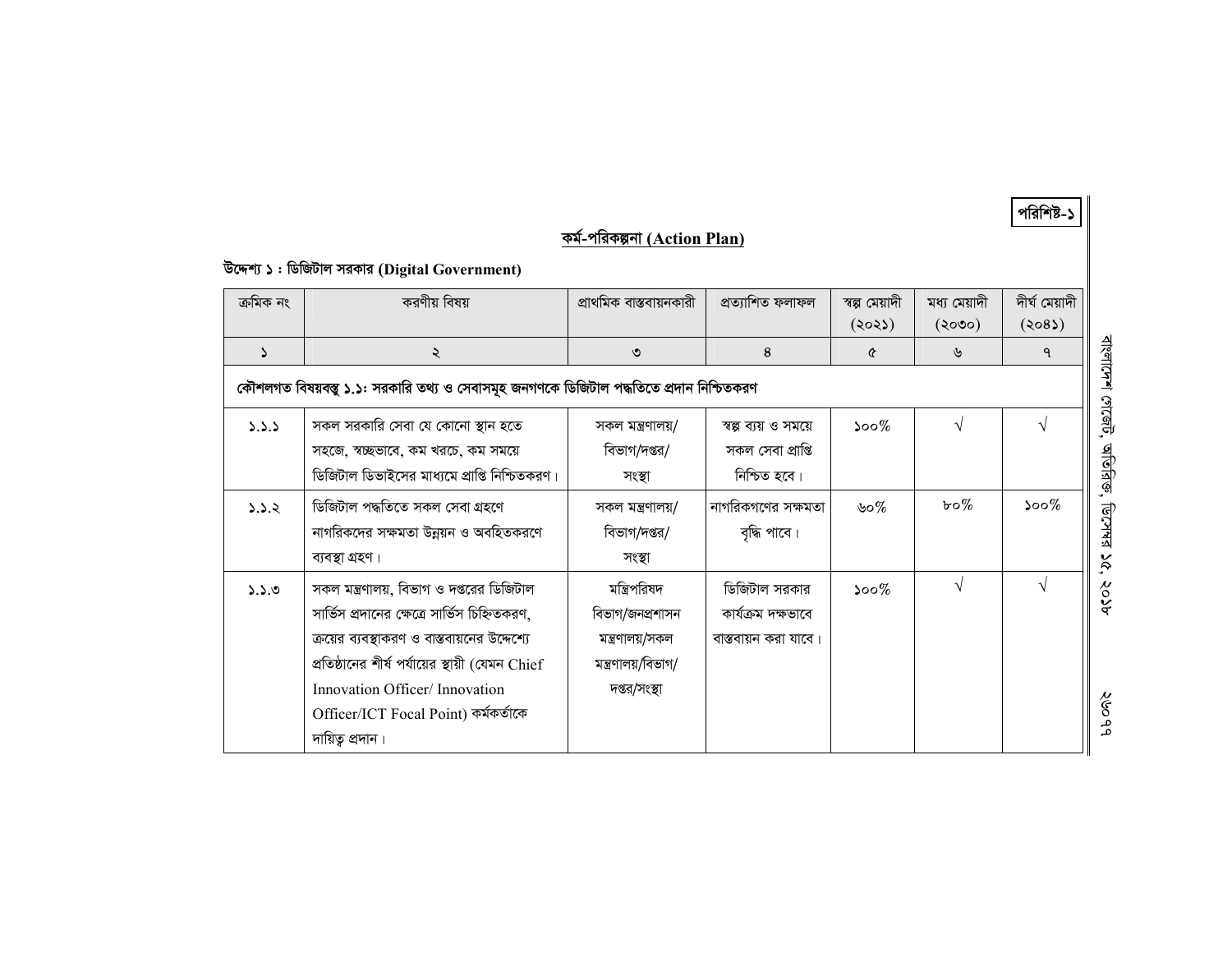| $\Delta$ | ২                                               | ৩                         | 8                                    | Q                           | ৬          | ٩          | ू<br>१०                   |
|----------|-------------------------------------------------|---------------------------|--------------------------------------|-----------------------------|------------|------------|---------------------------|
| 5.5.8    | সরকারি প্রতিষ্ঠানে আইসিটি পেশাজীবী দ্বারা       | জনপ্ৰশাসন মন্ত্ৰণালয়     | আইসিটি স্থাপনা পরিচালনা ও            | $500\%$                     | $\sqrt{}$  | $\sqrt{ }$ | ද්                        |
|          | আইসিটি সেল স্থাপন। এ সেলের জন্য আইসিটি          |                           | কাৰ্যক্ৰম সুষ্ঠূভাবে বাস্তবায়ন হবে। |                             |            |            |                           |
|          | সংশ্লিষ্ট পদ সৃজন করা । [সরকারি পর্যায়ের সকল   |                           |                                      |                             |            |            |                           |
|          | আইসিটি সংশ্লিষ্ট পদকে কারিগরি পদ হিসেবে         |                           |                                      |                             |            |            |                           |
|          | চিহ্নিতকরণ।                                     |                           |                                      |                             |            |            |                           |
| 3.2.6    | প্রচলিত বেতন-ভাতা ও সুযোগ সুবিধা সহকারে         | জনপ্ৰশাসন মন্ত্ৰণালয়     | সরকারি খাতের আইসিটি                  | $\mathcal{S}^{\mathcal{O}}$ | $\sqrt{ }$ | $\sqrt{ }$ |                           |
|          | সরকারি পর্যায়ে সকল প্রতিষ্ঠানে পদ সৃজনের       |                           | পেশাজীবীরা উৎসাহিত হবে।              |                             |            |            |                           |
|          | ক্ষেত্রে পদোন্নতিযোগ্য আইসিটি জনকাঠামো          |                           | সরকারের আইসিটি সক্ষমতা               |                             |            |            | বাংলাদেশ গেজেট,           |
|          | তৈরিকরণ।                                        |                           | বৃদ্ধি পাবে।                         |                             |            |            |                           |
| 3.3.8    | সরকারি প্রতিষ্ঠানগুলোতে জনগণের জন্য আইসিটি      | মন্ত্রিপরিষদ বিভাগ,       | সেবা গ্রহণকারীরা সহজে এবং            | $\mathcal{S}^{\mathcal{O}}$ | $\sqrt{ }$ | $\sqrt{ }$ | অতিরিজ,                   |
|          | ভিত্তিক হেল্পডেস্ক স্থাপন। এসব কল সেন্টারের     | প্রধানমন্ত্রীর কার্যালয়, | স্বল্প সময়ে সেবা পাবেন।             |                             |            |            |                           |
|          | জন্য টেলিযোগাযোগ সেবা প্রদানকারী প্রতিষ্ঠান     | ডাক ও টেলিযোগাযোগ         |                                      |                             |            |            | ়াত শেশৱ                  |
|          | কর্তৃক স্বল্প মূল্যে অথবা টোল-ফ্রি নম্বর সুবিধা | বিভাগ, এবং সকল            |                                      |                             |            |            | $\widetilde{\mathcal{S}}$ |
|          | প্ৰদান।                                         | মন্ত্ৰণালয়/বিভাগ         |                                      |                             |            |            | १०१                       |
| 9.3.9    | ডিজিটাল সরকার ব্যবস্থা বাস্তবায়নের ক্ষেত্রে    | মন্ত্ৰিপরিষদ বিভাগ,       | ন্যাশনাল ডিজিটাল-গভর্নেন্স           | $\mathcal{S}^{\mathcal{O}}$ |            | $\sqrt{ }$ |                           |
|          | সফটওয়ার ও হার্ডওয়ারের চাহিদা নিরূপণ, আর্থিক   | জনপ্ৰশাসন মন্ত্ৰণালয়,    | আর্কিটেকচার দক্ষভাবে ব্যবহার         |                             |            |            |                           |
|          | ক্রয় পরিকল্পনা তৈরি, সরবরাহ, সরবরাহ পরবর্তী    | আইএমইডি, তথ্য ও           | নিশ্চিত হবে।                         |                             |            |            |                           |
|          | সহায়তার ক্ষেত্রে নির্দিষ্ট মান ও নীতিমালা      | যোগাযোগ প্ৰযুক্তি বিভাগ   |                                      |                             |            |            |                           |
|          | অনুসরণ।                                         | (বিসিসি/এটুআই)            |                                      |                             |            |            |                           |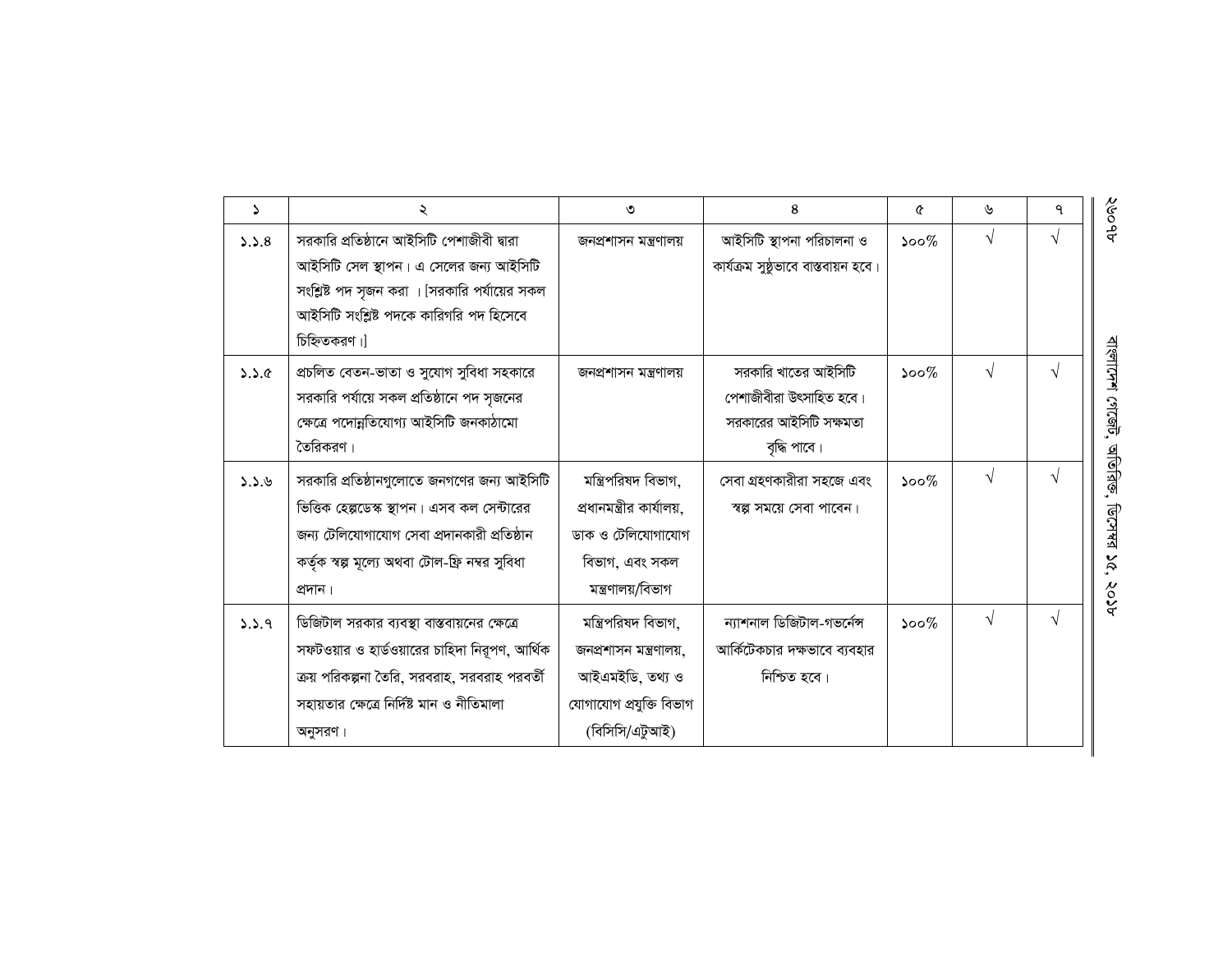| 2      | ২                                                                                                                                                                                                                            | ৩                                                                    | 8                                                       | Q                                             | ৬                           | ٩          |                            |
|--------|------------------------------------------------------------------------------------------------------------------------------------------------------------------------------------------------------------------------------|----------------------------------------------------------------------|---------------------------------------------------------|-----------------------------------------------|-----------------------------|------------|----------------------------|
| 5.5.6  | ডিজিটাল সরকার বাস্তবায়নের লক্ষ্যে সকল<br>মন্ত্রণালয়/দপ্তর কর্তৃক ডিজিটাল সার্ভিস বাস্তবায়ন<br>রোডম্যাপ প্রণয়ন ও তথ্যপ্রযুক্তি ব্যবস্থার মাধ্যমে<br>বাস্তবায়ন সমন্বয়করণ।                                                | মন্ত্রিপরিষদ বিভাগ এবং<br>সকল মন্ত্ৰণালয়/<br>বিভাগ/দপ্তর/<br>সংস্থা | ডিজিটাল সার্ভিস বাস্তবায়নের<br>সমন্বয় সাধিত হবে।      | $\mathcal{S}^{\mathcal{O} \circ \mathcal{O}}$ | $\sqrt{}$                   | $\sqrt{}$  |                            |
| 5.5.8  | ডিজিটাল সার্ভিসসমূহে Data Analytics ও AI<br>সংযোজনের মাধ্যমে স্মার্ট এবং পার্সোনালাইজড<br>জনসেবা নিশ্চিতকরণ।                                                                                                                 | সকল মন্ত্ৰণালয়/বিভাগ                                                | সেবা প্ৰদান দ্ৰুত ও সমন্বিত<br>হবে।                     | $\mathfrak{c}\circ\mathscr{C}_0$              | $\mathcal{S}^{\mathcal{O}}$ | $\sqrt{}$  | বাংলাদেশ গেজেট,            |
| 3.3.30 | বড় সফটওয়্যার এবং আইটিইএস ক্রয়ের ক্ষেত্রে<br>বিদ্যমান আইন ও বিধিমালা (PPA ও PPR)<br>অনুসরণপূর্বক ক্রয়কারী কর্তৃপক্ষ প্রযোজ্য ক্ষেত্রে<br>ডিজাইন ও সুপারভিশন (PMC) এবং বাস্তবায়ন-<br>এ দুটি পৃথক চুক্তির মাধ্যমে সম্পাদন। | সকল ক্রয়কারী কর্তৃপক্ষ                                              | প্ৰকল্প ব্যবস্থাপনা ও সেবা<br>প্রদানের মান উন্নয়ন হবে। | $b \circ \%$                                  | ১০০ $%$                     | $\sqrt{}$  | অতিরিজ,<br>ক্রসম্বর        |
| 3.3.33 | বড় সফটওয়্যার এবং আইটিইএস প্রকল্পের ক্ষেত্রে<br>বিদ্যমান আইন অনুসরণপূর্বক প্রযোজ্য ক্ষেত্রে<br>সংশ্লিষ্ট কৰ্তৃপক্ষ BOO/BOT/ ফ্যাসিলিটিজ<br>ম্যানেজমেন্ট পদ্ধতির মাধ্যমে বাস্তবায়ন।                                         | সকল ক্রয়কারী কর্তৃপক্ষ                                              | প্ৰকল্প ব্যবস্থাপনা ও সেবা<br>প্রদানের মান উন্নয়ন হবে। | $b \circ \%$                                  | $500\%$                     | $\sqrt{}$  | $\tilde{\varsigma}$<br>१०५ |
| 5.3.32 | $BOO/BOT$ /ফ্যাসিলিটিজ ম্যানেজমেন্ট পদ্ধতির<br>মাধ্যমে বাস্তবায়নের জন্য রাজস্ব/ফি শেয়ারের<br>জন্য নির্দেশিকা প্রস্তুতকরণ।                                                                                                  | সকল ক্রয়কারী কর্তৃপক্ষ                                              | প্রকল্প ব্যবস্থাপনা ও সেবা প্রদানের<br>মান উন্নয়ন হবে। | $b \circ \%$                                  | $500\%$                     | $\sqrt{ }$ | १९००९                      |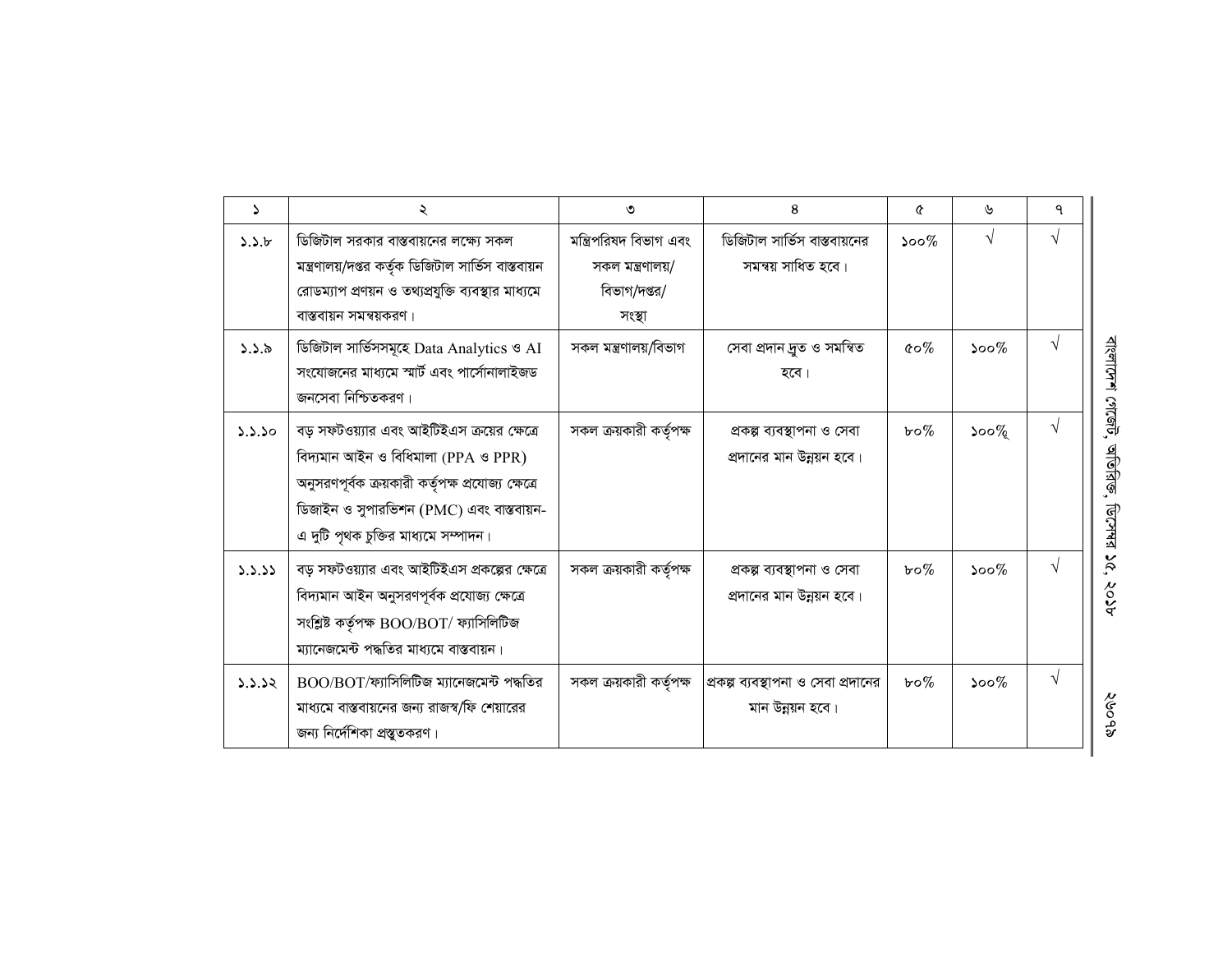| 2      | ২                                                                                                                      | ৩                       | 8                                  | ᢙ                           | ৬          | ٩         | ०,१००६                    |
|--------|------------------------------------------------------------------------------------------------------------------------|-------------------------|------------------------------------|-----------------------------|------------|-----------|---------------------------|
| 3.3.30 | সর্বস্তরে ডিজিটাইজেশনের প্রতিবন্ধকতাগুলো                                                                               | সকল মন্ত্ৰণালয়/বিভাগ/  | সার্ভিসের মান উন্নয়ন হবে।         | $\mathcal{S}^{\mathcal{O}}$ | $\sqrt{}$  | V         |                           |
|        | চিহ্নিতকরণ, দূরীকরণ ও অগ্রগতির পরিমাপযোগ্য                                                                             | দপ্তর/সংস্থা            |                                    |                             |            |           |                           |
|        | নির্ণায়ক নির্ধারণ।                                                                                                    |                         |                                    |                             |            |           |                           |
| 3.3.38 | সরকারি সকল অনুমতি, অনুদান/সুবিধা/প্রণোদনা                                                                              | সকল মন্ত্রণালয়/বিভাগ/  | ডিজিটালাইজেশন উৎসাহিত হবে এবং      | $500\%$                     | $\sqrt{ }$ | $\sqrt{}$ |                           |
|        | বা লাইসেন্স প্রাপ্তি/নবায়নের জন্য প্রাক-যোগ্যতা                                                                       | দপ্তর/সংস্থা            | সার্ভিসের মান উন্নয়ন হবে।         |                             |            |           |                           |
|        | হিসেবে সংশ্লিষ্ট প্রতিষ্ঠানের ডিজিটালাইজেশনকে                                                                          |                         |                                    |                             |            |           |                           |
|        | উৎসাহিত করা হবে।                                                                                                       |                         |                                    |                             |            |           | বাংলাদেশ গেজেট,           |
|        | কৌশলগত বিষয়বস্তু ১.২: ডিজিটাল প্রযুক্তির যথাযথ ব্যবহারের মাধ্যমে সরকারি সেবা প্রদানে স্বচ্ছতা ও দায়বদ্ধতা নিশ্চিতকরণ |                         |                                    |                             |            |           | অতিরিজ,                   |
| 3.2.5  | সকল সরকারি প্রতিষ্ঠানের নাগরিক সেবার                                                                                   | মন্ত্রিপরিষদ বিভাগ এবং  | জনগণের প্রয়োজনীয় তথ্য প্রাপ্তি   | $500\%$                     | $\sqrt{ }$ | V         |                           |
|        | হালনাগাদকৃত তথ্য সারণী ওয়েবসাইটে প্রকাশ।                                                                              | সকল মন্ত্ৰণালয়/বিভাগ   | নিশ্চিত হবে।                       |                             |            |           | <b>ARK291</b>             |
| 5.2.2  | ইলেকট্রনিক ক্রয় পদ্ধতি ও চালুকরণ ও সকল                                                                                | আইএমইডি (সিপিটিইউ)      | সরকারি ক্রয়ের ক্ষেত্রে স্বচ্ছতা   | $\mathcal{S}^{\mathcal{O}}$ | $\sqrt{ }$ |           |                           |
|        | উন্মুক্ত দরপত্র ও নিয়োগ বিজ্ঞপ্তি অনলাইনে                                                                             | এবং সকল                 | বৃদ্ধি পাবে।                       |                             |            |           | $\widetilde{\mathcal{S}}$ |
|        | প্রকাশের ব্যবস্থাকরণ।                                                                                                  | মন্ত্ৰণালয়/বিভাগ       |                                    |                             |            |           | १०१                       |
| 5.5.0  | PPA ও PPR অনুযায়ী সংশ্লিষ্ট                                                                                           | সকল মন্ত্ৰণালয়/        | ক্রয় পক্রিয়াকে আরো স্বচ্ছ, সহজ,  | $\mathcal{S}^{\mathcal{O}}$ | $\sqrt{ }$ | V         |                           |
|        | মন্ত্রণালয়/বিভাগ/দপ্তর/সংস্থার নিজস্ব ওয়েবসাইটে                                                                      | বিভাগ/ দপ্তর/সংস্থা     | গতিময়                             |                             |            |           |                           |
|        | দরপত্র বিজ্ঞপ্তি প্রকাশ।                                                                                               |                         | ও ব্যয় সাশ্রয়ী করবে।             |                             |            |           |                           |
| 5.5.8  | বৈদেশিক সাহায্য প্ৰাপ্তি ও বরাদ্দ ডিজিটাল                                                                              | অৰ্থনৈতিক সম্পৰ্ক বিভাগ | বৈদেশিক সাহায্য ব্যবহারের ক্ষেত্রে | $\mathcal{S}^{\mathcal{O}}$ | $\sqrt{}$  | V         |                           |
|        | পদ্ধতিতে পরিবীক্ষণের ব্যবস্থাকরণ।                                                                                      |                         | স্বচ্ছতা বৃদ্ধি পাবে।              |                             |            |           |                           |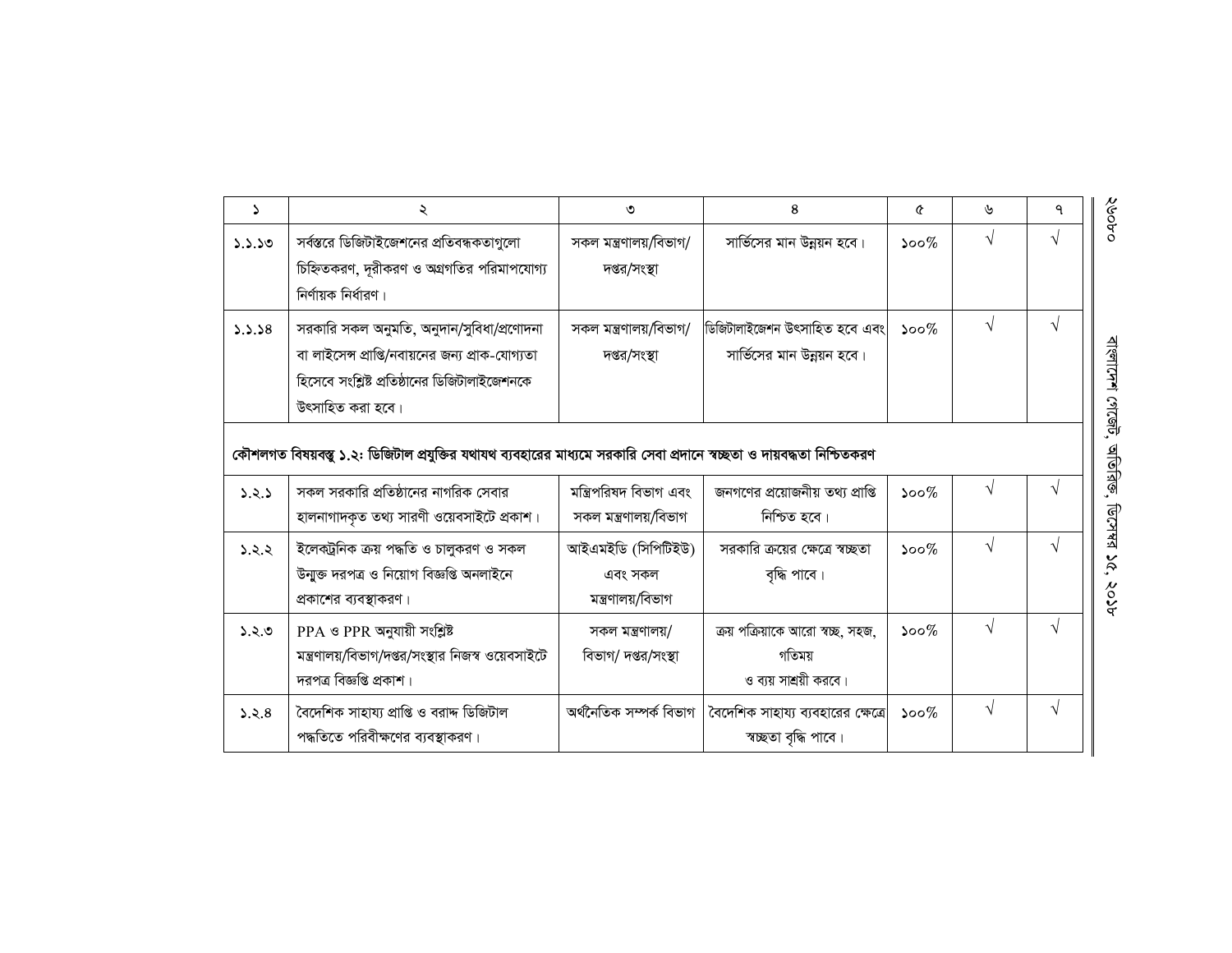| $\Delta$ | ২                                                                                                                                                                                                             | ৩                                                         | 8                                                                                                     | Q                                             | ৬          | ٩         |                               |
|----------|---------------------------------------------------------------------------------------------------------------------------------------------------------------------------------------------------------------|-----------------------------------------------------------|-------------------------------------------------------------------------------------------------------|-----------------------------------------------|------------|-----------|-------------------------------|
| 3.5.6    | আইসিটি ব্যবহারের মাধ্যমে চলমান অসমাপ্ত<br>উন্নয়ন প্রকল্প ও কর্মসূচিসমূহের কার্যকারিতা<br>মূল্যায়নের জন্য জনগণের মতামত গ্রহণ, বিশ্লেষণ<br>এবং অৰ্জিত জ্ঞান পরবর্তীতে প্রকল্প গ্রহণ ও<br>বাস্তবায়নে ব্যবহার। | আইএমইডি এবং স্ব স্ব<br>মন্ত্ৰণালয়/ বিভাগ                 | উন্নয়ন কার্যক্রমে জনগণের<br>সম্পৃক্ততা বৃদ্ধি পাবে।                                                  | $500\%$                                       | $\sqrt{ }$ |           |                               |
| 3.2.6    | প্রকল্প ব্যবস্থাপনা অর্থাৎ প্রকল্পগ্রহণ, পরিকল্পনা,<br>বাস্তবায়ন, মনিটরিং, সমাপন এবং অর্থ বরাদ্দে<br>আইসিটি ভিত্তিক ব্যবস্থা প্রচলন।                                                                         | সকল মন্ত্ৰণালয়/<br>বিভাগ/দপ্তর/সংস্থা                    | প্রকল্প পরিকল্পনা ও বাস্তবায়নে<br>দ্রুততা নিশ্চিত হবে।                                               | $500\%$                                       |            |           | বাংলাদেশ গেজেট,               |
| 3.2.9    | গুরুত্বপূর্ণ সরকারি দপ্তরে সর্বাধুনিক যোগাযোগ<br>ব্যবস্থা (যেমন- ভিডিও কনফারেঙ্গিং) চালুকরণ।                                                                                                                  | সকল মন্ত্রণালয়/বিভাগ/<br>দপ্তর/সংস্থা                    | সভায় অংশগ্রহণের জন্য ভ্রমণ,<br>ব্যয় ও সময়ত্রোস করবে এবং<br>ক্ষেত্রবিশেষে সভার<br>প্রয়োজন দূর হবে। | $\mathcal{S}^{\mathcal{O} \circ \mathcal{O}}$ | $\sqrt{ }$ |           | অতিরিজ                        |
| 5.8.6    | সামাজিক যোগাযোগের মাধ্যমে সরকার ও<br>জনগণের মধ্যে সংযোগ সাধন।                                                                                                                                                 | সকল মন্ত্রণালয়/বিভাগ/<br>দপ্তর/সংস্থা                    | সরকারের কার্যক্রমে জনগণের<br>সম্পৃক্ততা বৃদ্ধি পাবে।                                                  | $500\%$                                       | $\sqrt{ }$ |           | <b>ARL-291</b><br>$\mathbf v$ |
| 5.5.8    | দ্রুত ও টেকসই ডিজিটাল গভর্নমেন্ট বাস্তবায়নের<br>জন্য বেসরকারি খাতকে সম্পৃক্ত করে Managed<br>Service মডেলের আলোকে প্রকল্প গ্রহণে<br>উৎসাহিতকরণ।                                                               | পরিকল্পনা বিভাগ/সকল<br>মন্ত্ৰণালয়/বিভাগ/<br>দপ্তর/সংস্থা | সরকারের কার্যক্রমে বেসরকারি<br>খাতের সম্পৃক্ততা বৃদ্ধি পাবে।                                          | $500\%$                                       | $\sqrt{ }$ |           | $\tilde{\mathcal{S}}$<br>१०१  |
| 5.5.50   | ডিজিটাল সার্ভিস এ্যাক্ট প্রণয়নের উদ্যোগ গ্রহণ।                                                                                                                                                               | মন্ত্রিপরিষদ বিভাগ/<br>তথ্য ও যোগাযোগ<br>প্ৰযুক্তি বিভাগ  | সরকারের ডিজিটাল সার্ভিস কার্যক্রম<br>আইনী কাঠামো পাবে।                                                | $500\%$                                       | $\sqrt{ }$ | $\sqrt{}$ | ८, २००९                       |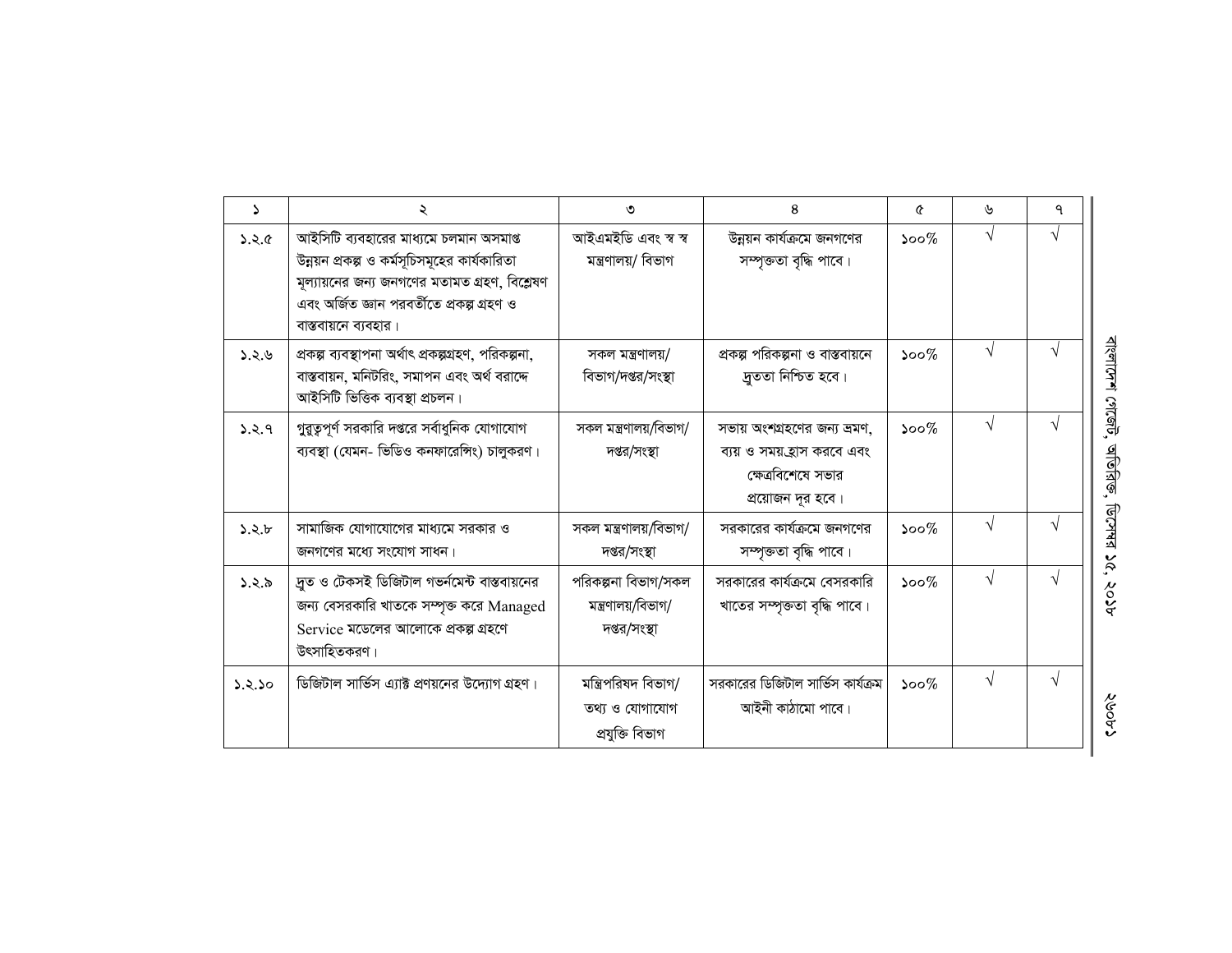|       | কৌশলগত বিষয়বস্তু ১.৩ : সরকারি তথ্য ও সেবাসমূহ জনসাধারণের নিকট ডিজিটাল পদ্ধতিতে পৌঁছানোর লক্ষ্যে প্রয়েজনীয় অবকাঠামো উন্নয়ন ও রক্ষণাবেক্ষণ এবং<br>তাতে জনগণের প্রবেশাধিকার নিশ্চিতকরণ |                                                                                                                                      |                                                                                                                |                                  |         |            |
|-------|-----------------------------------------------------------------------------------------------------------------------------------------------------------------------------------------|--------------------------------------------------------------------------------------------------------------------------------------|----------------------------------------------------------------------------------------------------------------|----------------------------------|---------|------------|
| 2     |                                                                                                                                                                                         | ৩                                                                                                                                    | 8                                                                                                              | Q                                | ৬       | ٩          |
| 5.0.5 | জাতীয় পর্যায়ে ডিজিটাল নেটওয়ার্ক তৈরি করে<br>সব সরকারি প্রতিষ্ঠানকে সংযুক্তকরণ।                                                                                                       | তথ্য ও যোগাযোগ প্রযুক্তি<br>বিভাগ (বাংলাদেশ কম্পিউটার<br>কাউন্সিল ও আইসিটি<br>অধিদপ্তর) এবং ডাক ও<br>টেলিযোগাযোগ বিভাগ               | সরকারি দপ্তরসমূহে তথ্যের<br>আদান-প্রদান সহজতর হবে।                                                             | $500\%$                          | V       | $\sqrt{ }$ |
| 5.0.2 | সরকারি কর্মকান্ডের বিকেন্দ্রীকরণের লক্ষ্যে সকল<br>সরকারি দপ্তরে উচ্চ গতির ডাটা সংযোগ ও<br>ডিজিটাল-সরকার ব্যবস্থা প্রবর্তন।                                                              | সকল মন্ত্ৰণালয়/<br>বিভাগ/দপ্তর/<br>সংস্থা                                                                                           | সরকারি কর্মকান্ডের বিকেন্দ্রীকরণ<br>হবে।                                                                       | $\mathcal{S}^{\text{oo}}$        | V       |            |
| 9.9.0 | কম্পিউটার, ইন্টারনেট এবং ই-সিটিজেন<br>সেবাসমূহে প্রবেশাধিকার নিশ্চিত করতে বেসরকারি<br>উদ্যোগে কমিউনিটি ডিজিটাল-সেন্টার<br>(টেলিসেন্টার) স্থাপন ও পরিচালনার ব্যবস্থাকরণ।                 | তথ্য ও যোগাযোগ<br>প্ৰযুক্তি বিভাগ                                                                                                    | নাগরিকরা স্বল্প ব্যয়, সময় ও<br>নির্বাঞ্জাটভাবে ঘরে বসেই তাঁদের<br>সকল গুৱুত্বপূৰ্ণ সেবা গ্ৰহণে সক্ষম<br>হবে। | $\mathfrak{c} \circ \mathscr{C}$ | $500\%$ | $\sqrt{ }$ |
| 5.0.8 | স্বল্পোন্নত এলাকা এবং প্রান্তিক জনগোষ্ঠীর জন্য<br>সাশ্রয়ী ব্যান্ড উইডথ (Bandwidth) এর মাধ্যমে<br>প্ৰাসজ্ঞাক বিষয়াদি, পণ্যমূল্য বিষয়ক তথ্যাদি<br>প্রদানের ব্যবস্থাকরণ।                | সমাজকল্যাণ মন্ত্ৰণালয়,<br>মহিলা ও শিশু বিষয়ক<br>মন্ত্রণালয়, অভ্যন্তরীণ<br>সম্পদ বিভাগ, ডাক ও<br>টেলিযোগাযোগ বিভাগ<br>এবং বিটিআরসি | সুবিধা বঞ্চিত ও পিছিয়ে পড়া<br>জনগোষ্ঠী সুবিধা মতো সময়ে সেবা<br>গ্রহণ করতে পারবে।                            | $\&o\%$                          | $500\%$ | $\sqrt{ }$ |

বাংলাদেশ গেজেট, অতিরিক্ত, ডিসেম্ব ১৫, ২০১৮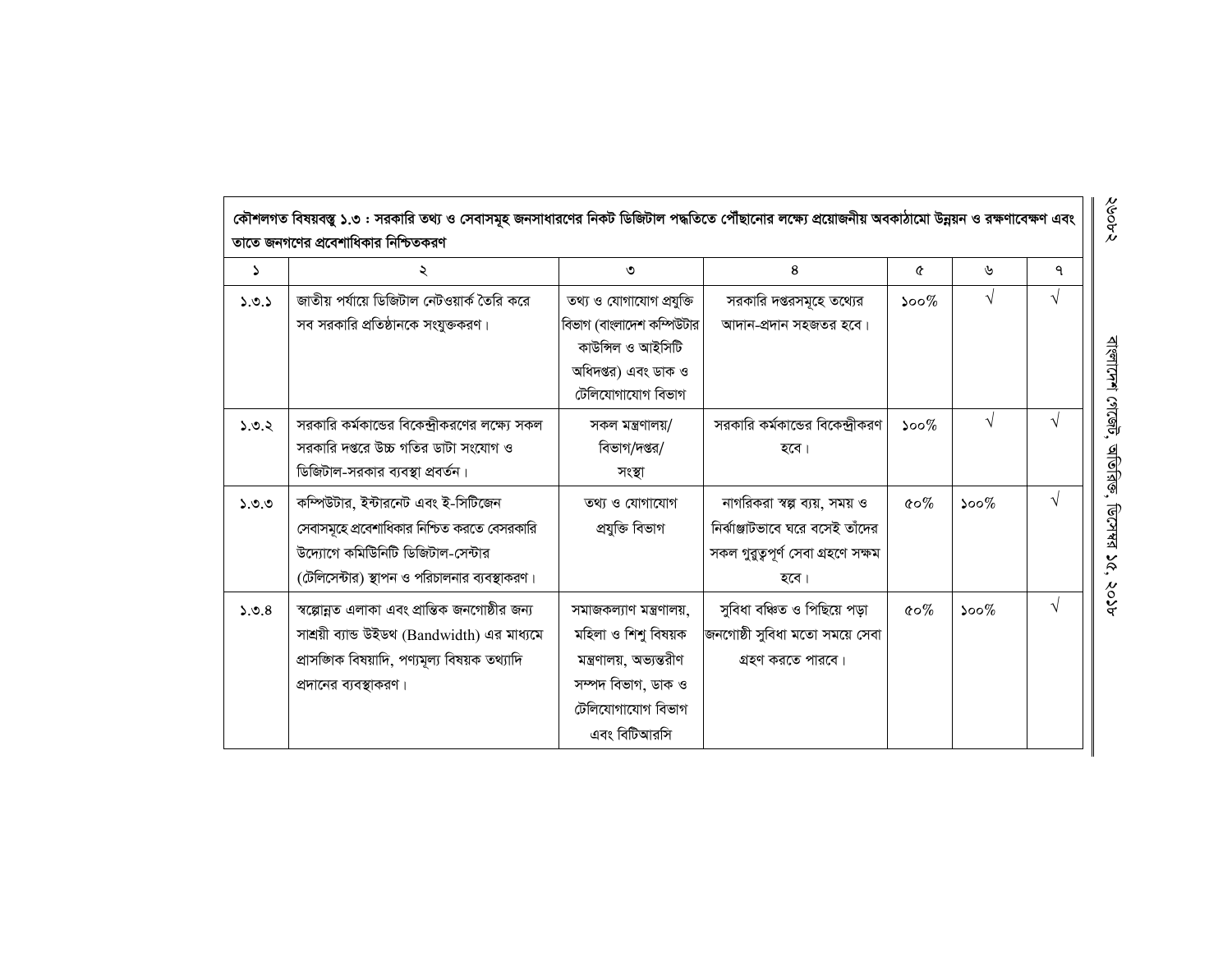| د     | ২                                                                                                                                                                                | ৩                                                                                                       | 8                                                                                                                                | Q                                              | ৬          | ٩ |                           |
|-------|----------------------------------------------------------------------------------------------------------------------------------------------------------------------------------|---------------------------------------------------------------------------------------------------------|----------------------------------------------------------------------------------------------------------------------------------|------------------------------------------------|------------|---|---------------------------|
| 5.0.6 | রাষ্ট্রীয় সুরক্ষা ও সর্বোত্তম সেবা প্রাপ্তির জন্য<br>তথ্যপ্রযুক্তি অবকাঠামোর গুরুত্বপূর্ণ স্থাপনা জাতীয়<br>ডেটা সেন্টারভিত্তিক অ্যাপ্লিকেশান ও কন্টেন্ট<br>হোস্টিং নিশ্চিতকরণ। | তথ্য ও যোগাযোগ<br>প্ৰযুক্তি বিভাগ                                                                       | সরকারি দপ্তরসমূহে তথ্যের<br>আদান-প্ৰদান সমন্বিত হবে।                                                                             | $\mathcal{S}^{\mathcal{O} \circ \mathcal{O}}$  | $\sqrt{}$  | V |                           |
| 5.0.6 | সকল সরকারি চাকুরীর জন্য একটি সমন্বিত জব<br>পোর্টাল চালুকরণ।                                                                                                                      | জনপ্ৰশাসন মন্ত্ৰণালয়                                                                                   | সরকারি চাকুরীর আবেদনের<br>পক্রিয়া সমন্বিত ও সহজতর হবে।                                                                          | $\mathfrak{c}\!\circ\!\mathscr{C}\!\!$         | $500\%$    |   |                           |
|       | কৌশলগত বিষয়বস্তু ১.৪: সরকারি তথ্য ও সেবাসমূহ জনগণকে ডিজিটাল পদ্ধতিতে প্রদানে সেবা প্রদানকারীর সক্ষমতা উন্নয়ন                                                                   |                                                                                                         |                                                                                                                                  |                                                |            |   | বাংলাদেশ গেজেট,           |
| 3.8.5 | সরকারি পর্যায়ে সকল শ্রেণির নিয়োগের<br>ব্যবহারিক পরীক্ষায় কম্পিউটার ও ইন্টারনেটের<br>মৌলিক বিষয় অন্তর্ভুক্তকরণ।                                                               | জনপ্ৰশাসন মন্ত্ৰণালয়<br>(পাবলিক সার্ভিস কমিশন)<br>এবং সকল মন্ত্রণালয়/<br>বিভাগ/দপ্তর/সংস্থা           | সকল সরকারি প্রতিষ্ঠানে আইসিটি<br>জ্ঞানসম্পন্ন জনবল নিয়োগের<br>মাধ্যমে ডিজিটাল গভৰ্নমেন্ট<br>কাৰ্যক্ৰম বাস্তবায়ন তুরান্বিত হবে। | $\mathcal{S}^{\mathcal{O}}$                    | $\sqrt{}$  | V | অতিরিজ,<br><b>DRL-291</b> |
| 5.8.3 | সরকারি পর্যায়ে সৃজনশীল ডিজিটাল সরকার ব্যবস্থা<br>ও ডিজিটাল-সেবা কার্যক্রম বাস্তবায়নে সরকারি<br>কর্মকর্তাদের জন্য আনুতোষিক ও পুরষ্কার প্রবর্তন।                                 | জনপ্ৰশাসন মন্ত্ৰণালয়,<br>অৰ্থ বিভাগ, তথ্য ও<br>যোগাযোগ প্ৰযুক্তি বিভাগ<br>এবং সকল<br>মন্ত্ৰণালয়/বিভাগ | ডিজিটাল গভর্নেন্স ও ই-সেবা<br>প্রদানে সরকারি কর্মকর্তারা<br>উৎসাহিত হবেন।                                                        | $500\%$                                        | $\sqrt{ }$ |   | 56,<br>१०१                |
| 5.8.0 | বাৰ্ষিক গোপনীয় অনুবেদন (ACR) এ<br>কম্পিউটার এবং ইন্টারনেটের মৌলিক জ্ঞান<br>সংক্রান্ত নতুন একটি নির্ণায়ক সংযোজন।                                                                | জনপ্ৰশাসন মন্ত্ৰণালয়                                                                                   | সরকারি পর্যায়ে কম্পিউটার ও<br>ইন্টারনেটের চর্চা বৃদ্ধি পাবে।                                                                    | $\mathcal{S}^{\mathcal{O} \times \mathcal{O}}$ | V          | V | ०,१००६                    |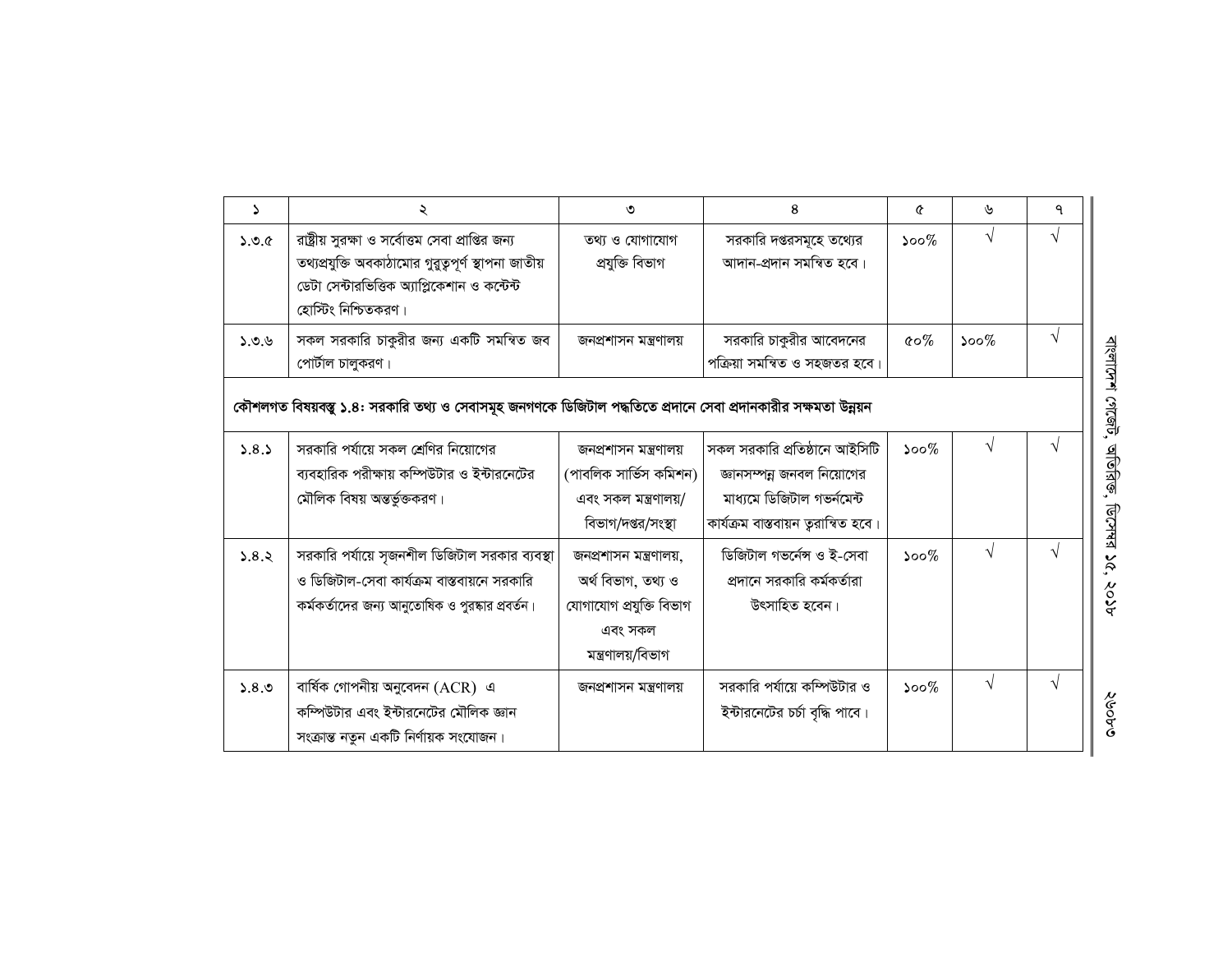| $\mathcal{L}$ |                                                                                                                                                                                                                                                                                                                                                                                     | ৩                                                                                                                                           | 8                                                                                                                                    | Q                                             | ৬          | ٩          |
|---------------|-------------------------------------------------------------------------------------------------------------------------------------------------------------------------------------------------------------------------------------------------------------------------------------------------------------------------------------------------------------------------------------|---------------------------------------------------------------------------------------------------------------------------------------------|--------------------------------------------------------------------------------------------------------------------------------------|-----------------------------------------------|------------|------------|
| 5.8.8         | সরকারি পর্যায়ের প্রশিক্ষণ প্রতিষ্ঠানের আইসিটি<br>এবং ডিজিটাল গর্ভনেন্স কারিকুলামে Service<br>Process Simplification (SPS)/BPR,<br>Digital Service Design and Planning,<br>Project Management ডিজিটাল সেবা প্রদান<br>ইত্যাদি বিষয়াদি অন্তৰ্ভুক্তকরণ।                                                                                                                               | সকল মন্ত্ৰণালয়/ বিভাগ                                                                                                                      | ডিজিটাল গৰ্ভনেন্স কাৰ্যক্ৰম<br>বাস্তবায়নে সরকারি কর্মকর্তাদের<br>সক্ষমতা বৃদ্ধি পাবে।                                               | $500\%$                                       | $\sqrt{ }$ | V          |
| 5.8.c         | সকল সরকারি প্রতিষ্ঠানের মধ্যে সরকারি<br>কর্মকর্তা/কর্মচারির তথ্যপ্রযুক্তি ব্যবহারে দক্ষতা<br>বৃদ্ধির জন্য প্রশিক্ষণ কারিকুলাম তথ্যপ্রযুক্তির<br>মৌলিক ও প্রায়োগিক বিষয়সমূহ অন্তর্ভুক্ত করে<br>প্রশিক্ষণের ব্যবস্থা গ্রহণ এবং তথ্য আদান-প্রদানে<br>আইসিটি ব্যবহার অনুপ্রাণিত করতে সংশ্লিষ্ট<br>সরকারি কর্মকর্তাদের অভিন্ন প্রশিক্ষণ<br>কারিকুলামের আওতায় প্রশিক্ষণের ব্যবস্থাকরণ। | জনপ্ৰশাসন মন্ত্ৰণালয়<br>এবং তথ্য ও যোগাযোগ<br>প্ৰযুক্তি বিভাগ (আইসিটি<br>অধিদপ্তর)                                                         | তথ্যপ্রযুক্তি ব্যবহার করে<br>কৰ্মকৰ্তা/<br>কর্মচারিরা আরও দক্ষভাবে<br>দায়িত্ব পালন করতে সক্ষম<br>হবেন।                              | $500\%$                                       | $\sqrt{ }$ | $\sqrt{ }$ |
| 3.8.6         | তথ্যপ্রযুক্তির ক্ষেত্রে প্রযুক্তির উৎকর্ষতার সাথে<br>সামঞ্জস্য রেখে ডিজিটাল পদ্ধতিতে (ওয়েবভিত্তিক<br>ব্যবস্থা, টেলিকনফারেঙ্গিং, ভিডিও কনফারেঙ্গিং<br>ইত্যাদি) সরকারি পর্যায়ের কর্মকর্তাদের<br>প্রশিক্ষণের ব্যবস্থাকরণ।                                                                                                                                                            | মন্ত্ৰিপরিষদ বিভাগ,<br>জনপ্ৰশাসন মন্ত্ৰণালয়<br>এবং তথ্য ও যোগাযোগ<br>প্ৰযুক্তি বিভাগ (বাংলাদেশ<br>কম্পিউটার কাউন্সিল ও<br>আইসিটি অধিদপ্তর) | আধুনিক প্রযুক্তি ব্যবহারের<br>মাধ্যমে সরকারি কর্মকর্তারা<br>সহজে পারস্পরিক যোগাযোগ<br>করতে পারবেন। এতে সময় ও<br>অর্থের সাশ্রয় হবে। | $\mathcal{S}^{\mathcal{O} \circ \mathcal{O}}$ | $\sqrt{ }$ | $\sqrt{ }$ |
| 3.8.9         | National e-Governance Architecture <sup>9</sup><br>e- Governance Interoperability<br>Framework বিষয়ে সরকারি কর্মকর্তা/আইসিটি<br>পেশাজীবীদের প্রশিক্ষণ প্রদান।                                                                                                                                                                                                                      | তথ্য ও যোগাযোগ<br>প্ৰযুক্তি বিভাগ                                                                                                           | সরকারি দপ্তরসমূহের মধ্যে সহজে<br>তথ্যে আদান-প্রদান করা যাবে।<br>ফলে তথ্যের দ্বৈততা হ্রাস পাবে।                                       | $\mathcal{S}^{\mathcal{O} \circ \mathcal{O}}$ | $\sqrt{ }$ | $\sqrt{ }$ |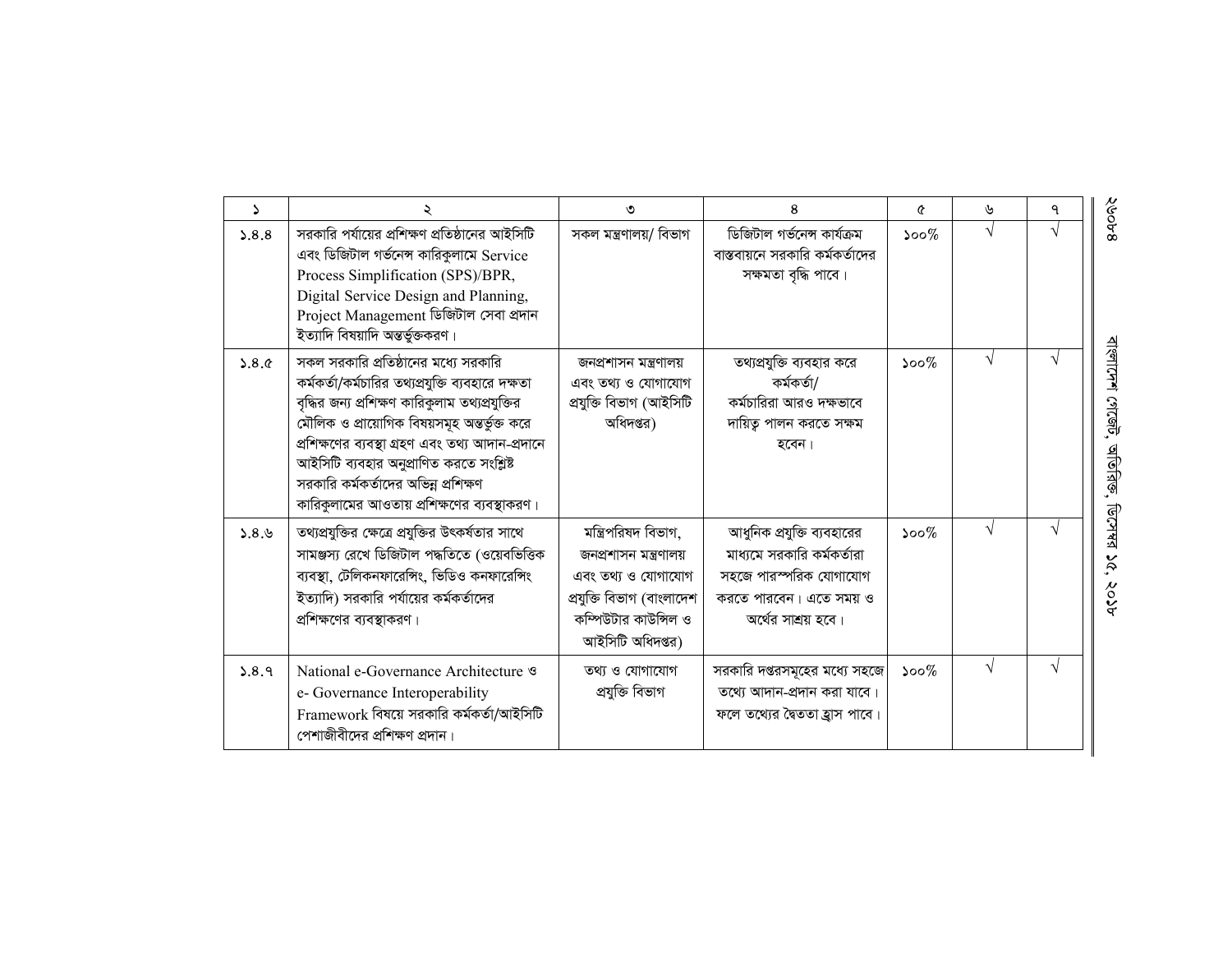| $\Delta$ | ২                                                                                                                                                                                                                                         | ৩                                       | 8                                                                                                                                                                         | A                                             | ৬          | ٩ |
|----------|-------------------------------------------------------------------------------------------------------------------------------------------------------------------------------------------------------------------------------------------|-----------------------------------------|---------------------------------------------------------------------------------------------------------------------------------------------------------------------------|-----------------------------------------------|------------|---|
| 5.8.b    | স্থানীয় সরকার পর্যায়ে সচেতনতা বৃদ্ধি ও                                                                                                                                                                                                  | সকল মন্ত্ৰণালয়/ বিভাগ                  | স্থানীয় সরকার পর্যায়ে সচেতনতা                                                                                                                                           | $\mathcal{S}^{\mathcal{O} \circ \mathcal{O}}$ | $\sqrt{}$  | V |
|          | জনবলকে আইসিটি বিষয়ে প্রশিক্ষণ প্রদান।                                                                                                                                                                                                    | এবং স্থানীয় সরকার বিভাগ।               | বৃদ্ধি পাবে।                                                                                                                                                              |                                               |            |   |
|          | কৌশলগত বিষয়বস্তু ১.৫: সরকারি বিভিন্ন দপ্তরের মধ্যে সহজে ও দ্রুততার সজো তথ্যের আদান-প্রদানের জন্য ডিজিটাল সংযুক্তিসহ তথ্যব্যবস্থা অবকাঠামো                                                                                                |                                         |                                                                                                                                                                           |                                               |            |   |
|          | (Architecture) ও আন্ত:পরিবাহিতা (Interoperability) প্রতিষ্ঠার ব্যবস্থা গ্রহণ                                                                                                                                                              |                                         |                                                                                                                                                                           |                                               |            |   |
| 3.0.5    | সফটওয়্যার, হার্ডওয়ার ও কানেক্টিভিটি বিষয়ে<br>ডিজিটাল সরকারের উদ্যোগের জন্য জাতীয়<br>ডিজিটাল সরকার কাঠামো (National e-<br>Governance Architecture) &<br>e- Governance Interoperability<br>Framework প্রণয়ন ও নিয়মিত<br>যুগোপযোগীকরণ। | তথ্য ও যোগাযোগ<br>প্ৰযুক্তি বিভাগ       | তথ্য ও সিস্টেমের দ্বৈততা হ্রাস<br>হবে। সরকারি সংস্থাসমূহের মধ্যে<br>তথ্য ও সফটওয়্যার আদান-<br>প্রদানের পরিবেশ তৈরি হবে।                                                  | $500\%$                                       | $\sqrt{}$  |   |
| 5.0.8    | সকল সরকারি দপ্তরে ন্যাশনাল ই-গর্ভনেসন্স<br>আৰ্কিটেকচার ((National e-Governance<br>Architecture) <sup>9</sup> e- Governance<br>Interoperability Framework অনুসরণ।                                                                          | সকল মন্ত্রণালয়/ বিভাগ/<br>দপ্তর/সংস্থা | তথ্য ও সিস্টেমের দ্বৈততা হ্রাস<br>হবে। তথ্যের (Data) সর্বোচ্চ<br>ব্যবহার নিশ্চিত হবে। সরকারি<br>সংস্থাসমূহের মধ্যে তথ্য ও<br>সফটওয়্যার আদান-প্রদানের<br>পরিবেশ তৈরি হবে। | $\mathcal{S}^{\mathcal{O}}$                   | $\sqrt{ }$ | V |
| 0.96     | জাতীয় ডিজিটাল সরকার কাঠামো ও e-<br>Governance Interoperability Framework<br>গুলো Technology Neutral & Vendor<br>Agnostic-ভাবে প্রন্তুতকরণ।                                                                                               | তথ্য ও যোগাযোগ<br>প্ৰযুক্তি বিভাগ       | তথ্য ও সিস্টেমের দ্বৈততা_হ্রাস<br>হবে; সরকারি সংস্থাসমূহের মধ্যে<br>তথ্য ও সফটওয়্যার আদান-প্রদানের<br>পরিবেশ তৈরি হবে।                                                   | $\mathcal{S}^{\mathcal{O}}$                   | $\sqrt{ }$ | V |

বাংলাদেশ গেজেট, অতিরিজ, ডিসেমর ১৫, ২০১৮

2409€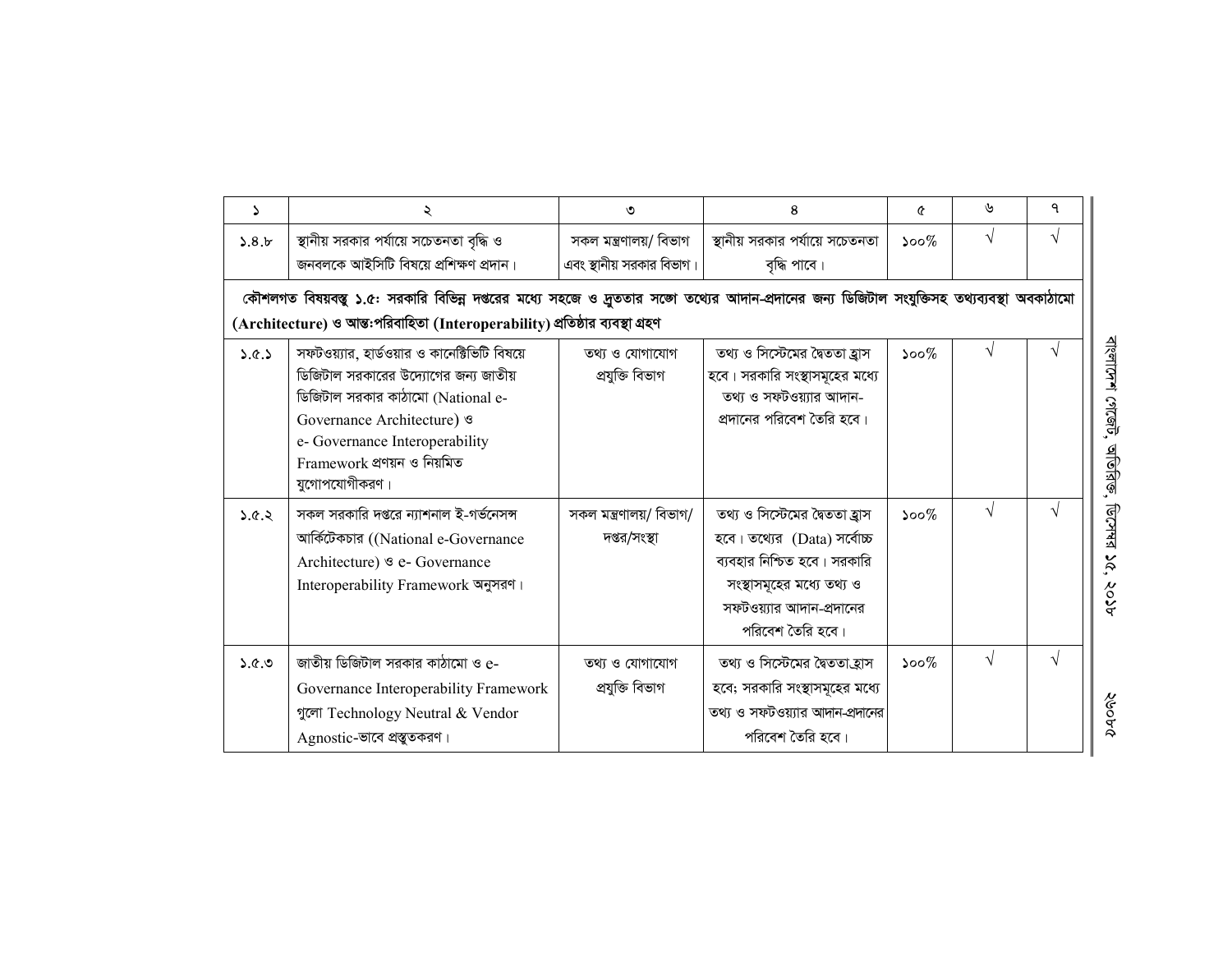| $\Delta$ | ২                                                                                                                                                                                                                                                                                                            | ৩                                                                                        | 8                                                                                                                       | Q            | ৬       | ٩          |
|----------|--------------------------------------------------------------------------------------------------------------------------------------------------------------------------------------------------------------------------------------------------------------------------------------------------------------|------------------------------------------------------------------------------------------|-------------------------------------------------------------------------------------------------------------------------|--------------|---------|------------|
| 3.0.8    | জনসন্মুখে প্রকাশযোগ্য তথ্যের সর্বোচ্চ ব্যবহার<br>নিশ্চিতকরণের জন্য Open Government Data<br>পোর্টালে তথ্য উন্মুক্তকরণ ও অন্য দপ্তরের তথ্য<br>ব্যবহারের সংস্কৃতি তৈরি।                                                                                                                                         | মন্ত্রিপরিষদ বিভাগ,<br>পরিসংখ্যান ও তথ্য<br>ব্যবস্থাপনা বিভাগসহ<br>সকল মন্ত্ৰণালয়/বিভাগ | সরকারি তথ্যের স্বচ্ছতা বৃদ্ধি<br>পাবে এবং জনগণ ও<br>গবেষকদের সহজে তথ্য প্রাপ্তি<br>নিশ্চিত হবে।                         | $500\%$      |         | $\sqrt{ }$ |
| 9.9.4    | ডিজিটাল সার্ভিসের রূপান্তরের পরিকল্পনা প্রণয়নে<br>ও অনুমোদনের ক্ষেত্রে দ্বৈততা পরিহার ও<br>সমন্বয়ের লক্ষ্যে তথ্য ও যোগাযোগ প্রযুক্তি<br>বিভাগের মতামত গ্রহণ।                                                                                                                                               | তথ্য ও যোগাযোগ প্রযুক্তি<br>বিভাগ.<br>পরিকল্পনা মন্ত্রণালয়সহ<br>সকল মন্ত্ৰণালয়/বিভাগ   | ডিজিটাল-গৰ্ভনেন্স ও ই-সেবা বিষয়ক<br>কাৰ্যক্ৰমে দৈততা (Duplication)<br>পরিহারের মাধ্যমে জাতীয় সম্পদের<br>সাশ্রয় ঘটবে। | $500\%$      |         | $\sqrt{ }$ |
| 9.9.4    | মন্ত্রণালয়/দপ্তরসমূহের ডিজিটাল সার্ভিস<br>বাস্তবায়নের সকল ডিজিটাল সার্ভিসের চাহিদা<br>নিরূপণ থেকে শুরু করে প্রকিউরমেন্ট, তৈরি এবং<br>বাস্তবায়ন পর্যন্ত সকল প্রকার সংশ্লিষ্ট কারিগরি<br>সহায়তার জন্য মন্ত্রিপরিষদ বিভাগ ও আইসিটি<br>বিভাগের যৌথ উদ্যোগ "Digital Service<br>Accelerator"-এর সহায়তা গ্রহণ। | মন্ত্ৰিপরিষদ বিভাগ, তথ্য<br>ও যোগাযোগ প্রযুক্তি<br>বিভাগসহ সকল<br>মন্ত্ৰণালয়/ বিভাগ     | ডিজিটাল-গৰ্ভনেন্স ও ই-সেবা<br>বিষয়ক কাৰ্যক্ৰমে দ্বৈততা<br>পরিহারের মাধ্যমে জাতীয়<br>সম্পদের সাশ্রয় ঘটবে।             | $500\%$      |         | $\sqrt{ }$ |
| 9.6.9    | প্রত্যেক নাগরিকের একক আইডি প্রণয়ন ও<br>সহজে সংশোধন নিশ্চিতকরণ এবং আন্তঃমন্ত্রণালয়<br>সমন্বয় সাধন।                                                                                                                                                                                                         | মন্ত্রিপরিষদ বিভাগ,<br>স্থানীয় সরকার বিভাগ<br>এবং সকল<br>মন্ত্ৰণালয়/বিভাগ              | সেবা গ্রহণকারী সনাক্তকরণ ও<br>বিভিন্ন বিভাগ কর্তৃক প্রদেয়<br>নাগরিক সেবা তাৎক্ষণিক প্রদান<br>নিশ্চিত হবে।              | $b \circ \%$ | $500\%$ | $\sqrt{ }$ |
| 3.0.6    | একক আইডি ব্যবহার করে ডিজিটাল সেবা প্রদান<br>ও সামাজিক নিরাপত্তা নিশ্চিতকরণ।                                                                                                                                                                                                                                  | মন্ত্রিপরিষদ বিভাগ এবং<br>সংশ্লিষ্ট মন্ত্ৰণালয়/বিভাগ                                    | সেবা গ্রহণকারী সনাক্তকরণ ও<br>বিভিন্ন বিভাগ কর্তৃক প্রদেয়<br>নাগরিক সেবা তাৎক্ষণিক প্রদান<br>নিশ্চিত হবে।              | $b \circ \%$ | $500\%$ | $\sqrt{ }$ |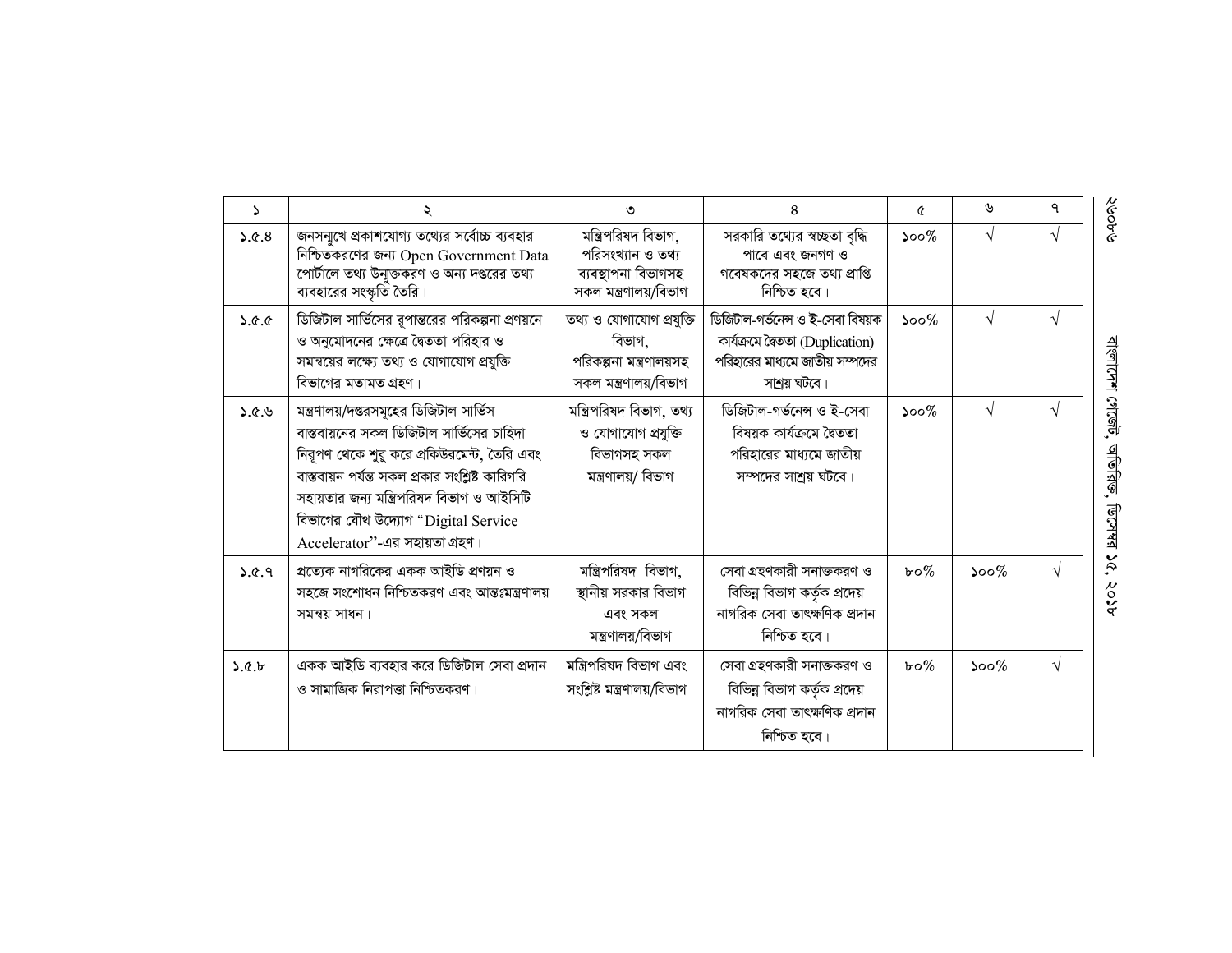| S     | ২                                                                                                                      | ৩                                                             | 8                                                                              | ৫                           | ৬          | ٩          |
|-------|------------------------------------------------------------------------------------------------------------------------|---------------------------------------------------------------|--------------------------------------------------------------------------------|-----------------------------|------------|------------|
| 2.9.5 | তথ্যপ্রযুক্তি ব্যবহার করে সংসদ সদস্যদের কাছে<br>সহজে তথ্য পৌছানোর ব্যবস্থাকরণ।                                         | জাতীয় সংসদ সচিবালয়<br>এবং তথ্য ও যোগাযোগ<br>প্ৰযুক্তি বিভাগ | সংসদ সদস্যদের কাছে তথ্যের<br>অবাধ প্ৰবাহ নিশ্চিত হবে।                          | $500\%$                     | $\sqrt{ }$ | $\sqrt{ }$ |
| 5.8.2 | তথ্যপ্রযুক্তি ব্যবহার করে সংসদ সদস্যদের তাঁর নিজ<br>নিজ নির্বাচনী আসনের জনগণের সাথে যোগাযোগ<br>স্থাপন।                 | জাতীয় সংসদ সচিবালয়<br>এবং তথ্য ও যোগাযোগ<br>প্ৰযুক্তি বিভাগ | এলাকার জনগণের সাথে<br>যোগাযোগ সহজতর হবে।                                       | $\mathcal{S}^{\mathcal{O}}$ | $\sqrt{ }$ | $\sqrt{ }$ |
| 9.9.0 | ডিজিটাল পদ্ধতিতে মামলা প্রক্রিয়া ব্যবস্থাপনা।                                                                         | আইন ও বিচার বিভাগ<br>এবং তথ্য ও যোগাযোগ<br>প্ৰযুক্তি বিভাগ    | একটি ন্যায়ানুগ বিচার ব্যবস্থা<br>প্ৰতিষ্ঠিত হবে।                              | $500\%$                     | $\sqrt{}$  |            |
| 3.9.8 | আইসিটি ভিত্তিক ব্যবস্থাপনা সিস্টেম ব্যবহার করে<br>রেকর্ড সংরক্ষণ ও মামলার বিবরণ সংরক্ষণে<br>আধুনিক ব্যবস্থার প্রবর্তন। | আইন ও বিচার বিভাগ<br>এবং তথ্য ও যোগাযোগ<br>প্ৰযুক্তি বিভাগ    | বিচার প্রার্থীদের কাছে মামলার<br>রেকর্ড প্রাপ্তি সহজ হবে।                      | $500\%$                     | $\sqrt{ }$ |            |
| 9.9.6 | ডিজিটাল পদ্ধতিতে মামলার ডকুমেন্টেশন ও<br>রেফারেঙ্গিং এর ব্যবস্থা গ্রহণ।                                                | আইন ও বিচার বিভাগ<br>এবং তথ্য ও যোগাযোগ<br>প্ৰযুক্তি বিভাগ    | একটি ন্যায়ানুগ বিচার ব্যবস্থা<br>প্ৰতিষ্ঠিত হবে।                              | $500\%$                     | $\sqrt{ }$ | V          |
| 9.9.6 | অনলাইনে বা এসএমএস ব্যবহার করে আইনী<br>সেবা প্ৰদান।                                                                     | আইন ও বিচার বিভাগ<br>এবং তথ্য ও যোগাযোগ<br>প্ৰযুক্তি বিভাগ    | বিচার প্রার্থীরা দ্রুত সেবা পাবে।                                              | $500\%$                     | $\sqrt{ }$ |            |
| 9.9.9 | ডিজিটাল লেনদেন সংশ্লিষ্ট অপরাধ চিহ্নিতকরণ<br>এবং নিরোধে বিচার বিভাগের কর্মকর্তাদের<br>প্রশিক্ষণের ব্যবস্থা গ্রহণ।      | জনপ্ৰশাসন মন্ত্ৰণালয়<br>এবং<br>আইন ও বিচার বিভাগ             | ইলেকট্রনিক পদ্ধতিতে লেনদেনের<br>ক্ষেত্রে অপরাধ অনুসন্ধান ও বিচার<br>সহজতর হবে। | $500\%$                     | $\sqrt{ }$ | V          |

কৌশলগত বিষয়বস্তু ১.৬ : শিক্ষা, স্বাস্থ্য, কৃষি, জাতীয় সংসদ, বিচার বিভাগ ও আইন প্রয়োগকারী সংস্থাসহ সকল সরকারি প্রতিষ্ঠানের ডিজিটালাইজেশন এবং সে ||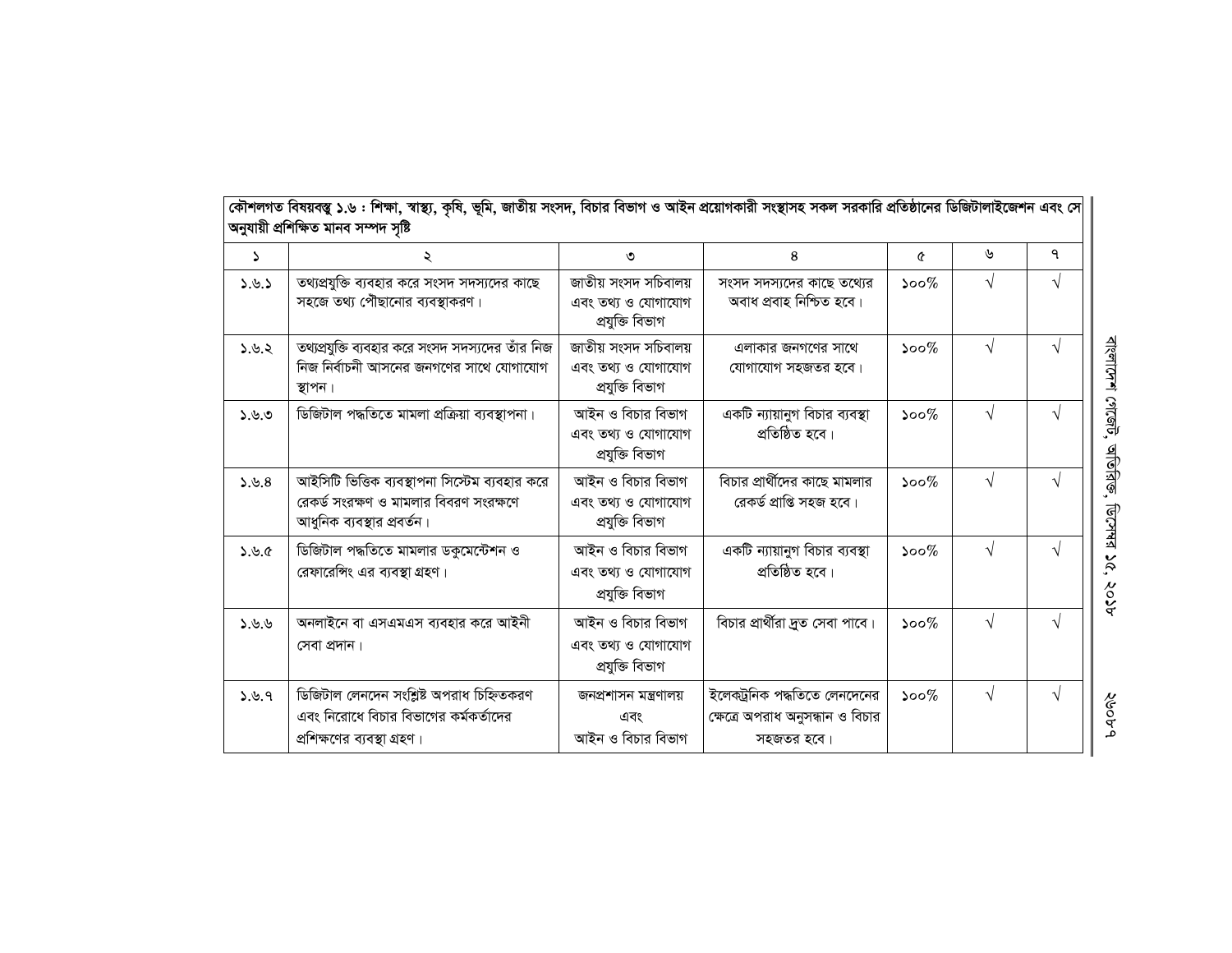| $\Delta$ | ২                                                                                                                                                                                             | ৩                                                           | 8                                                                                                                                                           | ৫                           | ৬          | ٩          |
|----------|-----------------------------------------------------------------------------------------------------------------------------------------------------------------------------------------------|-------------------------------------------------------------|-------------------------------------------------------------------------------------------------------------------------------------------------------------|-----------------------------|------------|------------|
| 3.9.6    | আইন প্রয়োগকারী সংস্থাসমূহের সকল দপ্তরের<br>মধ্যে সহজে ও নিরাপদে তথ্য আদান- প্রদানের<br>জন্য নেটওয়ার্ক স্থাপন।                                                                               | জন নিরাপত্তা বিভাগ<br>এবং তথ্য ও যোগাযোগ<br>প্ৰযুক্তি বিভাগ | নিরাপদ তথ্য আদান- প্রদান<br>নিশ্চিত হবে।                                                                                                                    | ১০০ $\%$                    | $\sqrt{ }$ | $\sqrt{ }$ |
| ১.৬.৯    | সকল পুলিশ থানায় আইসিটি ব্যবহার করে<br>জনগণের সেবা প্রদান নিশ্চিতকরণ।                                                                                                                         | জননিরাপত্তা বিভাগ এবং<br>তথ্য ও যোগাযোগ<br>প্ৰযুক্তি বিভাগ  | দ্ৰুত ও স্বচ্ছ সেবা-প্ৰদান নিশ্চিত<br>হবে।                                                                                                                  | ১০০ $\%$                    | V          | V          |
| 3.9.50   | আইন প্রয়োগকারী প্রতিষ্ঠানসমূহের জন্য<br>ম্যানেজমেন্ট ইনফরমেশন সিস্টেম (এমআইএস),<br>ডেটা বিশ্লেষণ টুলস ও প্রয়োজনীয় ব্যবস্থাপনা<br>পদ্ধতি ব্যবহার করে উন্নত মানের সেবাদান<br>নিশ্চিতকরণ।     | জননিরাপত্তা বিভাগ এবং<br>তথ্য ও যোগাযোগ<br>প্ৰযুক্তি বিভাগ  | দ্ৰুত ও স্বচ্ছ সেবা-প্ৰদান নিশ্চিত<br>হবে।                                                                                                                  | $\mathcal{S}^{\mathcal{O}}$ | $\sqrt{ }$ | $\sqrt{}$  |
| 2.9.55   | ডিজিটাল অপরাধ প্রতিরোধ ও মামলা দায়েরের<br>ক্ষেত্রে আইন প্রয়োগকারী সংস্থাসমূহের দক্ষতা<br>উন্নয়ন।                                                                                           | জননিরাপত্তা বিভাগ এবং<br>তথ্য ও যোগাযোগ<br>প্ৰযুক্তি বিভাগ  | আইন প্রয়োগকারী সংস্থাসমূহের<br>দক্ষতা বৃদ্ধি পাবে।                                                                                                         | $500\%$                     | $\sqrt{ }$ | $\sqrt{}$  |
| 56.9.2   | ভূমি রেকর্ড ও রেজিস্ট্রেশন ব্যবস্থার ডিজিটালাইজেশন<br>ও সংশ্লিষ্ট কর্মকর্তাদের সক্ষমতা উন্নয়ন।                                                                                               | আইন ও বিচার বিভাগ<br>এবং ভূমি মন্ত্রণালয়                   | দ্ৰুত ও স্বচ্ছ সেবা-প্ৰদান নিশ্চিত<br>হবে।                                                                                                                  | $b \circ \%$                | $\sqrt{ }$ |            |
| 02.9.50  | দুৰ্নীতি দমন কমিশনের দুৰ্নীতির সকল অভিযোগ<br>যাচাই-বাছাই, অনুসন্ধান, তদন্ত, প্ৰতিরোধ ও<br>মামলা পরিচালনার কাজসহ আনুষজ্ঞাক সকল<br>কার্যক্রম মনিটরিং এর জন্য ওয়েবভিত্তিক<br>সফটওয়্যার সংযোজন। | দুৰ্নীতি দমন কমিশন                                          | সকল কাৰ্যক্ৰম নিৰ্ধারিত<br>সময়সীমার মধ্যে হচ্ছে কিনা,<br>কাৰ্যক্ৰমসমূহের অগ্ৰগতি ইত্যাদি<br>মনিটরিং আরও সহজতর হবে এবং<br>কাৰ্যক্ৰমের গতিশীলতা বৃদ্ধি পাবে। | $\mathcal{S}^{\mathcal{O}}$ | $\sqrt{ }$ | $\sqrt{ }$ |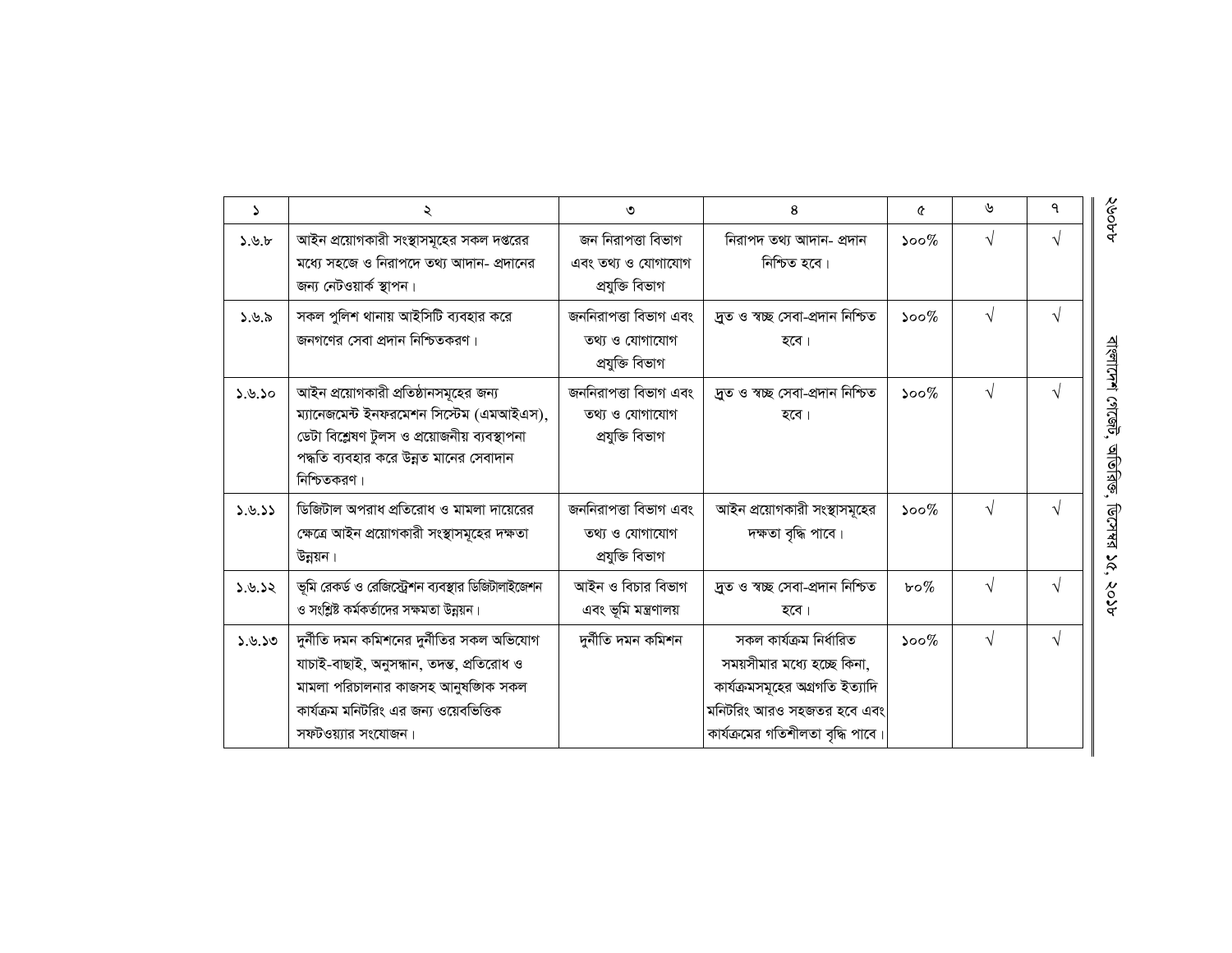| 2      |                                                                                                                                                                                                                                                                                                                                                                                                                                               | ৩                                                                                                                | 8                                                                                                                                         | ᢙ                                | ৬                           | ٩          |
|--------|-----------------------------------------------------------------------------------------------------------------------------------------------------------------------------------------------------------------------------------------------------------------------------------------------------------------------------------------------------------------------------------------------------------------------------------------------|------------------------------------------------------------------------------------------------------------------|-------------------------------------------------------------------------------------------------------------------------------------------|----------------------------------|-----------------------------|------------|
| 3.9.38 | সরকারি কর্মকর্তা এবং সরকারি কাজের সাথে<br>সংশ্লিষ্ট ব্যবসায়ীদের সম্পদ বিবরণী দাখিলের জন্য<br>কেন্দ্রীয়ভাবে 'সেন্ট্রাল সম্পদ বিবরণী ব্যবস্থপনা<br>সিস্টেম' প্রণয়ন করা। [ উক্ত সিস্টেমের সাথে<br>বিআরটিএ, জাতীয় রাজস্ব বোর্ড, বাংলাদেশ ব্যাংক<br>এবং গৃহায়ন ও গণপূর্ত মন্ত্রণালয়ের সেন্ট্রাল<br>প্লট/ফ্ল্যাট ব্যবস্থাপনা সিস্টেমের সাথে সংযোগ<br>স্থাপন থাকবে যাতে করে সম্পদ বিবরণীর সাথে<br>দাখিলকৃত সম্পদের সত্যতা যাচাই করা সম্ভব হয়। | দুৰ্নীতি দমন কমিশন,<br>বিআরটি-এ, জাতীয়<br>রাজস্ব বোর্ড, বাংলাদেশ<br>ব্যাংক এবং গৃহায়ন ও<br>গণপূৰ্ত মন্ত্ৰণালয় | সকল সরকারি কর্মকর্তার সম্পদ<br>বিবরণী দাখিলের<br>সেন্ট্ৰাল সিস্টেম বাস্তবায়িত হবে<br>এবং দাখিলকৃত সম্পদের সত্যতা<br>যাচাই করা সম্ভব হবে। | $\mathfrak{c} \circ \mathscr{C}$ | $b \circ \%$                | $500\%$    |
| 3.9.50 | অপরাধ ও সংশ্লিষ্ট অপরাধিদের সকল তথ্য সংরক্ষণ<br>করার জন্য ক্রিমিনাল ডাটাবেজ বাস্তবায়ন করা।<br>উক্ত ডাটাবেজ থেকে সংশ্লিষ্ট আইন প্রয়োগকারী<br>সংস্থা পারস্পরিক প্রয়োজনে অনুমতি সাপেক্ষে<br>সংযোগ স্থাপন করে তথ্য সংগ্রহ করা।<br>উদ্দেশ্য # ২: ডিজিটাল নিরাপত্তা (Digital Security)                                                                                                                                                           | জন নিরাপত্তা বিভাগ,<br>সকল আইন প্রয়োগকারী<br>সংস্থা (পুলিশ, র্যাব,<br>এনএসআই) এবং দুৰ্নীতি<br>দমন কমিশন         | যে কোনো অপরাধ ও অপরাধিদের<br>ব্যাপারে বিস্তারিত তথ্য পাওয়া<br>নিশ্চিত হবে এবং কাজে<br>গতিশীলতা বৃদ্ধি পাবে।                              | $b \circ \%$                     | $\mathcal{S}^{\mathcal{O}}$ |            |
|        | কৌশলগত বিষয়বস্তু ২.১ : ডিজিটাল নিরাপত্তা নিশ্চিত করার লক্ষ্যে ডিজিটাল ডিভাইসসমূহে যথাযথ মানসম্পন্ন হার্ডওয়্যার/সফটওয়্যার-এর ব্যবহার নিশ্চিতকরণ                                                                                                                                                                                                                                                                                             |                                                                                                                  |                                                                                                                                           |                                  |                             |            |
| 2.2.5  | ডিজিটাল সরকার কাঠামোর সর্বোচ্চ ডিজিটাল<br>নিরাপত্তা নিশ্চিতকরণ।                                                                                                                                                                                                                                                                                                                                                                               | তথ্য ও যোগাযোগ<br>প্ৰযুক্তি বিভাগ এবং ডাক<br>ও টেলিযোগাযোগ বিভাগ                                                 | নিরাপদ ডিজিটাল সেবা প্রদান<br> নিশ্চিত হবে।                                                                                               | $\mathcal{S}^{\mathcal{O}}$      |                             |            |
| 2.2.2  | ডিজিটাল সরকার কাঠামোর সকল উদ্যোগের<br>ডিজিটাল নিরাপত্তার মানদণ্ড নির্ধারণ ও তা<br>বাস্তবায়নে সক্ষমতা উন্নয়ন।                                                                                                                                                                                                                                                                                                                                | তথ্য ও যোগাযোগ<br>প্ৰযুক্তি বিভাগ (বিসিসি)                                                                       | দক্ষভাবে ডিজিটাল সরকারের<br>কাৰ্যক্ৰম বাস্তবায়ন করা যাবে।                                                                                | $500\%$                          | $\sqrt{ }$                  | $\sqrt{ }$ |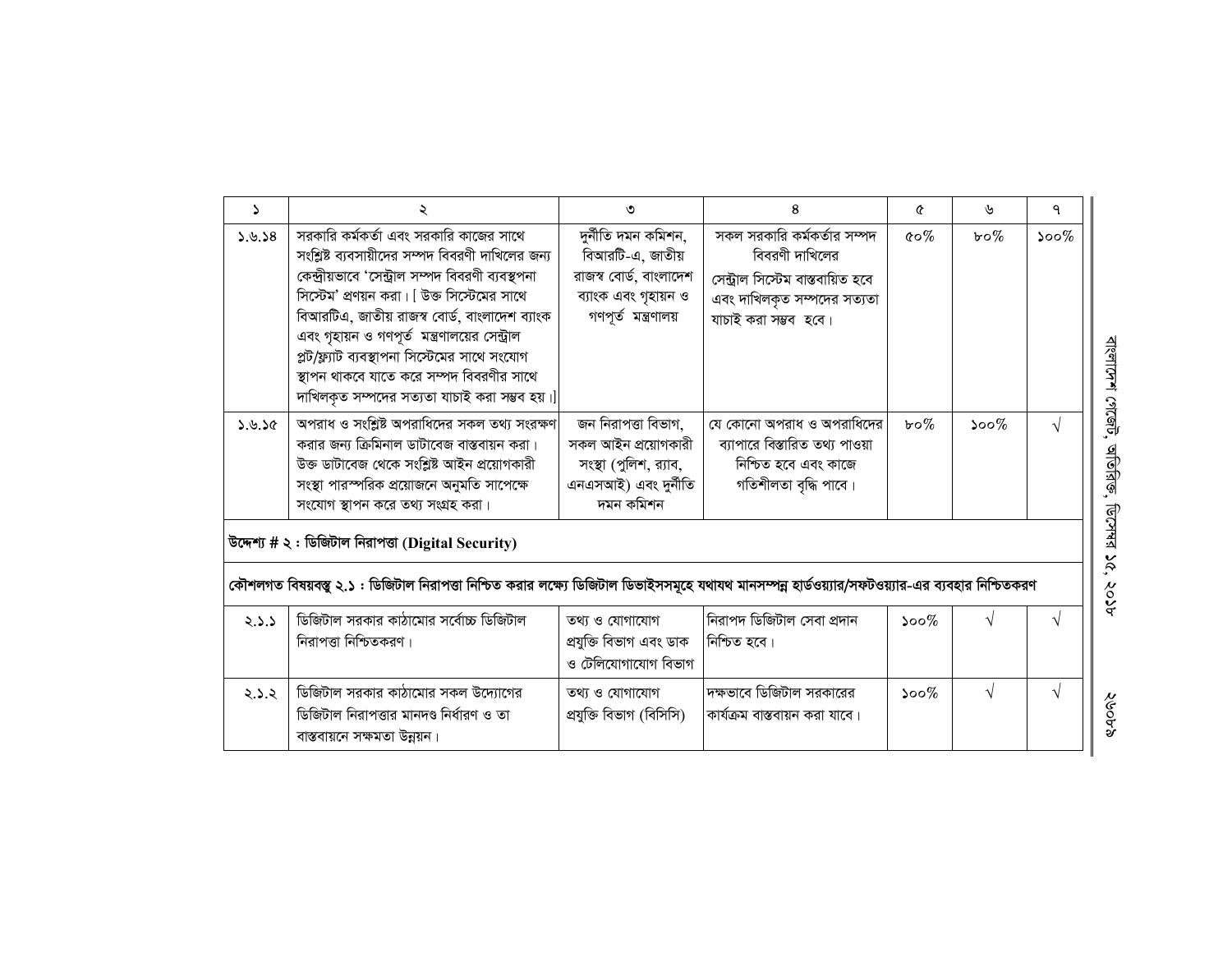| $\mathbf{z}$ | ২                                                                                                                                                                            | ৩                                                                                     | 8                                                                                              | ৫                           | ৬                                             | ٩          |
|--------------|------------------------------------------------------------------------------------------------------------------------------------------------------------------------------|---------------------------------------------------------------------------------------|------------------------------------------------------------------------------------------------|-----------------------------|-----------------------------------------------|------------|
| 2.2.5        | ইন্টারনেট এর নিরাপদ ব্যবহার নিশ্চিতকরণের<br>প্রয়োজনীয় ব্যবস্থা গ্রহণ।                                                                                                      | ডাক ও টেলিযোগাযোগ<br>বিভাগ (বিটিআরসি)                                                 | জনগন নিরাপদ ইন্টারনেট ব্যবহার<br>করতে পারবে।                                                   | $\mathcal{S}^{\mathcal{O}}$ | V                                             |            |
| २.२.२        | বিচারক, নির্বাহী ম্যাজিস্ট্রেট, আইনজীবী, আইন<br>প্রয়োগকারী সংস্থা এবং সংশ্লিষ্ট বিশেষজ্ঞদের জন্য<br>ইন্টারনেট এর নিরাপদ ব্যবহার বিষয়ক কর্মদক্ষতা<br>ব্যবস্থাপনা প্ৰোগ্ৰাম। | আইন ও বিচার বিভাগ,<br>জন নিরাপত্তা বিভাগ<br>(বাংলাদেশ পুলিশ)                          | ডিজিটাল নিরাপত্তা কেস<br>জনপ্রশাসন মন্ত্রণালয় এবং ব্যবস্থাপনার ক্ষেত্রে দক্ষতা অর্জিত<br>হবে। | $\mathcal{S}^{\mathcal{O}}$ | $\sqrt{}$                                     | $\sqrt{ }$ |
| ২.২.৩        | তাৎক্ষণিক ঘটনার রিপোর্টিং, পাবলিক সচেতনতা<br>এবং সিআইআরটি (CIRT) সক্ষমতা বৃদ্ধির জন্য<br>কেন্দ্রীয় প্লাটফরম তৈরী করা।                                                       | তথ্য ও যোগাযোগ<br>প্ৰযুক্তি বিভাগ                                                     | ডিজিটাল নিরাপত্তাতে নাগরিক<br>অন্তর্ভুক্তি ও ডিজিটাল নিরাপত্তার<br>পরিবর্ধন সাধিত হবে।         | $\mathcal{S}^{\mathcal{O}}$ | V                                             | V          |
| 2.2.8        | সকল মন্ত্রণালয়, সরকারি সংস্থাভিত্তিক নিরাপত্তা<br>ফোকাল কৰ্মকৰ্তা নিৰ্ধাৱণ কৱা।                                                                                             | মন্ত্রিপরিষদ বিভাগ,<br>জনপ্ৰশাসন মন্ত্ৰণালয়<br>এবং তথ্য ও যোগাযোগ<br>প্ৰযুক্তি বিভাগ | ইন্টারনেট নিরাপত্তা কমপ্লায়েন্স<br>নিশ্চিত হবে।                                               | $\mathcal{S}^{\mathcal{O}}$ | $\sqrt{}$                                     |            |
| 2.2.6        | সাইবার নিরাপত্তা বিশেষজ্ঞ এর পুল তৈরী করা।                                                                                                                                   | তথ্য ও যোগাযোগ<br>প্ৰযুক্তি বিভাগ                                                     | ইন্টারনেট নিরাপত্তা ব্যবস্থাপনা<br>উন্নততর হবে।                                                | $\mathcal{S}^{\mathcal{O}}$ | $\sqrt{ }$                                    | N          |
|              | কৌশলগত বিষয়বস্তু ২.৩ : ব্যক্তিগত তথ্যের গোপনীয়তা রক্ষায় ব্যবস্থা গ্রহণ                                                                                                    |                                                                                       |                                                                                                |                             |                                               |            |
| 2.0.5        | ডিজিটাল সরকার কাঠামোতে ব্যক্তিগত তথ্যের<br>গোপনীয়তা নিশ্চিতকরণ।                                                                                                             | তথ্য ও যোগাযোগ<br>প্ৰযুক্তি বিভাগ                                                     | ব্যক্তিগত তথ্যের গোপনীয়তা<br>নিশ্চিত হবে।                                                     | ৬০%                         | $\mathcal{S}^{\mathcal{O} \circ \mathcal{O}}$ | $\sqrt{ }$ |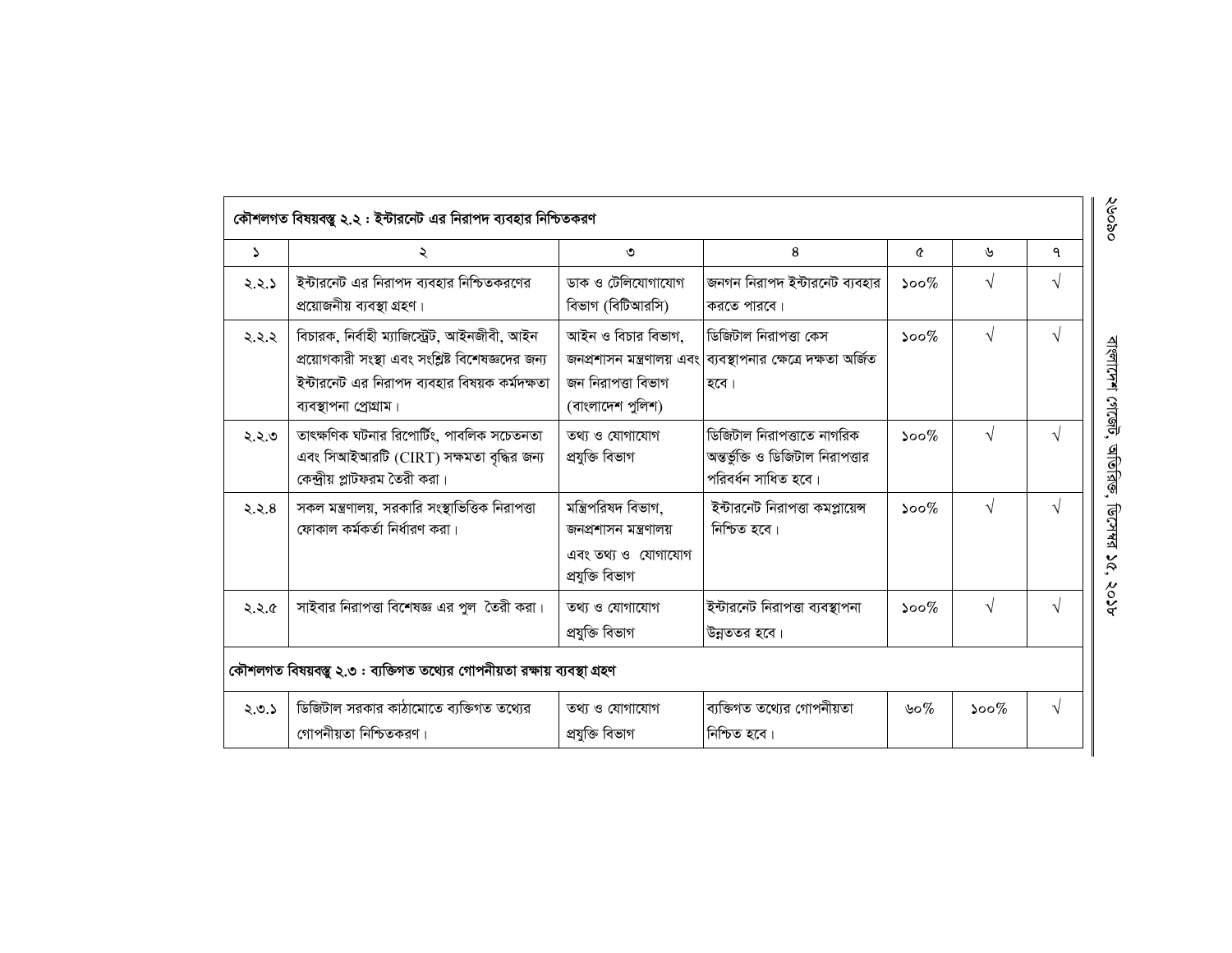| د     | ২                                                                                                                                                       | ৩                         | 8                                 | ᢙ                           | ৬          | ٩          |                     |
|-------|---------------------------------------------------------------------------------------------------------------------------------------------------------|---------------------------|-----------------------------------|-----------------------------|------------|------------|---------------------|
| ২.৩.২ | নাগরিকদের সকল প্রকার ব্যক্তিগত তথ্যের                                                                                                                   | সকল মন্ত্ৰণালয়/বিভাগ/    | ব্যক্তিগত তথ্যের মালিকানা নিশ্চিত | $500\%$                     | $\sqrt{ }$ | V          |                     |
|       | মালিকানা এবং গোপনীয়তা নিশ্চিতকরণ।                                                                                                                      | সকল সরকারি-বেসরকারি হিবে। |                                   |                             |            |            |                     |
|       |                                                                                                                                                         | প্ৰতিষ্ঠান                |                                   |                             |            |            |                     |
| ২.৩.৩ | নাগরিকদের কোন তথ্য সংগ্রহ বা সংরক্ষণের জন্য                                                                                                             | সকল মন্ত্ৰণালয়/বিভাগ/    | ব্যক্তিগত তথ্যের মালিকানা নিশ্চিত | $500\%$                     | $\sqrt{ }$ | $\sqrt{ }$ |                     |
|       | তাঁকে তা অবহিত করতে হবে। এসব তথ্য সংশ্লিষ্ট                                                                                                             | সকল সরকারি-বেসরকারি হিবে। |                                   |                             |            |            |                     |
|       | ব্যক্তির সুস্পষ্ট অনুমতি ছাড়া কোনো ব্যক্তি বা                                                                                                          | প্রতিষ্ঠান।               |                                   |                             |            |            |                     |
|       | কোম্পানিকে প্রদান করা যাবে না। তথ্য এনক্রিপ্টেড                                                                                                         |                           |                                   |                             |            |            | বাংলাদেশ গেজেট,     |
|       | করে নিরাপদ রাখতে হবে। এর ব্যত্যয় হলে                                                                                                                   |                           |                                   |                             |            |            |                     |
|       | আর্থিক জরিমানার বিষয় নিশ্চিতকরণ।                                                                                                                       |                           |                                   |                             |            |            |                     |
|       | কৌশলগত বিষয়বস্তু ২.৪ : সামাজিক যোগাযোগের মাধ্যমসহ সকল ডিজিটাল মাধ্যমে অনাকাঙ্খিত ও ক্ষতিকর বিষয়বস্তু থেকে নারী ও শিশুসহ সকলের সুরক্ষার ব্যবস্থা গ্রহণ |                           |                                   |                             |            |            | অতিরিজ,             |
| 2.8.5 | সামাজিক যোগাযোগের  মাধ্যমে অনাকাঙ্খিত ও                                                                                                                 | ডাক ও টেলিযোগাযোগ         | সুরক্ষিত সামাজিক মাধ্যম নিশ্চিত   | $500\%$                     | N          | $\sqrt{ }$ |                     |
|       | ক্ষতিকর কনটেন্ট উপস্থাপনে প্রতিরোধ ও                                                                                                                    | বিভাগ এবং তথ্য ও          | হবে।                              |                             |            |            | <b>ARL-291</b>      |
|       | প্রতিকারের জন্য ডেটা পর্যবেক্ষণ, বিশ্লেষণ সেল                                                                                                           | যোগাযোগ প্ৰযুক্তি বিভাগ   |                                   |                             |            |            | $\mathbf{v}$<br>آمي |
|       | প্রতিষ্ঠা এবং সে অনুযায়ী নিরাপত্তা নিশ্চিতকরণ।                                                                                                         |                           |                                   |                             |            |            | १०१                 |
| 2.8.2 | অভিভাবক সচেতনতা কৰ্মসূচি প্ৰণয়ন ও                                                                                                                      | মাধ্যমিক ও উচ্চ শিক্ষা    | সহজে অভিগম্য ক্ষতিকর ডিজিটাল      | $\mathcal{S}^{\mathcal{O}}$ | $\sqrt{ }$ | $\sqrt{ }$ |                     |
|       | বাস্তবায়ন।                                                                                                                                             | বিভাগ, কারিগরি ও          | কনটেন্ট থেকে শিশুদেরকে নিরাপদ     |                             |            |            |                     |
|       |                                                                                                                                                         | মাদ্রাসা শিক্ষা বিভাগ,    | রাখতে অভিভাবকেরা প্রস্তুত         |                             |            |            |                     |
|       |                                                                                                                                                         | মহিলা ও শিশু বিষয়ক       | থাকবেন।                           |                             |            |            |                     |
|       |                                                                                                                                                         | মন্ত্ৰণালয় এবং তথ্য ও    |                                   |                             |            |            | ८९०१२               |
|       |                                                                                                                                                         | যোগাযোগ প্রযুক্তি বিভাগ।  |                                   |                             |            |            |                     |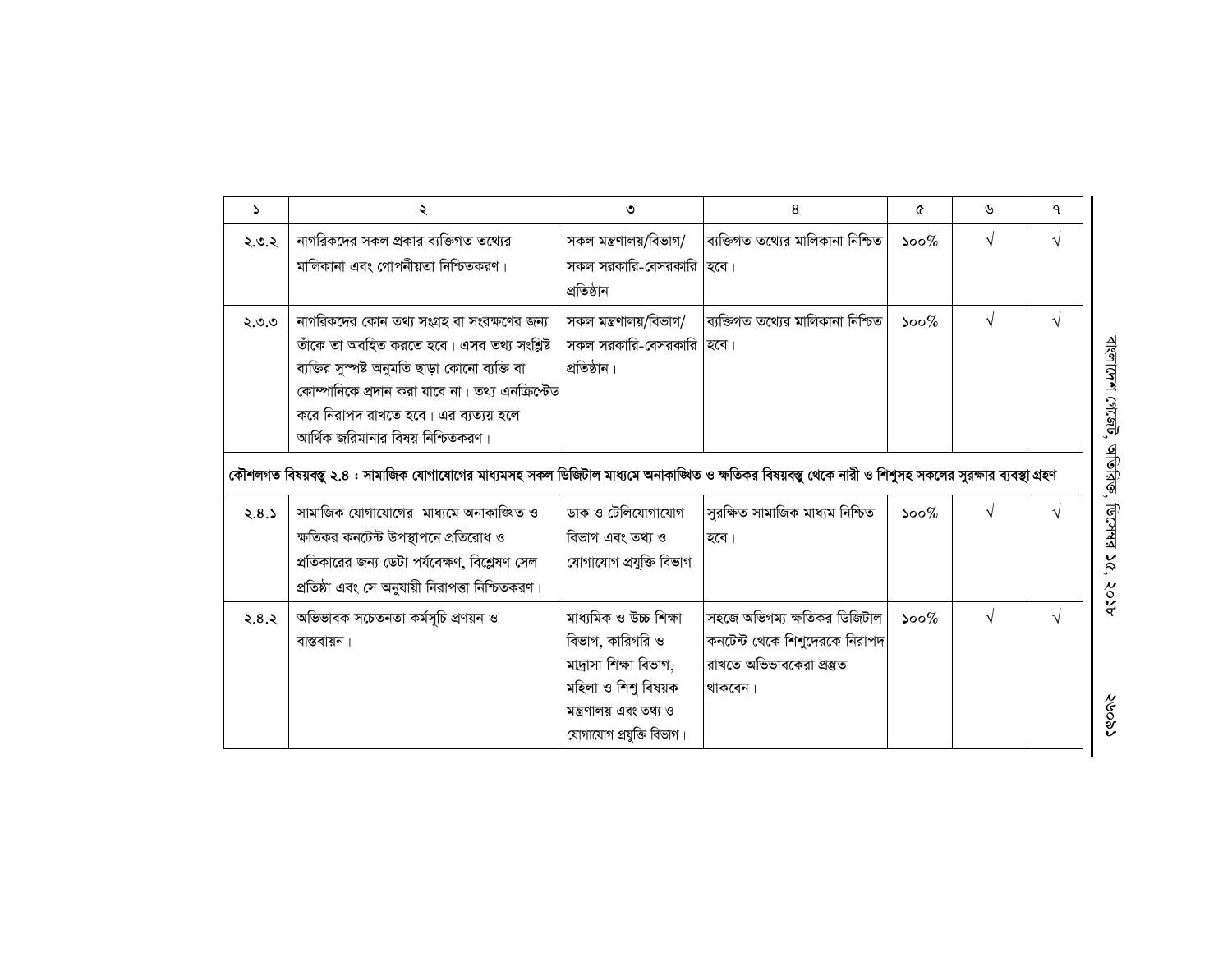| $\Delta$ | $\lambda$                                                                                      | ৩                                                                                                              | 8                                                                     | ৫                           | ৬          | ٩          |
|----------|------------------------------------------------------------------------------------------------|----------------------------------------------------------------------------------------------------------------|-----------------------------------------------------------------------|-----------------------------|------------|------------|
| 8.8      | শিশুদের জন্য ক্ষতিকারক ওয়েবসাইটসমূহের<br>প্রবেশ দেশের অভ্যন্তরে বন্ধকরণ।                      | ডাক ও টেলিযোগাযোগ<br>বিভাগ (বাংলাদেশ                                                                           | ক্ষতিকর ডিজিটাল কনটেন্ট থেকে<br>শিশুদের নিরাপদ রাখতে সহায়ক           | ১০০ $\%$                    | V          | $\sqrt{ }$ |
|          |                                                                                                | টেলিযোগাযোগ নিয়ন্ত্ৰণ<br>কমিশন) এবং মহিলা ও<br>শিশু বিষয়ক মন্ত্রণালয়।                                       | হবে।                                                                  |                             |            |            |
|          | কৌশলগত বিষয়বস্তু ২.৫ : ডিজিটাল অপরাধ প্রতিরোধ ও প্রতিকারের প্রয়োজনীয় ব্যবস্থা গ্রহণ         |                                                                                                                |                                                                       |                             |            |            |
| 2.8.5    | ডিজিটাল অপরাধ মোকাবেলায় দক্ষ জনবল<br>সৃষ্টিকরণ।                                               | সকল মন্ত্ৰণালয়/<br>বিভাগ/দপ্তর/ সংস্থা।                                                                       | দক্ষ জনবলের মাধ্যমে ডিজিটাল<br>নিরাপত্তা নিশ্চিত হবে।                 | $b \circ \%$                | $500\%$    | V          |
| ২.৫.২    | ডিজিটাল অপরাধ সংক্রান্ত বিষয়সমূহ পাঠ্য-পুস্তকে<br>অন্তর্ভুক্তকরণ।                             | মাধ্যমিক ও উচ্চ শিক্ষা<br>বিভাগ, কারিগরি ও<br>মাদ্রাসা শিক্ষা বিভাগ এবং<br>প্ৰাথমিক ও গণশিক্ষা<br>মন্ত্রণালয়। | দীৰ্ঘমেয়াদে শিক্ষাৰ্থীরা ডিজিটাল<br>অপরাধ বিষয়ে ধারণা লাভ করবে।     | $b \circ \%$                | $500\%$    | $\sqrt{ }$ |
| 8.8.5    | ডিজিটাল নিরাপত্তা বিষয়ে সচেতনতা তৈরিকরণ।                                                      | তথ্য ও যোগাযোগ<br>প্ৰযুক্তি বিভাগ (বিসিসি)<br>এবং সকল মন্ত্রণালয়/<br>বিভাগ/দপ্তর/সংস্থা।                      | জনসাধারণ ডিজিটাল নিরাপত্তা ও<br>ডিজিটাল অপরাধ সম্বন্ধে অবগত<br>থাকবে। | $500\%$                     | $\sqrt{ }$ | $\sqrt{ }$ |
| 8.9.5    | ডিজিটাল অপরাধ মোকাবেলায় সরকারি ও<br>বেসরকারি সংস্থাসূহের মধ্যে পারস্পারিক<br>সহযোগিতা বৃদ্ধি। | তথ্য ও যোগাযোগ<br>প্ৰযুক্তি বিভাগ (বিসিসি)<br>এবং সকল মন্ত্রণালয়/<br>বিভাগ/দপ্তর/সংস্থা।                      | পারস্পরিক সহযোগিতার মাধ্যমে<br>ডিজিটাল অপরাধ মোকাবেলা সম্ভব<br>হবে।   | $\mathcal{S}^{\mathcal{O}}$ | V          | $\sqrt{ }$ |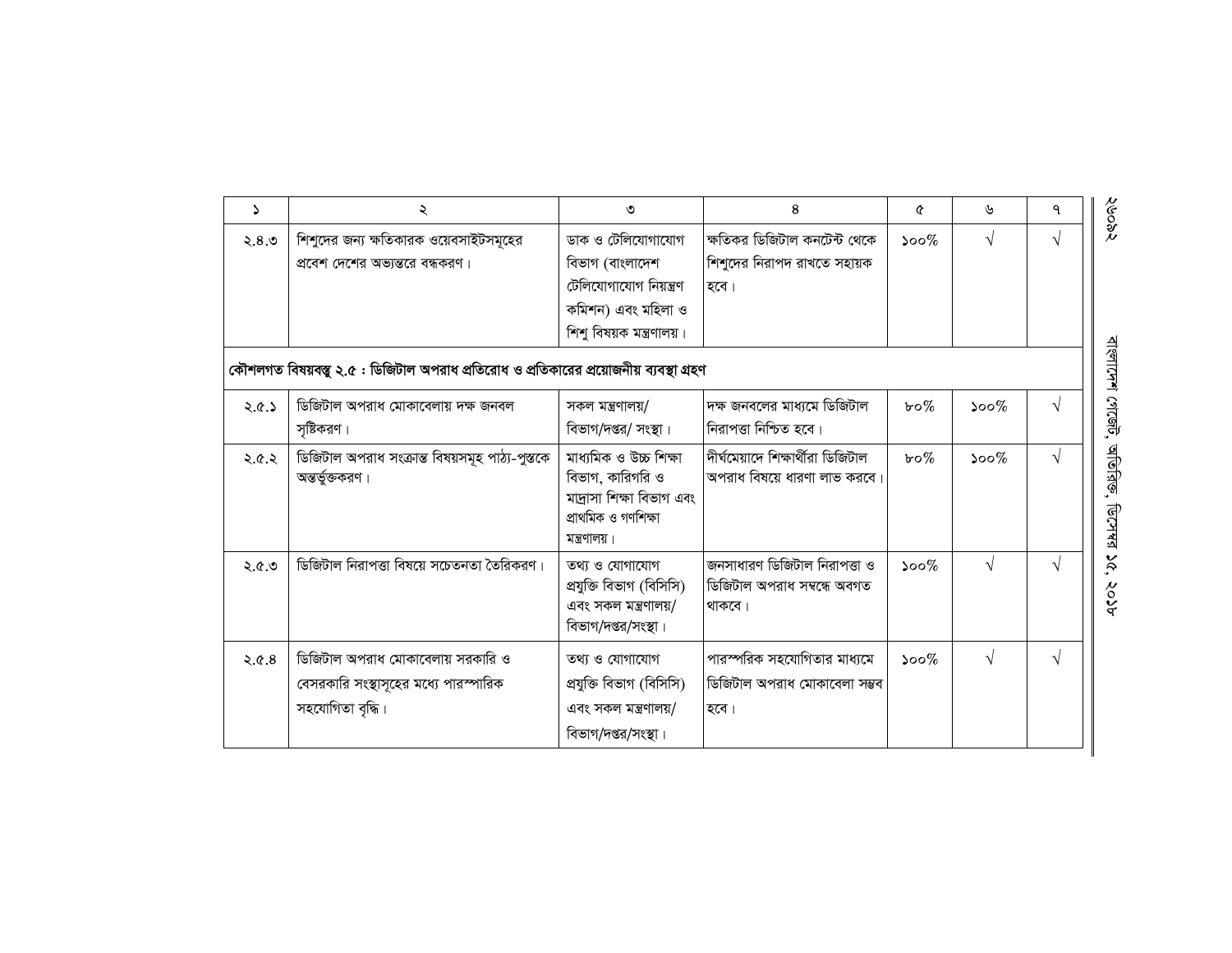| 2     | ২                                                                                     | ৩                                                                                                                   | 8                                                                                                  | Q        | ৬          | ٩          |                                                      |
|-------|---------------------------------------------------------------------------------------|---------------------------------------------------------------------------------------------------------------------|----------------------------------------------------------------------------------------------------|----------|------------|------------|------------------------------------------------------|
| D.D.S | আন্তর্জাতিক সংস্থাসমূহের সাথে সংঘবদ্ধ হয়ে<br>ডিজিটাল অপরাধ মোকাবেলার ব্যবস্থা গ্রহণ। | পররাষ্ট্র মন্ত্রণালয় তথ্য ও<br>যোগাযোগ প্ৰযুক্তি বিভাগ<br>(বিসিসি) এবং সকল<br>মন্ত্রণালয়/ বিভাগ/দপ্তর/<br>সংস্থা। | বিভিন্ন আন্তর্জাতিক সংস্থার মধ্যে<br>পারস্পরিক সহযোগিতা বৃদ্ধি।                                    | $500\%$  | $\sqrt{ }$ | V          |                                                      |
| 8.2.5 | জাতীয় ডিজিটাল নিরাপত্তা ফ্রেমওয়ার্ক প্রস্তুত ও<br>বাস্তবায়ন।                       | তথ্য ও যোগাযোগ<br>প্ৰযুক্তি বিভাগ (বিসিসি)<br>এবং সকল মন্ত্রণালয়/<br>বিভাগ/দপ্তর/সংস্থা।                           | রাষ্টীয় গুরুত্বপূর্ণ অবকাঠামো<br>সমূহের ডিজিটাল নিরাপত্তা নিশ্চিত<br>হবে।                         | ১০০ $\%$ | $\sqrt{ }$ |            | বাংলাদেশ গেজেট,                                      |
| 9.6.9 | জাতীয় ডিজিটাল নিরাপত্তা সংস্থা গঠন ও কার্যকর<br>করার ব্যবস্থা গ্রহণ।                 | তথ্য ও যোগাযোগ<br>প্ৰযুক্তি বিভাগ (বিসিসি)<br>এবং সকল মন্ত্রণালয়/<br>বিভাগ/দপ্তর/সংস্থা।                           | সাইবার নিরাপত্তায় সকল সংস্থাকে<br>ডিজিটাল নিরাপত্তা বিষয়ক<br>কারিগরি সহায়তা প্রদান করা<br>যাবে। | $500\%$  | $\sqrt{ }$ | V          | অতিরিক্ত,<br><b>ARK294</b>                           |
| 2.6.5 | ডিজিটাল সংকট ব্যবস্থাপনা।                                                             | তথ্য ও যোগাযোগ<br>প্রযুক্তি বিভাগ (বিসিসি)।                                                                         | জাতীয় পর্যায়ে কোন ডিজিটাল<br>সংকট সংঘটিত হলে তা<br>মোকাবেলা ও উত্তরণের ব্যবস্থা<br>হবে।          | $500\%$  | $\sqrt{ }$ |            | $\mathbf{\tilde{v}}$<br>$\tilde{\mathcal{S}}$<br>१०१ |
| ২.৫.৯ | ডিজিটাল অপরাধ দমনে এ সংক্রান্ত আইনের<br>প্রয়োগ।                                      | সকল মন্ত্ৰণালয়/<br>বিভাগ/দপ্তর/সংস্থা এবং<br>আইন প্রয়োগকারী<br>সংস্থাসমূহ।                                        | ।ডিজিটাল অপরাধ দমনে সহায়ক<br>হবে।                                                                 | ১০০ $\%$ | $\sqrt{ }$ | $\sqrt{ }$ | ୧୪୦୦୧୨                                               |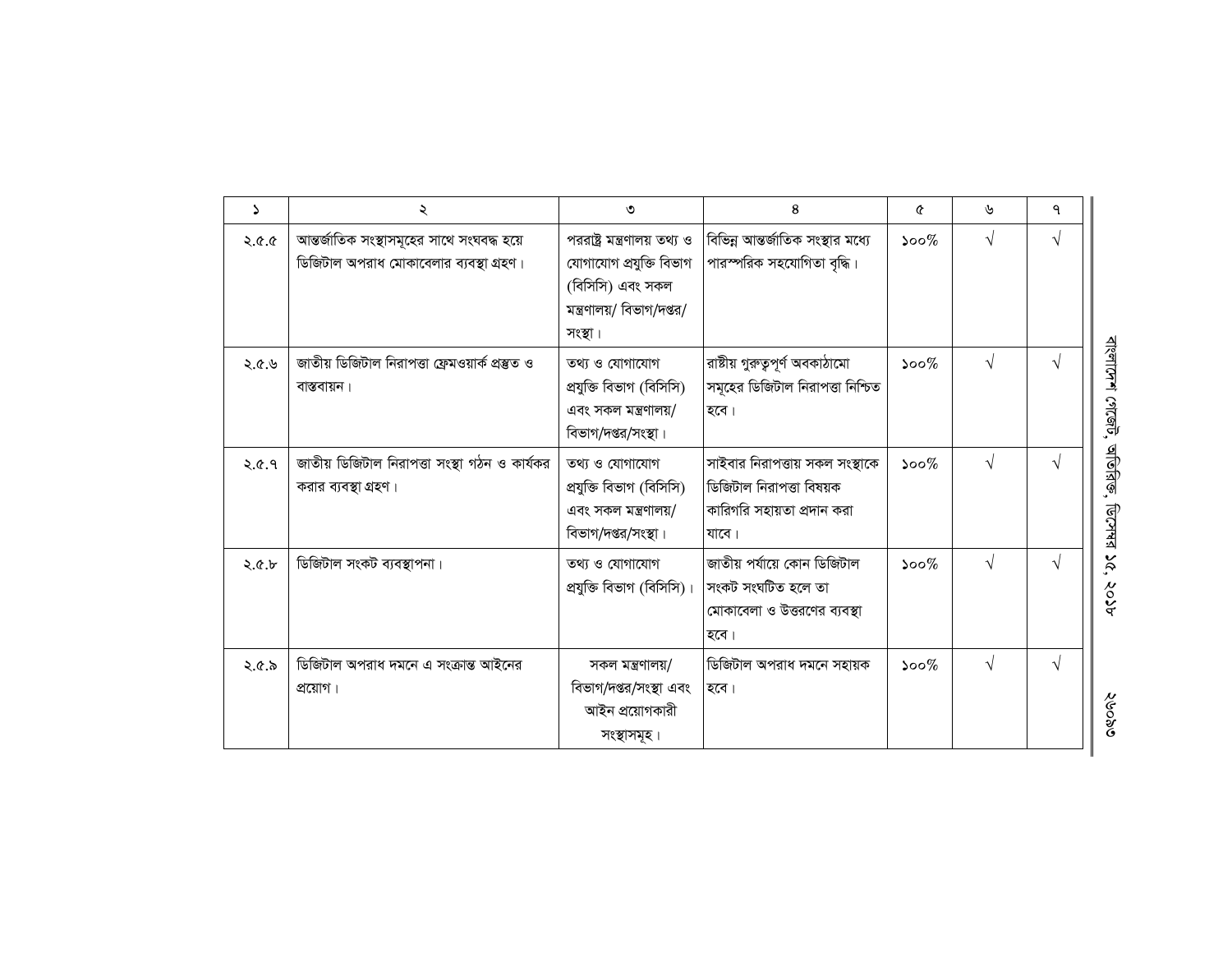| $\Delta$ | ২                                                                                                                                    | ৩                                                                                            | 8                                                                                        | A                           | ৬                           | ٩          |
|----------|--------------------------------------------------------------------------------------------------------------------------------------|----------------------------------------------------------------------------------------------|------------------------------------------------------------------------------------------|-----------------------------|-----------------------------|------------|
| ২.৫.১০   | আইটি সিস্টেম অডিট বাধ্যতামূলক করা।                                                                                                   | তথ্য ও যোগাযোগ<br>প্ৰযুক্তি বিভাগ (বিসিসি)<br>এবং সকল মন্ত্রণালয়/<br>দপ্তর/সংস্থা।          | আইটি সিস্টেম অডিটের মাধ্যমে<br>বিভিন্ন নিয়ন্ত্রণ নিশ্চিত করা যাবে।                      | $\mathcal{S}^{\mathcal{O}}$ | $\sqrt{}$                   |            |
| 2.6.33   | ডিজিটাল নিরাপত্তা বীমা চালুকরণ।                                                                                                      | আৰ্থিক প্ৰতিষ্ঠান বিভাগ<br>এবং বাংলাদেশ বীমা<br>উন্নয়ন ও নিয়ন্ত্রণ কর্তৃপক্ষ<br>(আইডিআরএ)। | সরকার গুরুত্বপূর্ণ অবকাঠামো<br>সমূহের জন্য ডিজিটাল ইন্সুরেন্স<br>পলিসি নিশ্চিত হবে।      | $\mathcal{S}^{\mathcal{O}}$ | $\sqrt{}$                   | $\sqrt{ }$ |
| 56.9.5   | বিভিন্ন ডিজিটাল নিরাপত্তা সেবা প্রদানকারী<br>(পেনিট্রেশন টেস্টিং, ভালনারেবিলিটি<br>অ্যাসেসমেন্ট, আইটি অডিট) প্রতিষ্ঠানের<br>অনুমোদন। | তথ্য ও যোগাযোগ<br>প্ৰযুক্তি বিভাগ (বিসিসি)<br>এবং সকল মন্ত্রণালয়/<br>বিভাগ/দপ্তর/সংস্থা।    | আইটি সেবা প্রদানকারী প্রতিষ্ঠানের<br>মাধমে তথ্য সুরক্ষা ও সেবার মান<br>নিশ্চিত করা যাবে। | $\mathcal{S}^{\mathcal{O}}$ | V                           |            |
|          | কৌশলগত বিষয়বস্তু ২.৬ : তথ্যের সংরক্ষণ, ব্যবস্থাপনা  ও নিরাপত্তায় যথাযথ নিয়মনীতি এবং প্রমিতমান অনুসরণ                              |                                                                                              |                                                                                          |                             |                             |            |
| 2.9.5    | জাতীয় ডাটা সেন্টারে ক্রমাগত এবং স্বয়ংক্রিয়<br>নিরাপত্তা নিরীক্ষাকরণ।                                                              | তথ্য ও যোগাযোগ প্রযুক্তি<br>বিভাগ (বাংলাদেশ<br>কম্পিউটার কাউন্সিল)                           | নিরাপদ ই-সার্ভিস সেবা প্রদান।                                                            | $b \circ \%$                | $\mathcal{S}^{\mathcal{O}}$ |            |
|          | কৌশলগত বিষয়বম্ভ ২.৭: আর্থিক লেনদেনে তথ্যপ্রযুক্তির নিরাপদ ব্যবহার নিশ্চিতকরণ                                                        |                                                                                              |                                                                                          |                             |                             |            |
| 2.9.5    | ডিজিটাল আর্থিক লেনদেনের মানদণ্ড এবং সেক্টর<br>ভিত্তিক নিরাপত্তা নির্দেশিকা তৈরিকরণ।                                                  | আৰ্থিক প্ৰতিষ্ঠান বিভাগ,<br>অৰ্থ বিভাগ এবং<br>বাংলাদেশ ব্যাংক।                               | ইলেকট্ৰনিক পদ্ধতিতে আৰ্থিক<br>লেনদেনে সময়-অৰ্থ সাশ্ৰয়ী,<br>নিরাপদ ও সহজতর হবে।         | $b \circ \%$                | $\mathcal{S}^{\mathcal{O}}$ |            |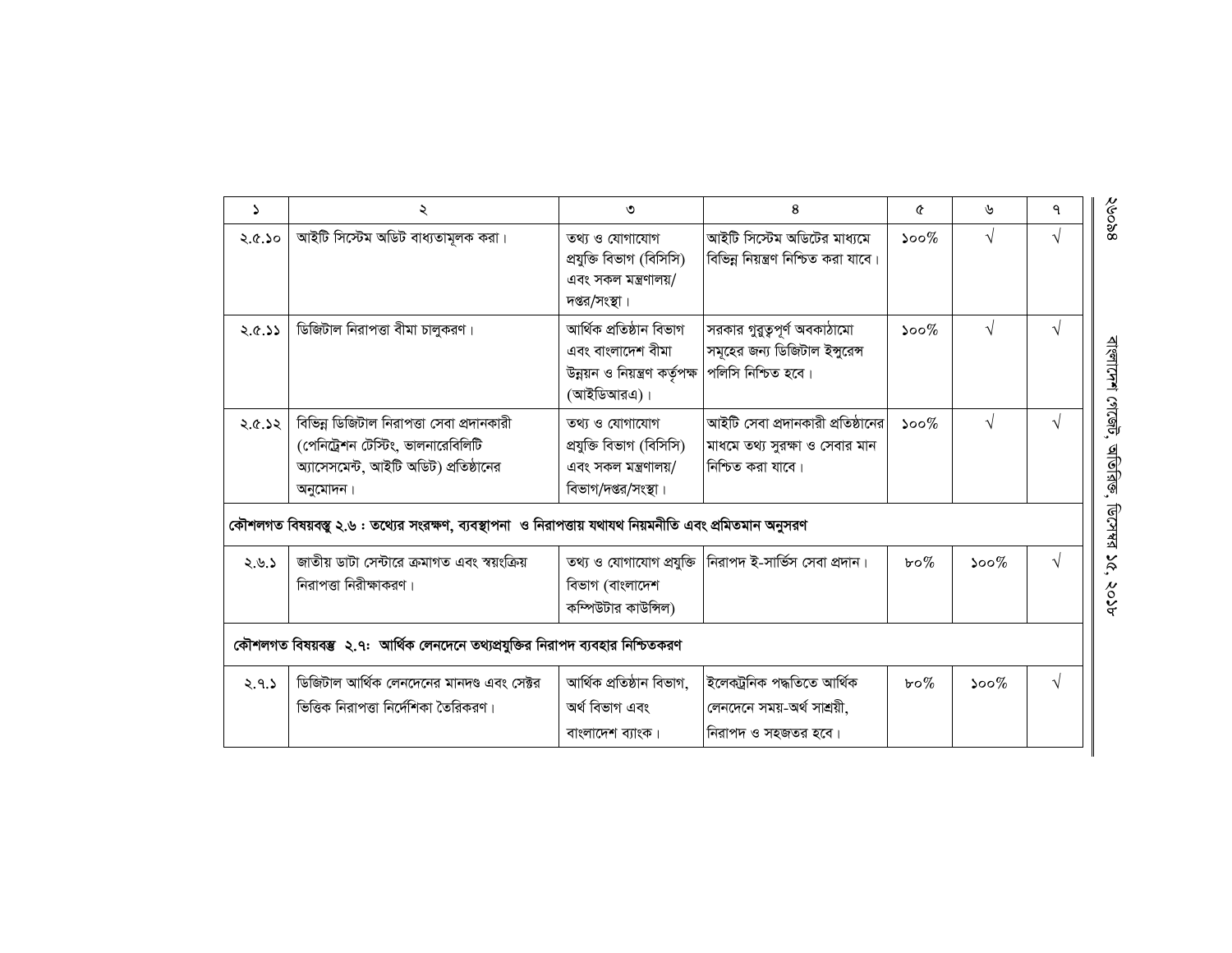| 2     | ২                                                                                                                                                                                                                                                                                                                                   | ৩                                                                                                         | 8                                                                                                | ᢙ                           | ৬         | ٩ |
|-------|-------------------------------------------------------------------------------------------------------------------------------------------------------------------------------------------------------------------------------------------------------------------------------------------------------------------------------------|-----------------------------------------------------------------------------------------------------------|--------------------------------------------------------------------------------------------------|-----------------------------|-----------|---|
| 2.9.2 | ডিজিটাল লেনদেনে সহজতর ও নিরাপদ করতে<br>নতুন আইন প্ৰণয়ন ও বিদ্যমান সাংঘৰ্ষিক আইন<br>সংশোধনের উদ্যোগ গ্রহণ।                                                                                                                                                                                                                          | তথ্য ও যোগাযোগ প্রযুক্তি<br>বিভাগ, অৰ্থ বিভাগ,<br>বাংলাদেশ ব্যাংক এবং<br>ডাক ও টেলিযোগাযোগ<br>বিভাগ।      | ইলেকট্রনিক লেনদেনের<br>অবকাঠামো সম্প্রসারণ এবং<br>সাইবার নিরাপত্তা নিশ্চিত হবে।                  | $\mathcal{S}^{\mathcal{O}}$ | $\sqrt{}$ | V |
| ২.৭.৩ | ডিজিটাল পেমেন্ট সুইচ এর মাধ্যমে মোবাইল<br>টেকনোলজি এবং এ টি এম $(ATM)$ ব্যবহার করে<br>আন্তঃ এবং অন্তঃ ব্যাংক সকল প্রকার আর্থিক<br>লেনদেন সম্পাদনের ব্যবস্থা করার জন্য বাংলাদেশ<br>ব্যাংক এর ডিজিটাল পেমেন্ট সুইচের আধুনিকায়ন।<br>কৌশলগত বিষয়বস্তু ২.৮: ফরেনসিক তদন্তের স্বার্থে সকল প্রকার ডিজিটাল লেনদেনের লগ সংরক্ষণ নিশ্চিতকরণ | অৰ্থ বিভাগ, আৰ্থিক<br>প্ৰতিষ্ঠান বিভাগ এবং<br>বাংলাদেশ ব্যাংক                                             | এক্সেস টু ফাইন্যান্স বৃদ্ধি,<br>ক্যাশলেস সোসাইটি তৈরিতে<br>অগ্ৰগতি ও উৎপাদনশীলতা বৃদ্ধি<br>পাবে। | $\mathcal{S}^{\mathcal{O}}$ | $\sqrt{}$ |   |
| 2.6.5 | ফরেনসিক তদন্তের স্বার্থে সকল প্রকার ডিজিটাল<br>লেনদেনের লগ সংরক্ষণ।                                                                                                                                                                                                                                                                 | জননিরাপত্তা বিভাগ,<br>তথ্য ও যোগাযোগ<br>প্রযুক্তি বিভাগ, বাংলাদেশ<br>ব্যাংক এবং সকল<br>আৰ্থিক প্ৰতিষ্ঠান। | ডিজিটাল লেনদেন সুরক্ষিত হবে।                                                                     | $500\%$                     | V         | V |
|       | কৌশলগত বিষয়বম্ভ ২.৯ : সরকারি গোপনীয় ও সংবেদনশীল তথ্যাবলী আদান প্রদানের ক্ষেত্রে ডিজিটাল স্বাক্ষরসহ অন্যান্য সুরক্ষা ব্যবস্থা নিশ্চিতকরণ এবং বালাদেশের<br>সকল ডাটা বাংলাদেশের ভৌগোলিক সীমানার মধ্যে রাখা নিশ্চিতকরণ                                                                                                                |                                                                                                           |                                                                                                  |                             |           |   |
| 2.5.5 | সকল অফিসে ডিজিটাল স্বাক্ষর চালুকরণ।                                                                                                                                                                                                                                                                                                 | তথ্য ও যোগাযোগ<br>প্ৰযুক্তি বিভাগ (সিসিএ)<br>এবং সকল মন্ত্রণালয়/<br>বিভাগ/দপ্তর/সংস্থা।                  | জাতীয় তথ্য আদান-প্ৰদানে<br>নিরাপত্তা নিশ্চিত হবে।                                               | $500\%$                     | V         | V |

**DROGS**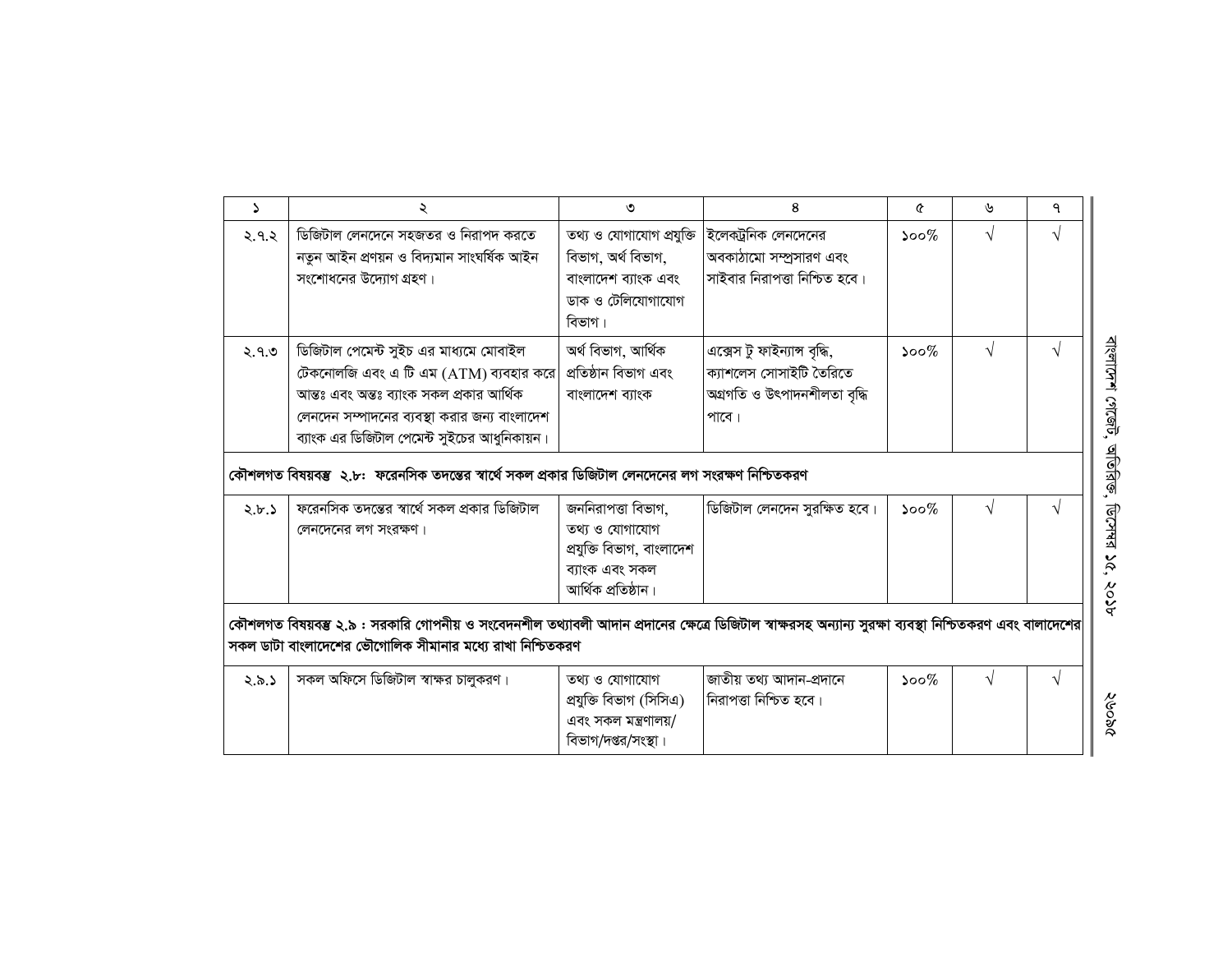| S.    | ২                                                                                                                                                                                                                  | ৩                                                                                                                                                                                   | 8                                                                     | Q                                | ৬            | ٩             |
|-------|--------------------------------------------------------------------------------------------------------------------------------------------------------------------------------------------------------------------|-------------------------------------------------------------------------------------------------------------------------------------------------------------------------------------|-----------------------------------------------------------------------|----------------------------------|--------------|---------------|
| ২.৯.২ | বাংলাদেশের সকল ডাটা বাংলাদেশের ভৌগোলিক<br>সীমানার মধ্যে রাখা নিশ্চিতকরণের ব্যবস্থা গ্রহণ।<br>উদ্দেশ্য #৩: সামাজিক সমতা এবং সর্বজনীন প্রবেশাধিকার (Social Equity and Universal Access)                              | তথ্য ও যোগাযোগ<br>প্ৰযুক্তি বিভাগ (বিসিসি)<br>এবং সকল মন্ত্রণালয়/<br>বিভাগ/দপ্তর/সংস্থা।                                                                                           | জাতীয় তথ্য আদান-প্ৰদানে<br>নিরাপত্তা নিশ্চিত হবে।                    | ১০০ $\%$                         | $\sqrt{ }$   | $\mathcal{N}$ |
|       | কৌশলগত বিষয়বস্তু ৩.১: সমাজের সর্বস্তরের মানুষ বিশেষ করে অনগ্রসর জনগোষ্ঠী, নারী ও প্রতিবন্ধী ব্যক্তি এবং বিশেষ সহায়তা প্রয়োজন এমন ব্যক্তিদের তথ্যপ্রযুক্তি<br>ব্যবহারের মাধ্যমে সমাজের মূল স্রোতে আনয়ন          |                                                                                                                                                                                     |                                                                       |                                  |              |               |
| 0.5.5 | সিটি কর্পোরেশন, জেলা পরিষদ, উপজেলা পরিষদ,<br>পৌরসভা, ইউনিয়ন পরিষদ, বাস টার্মিনাল,<br>ফেরি/লঞ্চঘাট, রেলস্টেশন, বিমানবন্দর, পোস্ট<br>অফিস, মার্কেট ইত্যাদিতে ডিজিটাল সেন্টার/সেবা<br>নিৰ্ভর কিয়স্ক (Kiosk) স্থাপন। | ডাক ও টেলিযোগাযোগ<br>বিভাগ, স্থানীয় সরকার<br>বিভাগ, নৌপরিবহন<br>মন্ত্রণালয়, রেলপথ<br>মন্ত্রণালয়, যোগাযোগ<br>মন্ত্রণালয় এবং<br>বেসামরিক বিমান<br>পরিবহন ও পর্যটন<br>মন্ত্রণালয়। | সেবাসমূহ জনগণের হাতের কাছে<br>তাৎক্ষণিক পৌছাবে।                       | ৬০%                              | $b \circ \%$ | $500\%$       |
| 9.3.2 | নীতিমালার মাধ্যমে আন্তর্জাতিক মান অনুসরণে<br>প্রতিবন্ধী ব্যক্তিবর্গের জন্য সকল সরকারি ও<br>বেসরকারি ওয়েব সাইট অভিগম্য (Accessible)<br>করণ ।                                                                       | সমাজ কল্যাণ মন্ত্ৰণালয়<br>ও সকল মন্ত্ৰণালয়/<br>বিভাগ/ সরকারি দপ্তর/<br>সংস্থা এবং এনজিও<br>বিষয়ক ব্যুরো।                                                                         | সকল সরকারি ও বেসরকারি<br>ওয়েবসাইট প্রতিবন্ধীদের জন্য<br>অভিগম্য হবে। | $\mathfrak{c}\circ\mathscr{C}_0$ | ১০০ $\%$     | $\sqrt{ }$    |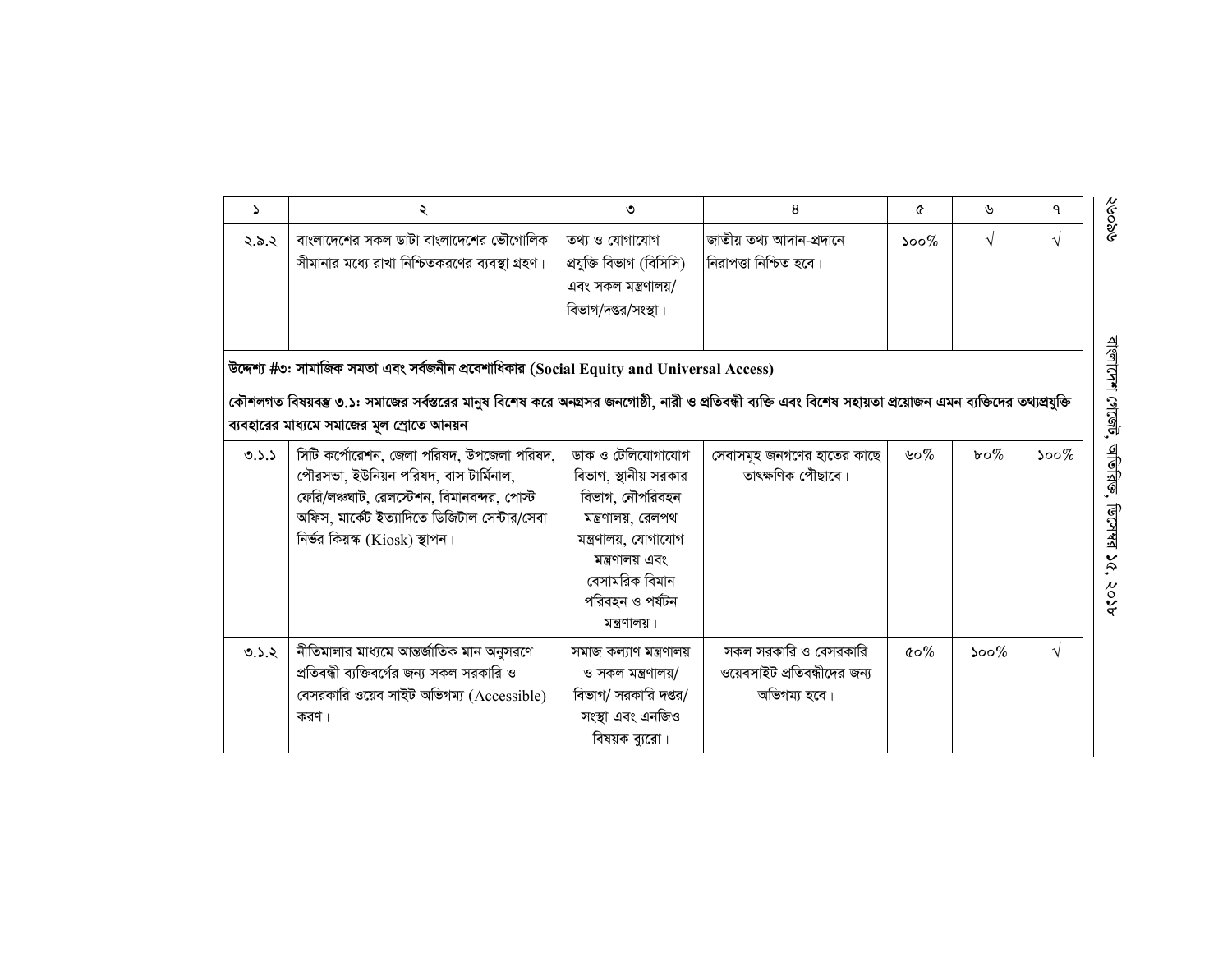| د     | ২                                                                                                                                                                                                                                                                                                                                                         | ৩                                                                                                                                                                                                                                                                                                                          | 8                                                                                                                                                   | ৫       | ৬             | ٩         |
|-------|-----------------------------------------------------------------------------------------------------------------------------------------------------------------------------------------------------------------------------------------------------------------------------------------------------------------------------------------------------------|----------------------------------------------------------------------------------------------------------------------------------------------------------------------------------------------------------------------------------------------------------------------------------------------------------------------------|-----------------------------------------------------------------------------------------------------------------------------------------------------|---------|---------------|-----------|
| 0.5.0 | প্ৰতিবন্ধী ব্যক্তিবৰ্গের তথ্যপ্ৰযুক্তিতে অভিগম্যতা<br>বৃদ্ধিকল্পে তাদের জন্য বিশেষায়িত ও বাংলাদেশে<br>তৈরি হয়না এমন হার্ডওয়্যার, সফট্ওয়্যার ও<br>অন্যান্য আইসিটি উপকরণ আমদানির ক্ষেত্রে<br>ভ্যাট মওকুফ এবং প্রতিবন্ধী ব্যক্তিবর্গের জন্য<br>বিশেষভাবে তৈরি আইসিটি উপকরণের ক্ষেত্রে<br>(এইচ.এস.এস কোড উল্লেখ থাকলে) শুল্কমুক্ত<br>করার ব্যবস্থা গ্রহণ। | সমাজকল্যাণ মন্ত্ৰণালয়, বাণিজ্য<br>মন্ত্রণালয়, শিল্প মন্ত্রণালয় এবং<br>জাতীয় রাজস্ব বোর্ড।                                                                                                                                                                                                                              | প্রতিবন্ধী ব্যক্তিবর্গের<br>তথ্যপ্ৰযুক্তিতে অভিগম্যতা<br>বৃদ্ধির মাধ্যমে তাদের<br>ক্ষমতায়ন, সক্ষমতা, এবং<br>উন্নয়ন কৰ্মকান্ডে অংশগ্ৰহণ<br>বাড়বে। | $500\%$ | $\sqrt{ }$    | V         |
| 0.5.8 | সরকারি-বেসরকারি ডিজিটাল সেন্টার ও অনুরূপ<br>ইনফরমেশন এক্সেস সেন্টার সমূহকে বিশেষায়িত<br>হার্ডওয়্যার, সফট্ওয়ার ও আনুষজ্ঞাক আইসিটি<br>উপকরণ সহকারে প্রতিবন্ধী-বান্ধব করে গড়ে তোলা।                                                                                                                                                                      | তথ্য ও যোগাযোগ প্রযুক্তি বিভাগ<br>এবং স্থানীয় সরকার বিভাগ।                                                                                                                                                                                                                                                                | সাইবার ক্যাফে ও অন্যান্য<br>ইনফরমেশন এক্সেস<br>সেন্টারসমূহ প্রতিবন্ধী-বান্ধব<br>হিসেবে গড়ে উঠবে।                                                   | ২৫%     | $\&o\%$       | $500\%$   |
| 0.3.6 | সরকারি-বেসরকারি ডিজিটাল সেন্টার ও অনুরুপ<br>ইনফরমেশন এক্সেস সেন্টারসমূহের ভবন ও<br>প্রতিবন্ধীদের<br>ভৌত<br>অবকাঠামো<br>অন্যান্য<br>উপযোগী করে তৈরিকরণ।                                                                                                                                                                                                    | গৃহায়ণ ও গণপূর্ত মন্ত্রণালয় এবং<br>স্থানীয় সরকার বিভাগ।                                                                                                                                                                                                                                                                 | ইনফরমেশন এক্সেস<br>সেন্টারসমূহের ভবন<br>প্ৰতিবন্ধী বান্ধব হিসেবে<br>গড়ে উঠবে।                                                                      | ২০%     | $8\,\sigma\%$ | $500\%$   |
| 0.3.9 | অনগ্রসর জনগোষ্ঠীর জন্য বিশেষায়িত আইসিটি<br>শিক্ষা এবং প্রশিক্ষণের ব্যবস্থা গ্রহণ।                                                                                                                                                                                                                                                                        | মাধ্যমিক ও উচ্চ শিক্ষা বিভাগ,<br>কারিগরি ও মা্রাসা শিক্ষা বিভাগ,<br>সমাজকল্যাণ মন্ত্ৰণালয়, মহিলা ও<br>শিশু বিষয়ক মন্ত্রণালয়, প্রাথমিক<br>ও গণশিক্ষা মন্ত্রণালয়, পার্বত্য<br>চউগ্ৰাম বিষয়ক মন্ত্ৰণালয়, তথ্য ও<br>যোগাযোগ প্রযুক্তি বিভাগ, যুব ও<br>ক্রীড়া মন্ত্রণালয়, বস্ত্র ও পাট<br>মন্ত্রণালয় এবং বেসরকারি খাত। | তথ্যপ্ৰযুক্তি বিষয়ে প্ৰশিক্ষিত<br>দক্ষ জনশক্তি গড়ে উঠবে<br>এবং ক্ষমতায়ন ঘটবে।                                                                    | $500\%$ | $\sqrt{ }$    | $\sqrt{}$ |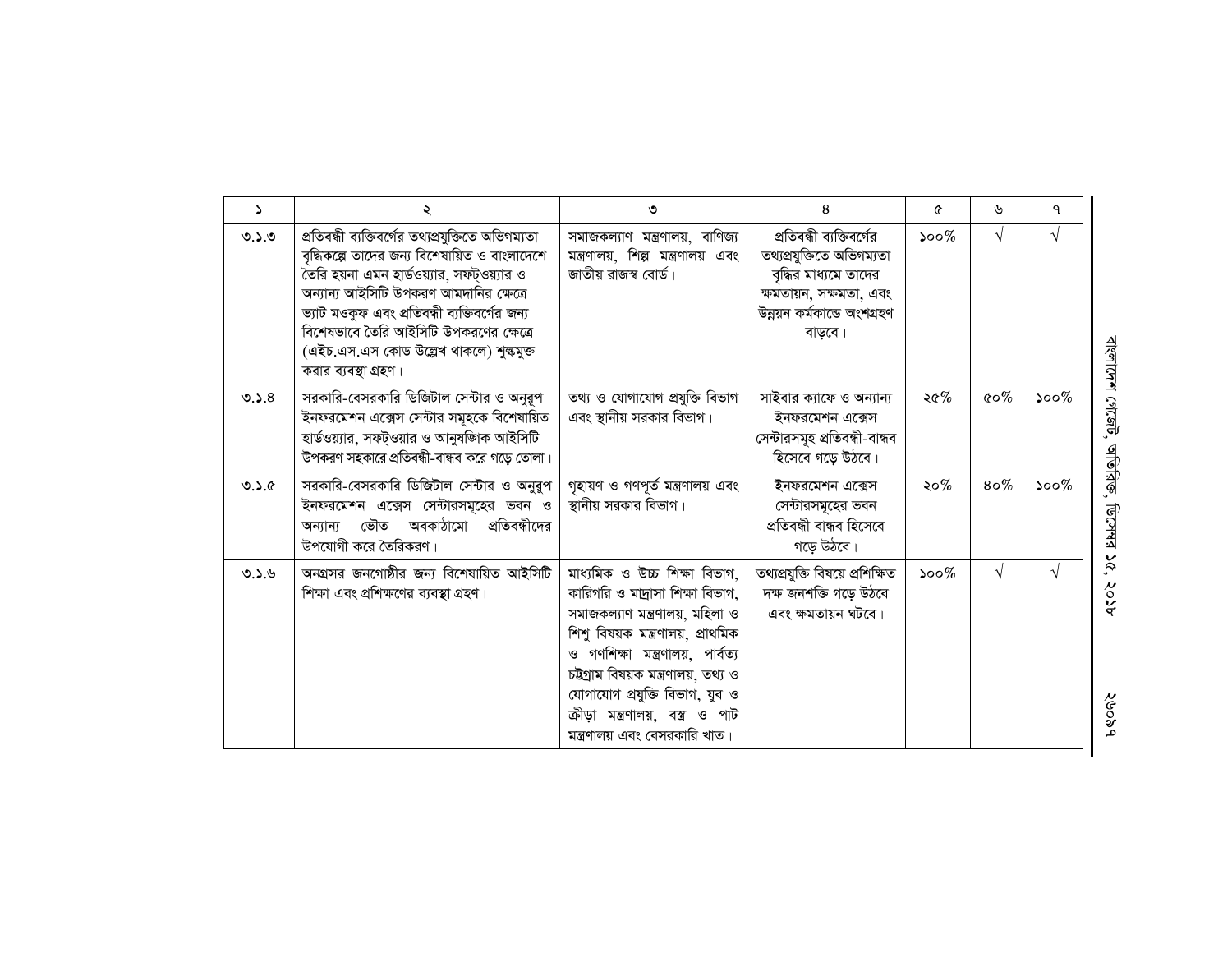| Ž.     | ২                                                                                                                                                                                              | ৩                                                                                                              | 8                                                                                                                                                 | Q            | ৬          | ٩          |
|--------|------------------------------------------------------------------------------------------------------------------------------------------------------------------------------------------------|----------------------------------------------------------------------------------------------------------------|---------------------------------------------------------------------------------------------------------------------------------------------------|--------------|------------|------------|
| 0.5.9  | দেশীয় কারিগরদের (Indigenous Artisans)<br>জন্য ওয়েব ও মোবাইলভিত্তিক ডিজিটাল কমার্স<br>ব্যবস্থা চালু করতে সহায়ক নীতিমালা, সহজ<br>সরবরাহ ব্যবস্থা ও সহজ পেমেন্ট চালুকরণ।                       | অৰ্থ বিভাগ, বাণিজ্য মন্ত্ৰণালয়,<br>তথ্য ও যোগাযোগ প্ৰযুক্তি বিভাগ<br>এবং বাংলাদেশ ব্যাংক                      | প্রত্যন্ত অঞ্চলের দক্ষ<br>কারিগরদের শিল্প কর্মের<br>প্রচার, বাজারজাতকরণ ও<br>নতুন কর্মসংস্থানের সুযোগ<br>তৈরি হবে।                                | $\&o\%$      | $500\%$    | V          |
| 0.5.5  | শারীরিকভাবে অক্ষম এবং বিশেষ সহায়তা<br>লাগতে পারে এমন ব্যক্তিদের বিষয় বিবেচনায়<br>রেখে সাশ্রয়ী বাংলা টেক্সট প্রসেসিং টুলস ও<br>অডিও সফটওয়্যার উন্নয়ন ও ইশারা ভাষার<br>সফটওয়্যার তৈরিকরণ। | সমাজকল্যাণ মন্ত্ৰণালয়, তথ্য ও<br>যোগাযোগ প্রযুক্তি বিভাগ সংষ্কৃতি<br>বিষয়ক মন্ত্রণালয় এবং বাংলা<br>একাডেমি। | প্রতিবন্ধী ও নিরক্ষর<br>জনগোষ্ঠী প্রযুক্তির সুবিধা<br>ভোগ করতে সক্ষম হবে।                                                                         | $b \circ \%$ | $500\%$    | $\sqrt{ }$ |
| 0.5.5  | দরিদ্র শিশুদের জন্য মাল্টিমিডিয়া যন্ত্রাদি ব্যবহার<br>করে সরকারি-বেসরকারি এবং কমিউনিটি স্কুলেই<br>ইসিডিপি (ECDP) চালুকরণ।                                                                     | প্ৰাথমিক ও গণশিক্ষা মন্ত্ৰণালয়,<br>মহিলা ও শিশু বিষয়ক মন্ত্রণালয়<br>এবং এনজিও বিষয়ক ব্যুরো।                | প্রাথমিক শিক্ষার<br>কাৰ্যকারিতা বৃদ্ধি পাবে।                                                                                                      | $500\%$      | $\sqrt{ }$ |            |
| 0.5.50 | বিশেষভাবে দক্ষ জনসাধারণের জন্য দেশীয় ও<br>আন্তর্জাতিক বাজার উপযোগী আইসিটি দক্ষতা<br>উন্নয়ন কোর্স (যেমন-ফ্রিল্যাঙ্গিং, গ্রাফিক্স,<br>ইত্যাদি) চালুকরণ।                                        | যুব ও ক্রীড়া মন্ত্রণালয়, তথ্য ও<br>যোগাযোগ প্রযুক্তি বিভাগ এবং<br>কারিগরি শিক্ষা অধিদপ্তর।                   | আইসিটি দক্ষ জনবল বেশি<br>সংখ্যায় তৈরি হবে।                                                                                                       | ২৫%          | $\&o\%$    | $500\%$    |
|        | কৌশলগত বিষয়বস্তু ৩.২ : গ্রামীণ জনপদে নগরের সমান সুবিধা নিশ্চিতকরণে ডিজিটাল প্রযুক্তির সর্বোত্তম ব্যবহারের ব্যবস্থাগ্রহণ                                                                       |                                                                                                                |                                                                                                                                                   |              |            |            |
| 0.2.5  | দেশের কৃত্রিম উপগ্রহ উৎক্ষেপণ উদ্যোগ<br>অব্যাহত রাখা এবং উৎক্ষেপিত কৃত্রিম উপগ্রহের<br>সর্বোত্তম ব্যবহার নিশ্চিতকরণ।                                                                           | ডাক ও টেলিযোগাযোগ বিভাগ<br>(বিটিআরসি), বাংলাদেশ<br>কমিউনিকেশন স্যাটেলাইট<br>কোম্পানি লিমিটেড<br>(বিসিএসসিএল)।  | স্যাটেলাইট টিভি চ্যানেল,<br>টেলিযোগাযোগ, ইন্টারনেট<br>ইত্যাদি ক্ষেত্ৰে অন্যান্য<br>দেশের কৃত্রিম উপগ্রহ<br>ব্যবহারে ব্যয়কৃত অর্থ<br>সাশ্রয় হবে। | $500\%$      | $\sqrt{ }$ |            |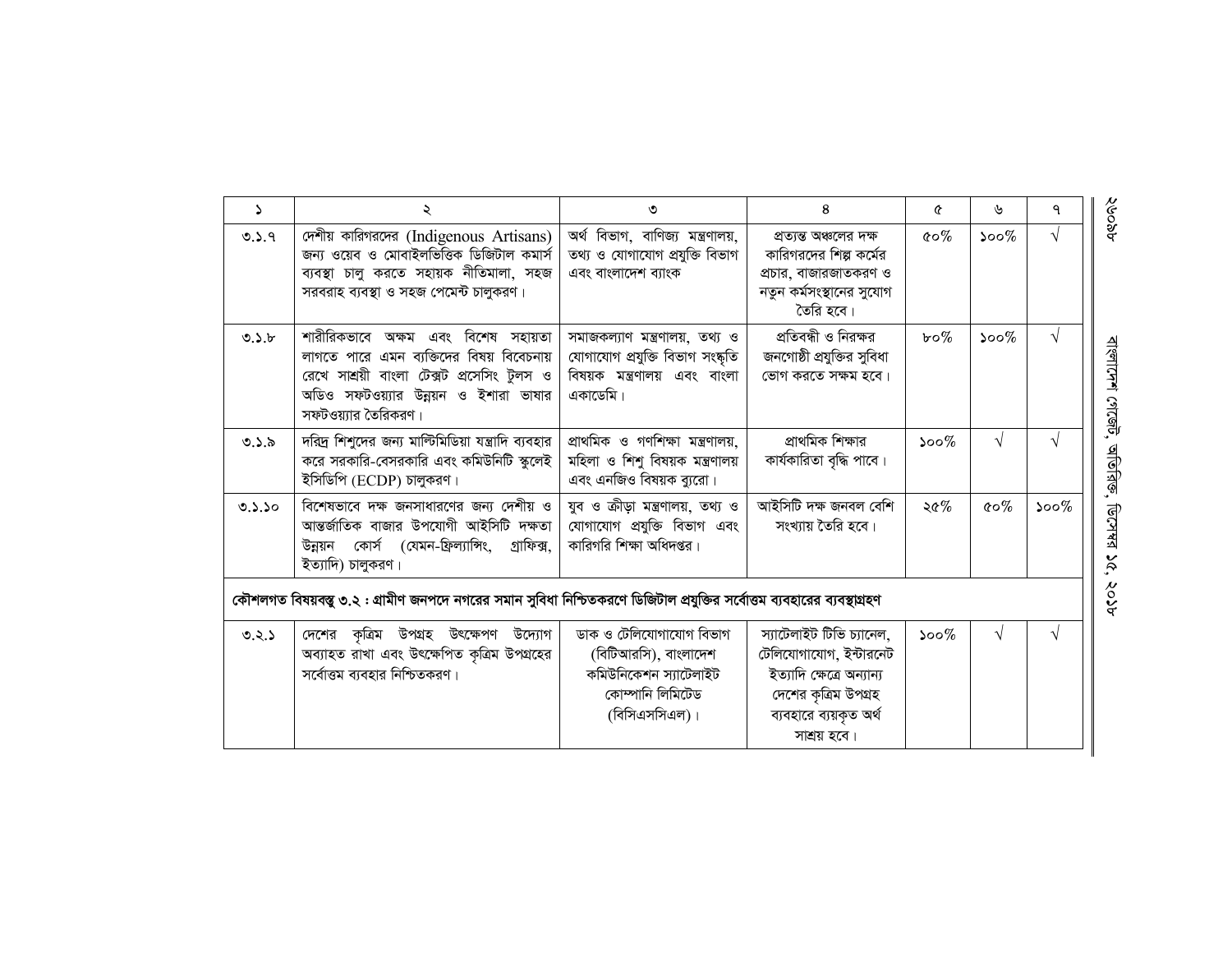| $\Delta$ | ২                                                                                                                                                                                                                                                                                                                                                                                                          | ৩                                                                                                                                                                                           | 8                                                             | ৫                           | ৬          | ٩          |
|----------|------------------------------------------------------------------------------------------------------------------------------------------------------------------------------------------------------------------------------------------------------------------------------------------------------------------------------------------------------------------------------------------------------------|---------------------------------------------------------------------------------------------------------------------------------------------------------------------------------------------|---------------------------------------------------------------|-----------------------------|------------|------------|
| ত.২.২    | ব্রডব্যান্ড নেটওয়ার্ক স্থাপনে স্থানীয় সরকার<br>প্ৰতিষ্ঠানসহ অন্যান্য প্ৰতিষ্ঠান কতৃক আরোপিত<br>ক্ষতিপূরণ (Compensation) আদায়ের পরিমাণ<br>্রহাসকরণ।                                                                                                                                                                                                                                                      | ডাক ও টেলিযোগাযোগ বিভাগ,<br>সিটি কর্পোরেশন, স্থানীয় সরকার<br>বিভাগ, রেলপথ মন্ত্রণালয়, সড়ক<br>পরিবহন ও মহাসড়ক বিভাগ, সেতু<br>বিভাগ, বিদ্যুৎ বিভাগ এবং তথ্য ও<br>যোগাযোগ প্রযুক্তি বিভাগ। | ব্ৰডব্যান্ড নেটওয়াৰ্ক<br>সম্প্রসারণ সাশ্রয়ী ও দ্রুত<br>হবে। | ১০০ $%$                     | $\sqrt{ }$ | $\sqrt{ }$ |
| ত.২.৩    | সারাদেশে সকল Point of Presence (PoP) পয়েন্ট<br>থেকে ইন্টারনেট ব্যবহারে ব্যয়ের সমতা বিধান।                                                                                                                                                                                                                                                                                                                | ডাক ও টেলিযোগাযোগ বিভাগ।                                                                                                                                                                    | সমব্যয়ে সকলের নিকট<br>ইন্টারনেট সেবা পৌঁছানো যাবে।           | $\mathcal{S}^{\mathcal{O}}$ | $\sqrt{ }$ | V          |
| 0.2.8    | দেশের ইন্টারনেট সেবা প্রদানকারীদের বিশেষ<br>ব্যবস্থা যেমন সামাজিক দায়বদ্ধতা তহবিল<br>(SOF-Social Obligation Fund), আৰ্থিক<br>সুবিধা প্রদানের মাধ্যমে সুবিধা বঞ্চিত/দূর্গম<br>অঞ্চলে ইন্টারনেট সংযোগ নেটওয়ার্ক সম্প্রসারণ।                                                                                                                                                                                | ডাক ও টেলিযোগাযোগ বিভাগ<br>এবং তথ্য ও যোগাযোগ প্রযুক্তি<br>বিভাগ।                                                                                                                           | পল্লী অঞ্চলে সাশ্রয়ী ও<br>নিৰ্ভরযোগ্য সংযোগ নিশ্চিত<br>হবে।  | $500\%$                     | $\sqrt{}$  | $\sqrt{}$  |
| 9.5.0    | ইউনিয়ন পর্যায় পর্যন্ত অপটিক্যাল ফাইবার<br>নেটওয়ার্ক স্থাপন এবং ইউনিয়ন পরিষদকে কেন্দ্র<br>করে পাবলিক একসেস পয়েন্ট চালুকরণ।                                                                                                                                                                                                                                                                             | ডাক ও টেলিযোগাযোগ বিভাগ,<br>স্থানীয় সরকার বিভাগ এবং তথ্য<br>ও যোগাযোগ প্রযুক্তি বিভাগ।                                                                                                     | সাধারণ জনগণ<br>ইন্টারনেটের আওতায়<br>আসবে।                    | $\mathcal{S}^{\mathcal{O}}$ | $\sqrt{ }$ | V          |
| ৩.২.৬    | সরকারি বেসরকারি আবাসনে ইন্টারনেট সুবিধা<br>বিল্ডিং-<br>নিশ্চিতকরণের<br>জন্য<br>এর<br>নকশা<br>ইন্টারনেট<br>অবকাঠামো<br>অনমোদনের সময়<br>(FTTX, IoT etc. বিবেচনায় নিয়ে) এর<br>বিষয়টি অন্তর্ভুক্ত করতে হবে। দেশের সকল<br>শহরে আইএসপি, ডাটা সংযোগ প্রদানকারী,<br>আবাসন এবং অবকাঠামো নির্মাণকারীদের<br>সুবিধাদি প্রদান করতে হবে। শিক্ষা প্রতিষ্ঠান,<br>পৰ্যটন কেন্দ্ৰ ও গণবাহনে ফ্ৰি ওয়াইফাই<br>নিশ্চিতকরণ। | ডাক ও টেলিযোগাযোগ বিভাগ,<br>গৃহায়ণ ও গণপূৰ্ত মন্ত্ৰণালয়,<br>স্থানীয় সরকার বিভাগ এবং সড়ক<br>পরিবহন ও মহাসড়ক বিভাগ।                                                                      | সাধারণ জনগণ<br>ইন্টারনেটের আওতায়<br>আসবে।                    | $500\%$                     | $\sqrt{}$  | $\sqrt{ }$ |

বাংলাদেশ গেজেট, অতিরিক্ত, ডিসেমর ১৫, ২০১৮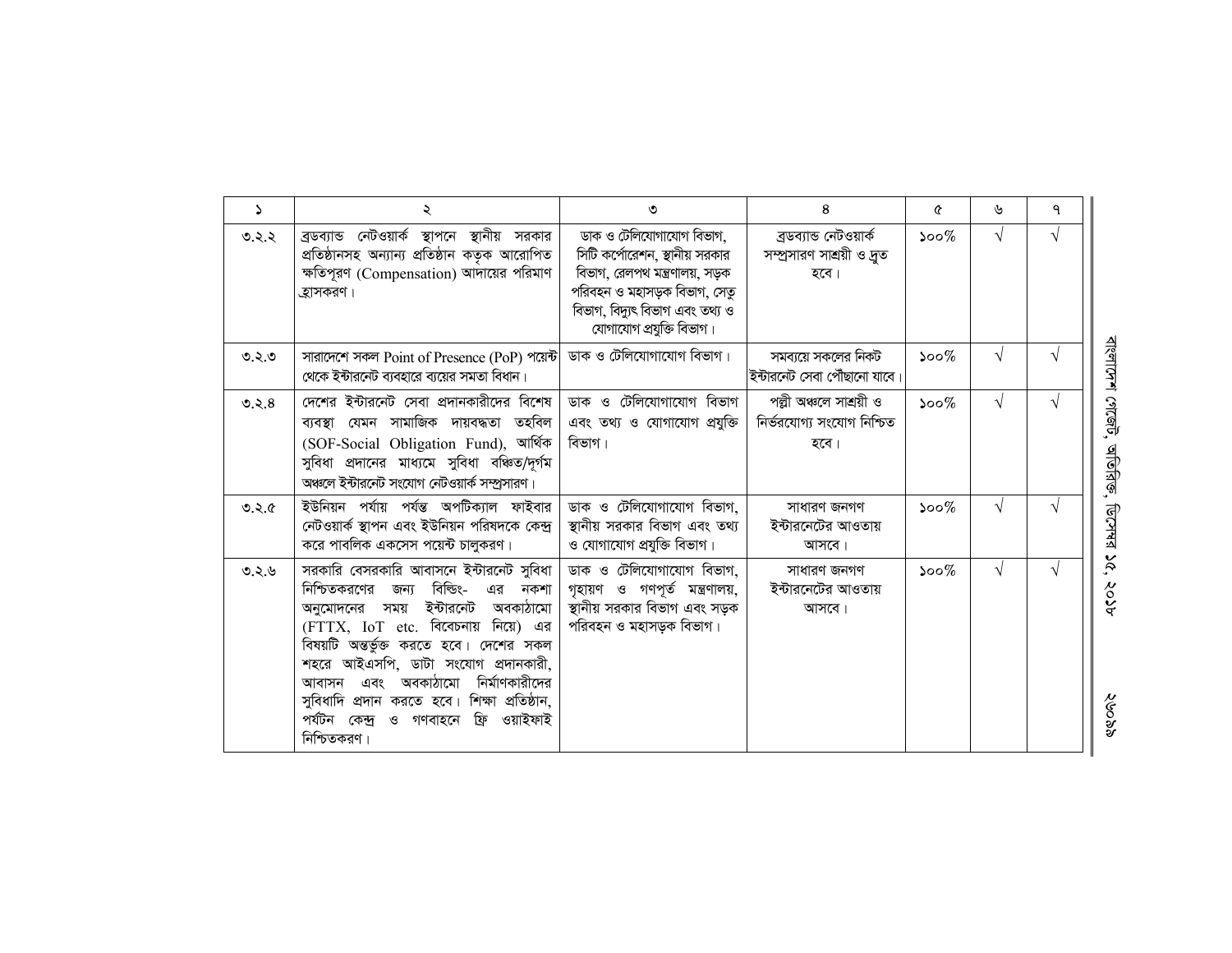| 2        | ২                                                                                                                                                                                                                                                 | ৩                                                                               | 8                                                                                                                                                                                        | ৫       | ৬          | ٩ |
|----------|---------------------------------------------------------------------------------------------------------------------------------------------------------------------------------------------------------------------------------------------------|---------------------------------------------------------------------------------|------------------------------------------------------------------------------------------------------------------------------------------------------------------------------------------|---------|------------|---|
| 0.0.5    | সকল সরকারি ও বেসরকারি ই-সেবা জাতীয়<br>পর্যায়ের একটি সুনির্দিষ্ট পোর্টাল হতে প্রদান; এক<br>জাতীয় ই-সেবাসমূহ গুচ্ছাকারে সজ্জিত হবে,<br>সহজবোধ্য চিহ্ন (আইকন) দ্বারা প্রদর্শিত হবে<br>এবং সেবাসমূহ মোবাইলসহ অন্যান্য ইলেট্ৰনিক<br>মাধ্যমে প্ৰদান। | মন্ত্ৰিপরিষদ বিভাগ এবং তথ্য ও<br>যোগাযোগ প্রযুক্তি বিভাগ।                       | জনগণ ওয়েবে একাধিক<br>স্থানে খোঁজাখুঁজির পরিবর্তে<br>একটি স্থানে সব<br>ই-সেবা পাবে।                                                                                                      | $500\%$ | $\sqrt{ }$ | √ |
| $9.9.8$  | ডিজিটাল পদ্ধতিতে<br>আৰ্থিক<br>সকল<br>প্রকার<br>লেনদেনসমূহ মোবাইল ফোন, এটিএম, Point<br>of Sales (PoS) ও অন্যান্য সেবাদান কেন্দ্রের<br>মাধ্যমে যে কোনো সময় যে কোনো স্থান থেকে<br>প্রদানের ব্যবস্থাকরণ।                                             | আৰ্থিক প্ৰতিষ্ঠান বিভাগ,<br>বাংলাদেশ ব্যাংক এবং সংশ্লিষ্ট<br>মন্ত্রণালয়/বিভাগ। | বিল ও ফি পরিশোধে ব্যয়<br>এবং সময় সামঞ্জস্যপূর্ণ<br>হবে; অধিকতর স্বচ্ছতা,<br>প্রক্রিয়াকরণের দক্ষতা এবং<br>দ্রুত বিল পরিশোধের<br>মাধ্যমে জনগণ উপকৃত<br>হবে; সরকারের উপর আস্থা<br>বড়বে। | $500\%$ | $\sqrt{}$  | V |
| ಲಿ.ಲಿ.ಲಿ | সকলের জন্য সুলভ এবং সহনীয় মূল্যে উচ্চগতির<br>নির্ভরযোগ্য ইন্টারনেট ব্যান্ডউইথের ব্যবস্থা<br>গ্ৰহণ।                                                                                                                                               | ডাক ও টেলিযোগাযোগ বিভাগ                                                         | সুলভে ইন্টারনেট সংযোগ<br>পাওয়া যাবে।                                                                                                                                                    | $500\%$ | $\sqrt{ }$ |   |
| 9.9.8    | ইন্টারনেট সংযোগ প্রসারে বিদ্যমান সরকারি/<br>বেসরকারি নেটওয়ার্ক অবকাঠামো লিজের সুবিধা<br>প্ৰদান।                                                                                                                                                  | ডাক ও টেলিযোগাযোগ বিভাগ<br>এবং তথ্য ও যোগাযোগ প্রযুক্তি<br>বিভাগ।               | নেটওয়ার্ক অবকাঠামো<br>উন্নয়নে ব্যয় ও সময়ের<br>সাশ্রয় হবে।                                                                                                                           | $500\%$ | $\sqrt{ }$ | V |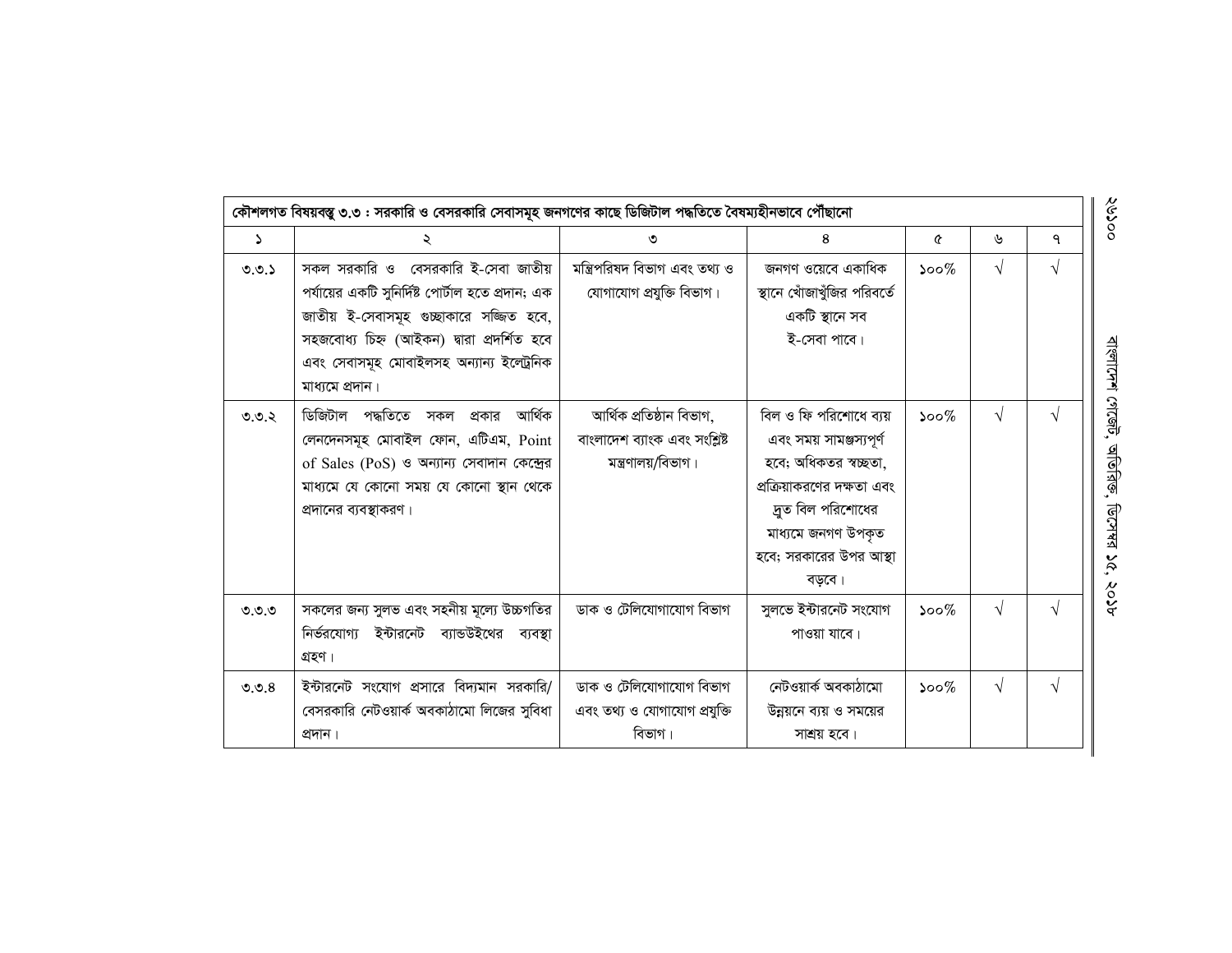| Ž.    | ২                                                                                                                        | ৩                             | 8                             | ৫                           | ৬          | ٩          |
|-------|--------------------------------------------------------------------------------------------------------------------------|-------------------------------|-------------------------------|-----------------------------|------------|------------|
| 0.0.c | জ্ঞানভিত্তিক সমাজ গঠন উৎসাহিত করার জন্য                                                                                  | ডাক ও টেলিযোগাযোগ বিভাগ       | ইন্টারনেট ব্যবহার             | $\mathcal{S}^{\mathcal{O}}$ | √          | $\sqrt{ }$ |
|       | শিল্প,<br>আইসিটি<br>সফটওয়্যার,<br><b>IT/ITES</b>                                                                        | এবং তথ্য ও যোগাযোগ প্রযুক্তি  | সম্প্রসারিত হবে এবং           |                             |            |            |
|       | ইনকিউবেটর অথবা পার্ক, লাইব্রেরি, শিক্ষা ও                                                                                | বিভাগ।                        | জ্ঞানভিত্তিক সমাজ প্ৰতিষ্ঠা   |                             |            |            |
|       | গবেষণা প্রতিষ্ঠান, পাবলিক প্লেস, ইন্টারনেট                                                                               |                               | তুরান্বিত হবে।                |                             |            |            |
|       | কিয়স্ক, টেলিসেন্টার, ইত্যাদিতে হ্রাসকৃত মূল্যে                                                                          |                               |                               |                             |            |            |
|       | ব্যান্ডউইথ সরবরাহ।                                                                                                       |                               |                               |                             |            |            |
| 0.0.9 | ইন্টারনেট সংযোগ এবং তার ব্যবহার প্রক্রিয়াকে                                                                             | ডাক ও টেলিযোগাযোগ বিভাগ,      | ইন্টারনেটের ব্যবহার           | $\mathcal{S}^{\mathcal{O}}$ | $\sqrt{ }$ | $\sqrt{ }$ |
|       | নাগরিক এবং সরকারি দপ্তরে মৌলিক উপযোগী                                                                                    | অৰ্থ বিভাগ, তথ্য ও যোগাযোগ    | সম্প্রসারিত হবে।              |                             |            |            |
|       | (যেমন: বিদ্যুৎ, গ্যাস, টেলিফোন ইত্যাদি) সেবা                                                                             | প্ৰযুক্তি বিভাগ এবং সকল       |                               |                             |            |            |
|       | হিসাবে বিবেচনা করা। সরকারি দপ্তরসমূহে এ                                                                                  | সরকারি দপ্তর/সংস্থা।          |                               |                             |            |            |
|       | সংক্রান্ত মাসিক আর্থিক বরাদ্দের ব্যবস্থা গ্রহণ।                                                                          |                               |                               |                             |            |            |
|       | কৌশলগত বিষয়বস্তু ৩.৪: সরকারের তথ্য ও যোগাযোগ প্রযুক্তি বিষয়ক কার্যক্রম এবং নীতি নির্ধারণে জনগণের অংশগ্রহণের সুযোগ তৈরি |                               |                               |                             |            |            |
| 0.8.5 | ডিজিটাল পদ্ধতিতে নাগরিক আবেদন, অভিযোগ                                                                                    | মন্ত্ৰিপরিষদ বিভাগ, সকল       | সেবার মান উন্নয়ন এবং         | $500\%$                     | $\sqrt{}$  | $\sqrt{ }$ |
|       | গ্রহণ ও নিম্পত্তি এবং অবহিতকরণ। ডিজিটাল                                                                                  | মন্ত্রণালয়/বিভাগ/সরকারি      | নাগরিক সম্ভুষ্টি বৃদ্ধি পাবে। |                             |            |            |
|       | পদ্ধতিতে নাগরিক মতামত গ্রহণ করে সেবার                                                                                    | দপ্তর/সংস্থা।                 |                               |                             |            |            |
|       | মান উন্নয়ন।                                                                                                             |                               |                               |                             |            |            |
| 0.8.5 | সকল প্রণীতব্য নীতিমালা ও আইন ওয়েবসাইটে                                                                                  | সকল মন্ত্রণালয়/বিভাগ/ সরকারি | নীতিমালা প্রণয়নে জনগণের      | $\mathcal{S}^{\mathcal{O}}$ | $\sqrt{ }$ | $\sqrt{ }$ |
|       | প্ৰকাশ ও জনগণের মতামত গ্ৰহণ।                                                                                             | দপ্তর/সংস্থা।                 | অংশগ্ৰহণ নিশ্চিত হবে।         |                             |            |            |

বাংলাদেশ গেজেট, অতিরিক্ত, ডিসেম্বর ১৫, ২০১৮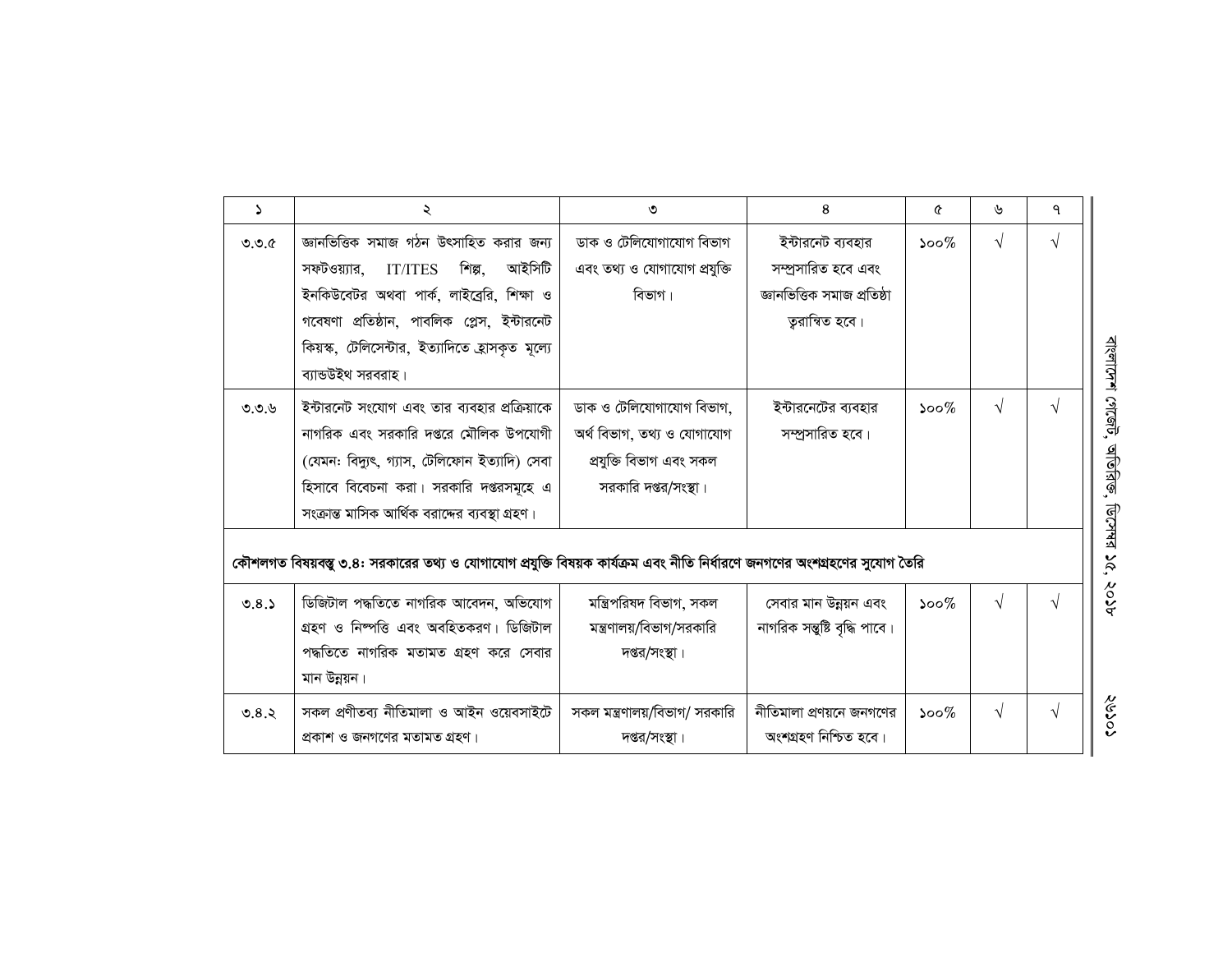| $\Delta$ | ২                                                                                                                             | ৩                                                                        | 8                                                                                                                                                                                           | Q        | ৬          | ٩          |
|----------|-------------------------------------------------------------------------------------------------------------------------------|--------------------------------------------------------------------------|---------------------------------------------------------------------------------------------------------------------------------------------------------------------------------------------|----------|------------|------------|
| 0.6.5    | মুক্তিযোদ্ধা ও মুক্তিযোদ্ধা পোষ্যদের তথ্য সংগ্রহ<br>ও সংরক্ষণ।                                                                | মুক্তিযুদ্ধ বিষয়ক মন্ত্রণালয়                                           | সরকার<br>প্ৰদত্ত<br>সকল<br>সুযোগ-সুবিধাসমূহ দক্ষ ও<br>কার্যকরভাবে মুক্তিযোদ্ধাদের<br>পৌঁছাবে।<br>নিকট<br>এ<br>তথ্যভান্ডার একটি জাতীয়<br>ঐতিহাসিক<br>দলিল<br>$\mathcal{O}$<br>হিসেবে থাকবে। | ১০০ $%$  | $\sqrt{ }$ | $\sqrt{ }$ |
| 9.6.5    | মুক্তিযুদ্ধভিত্তিক যে কোনো ডিজিটাল কন্টেন্ট ও<br>এপ্লিকেশন উন্নয়ন, প্রচার, বিকাশ ও সংরক্ষণে<br>সহযোগিতা ও প্রণোদনা প্রদান।   | মুক্তিযুদ্ধ বিষয়ক মন্ত্রণালয় এবং<br>তথ্য ও যোগাযোগ প্রযুক্তি<br>বিভাগ। | মুক্তিযুদ্ধের চেতনা জাতীয়<br>সংস্কৃতিতে স্থায়িত্ব পাবে।                                                                                                                                   | $500\%$  | $\sqrt{ }$ |            |
| 0.6.9    | ডিজিটাল মাধ্যমে বাংলাদেশের ইতিহাস, সাহিত্য<br>ও ঐতিহ্যকে তুলে ধরা ও সংরক্ষণে ব্যবস্থা<br>গ্ৰহণ।                               | সংস্কৃতি বিষয়ক মন্ত্রণালয় এবং<br>তথ্য ও যোগাযোগ প্রযুক্তি<br>বিভাগ।    | ইতিহাস,<br>বাংলাদেশের<br>সাহিত্য ও ঐতিহ্য দীৰ্ঘকাল<br>সংরক্ষণ<br>ও<br>সহজে<br>অভিগম্যতা (Accessible)<br>পাবে।                                                                               | $500\%$  | $\sqrt{ }$ | $\sqrt{ }$ |
| 0.6.8    | প্রাতিষ্ঠানিক সহায়তা ও আর্থিক প্রণোদনার<br>মাধ্যমে বাংলা ভাষায় স্থানীয় পর্যায়ের উপযুক্ত<br>বিষয়বস্তু উন্নয়ন উৎসাহিতকরণ। | সকল মন্ত্রণালয়/বিভাগ/<br>দপ্তর/সংস্থা।                                  | জনগণের বৃহৎ অংশকে<br>শিক্ষা, প্ৰশিক্ষণ ও গুৱুত্বপূৰ্ণ<br>তথ্য প্রদানের সুবিধা প্রশস্ত<br>হবে।                                                                                               | ১০০ $\%$ | $\sqrt{}$  | $\sqrt{ }$ |

२०९०४

বাংলাদেশ গেজেট, অতিরিক্ত, ডিসেম্ব ১৫, ২০১৮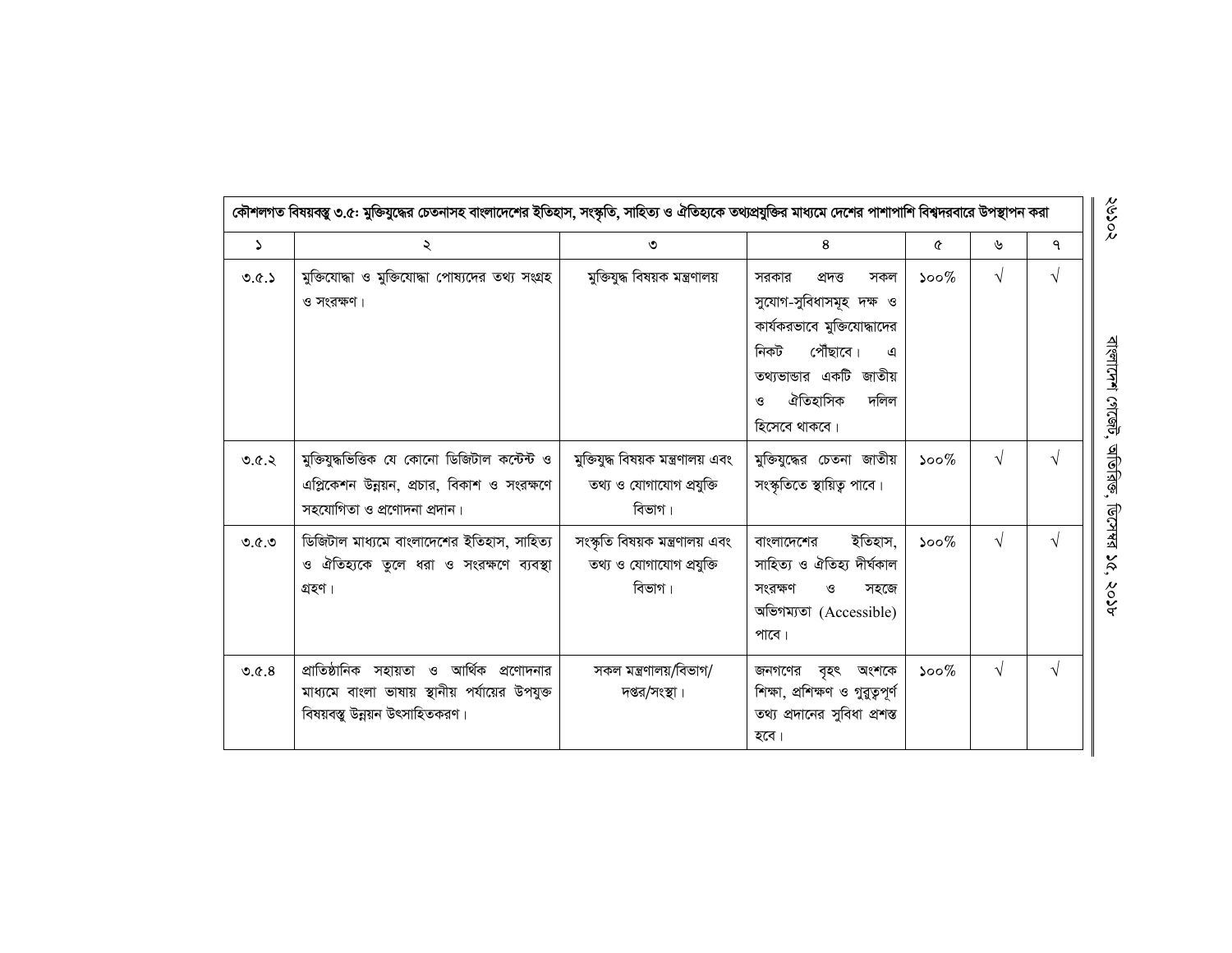|       | কৌশলগত বিষয়বস্তু ৩.৬ : ক্ষুদ্র নৃ-গোষ্ঠীসহ সকল অঞ্চলের মানুষের ভাষা, সংস্কৃতি ও ঐতিহ্য উন্নয়ন ও সংরক্ষণের ব্যবস্থা গ্রহণ                            |                                                                                                     |                                                                                                                               |                   |                  |                   |
|-------|-------------------------------------------------------------------------------------------------------------------------------------------------------|-----------------------------------------------------------------------------------------------------|-------------------------------------------------------------------------------------------------------------------------------|-------------------|------------------|-------------------|
| ډ     | ২                                                                                                                                                     | ৩                                                                                                   | 8                                                                                                                             | Q                 | ৬                | ٩                 |
| 0.9.5 | ক্ষুদ্র ভাষা, স্বকীয় সাহিত্য, সংস্কৃতি, ঐতিহ্য এবং<br>ধর্মবিষয়ক তথ্যভান্ডার প্রস্তুত, ই-তথ্যকোষে<br>অন্তর্ভুক্তকরণ, ডিজিটাল কন্টেন্ট তৈরি ও প্রচার। | সংস্কৃতি বিষয়ক মন্ত্ৰণালয়, ধৰ্ম<br>বিষয়ক মন্ত্রণালয় এবং পার্বত্য<br>চউগ্রাম বিষয়ক মন্ত্রণালয়। | স্বকীয় সংস্কৃতি, সাহিত্য,<br>ঐতিহ্য এবং ধর্ম সম্পর্কিত<br>গুরুত্বপূর্ণ তথ্যের<br>স্থায়ী<br>সংরক্ষণ ও প্রচার নিশ্চিত<br>হবে। | $500\%$           | $\sqrt{}$        | V                 |
|       | কৌশলগত বিষয়বস্তু ৩.৭: তথ্যে অবাধ প্রবাহ নিশ্চিত করার লক্ষ্যে প্রত্যেক নাগরিককে সমমূল্যে/সাশ্রয়ী মূল্যে দ্রুতগতির ইন্টারনেট প্রদানের ব্যবস্থা গ্রহণ  |                                                                                                     |                                                                                                                               |                   |                  |                   |
| 0.9.5 | টেলিএক্সেস ও টেলিডেনসিটি বৃদ্ধি করা।                                                                                                                  | ডাক ও টেলিযোগাযোগ বিভাগ।                                                                            | ইন্টারনেটের প্রসারের<br>মাধ্যমে জাতীয় প্রবৃদ্ধি<br>বাডবে।                                                                    | ৯০%               | $500\%$          | $\sqrt{ }$        |
| 0.9.5 | দেশব্যাপী<br>প্ৰাপ্তি<br>ইন্টারনেট<br>ব্ৰডব্যান্ড<br>নিশ্চিতকরণ।                                                                                      | ডাক ও টেলিযোগাযোগ বিভাগ<br>এবং তথ্য ও যোগাযোগ প্রযুক্তি<br>বিভাগ।                                   | ব্রডব্যান্ড ইন্টারনেটের<br>প্রসারের মাধ্যমে জাতীয়<br>প্ৰবৃদ্ধি বাড়বে।                                                       | 10<br><b>MBPS</b> | 4<br><b>GBPS</b> | 20<br><b>GBPS</b> |
| 9.9.9 | একাধিক ইন্টারনেট এক্সচেঞ্জ স্থাপন ও এসবের<br>সর্বোচ্চ ব্যবহার নিশ্চিতকরণ।                                                                             | ডাক ও টেলিযোগাযোগ বিভাগ।                                                                            | ইন্টারনেট সেবা<br>দানকারীদের নেটওয়ার্ক<br>সম্প্রসারণ সহজতর হবে।                                                              | $500\%$           | $\sqrt{}$        | $\sqrt{ }$        |
| 0.9.8 | নেটওয়ার্ক যন্ত্রপাতির (ডাটা সংযোগ এর ক্ষেত্রে)<br>উপর শুল্ক ও ভ্যাট হ্রাসকৃত হারে নির্ধারণ।                                                          | অভ্যন্তরীণ সম্পদ বিভাগ (জাতীয়<br>রাজস্ব বোর্ড)।                                                    | ইন্টারনেটের প্রসার ঘটবে ও<br>সাধারণ গ্রাহকের ইন্টারনেট<br>ব্যয়ত্রাস পাবে।                                                    | $500\%$           | $\sqrt{}$        | $\sqrt{ }$        |
| 0.9.c | গ্রাহক পর্যায়ে মোবাইল ইন্টারনেটের মূল্য হ্রাস,<br>সারাদেশে হাইস্পিড মোবাইল ইন্টারনেটের<br>বাস্তবায়ন এবং 5G চালুকরণ।                                 | ডাক ও টেলিযোগাযোগ বিভাগ।                                                                            | জনগণকে সাশ্রয়ী মূল্যে<br>ইন্টারনেট প্রদান করা<br>যাবে।                                                                       | $5G-$<br>২৫%      | $5G-$<br>১০০ $%$ | $\sqrt{ }$        |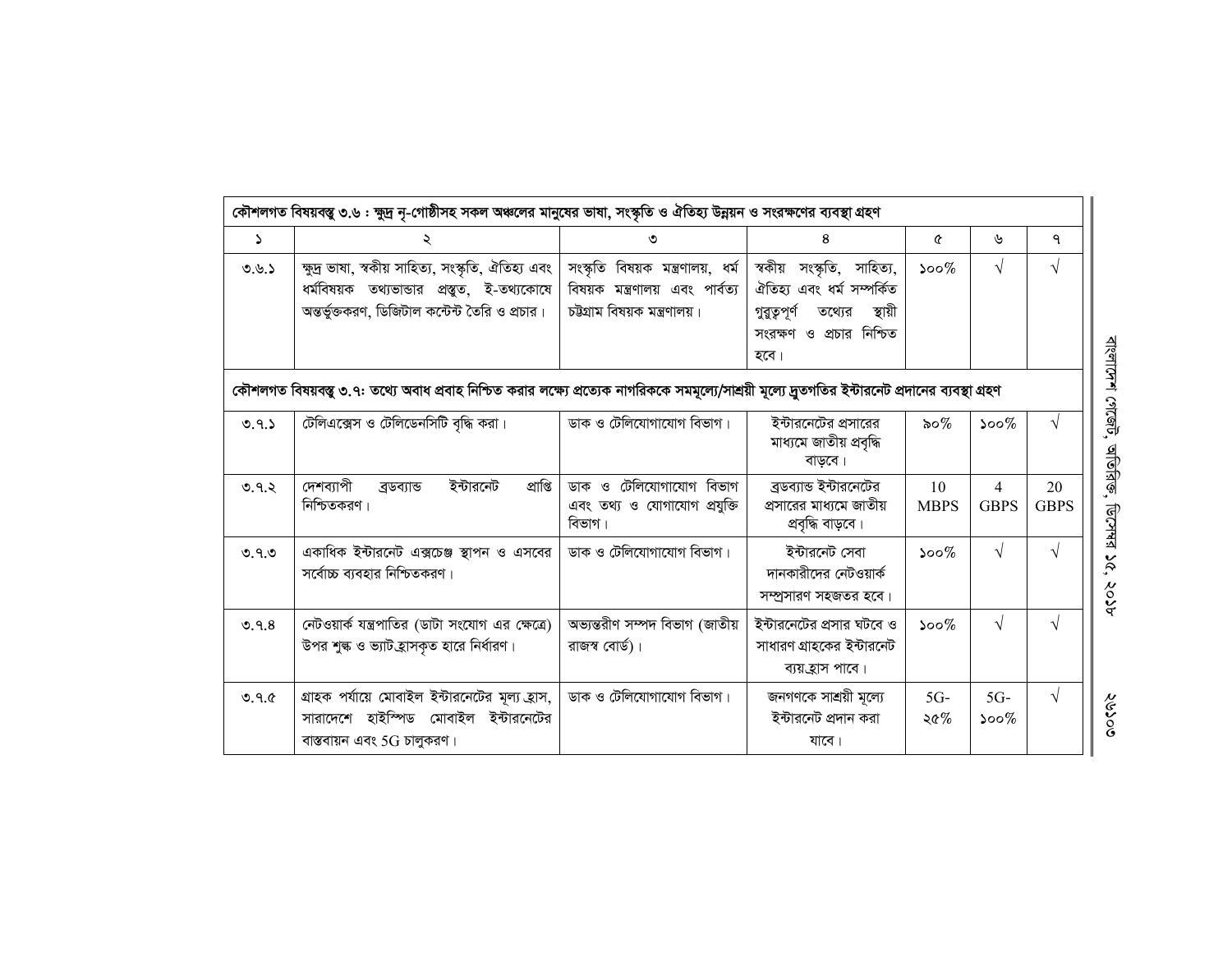| $\Delta$ | ২                                                                                                                                                                                                       | ৩                                                                                                                      | 8                                                                            | ৫                           | ৬          | ٩          |
|----------|---------------------------------------------------------------------------------------------------------------------------------------------------------------------------------------------------------|------------------------------------------------------------------------------------------------------------------------|------------------------------------------------------------------------------|-----------------------------|------------|------------|
| 0.9.9    | দেশের অভ্যন্তরীণ ডাটা ট্রান্সমিশন অবকাঠামো  <br>(ব্যাকহল) কেন্দ্রিয়ভাবে বিনির্মাণে সরকারি<br>সহযোগিতার মাধ্যমে শহর ও গ্রামাঞ্চলের মধ্যে<br>ব্যান্ডউইথ ব্যয়ের সমতা আনয়ন।                              | ডাক ও টেলিযোগাযোগ বিভাগ<br>এবং তথ্য ও যোগাযোগ প্রযুক্তি<br>বিভাগ।                                                      | জনগণকে সাশ্রয়ীমূল্যে<br>ইন্টারনেটের সুবিধা প্রদান<br>করা যাবে।              | ১০০ $%$                     | V          |            |
| 0.9.9    | আইসিটি নীতিমালার সাথে সংগতি রেখে<br>টেলিযোগাযোগ ও ব্ৰডব্যান্ড নীতিমালা সংশোধন<br>ও বাস্তবায়ন।                                                                                                          | ডাক ও টেলিযোগাযোগ বিভাগ<br>এবং তথ্য ও যোগাযোগ প্রযুক্তি<br>বিভাগ।                                                      | আইসিটি ব্যবহার<br>শহরকেন্দ্রিক না হয়ে<br>সারাদেশে সম্প্রসারিত হবে।          | $500\%$                     | $\sqrt{}$  | $\sqrt{ }$ |
| 0.9.5    | টেকনোলজি পার্ক ও হাইটেক পার্কসমূহে  <br>স্বল্পমূল্যে ইন্টারনেট সরবরাহের জন্য অবকাঠামো  <br>(লাইন) স্থাপন।                                                                                               | তথ্য ও যোগাযোগ প্রযুক্তি বিভাগ<br>এবং হাইটেক পাৰ্ক কৰ্তৃপক্ষ।                                                          | হাইটেক পাৰ্কে বিনিয়োগ<br>উৎসাহিত হবে।                                       | $\mathcal{S}^{\mathcal{O}}$ | $\sqrt{}$  | $\sqrt{ }$ |
|          | কৌশলগত বিষয়বস্তু ৩.৮ : ডিজিটাল প্রযুক্তির সকল ক্ষেত্রে বাংলা ভাষার ব্যবহার নিশ্চিতকরণ                                                                                                                  |                                                                                                                        |                                                                              |                             |            |            |
| 0.b.5    | অপারেটিং সিস্টেম ও অন্যান্য সফটওয়্যার<br>নির্মাতাদের সাথে নিয়মিত যোগাযোগ রক্ষার<br>মাধ্যমে বাংলা সফট্ওয়্যার হালনাগাদ ও ত্রুটিমুক্ত<br>রাখতে ব্যবস্থা গ্রহণ।                                          | তথ্য ও যোগাযোগ প্ৰযুক্তি বিভাগ<br>(বাংলাদেশ কম্পিউটার কাউন্সিল)<br>এবং সংস্কৃতি বিষয়ক মন্ত্রণালয়<br>(বাংলা একাডেমী)। | বাংলা সফট্ওয়্যার<br>ত্রুটিমুক্তভাবে বাজারজাত<br>হবে।                        | $500\%$                     | V          |            |
| 0.b.8    | আইকান, আইজিএফ ও ইউনিকোড কনসোর্টিয়ামের<br>সদস্য পদ বহাল রেখে BDS 1520:2018,<br>BDS 1738:2018 BDS 1935:2018-এর<br>সাথে সামঞ্জস্যপূর্ণভাবে বাংলা এনকোডিং ও কী<br>বোর্ড পদ্ধতির হালনাগাদকরণ ও মান উন্নয়ন। | তথ্য ও যোগাযোগ প্ৰযুক্তি বিভাগ,<br>ডাক ও টেলিযোগাযোগ বিভাগ<br>(বিটিআরসি)।                                              | সফট্ওয়্যার বিক্রেতাগণ<br>স্টাভাৰ্ড এনকোডিং পদ্ধতি<br>ব্যবহারে উৎসাহিত হবেন। | $500\%$                     | $\sqrt{ }$ | $\sqrt{ }$ |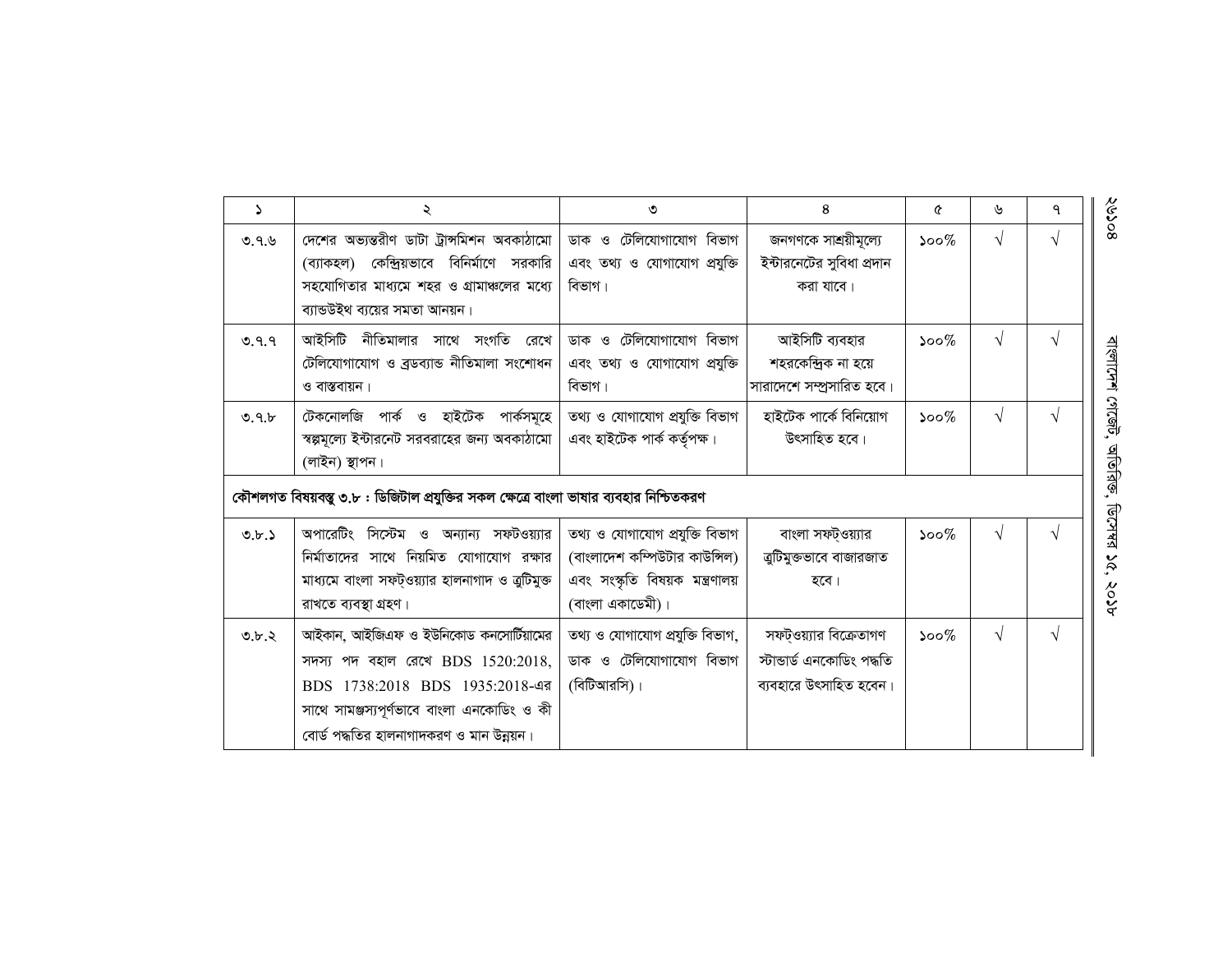| د     | ২                                                                                                                                                                                                                                                      | ৩                                                                                                                                                                                         | 8                                                                                   | ৫                           | ৬          | ٩         |
|-------|--------------------------------------------------------------------------------------------------------------------------------------------------------------------------------------------------------------------------------------------------------|-------------------------------------------------------------------------------------------------------------------------------------------------------------------------------------------|-------------------------------------------------------------------------------------|-----------------------------|------------|-----------|
| 0.b.0 | প্ৰমিত বাংলা এনকোডিং BDS 1520:2018<br>ব্যবহার করে ডকুমেন্টসমূহের সুবহনীয়তা<br>(Portability) নিশ্চিত করে সকল সরকারি<br>প্রকাশনার তথ্য বাংলায় ডিজিটাল প্রকাশনা করা।<br>সকল সরকারি অফিসে প্রমিত বাংলা কী বোর্ড<br>$BDS$ $1738:2018$ ব্যবহার নিশ্চিতকরণ। | মন্ত্ৰিপরিষদ বিভাগ                                                                                                                                                                        | বাংলায় তৈরি সব ডকুমেন্ট,<br>সকল প্ল্যাটফরম,<br>এ্যাপ্লিকেশন ব্যবহার<br>উপযোগী হবে। | $500\%$                     | $\sqrt{ }$ | $\sqrt{}$ |
| 0.5.8 | সকল বেসরকারি ও বাণিজ্য প্রতিষ্ঠানে বাংলা<br>ভাষার প্রমিত মান BDS $1520:2018$ , BDS<br>1738:2018, BDS 1935:2018 ব্যবহার<br>নিশ্চিতকরণ।                                                                                                                  | মন্ত্রিপরিষদ বিভাগ, বাণিজ্য<br>মন্ত্রণালয়, বাংলাদেশ ব্যাংক ও<br>বাণিজ্য সংগঠনসমূহ এবং<br>এফবিসিসিআই।                                                                                     | ডিজিটাল পদ্ধতিতে<br>রাষ্ট্রভাষা বাংলার ব্যবহার<br>নিশ্চিত হবে।                      | $500\%$                     | $\sqrt{ }$ | V         |
| Q.b.c | বিজ্ঞান ও তথ্যপ্রযুক্তি শিক্ষাসহ সকল প্রশিক্ষণ ও<br>উচ্চশিক্ষার পাঠ্য বই এবং পাঠ্য উপকরণ বাংলায়<br>প্রণয়ন করে অনলাইনে সহজলভ্যকরণ।                                                                                                                    | সংস্কৃতি বিষয়ক মন্ত্ৰণালয়,<br>মাধ্যমিক ও উচ্চ শিক্ষা বিভাগ,<br>কারিগরি ও মদ্রাসা শিক্ষা বিভাগ,<br>তথ্য ও যোগাযোগ প্ৰযুক্তি বিভাগ,<br>বিশ্ববিদ্যালয় মঞ্জুরি কমিশন এবং<br>বাংলা একাডেমি। | শিক্ষা ও প্ৰশিক্ষণ সহজ<br>হবে।                                                      | $500\%$                     | $\sqrt{ }$ |           |
| 0.b.b | গবেষণা ও উন্নয়নের মাধ্যমে ডিজিটাল মাধ্যমে<br>বাংলা ভাষা ও ক্ষুদ্র নৃ-গোষ্ঠীর ভাষার জন্য প্রযুক্তি<br>উদ্ভাবন, বিকাশ ও প্রয়োগের ব্যবস্থা গ্রহণ।                                                                                                       | সংস্কৃতি বিষয়ক মন্ত্রণালয়,<br>মাধ্যমিক ও উচ্চ শিক্ষা বিভাগ,<br>কারিগরি ও মদ্রাসা শিক্ষা বিভাগ,<br>তথ্য ও যোগাযোগ প্ৰযুক্তি বিভাগ,<br>বিশ্ববিদ্যালয় মঞ্জুরি কমিশন এবং<br>বাংলা একাডেমি। | তথ্যপ্ৰযুক্তিতে বাংলা ও<br>নৃ-গোষ্ঠীর ভাষার ব্যবহার<br>সহজ হবে।                     | $\mathcal{S}^{\mathcal{O}}$ | $\sqrt{ }$ | V         |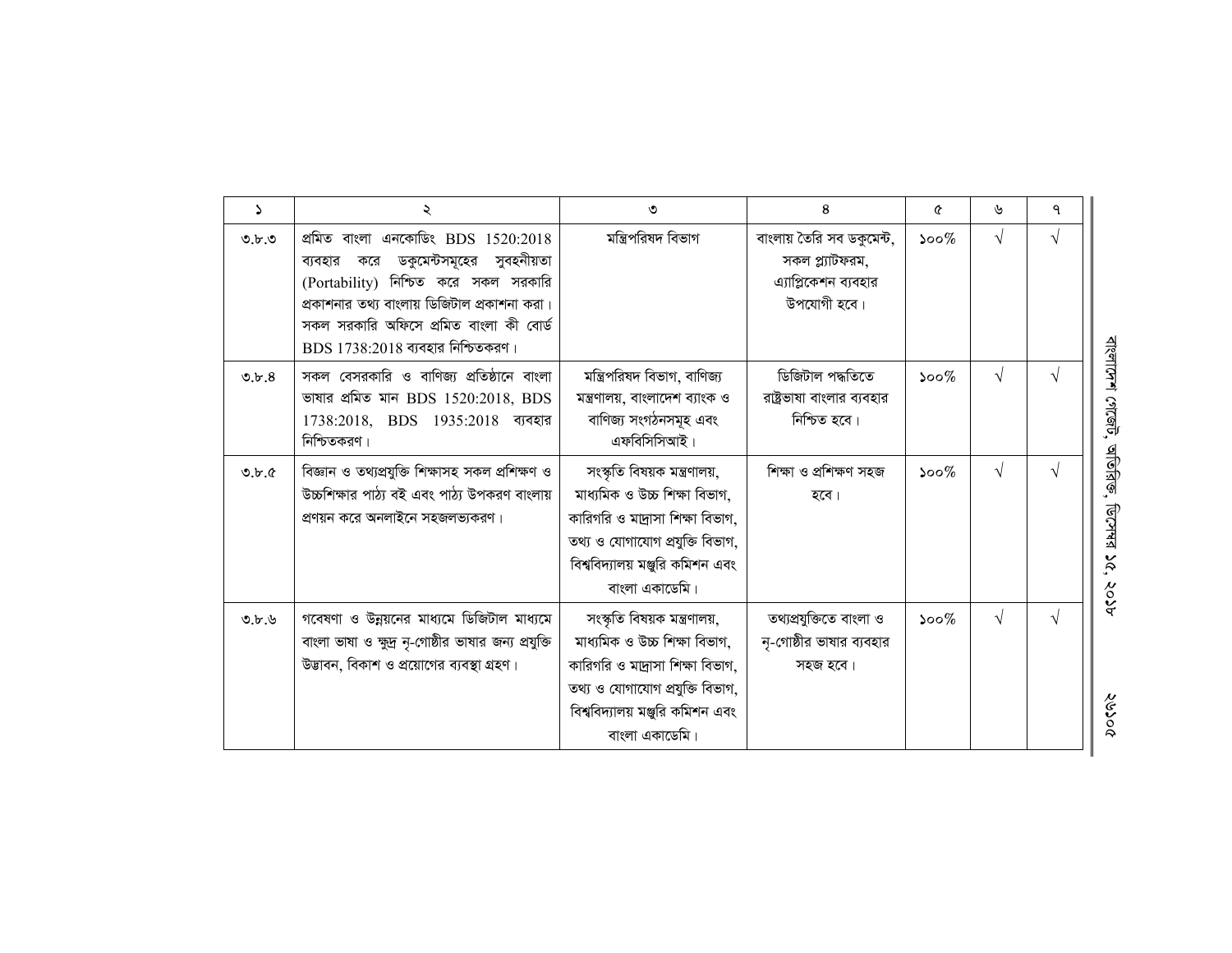| S.    |                                                                                                                                                                                                                              |                                                                                                                                                                 | 8                                                                                               | Q                                       | ৬                                        | ٩                    |
|-------|------------------------------------------------------------------------------------------------------------------------------------------------------------------------------------------------------------------------------|-----------------------------------------------------------------------------------------------------------------------------------------------------------------|-------------------------------------------------------------------------------------------------|-----------------------------------------|------------------------------------------|----------------------|
| 8.3.3 | দেশীয়, বিশ্ববাজার এবং চতুর্থ শিল্প বিপ্লবের<br>দক্ষতার প্রতি লক্ষ্য রেখে চাহিদা ভিত্তিক দক্ষ<br>মানব সম্পদ উন্নয়ন এবং জ্ঞান-ভিত্তিক সমাজ<br>বিনির্মাণে শিক্ষার<br>আইসিটি<br>সকল<br>স্তরে<br>কারিকুলাম নিয়মিত হালনাগাদকরণ। | মাধ্যমিক ও উচ্চ শিক্ষা বিভাগ,<br>কারিগরি ও মা্রাসা শিক্ষা বিভাগ,<br>প্ৰাথমিক ও গণশিক্ষা মন্ত্ৰণালয়,<br>এনসিটিবি, তথ্য ও যোগাযোগ<br>প্রযুক্তি বিভাগ এবং ইউজিসি। | আইসিটি কারিকুলাম<br>নিয়মিত হালনাগাদ হবে<br>এবং দক্ষ মানব সম্পদ<br>উন্নয়নে সহায়ক হবে।         | $500\%$                                 | $\sqrt{}$                                | $\sqrt{ }$           |
| 8.3.2 | শিক্ষাক্ষেত্রে আইসিটির নিত্য নতুন, উদ্ভাবনী ও<br>এর কার্যকর ব্যবহারের (ICT disruption in<br>education) মাধ্যমে শিক্ষার গুণগত মানোন্নয়ন<br>করার ব্যবস্থা গ্রহণ।                                                              | প্ৰাথমিক ও গণশিক্ষা মন্ত্ৰণালয়,<br>মাধ্যমিক ও উচ্চ শিক্ষা বিভাগ,<br>কারিগরি ও মাদ্রাসা শিক্ষা বিভাগ,<br>ইউজিসি এবং তথ্য ও যোগাযোগ<br>প্ৰযুক্তি বিভাগ।          | আইসিটি ব্যবহারের মাধ্যমে<br>শিক্ষার গুণগত মানোন্নয়ন<br>হবে।                                    | $500\%$                                 | $\sqrt{}$                                |                      |
| 8.3.0 | জাতীয় বিশ্ববিদ্যালয়ের আওতায় কলেজে<br>উপযুক্ত আইসিটি অবকাঠামোসহ বাজার-চাহিদা<br>ভিত্তিক আভার গ্রাজুয়েট আইসিটি প্রোগ্রাম<br>চালুকরণ।                                                                                       | মাধ্যমিক ও উচ্চ শিক্ষা বিভাগ,<br>কারিগরি ও মদ্রাসা শিক্ষা বিভাগ,<br>তথ্য ও যোগাযোগ প্ৰযুক্তি বিভাগ<br>এবং জাতীয় বিশ্ববিদ্যালয়                                 | অধিক হারে আইসিটি দক্ষ<br>জনবল তৈরি হবে: আইসিটি<br>শিল্পে দক্ষ জনবলের ঘাটতি<br>পূরণে সহায়ক হবে। | সকল<br>জেলার<br>কমপক্ষে<br>একটি<br>কলেজ | সকল<br>উপজলার<br>কমপক্ষে<br>একটি<br>কলেজ | দেশের<br>সকল<br>কলেজ |
|       | কৌশলগত বিষয়বস্তু ৪.২ : শিক্ষার সকল স্তরে শিখন-শেখানো কার্যক্রমে তথ্যপ্রযুক্তি ব্যবহার করার লক্ষ্যে কার্যক্রম গ্রহণ                                                                                                          |                                                                                                                                                                 |                                                                                                 |                                         |                                          |                      |
| 8.2.5 | সকল স্তরের সকল ধারার সকল শিক্ষা<br>প্রতিষ্ঠানের কম্পিউটার ল্যাবে উচ্চ গতিসম্পন্ন<br>ইন্টারনেট সংযোগ প্রদান।                                                                                                                  | প্ৰাথমিক ও গণশিক্ষা মন্ত্ৰণালয়,<br>মাধ্যমিক ও উচ্চ শিক্ষা বিভাগ,<br>কারিগরি ও মাদ্রাসা শিক্ষা<br>বিভাগ, ইউজিসি এবং তথ্য ও<br>যোগাযোগ প্ৰযুক্তি বিভাগ           | শিক্ষায় আইসিটি ব্যবহারের<br>জন্য উপযুক্ত পরিবেশ সৃষ্টি<br>হবে।                                 | $\&o\%$                                 | $500\%$                                  | $\sqrt{ }$           |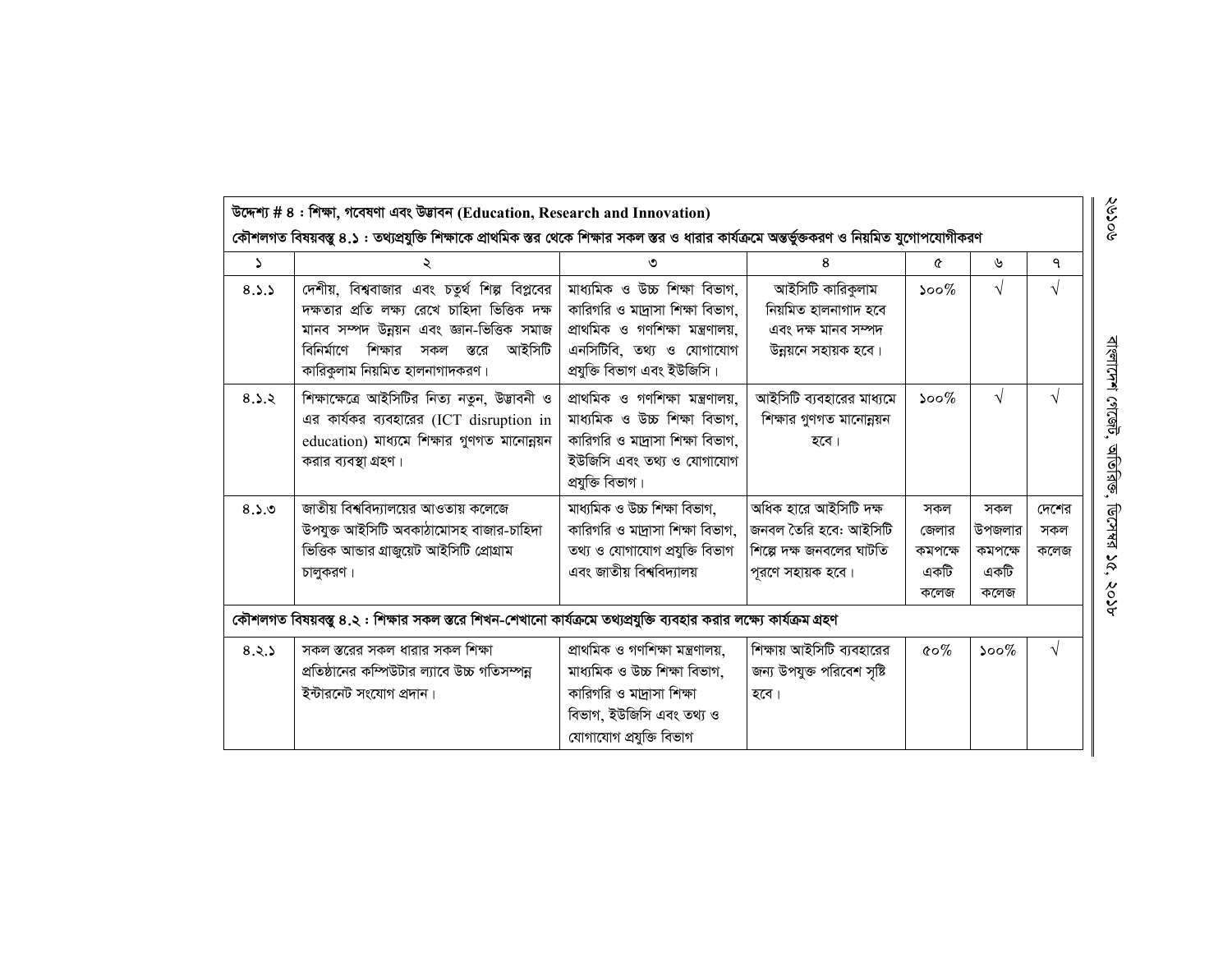| $\Delta$ |                                                                                                                                                                                                                 | ۹                                                                                                                                                           | 8                                                                                                                                                                                    | ৫                                 | ৬                         | ٩         |                             |
|----------|-----------------------------------------------------------------------------------------------------------------------------------------------------------------------------------------------------------------|-------------------------------------------------------------------------------------------------------------------------------------------------------------|--------------------------------------------------------------------------------------------------------------------------------------------------------------------------------------|-----------------------------------|---------------------------|-----------|-----------------------------|
| 8.3.8    | দেশের সকল শিক্ষা প্রতিষ্ঠানে ডিজিটাল প্রযুক্তির<br>ব্যবহার নিশ্চিতকরণে প্রয়োজনীয় মাল্টিমিডিয়া<br>ক্লাসরুম/স্মার্ট ক্লাসরুম/নতুন উদ্ভাবিত উপকরণ<br>সরবরাহ ও ব্যবহার নিশ্চিতকরণ।                               | __<br>প্ৰাথমিক ও গণশিক্ষা মন্ত্ৰণালয়,<br>মাধ্যমিক ও উচ্চ শিক্ষা বিভাগ,<br>কারিগরি ও মাদ্রাসা শিক্ষা বিভাগ,<br>তথ্য ও যোগাযোগ প্ৰযুক্তি বিভাগ<br>এবং ইউজিসি | শিক্ষায় আইসিটি ব্যবহারের<br>জন্য উপযুক্ত পরিবেশ ও<br>সুযোগ সৃষ্টি হবে।                                                                                                              | $\mathfrak{c} \circ \mathcal{\%}$ | $\mathcal{S}^{\text{oo}}$ | V         |                             |
| 8.5.8    | ডিজিটাল প্রযুক্তি ব্যবহারের মাধ্যমে শিক্ষক-<br>শিক্ষার্থী এবং শিক্ষার্থী-শিক্ষার্থীর মধ্যে<br>পারস্পরিক ও সহযোগিতামূলক শিখন (Peer<br>and Collaborative Learning) সুবিধা<br>সম্প্রসারণে উপযুক্ত পরিবেশ সৃষ্টিকরণ | প্ৰাথমিক ও গণশিক্ষা মন্ত্ৰণালয়,<br>মাধ্যমিক ও উচ্চ শিক্ষা বিভাগ,<br>কারিগরি ও মা্রাসা শিক্ষা<br>বিভাগ, তথ্য ও যোগাযোগ<br>প্ৰযুক্তি বিভাগ এবং ইউজিসি        | শিক্ষক-শিক্ষাৰ্থী এবং<br>শিক্ষার্থী-শিক্ষার্থীর মধ্যে<br>পারস্পরিক ও সহযোগিতা-<br>মূলক শিখন (Peer and<br>Collaborative Learning)<br>সুবিধা সম্প্রসারণে উপযুক্ত<br>পরিবেশ সৃষ্টি হবে। | $\mathfrak{c} \circ \mathcal{\%}$ | $500\%$                   | $\sqrt{}$ | বাংলাদেশ গেজেট,             |
| 8.5.8    | শিক্ষার্থীদের জন্য ডিজিটাল যুগের দক্ষতা অর্জন,<br>সমস্যা সমাধান, উদ্ভাবনী চৰ্চা, সচেতনতা সৃষ্টির<br>মাধ্যমে দক্ষ নাগরিক সৃষ্টির জন্য একটি<br>প্ল্যাটফরম তৈরি।                                                   | প্ৰাথমিক ও গণশিক্ষা মন্ত্ৰণালয়,<br>মাধ্যমিক ও উচ্চ শিক্ষা বিভাগ,<br>কারিগরি ও মা্রাসা শিক্ষা বিভাগ,<br>তথ্য ও যোগাযোগ প্ৰযুক্তি বিভাগ<br>এবং ইউজিসি        | জ্ঞান চর্চায় পারস্পরিক<br>সহযোগিতা ও অংশগ্ৰহণের<br>মাধ্যমে একটি উদ্ভাবনী শক্তি<br>সম্পন্ন জনগোষ্ঠী সৃষ্টি হবে।                                                                      | $500\%$                           | $\sqrt{ }$                | N         | অতিরিক্ত,<br><b>ARL-294</b> |
| 8.3.6    | প্রাথমিক, মাধ্যমিক ও উচ্চ মাধ্যমিক, কারিগরি ও<br>মাদ্ৰাসা শিক্ষক প্ৰশিক্ষণ ইনস্টিটিউটে (আবাসিক<br>হল সহ) কম্পিউটার ল্যাব, ল্যান, উচ্চ গতিসম্পন্ন<br>ইন্টারনেট সংযোগ (ন্যূনতম ২ এমবিপিএস) স্থাপন।                | প্ৰাথমিক ও গণশিক্ষা মন্ত্ৰণালয়,<br>মাধ্যমিক ও উচ্চ শিক্ষা বিভাগ<br>এবং কারিগরি ও মাদ্রাসা শিক্ষা<br>বিভাগ                                                  | প্ৰাথমিক, মাধ্যমিক, উচ্চ<br>মাধ্যমিক, কারিগরি ও মাদ্রাসা<br>শিক্ষার শিক্ষকদের প্রশিক্ষণ<br>ব্যবস্থা সময় উপযোগী হবে।                                                                 | $500\%$                           | $\sqrt{ }$                | $\sqrt{}$ | 56,<br>१०१                  |
| 8.3.6    | সকল স্তরের এবং সকল বিষয়ের শিক্ষককে<br>উপযুক্ত প্রশিক্ষণের মাধ্যমে শ্রেণিকক্ষে ডিজিটাল<br>প্রযুক্তি ব্যবহার করে পাঠদানের উপযোগীকরণ।                                                                             | মাধ্যমিক ও উচ্চ শিক্ষা বিভাগ,<br>কারিগরি ও মা্রাসা শিক্ষা<br>বিভাগ, প্ৰাথমিক ও গণশিক্ষা<br>মন্ত্রণালয়, ইউজিসি এবং<br>বিশ্ববিদ্যালয়সমূহ                    | শিক্ষকদের দক্ষতা বৃদ্ধি<br>পাবে। শ্রেণিকক্ষে পাঠদান<br>পদ্ধতি আনন্দদায়ক এবং<br>ফলপ্ৰসূ হবে।                                                                                         | $\mathfrak{c}\circ\mathcal{\%}$   | $500\%$                   | $\sqrt{}$ | २७५०९                       |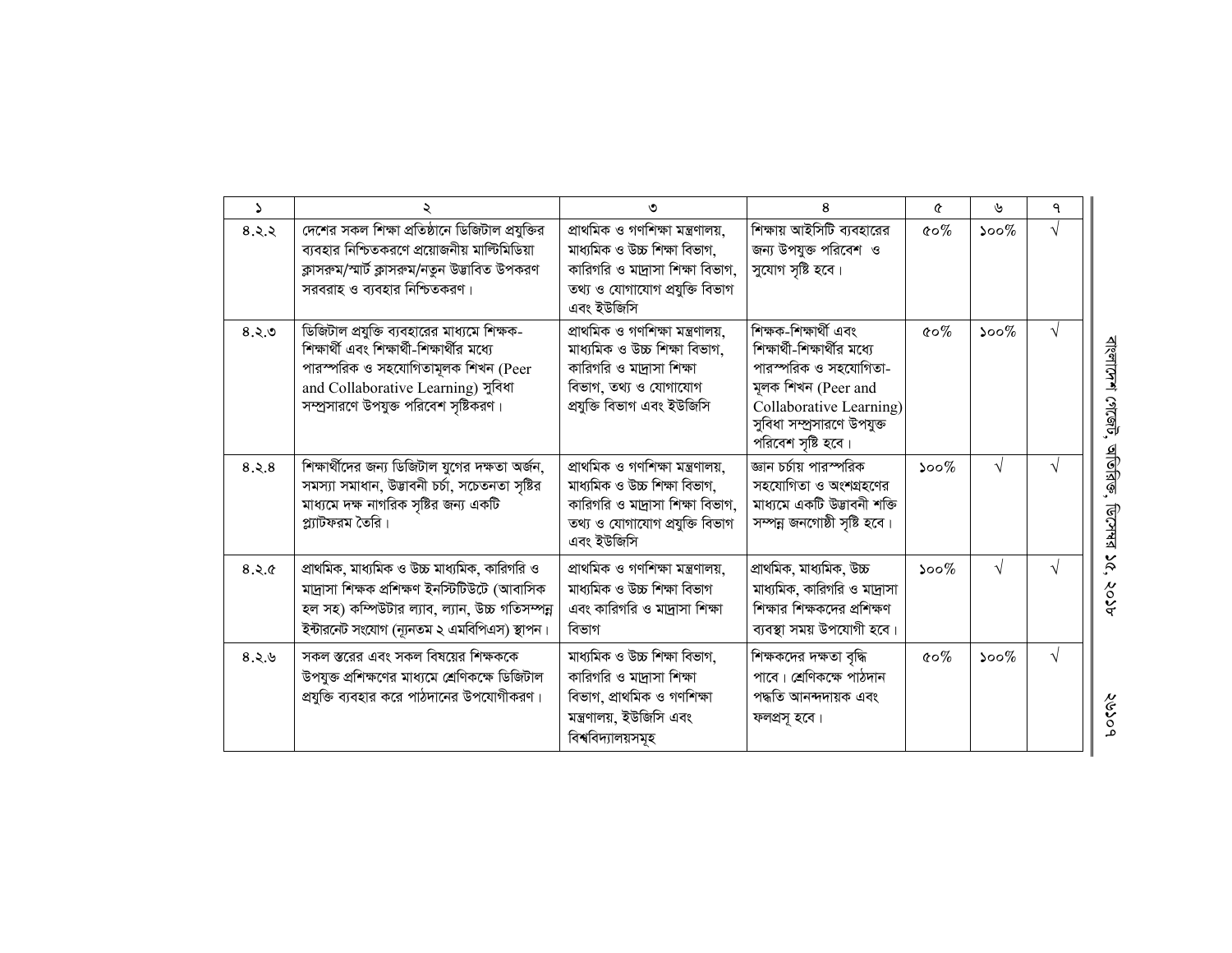| $\Delta$ | ২                                                                                                                                                                                                                                                                                   | ৩                                                                                                                                                                           | 8                                                                                       | ৫                                 | ৬                             | ٩          |
|----------|-------------------------------------------------------------------------------------------------------------------------------------------------------------------------------------------------------------------------------------------------------------------------------------|-----------------------------------------------------------------------------------------------------------------------------------------------------------------------------|-----------------------------------------------------------------------------------------|-----------------------------------|-------------------------------|------------|
| 8.2.9    | সরকারি ও বেসরকারি খাতের উদ্যোগে গণিত,<br>বিজ্ঞান ও আইসিটি বিষয়ে জাতীয় ও<br>আন্তর্জাতিক প্রতিযোগিতা আয়োজন,<br>আন্তর্জাতিক প্রতিযোগিতায় জাতীয় দলের<br>অংশগ্ৰহণে সহায়তা প্ৰদান। বিশ্ববিদ্যালয়ে<br>উদ্ভাবনী চৰ্চা এবং তা গতিশীল করার জন্য<br>মেন্টরিং ও কোচিং এর ব্যবস্থা গ্রহণ। | বিজ্ঞান ও প্রযুক্তি মন্ত্রণালয় এবং<br>তথ্য ও যোগাযোগ প্ৰযুক্তি বিভাগ                                                                                                       | আইসিটি বিষয়ে ব্যাপক<br>উদ্দীপনা সৃষ্টি হবে এবং<br>আইসিটি দক্ষতা বৃদ্ধি<br>পাবে।        | ১০০ $%$                           | $\sqrt{ }$                    | $\sqrt{ }$ |
| 8.2.5    | আইসিটি যন্ত্ৰপাতি (ল্যাপটপ/আইসিটি ডিভাইস)<br>সংগ্রহের জন্য শিক্ষকদের ঋণ/অনুদান প্রদান।                                                                                                                                                                                              | অৰ্থ বিভাগ, মাধ্যমিক ও উচ্চ<br>শিক্ষা বিভাগ, কারিগরি ও মাদ্রাসা<br>শিক্ষা বিভাগ এবং প্রাথমিক ও<br>গণশিক্ষা মন্ত্ৰণালয়                                                      | আইসিটি শিক্ষার মান বৃদ্ধি<br>পাবে।                                                      | $500\%$                           | $\sqrt{}$                     | $\sqrt{ }$ |
| 8.3.5    | শিক্ষার্থীদের জন্য ইন্টারেক্টিভ ই-বুক, ডিজিটাল<br>রিসোর্স এবং ই-ল্যার্নিং কনটেন্টের কেন্দ্রীয় ই-<br>লার্নিং প্লাটফর্ম তৈরি। ই-লার্নিং বিষয়বস্তু তৈরির<br>জন্য বিশেষ সহায়তা প্ৰদান।                                                                                               | মাধ্যমিক ও উচ্চ শিক্ষা বিভাগ,<br>কারিগরি ও মাদ্রাসা শিক্ষা<br>বিভাগ, প্ৰাথমিক ও গণশিক্ষা<br>মন্ত্ৰণালয়, ইউজিসি<br>বিশ্ববিদ্যালয়সমূহ এবং তথ্য ও<br>যোগাযোগ প্ৰযুক্তি বিভাগ | ই-লার্নিং ব্যবহারের মাধ্যমে<br>শিক্ষার্থীদের জ্ঞান অর্জন<br>সুগম হবে।                   | প্ৰাথমিক                          | মাধ্যমিক<br>ৰেৰ্ড প<br>শিক্ষা | $\sqrt{ }$ |
| 8.5.50   | বিভিন্ন ই-লার্নিং কোর্স/কনটেন্টের মাধ্যমে<br>শিক্ষকদের পেশাগত উন্নয়ন এবং শিক্ষার্থীদের<br>জ্ঞান ও দক্ষতা উন্নয়নের সুযোগ সৃষ্টি।                                                                                                                                                   | মাধ্যমিক ও উচ্চ শিক্ষা বিভাগ,<br>কারিগরি ও মাদ্রাসা শিক্ষা বিভাগ,<br>প্ৰাথমিক ও গণশিক্ষা মন্ত্ৰণালয়,<br>তথ্য ও যোগাযোগ প্ৰযুক্তি বিভাগ<br>ইউজিসি এবং বিশ্ববিদ্যালয়সমূহ    | শিক্ষকদের পেশাগত উন্নয়ন<br>এবং শিক্ষার্থীদের জ্ঞান ও<br>দক্ষতা উন্নয়ন নিশ্চিত<br>হবে। | $\mathfrak{c} \circ \mathcal{\%}$ | $500\%$                       | $\sqrt{ }$ |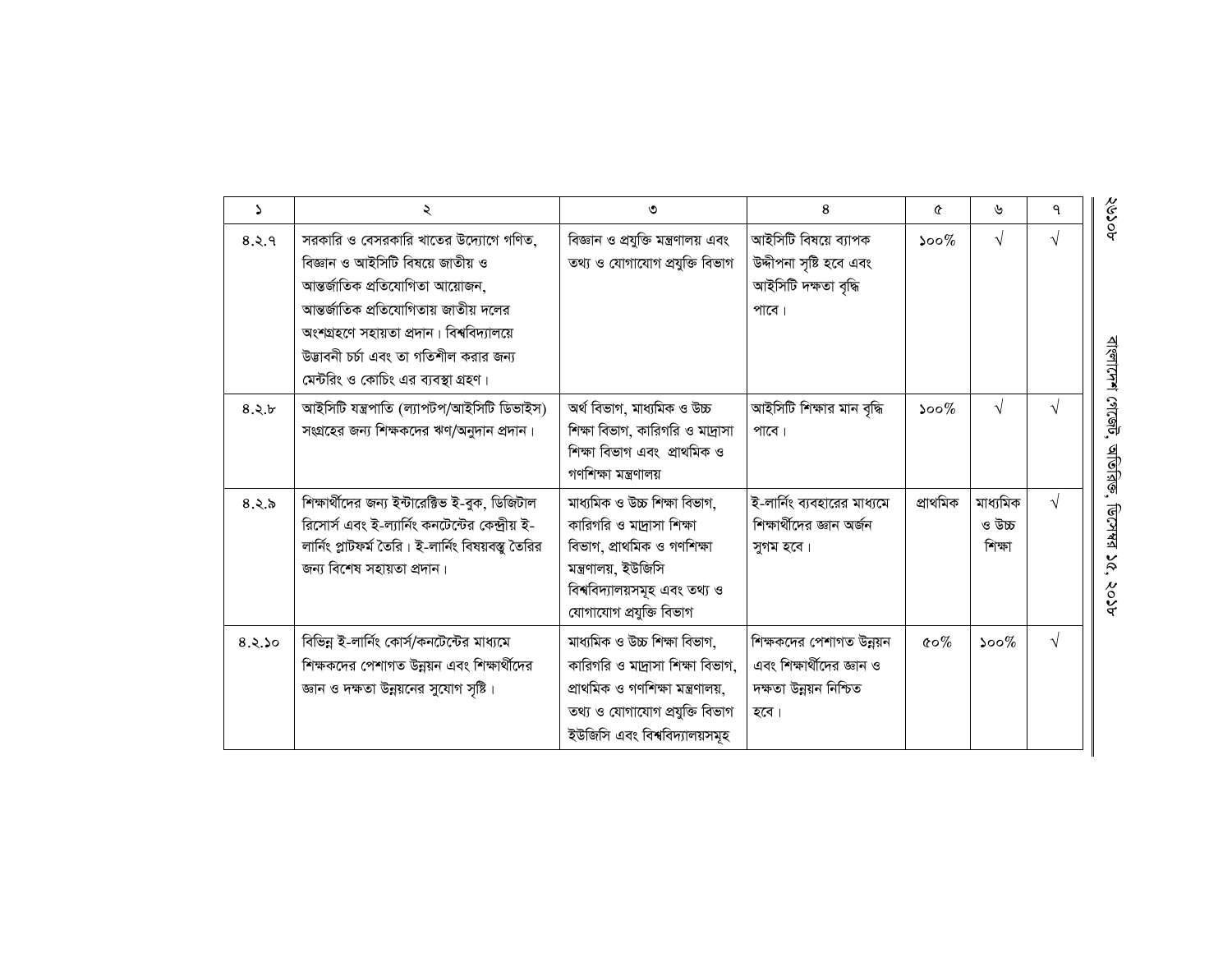| $\Delta$ | ২                                                                                                                                                                                                                    | ৩                                                                                                                                                                                   | 8                                                                                                                  | ৫                                 | ৬          | ٩          |
|----------|----------------------------------------------------------------------------------------------------------------------------------------------------------------------------------------------------------------------|-------------------------------------------------------------------------------------------------------------------------------------------------------------------------------------|--------------------------------------------------------------------------------------------------------------------|-----------------------------------|------------|------------|
| 8.2.55   | সকল অফ গ্রিড শিক্ষা প্রতিষ্ঠানে সৌর বিদ্যুতের<br>সাহায্যে ইন্টারনেট সংযোগের ব্যবস্থাকরণ।                                                                                                                             | প্ৰাথমিক ও গণশিক্ষা মন্ত্ৰণালয়,<br>মাধ্যমিক ও উচ্চ শিক্ষা বিভাগ,<br>কারিগরি ও মা্রাসা শিক্ষা<br>বিভাগ, তথ্য ও যোগাযোগ<br>প্ৰযুক্তি বিভাগ এবং বিদ্যুৎ বিভাগ                         | শিক্ষা প্ৰতিষ্ঠানে আইসিটি<br>ভিত্তিক শিক্ষা প্ৰসারিত<br>হবে।                                                       | $\mathcal{S}^{\mathcal{O}}$       | $\sqrt{}$  | $\sqrt{ }$ |
| 8.2.52   | সকল উচ্চ শিক্ষা প্রতিষ্ঠানে কম্পিউটার,<br>নেটওয়ার্ক, উচ্চ-গতির নির্ভরযোগ্য ইন্টারনেট<br>সংযোগ স্থাপন এবং ক্যাম্পাস এলাকা জুড়ে<br>ওয়াইফাই এর মাধ্যমে ইন্টারনেট সুবিধা শিক্ষক-<br>শিক্ষার্থী সকলের জন্য নিশ্চিতকরণ। | মাধ্যমিক ও উচ্চ শিক্ষা বিভাগ,<br>কারিগরি ও মাদ্রাসা শিক্ষা<br>বিভাগ, ইউজিসি এবং<br>বিশ্ববিদ্যালয়সমূহ                                                                               | শিক্ষার্থীরা আইসিটি'র<br>মাধ্যমে বিশের জ্ঞানভাণ্ডারে<br>সংযুক্ত হবে।                                               | $\mathfrak{c} \circ \mathcal{\%}$ | $500\%$    | $\sqrt{ }$ |
| 8.5.50   | শিক্ষায় আইসিটি ব্যবহারের মাধ্যমে গুণগত<br>মানোন্নয়নে অবদান রাখার জন্য শিক্ষক ও<br>সংশ্লিষ্ট কর্মকর্তাদের স্বীকৃতি ও প্রণোদনার<br>ব্যবস্থাকরণ।                                                                      | মাধ্যমিক ও উচ্চ শিক্ষা বিভাগ,<br>কারিগরি ও মা্দ্রাসা শিক্ষা বিভাগ,<br>প্ৰাথমিক ও গণশিক্ষা মন্ত্ৰণালয়,<br>তথ্য ও যোগাযোগ প্ৰযুক্তি বিভাগ<br>ইউজিসি এবং বিশ্ববিদ্যালয়সমূহ           | শিক্ষকগণ আইসিটি<br>ব্যবহারের মাধ্যমে শিক্ষার<br>গুণগত মানোন্নয়নে<br>উৎসাহিত হবে।                                  | $500\%$                           | $\sqrt{ }$ |            |
| 8.5.8    | প্ৰাথমিক এবং মাধ্যমিক স্তৱে পূৰ্ণাজ্ঞা আইসিটি<br>সুবিধা সম্বলিত কিছু আধুনিক মডেল স্কুল প্ৰতিষ্ঠা<br>এবং পর্যায়ক্রমে সারাদেশে সম্প্রসারণ।                                                                            | প্ৰাথমিক ও গণশিক্ষা মন্ত্ৰণালয়,<br>মাধ্যমিক ও উচ্চ শিক্ষা বিভাগ,<br>কারিগরি ও মাদ্রাসা শিক্ষা বিভাগ এবং<br>তথ্য ও যোগাযোগ প্ৰযুক্তি বিভাগ                                          | আইসিটি সুবিধা সম্প্রসারণের<br>মাধ্যমে গুণগত শিক্ষা নিশ্চিত<br>করা সম্ভব হবে।                                       | $500\%$                           | $\sqrt{ }$ |            |
| 8.5.8    | প্রাতিষ্ঠানিক সহায়তা ও আর্থিক প্রণোদনার<br>মাধ্যমে বেসরকারি খাতে কার্যকর ডিজিটাল<br>উপাত্ত (Content) উন্নয়ন উৎসাহিতকরণ।                                                                                            | প্ৰাথমিক ও গণশিক্ষা মন্ত্ৰণালয়,<br>মাধ্যমিক ও উচ্চ শিক্ষা বিভাগ,<br>কারিগরি ও মা্রাসা শিক্ষা বিভাগ,<br>এনসিটিবি, ইউজিসি, তথ্য ও<br>যোগাযোগ প্রযুক্তি বিভাগ এবং<br>আইসিটি ইভাস্ট্রি | জ্ঞান অৰ্জন ও সমৃদ্ধ করার<br>জন্য ডিজিটাল উপকরণের<br>মাধ্যমে শিখন-শেখানো<br>কাৰ্যক্ৰম আনন্দদায়ক ও<br>কার্যকর হবে। | $500\%$                           | $\sqrt{}$  | $\sqrt{ }$ |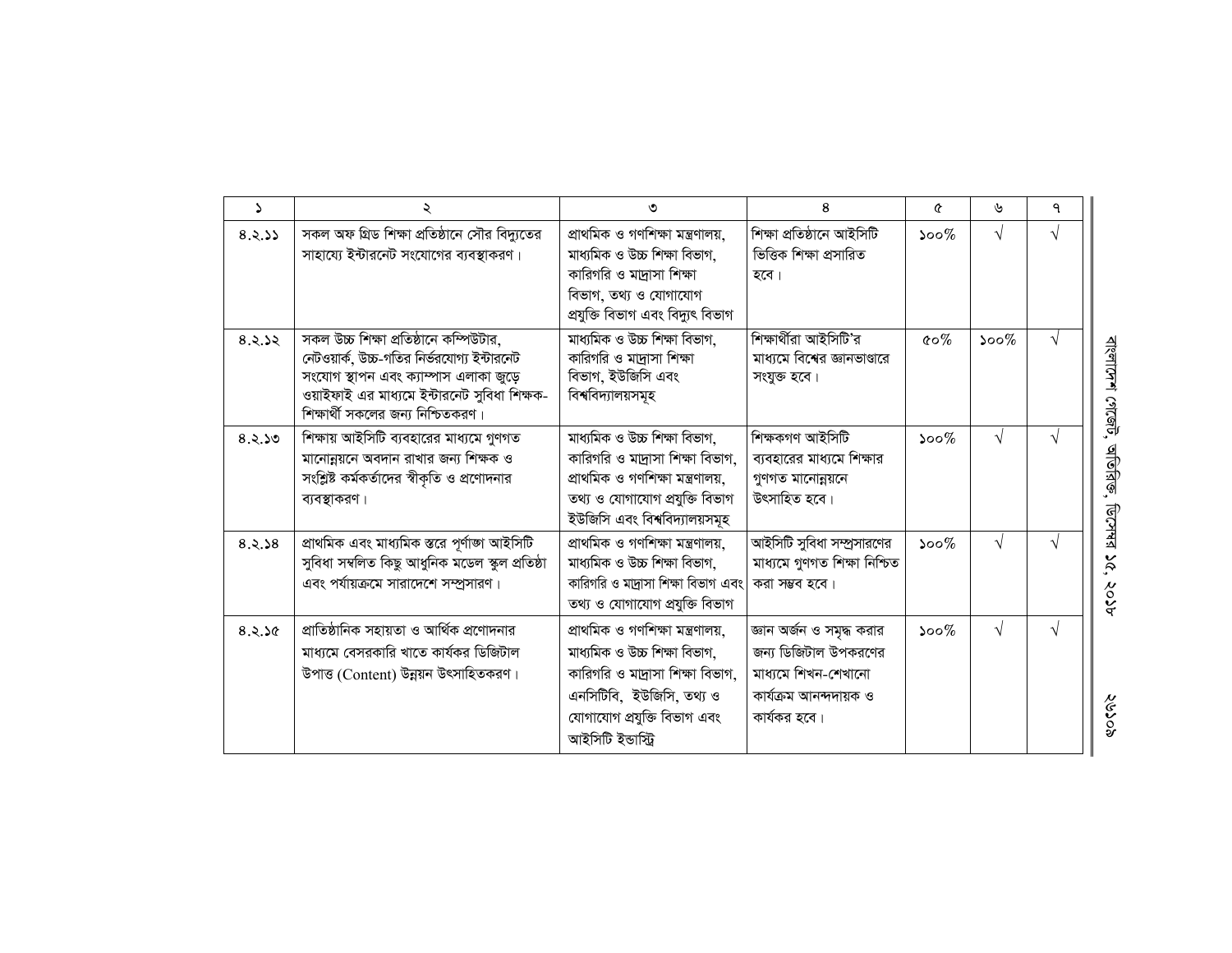| $\Delta$ | ২                                                                                                                                                                                      | ৩                                                                                                                                                     | 8                                                                          | ৫                           | ৬          | ٩  |
|----------|----------------------------------------------------------------------------------------------------------------------------------------------------------------------------------------|-------------------------------------------------------------------------------------------------------------------------------------------------------|----------------------------------------------------------------------------|-----------------------------|------------|----|
| 8.2.56   | আইসিটির পেশাগত দক্ষতা যাচাই ও<br>উন্নীতকরণের জন্য এ্যাক্রিডিটেশন চালুকরণ।                                                                                                              | তথ্য ও যোগাযোগ প্ৰযুক্তি বিভাগ<br>(বাংলাদেশ কম্পিউটার কাউন্সিল)                                                                                       | আইসিটি জনবলের মান<br>উন্নয়ন হবে ও কর্মসংস্থানের<br>সুযোগ বৃদ্ধি পারে।     | $\mathcal{S}^{\mathcal{O}}$ | $\sqrt{}$  | ٦l |
| 8.2.59   | ডিজিটাল প্রযুক্তি ব্যবহারের মাধ্যমে শিক্ষার্থীদের<br>উপযুক্ত ও কার্যকর মূল্যায়নের ব্যবস্থা করা।                                                                                       | প্ৰাথমিক ও গণশিক্ষা মন্ত্ৰণালয়,<br>মাধ্যমিক ও উচ্চ শিক্ষা বিভাগ,<br>কারিগরি ও মাদ্রাসা শিক্ষা বিভাগ,<br>ইউজিসি এবং তথ্য ও যোগাযোগ<br>প্ৰযুক্তি বিভাগ | শিক্ষার্থীদের উপযুক্ত ও<br>কার্যকর মূল্যায়ন করা সম্ভব<br>হবে।             | $500\%$                     | $\sqrt{}$  | V  |
| 8.2.55   | শ্রেণিকক্ষের পাশাপাশি অনলাইনে প্রশিক্ষণ<br>প্রদান নিশ্চিতকরণ।                                                                                                                          | তথ্য ও যোগাযোগ প্ৰযুক্তি বিভাগ                                                                                                                        | স্বশিক্ষণ উৎসাহিত হবে।                                                     | $500\%$                     | $\sqrt{}$  | V  |
| 8.2.55   | মাঠ পৰ্যায়ে বিদ্যমান আইসিটি ল্যাবগুলোকে<br>বহুমুখী ল্যাবে রূপান্তর।                                                                                                                   | তথ্য ও যোগাযোগ প্ৰযুক্তি বিভাগ<br>এবং মাধ্যমিক ও উচ্চ শিক্ষা বিভাগ                                                                                    | ল্যাবগুলোর সর্বোচ্চ ব্যবহার<br>নিশ্চিত হবে।                                | $500\%$                     | $\sqrt{}$  |    |
| 8.3.80   | মাধ্যমিক পৰ্যায় থেকেই তথ্য প্ৰযুক্তি জ্ঞানসম্পন্ন<br>দক্ষ শিক্ষক (তথ্য প্রযুক্তি বিষয়ে কমপক্ষে<br>স্নাতক) নিয়োগ নিশ্চিতকরণ।                                                         | মাধ্যমিক ও উচ্চ শিক্ষা বিভাগ<br>এবং কারিগরি ও মাদ্রাসা শিক্ষা<br>বিভাগ                                                                                | মাধ্যমিক পর্যায় থেকেই<br>মানসম্পন্ন তথ্য প্রযুক্তি<br>শিক্ষা নিশ্চিত হবে। | $\mathcal{S}^{\mathcal{O}}$ | $\sqrt{}$  |    |
|          | কৌশলগত বিষয়বস্তু ৪.৩ : কর্মসংস্থান চাহিদার সাথে সামঞ্জস্য রেখে পাঠ্যসূচিকে হালনাগাদকরণ এবং শিক্ষা প্রতিষ্ঠান ও তথ্যপ্রযুক্তি শিল্প প্রতিষ্ঠানের মধ্যে<br>পারস্পরিক সহযোগিতা বৃদ্ধিকরণ |                                                                                                                                                       |                                                                            |                             |            |    |
| 8.0.5    | আইসিটি'র শিক্ষার্থী/গ্র্যাজুয়েটদের আইসিটি<br>শিল্পের সাথে সেতুবন্ধন স্থাপনে উৎসাহ প্রদানের                                                                                            | তথ্য ও যোগাযোগ প্ৰযুক্তি বিভাগ<br>মাধ্যমিক ও উচ্চ শিক্ষা বিভাগ,                                                                                       | ১) নতুন গ্ৰাজুয়েট বা<br>ইন্টাৰ্নরা শিল্প প্রতিষ্ঠান                       | $500\%$                     | $\sqrt{ }$ |    |
|          | জন্য কাৰ্যক্ৰম গ্ৰহণ এবং এ লক্ষ্যে বিশ্ববিদ্যালয়                                                                                                                                      | কারিগরি ও মদ্রাসা শিক্ষা বিভাগ,                                                                                                                       | উপযোগী করে নিজেদের                                                         |                             |            |    |
|          | পর্যায়ে ইনকিউবেটর স্থাপন। আইসিটি শিল্প                                                                                                                                                | ইউজিসি এবং আইসিটি                                                                                                                                     | গড়ে তুলতে সক্ষম হবে।                                                      |                             |            |    |

আইএসপিএবি ইত্যাদি)

|সহায়ক হবে।

এর জন্য উন্মুক্তকরণ।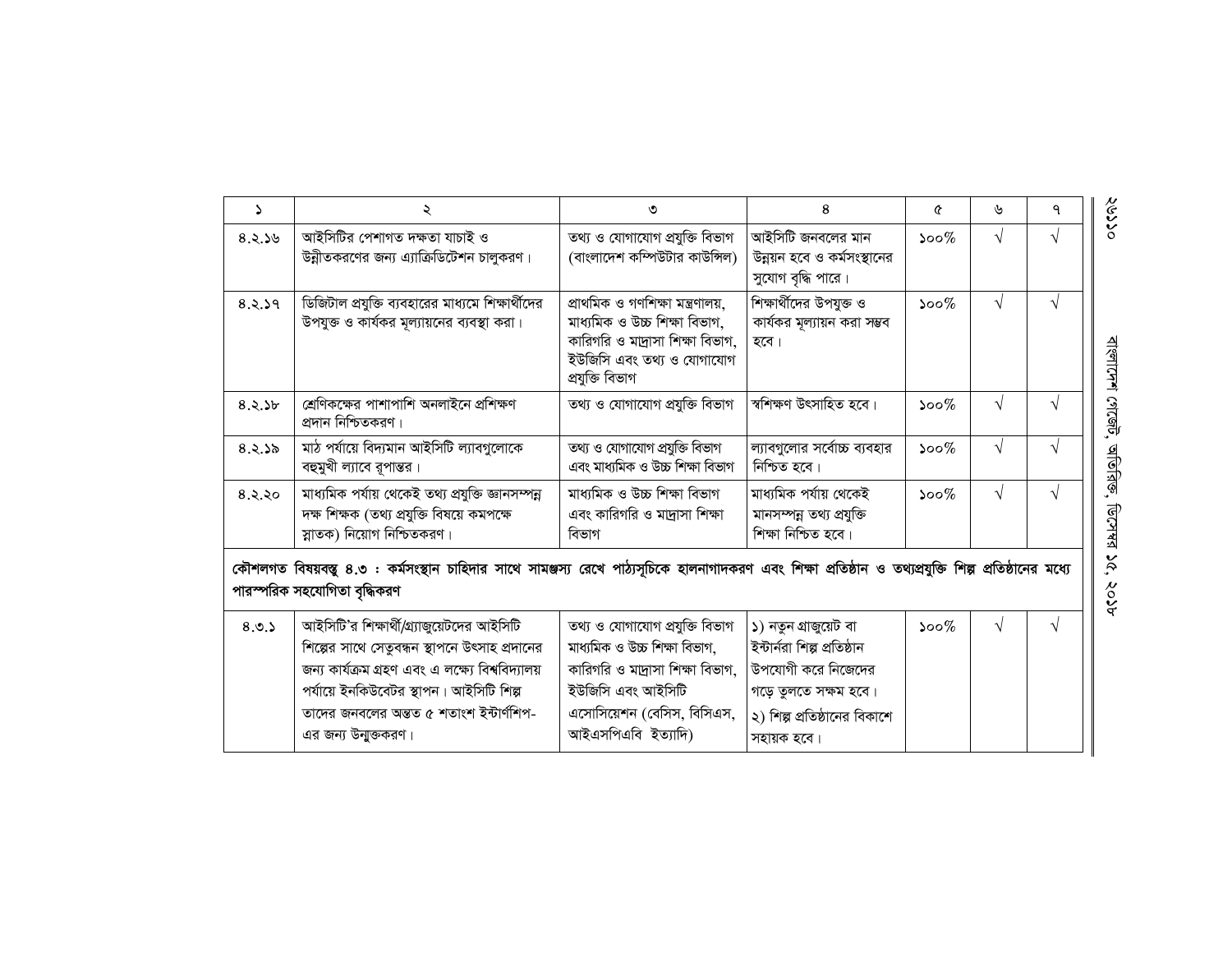| $\Delta$ | ২                                                                                                                                                                                                | ৩                                                                                                                         | 8                                                                                                                                                                                        | ৫                           | ৬          | ٩         |
|----------|--------------------------------------------------------------------------------------------------------------------------------------------------------------------------------------------------|---------------------------------------------------------------------------------------------------------------------------|------------------------------------------------------------------------------------------------------------------------------------------------------------------------------------------|-----------------------------|------------|-----------|
| 8.0.8    | বিশ্ববিদ্যালয় পর্যায়ে দেশীয় ও বিশ্ববাজারের<br>তথ্য-প্রযুক্তিভিত্তিক চাহিদার সাথে সামঞ্জস্য রেখে<br>হালনাগাদ জ্ঞান ও দক্ষতা উন্নয়নের সুযোগ সৃষ্টি,<br>এজন্য উপযোগী কোর্স ও কারিকুলাম প্রণয়ন। | মাধ্যমিক ও উচ্চ শিক্ষা বিভাগ,<br>কারিগরি ও মা্রাসা শিক্ষা<br>বিভাগ, ইউজিসি এবং<br>বিশ্ববিদ্যালয়সমূহ                      | দেশের বিকাশমান আইসিটি<br>শিল্পে যোগান দেবার জন্য<br>অধিক হারে আইসিটি<br>জনবল উন্নয়ন সম্ভব হবে।                                                                                          | $500\%$                     | $\sqrt{}$  | $\sqrt{}$ |
| 8.9.9    | বিশ্ববিদ্যালয় পর্যায়ের আইসিটি কারিকুলাম প্রতি<br>দুই বছর পরপর পর্যালোচনাপূর্বক<br>যুগোপযোগীকরণ।                                                                                                | মাধ্যমিক ও উচ্চ শিক্ষা বিভাগ,<br>কারিগরি ও মাদ্রাসা শিক্ষা বিভাগ<br>এবং ইউজিসি                                            | কারিকুলাম সময়োপযোগী<br>হওয়ায় তা অধিক কাৰ্যকরী<br>হবে।                                                                                                                                 | $500\%$                     | $\sqrt{ }$ | V         |
|          | কৌশলগত বিষয়বস্তু ৪.৪ : গবেষণা ও উদ্ভাবনী কার্যক্রমের পরিবেশ সৃষ্টি এবং প্রয়োজনীয় প্রণোদনার ব্যবস্থা গ্রহণ                                                                                     |                                                                                                                           |                                                                                                                                                                                          |                             |            |           |
| 8.8.5    | আইসিটি শিল্পের সহায়তায় বিশ্ববিদ্যালয় পর্যায়ে<br>আইসিটি শিক্ষায় মেধাবৃত্তি চালুকরণ।                                                                                                          | মাধ্যমিক ও উচ্চ শিক্ষা বিভাগ,<br>কারিগরি ও মা্রাসা শিক্ষা বিভাগ<br>ও তথ্য যোগাযোগ প্ৰযুক্তি বিভাগ<br>এবং ইউজিসি           | আইসিটি শিক্ষায় মেধাবী<br>শিক্ষাৰ্থীরা অনুপ্রাণিত হবে।                                                                                                                                   | $500\%$                     | $\sqrt{ }$ | V         |
| 8.8.5    | আইসিটি শিল্প প্রতিষ্ঠানের কারিগরি ও আর্থিক<br>সহায়তায় বিশ্ববিদ্যালয় পর্যায়ে আইসিটি বিষয়ে<br>গবেষণা কাৰ্যক্ৰম পরিচালনা।                                                                      | মাধ্যমিক ও উচ্চ শিক্ষা বিভাগ,<br>কারিগরি ও মাদ্রাসা শিক্ষা বিভাগ,<br>ইউজিসি এবং আইসিটি<br>এসোসিয়েশনসমূহ                  | ১. আইসিটি শিল্পের জন্য<br>যথাযথ ও বাণিজ্যিকভাবে<br>সম্ভাবনাময় প্রযুক্তি উদ্ভাবনে<br>উৎসাহিত করবে।<br>২. আইসিটি শিল্প ও শিক্ষা<br>প্রতিষ্ঠানসমূহের মধ্যে ফলপ্রসূ<br>যোগসূত্র স্থাপন হবে। | $500\%$                     | $\sqrt{}$  |           |
| 8.8.9    | দেশের ও বহির্বিশের ই-লাইব্রেরিতে প্রবেশের<br>জন্য সকল শিক্ষা প্ৰতিষ্ঠানে ইন্টারনেটসহ অন্যান্য<br>সুবিধা (Journal Subscription) নিশ্চিতকরণ।                                                       | মাধ্যমিক ও উচ্চ শিক্ষা বিভাগ,<br>কারিগরি ও মদ্রাসা শিক্ষা বিভাগ,<br>তথ্য ও যোগাযোগ প্ৰযুক্তি বিভাগ,<br>ইউজিসি এবং BANSDOC | বিশ্বের অনলাইন<br>জ্ঞানভাণ্ডারে সকল শিক্ষার্থী<br>প্রবেশের সুযোগ পাবে।                                                                                                                   | $\mathcal{S}^{\mathcal{O}}$ | $\sqrt{ }$ | V         |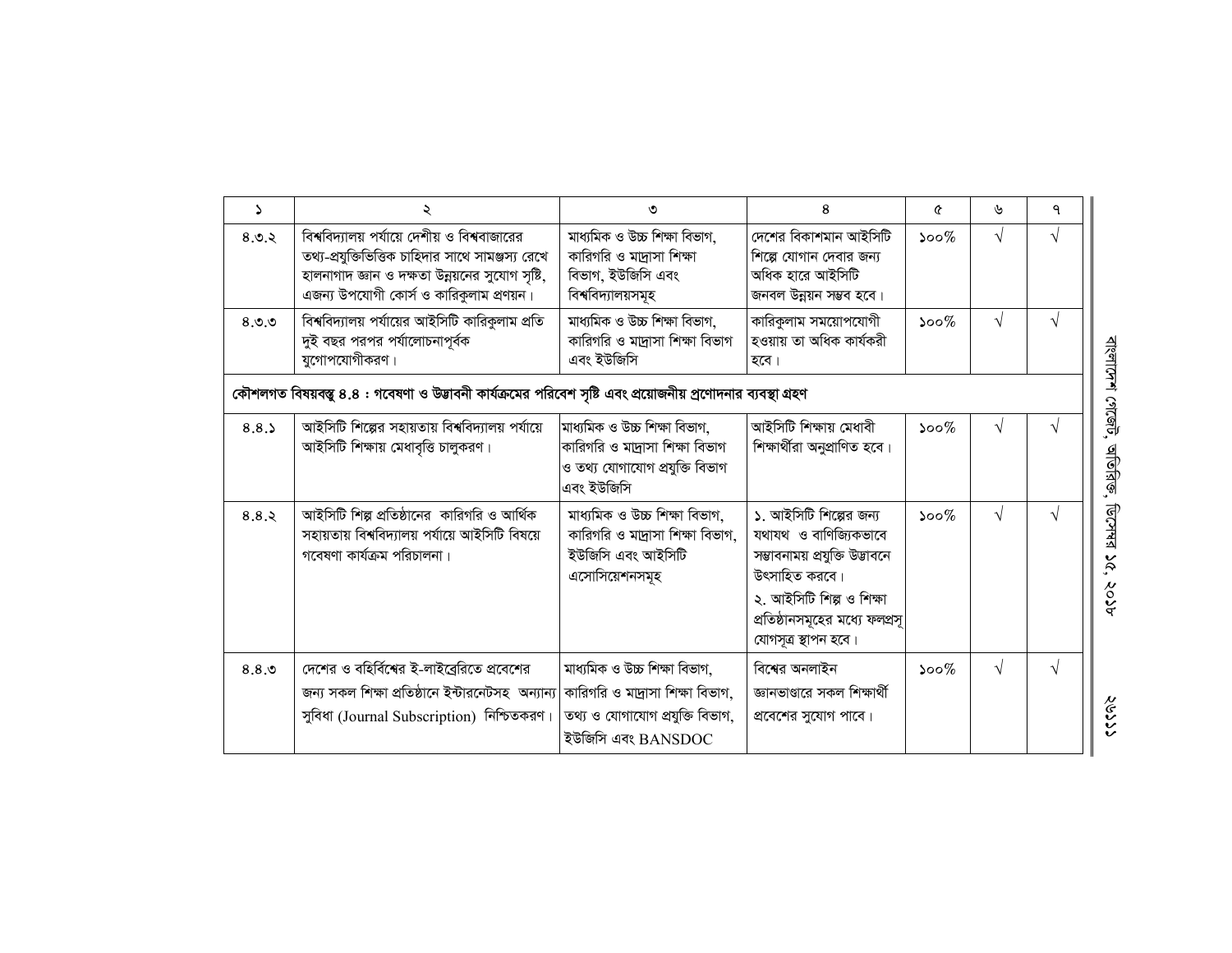| S     | ২                                                                                                                                                                                                                                                                  | ৩                                                                                                                                          | 8                                                                                           | Q                           | ৬          | ٩          |
|-------|--------------------------------------------------------------------------------------------------------------------------------------------------------------------------------------------------------------------------------------------------------------------|--------------------------------------------------------------------------------------------------------------------------------------------|---------------------------------------------------------------------------------------------|-----------------------------|------------|------------|
| 8.8.8 | অৰ্জিত জ্ঞান সহজলভ্য করার জন্য উচ্চ শিক্ষা<br>প্ৰতিষ্ঠান ও গবেষণা প্ৰতিষ্ঠানসমূহে ডিজিটাল<br>লাইব্রেরি প্রতিষ্ঠা এবং এগুলোর মধ্যে<br>আন্তঃসংযোগ স্থাপন; এবং এর মাধ্যমে<br>আন্তঃগ্রন্থাগার সহযোগিতা স্থাপন।                                                         | মাধ্যমিক ও উচ্চ শিক্ষা বিভাগ,<br>কারিগরি ও মাদ্রাসা শিক্ষা বিভাগ,<br>ইউজিসি, বিশ্ববিদ্যালয়সমূহ, নায়েম<br>এবং নেপ                         | শিক্ষার্থী ও গবেষকদের<br>জ্ঞানচর্চা ও গবেষণায়<br>সহায়ক হবে।                               | $500\%$                     | $\sqrt{ }$ | $\sqrt{ }$ |
| 8.8.0 | দেশের ডিজিটাল লাইব্রেরি নেটওয়ার্ককে<br>বহিঃর্বিশের ডিজিটাল লাইব্রেরির সাথে<br>সংযুক্তকরণ এবং অনলাইনে প্রাপ্ত গবেষণা ও<br>রিসোর্স বিষয়ক সাইটের সদস্য পদ গ্রহণ।                                                                                                    | মাধ্যমিক ও উচ্চ শিক্ষা বিভাগ,<br>তথ্য ও যোগাযোগ প্ৰযুক্তি বিভাগ<br>এবং ইউজিসি                                                              | দেশীয় শিক্ষাৰ্থী ও<br>গবেষকদের জন্য<br>বহির্বিশের জ্ঞান ভাণ্ডারে<br>প্রবেশ সহজ হবে।        | $500\%$                     | $\sqrt{ }$ | $\sqrt{ }$ |
| 8.8.9 | দেশের সকল গবেষণা ল্যাবগুলোকে নিয়ে একটি<br>Collaborative Network তৈরিকরণ।                                                                                                                                                                                          | মাধ্যমিক ও উচ্চ শিক্ষা বিভাগ,<br>কারিগরি ও মাদ্রাসা শিক্ষা বিভাগ,<br>বিজ্ঞান ও প্রযুক্তি মন্ত্রণালয় এবং<br>তথ্য ও যোগাযোগ প্ৰযুক্তি বিভাগ | শিক্ষার্থী ও গবেষকদের<br>জ্ঞানচর্চা ও গবেষণায়<br>সহায়ক হবে।                               | $500\%$                     | $\sqrt{ }$ | $\sqrt{ }$ |
| 8.8.9 | জাতীয় নিরাপত্তার স্বার্থে প্রতিরক্ষা ব্যবস্থার জন্য<br>আইসিটি নিৰ্ভর সমাধান তৈরিতে স্থানীয় আইসিটি<br>গবেষণা ও শিল্পের সহায়তা গ্রহণ।                                                                                                                             | প্রতিরক্ষা মন্ত্রণালয়, জন নিরাপত্তা<br>বিভাগ এবং তথ্য ও যোগাযোগ<br>প্ৰযুক্তি বিভাগ                                                        | জাতীয় প্ৰতিরক্ষা সংক্ৰান্ত<br>বিষয়ে কৌশলগত<br>স্বাধীনতা সংরক্ষিত হবে।                     | $500\%$                     | $\sqrt{ }$ | $\sqrt{ }$ |
| 8.8.5 | তথ্য ও যোগাযোগ প্রযুক্তির উচ্চতর শিক্ষা ও<br>গবেষণার জন্য মাস্টার্স, পিএইচডি প্রোগ্রাম<br>উৎসাহিত করতে ফেলোশিপ প্রদান এবং<br>উদ্ভাবনী কাজে উৎসাহ প্রদানের জন্য অনুদান<br>প্রদান। [সেক্ষেত্রে নাগরিক/ সামাজিক সমস্যার<br>সমাধানের উদ্ভাবনী ধারণা অগ্রাধিকার দেওয়া। | তথ্য ও যোগাযোগ প্ৰযুক্তি বিভাগ,<br>মাধ্যমিক ও উচ্চ শিক্ষা বিভাগ<br>এবং কারিগরি ও মাদ্রাসা শিক্ষা<br>বিভাগ                                  | উচ্চতর গবেষণা উৎসাহিত<br>হবে এবং তথ্যপ্রযুক্তি<br>ক্ষেত্রে লাগসই প্রযুক্তির<br>উদ্ভাবন হবে। | $\mathcal{S}^{\mathcal{O}}$ | $\sqrt{ }$ | $\sqrt{ }$ |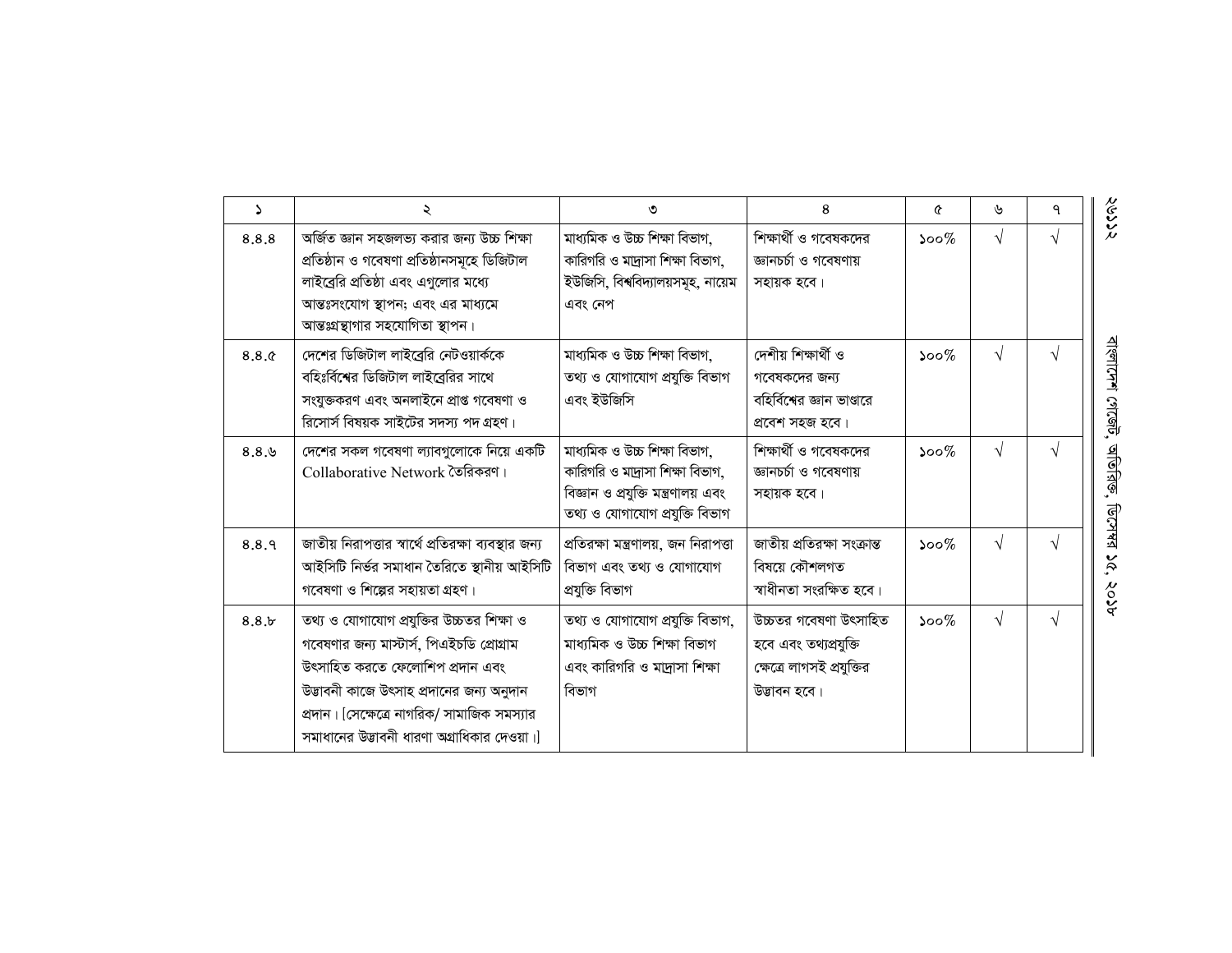| <sup>2</sup> | ২                                                                                                                                                                                                                                          | ৩                                                                                                                                       | 8                                                                                        | Q                           | ৬         | ٩          |
|--------------|--------------------------------------------------------------------------------------------------------------------------------------------------------------------------------------------------------------------------------------------|-----------------------------------------------------------------------------------------------------------------------------------------|------------------------------------------------------------------------------------------|-----------------------------|-----------|------------|
| 8.8.x        | আইসিটি শিক্ষা, গবেষণা ও উদ্ভাবনের জন্য<br>সহজ শর্তে স্বল্প সুদে ঋণ প্রদানের ব্যবস্থা গ্রহণ।                                                                                                                                                | বাংলাদেশ ব্যাংক এবং অন্যান্য<br>সরকারি/বেসরকারি ব্যাংক/<br>প্ৰতিষ্ঠান                                                                   | তথ্যপ্রযুক্তি শিক্ষায় অস্বচ্ছল<br>মেধাবী শিক্ষাৰ্থীরা উৎসাহিত<br>হবে।                   | $500\%$                     | $\sqrt{}$ | $\sqrt{}$  |
| 8.8.50       | সরকারি/বেসরকারি বিভিন্ন উদ্যোগ ও<br>Entrepreneurship Development এর জন্য<br>Venture Capital নীতিমালা প্ৰণয়ন।                                                                                                                              | অৰ্থ বিভাগ                                                                                                                              | তথ্যপ্ৰযুক্তি ক্ষেত্ৰে লাগসই<br>গবেষণা ও উদ্ভাবনে<br>বেসরকারি উদ্যোগ উৎসাহিত<br>হবে।     | $\mathcal{S}^{\mathcal{O}}$ | $\sqrt{}$ | $\sqrt{ }$ |
| 8.8.33       | শিক্ষা, গবেষণা ও উদ্ভাবনমূলক উদ্যোগের জন্য<br>উদ্ভাবনী তহবিল (Innovation Fund)<br>চালুকরণ ও উন্নয়ন বাজেটে অর্থের সংস্থান করা<br>এবং এ সকল উদ্যোগ পরিচালনা ও<br>রক্ষণাবেক্ষণ এবং Scale-up করার জন্য রাজস্ব<br>বাজেটে অর্থের বরাদ্দ প্রদান। | প্ৰধানমন্ত্ৰীর কাৰ্যালয়, অৰ্থ বিভাগ,<br>তথ্য ও যোগাযোগ প্ৰযুক্তি বিভাগ,<br>পরিকল্পনা বিভাগ এবং সংশ্লিষ্ট<br>মন্ত্ৰণালয়/বিভাগ          | গবেষণা ও উড্ডাবনমূলক<br>উদ্যোগ বাস্তবায়ন ও<br>পরিচালনায় অর্থের সংস্থান<br>নিশ্চিত হবে। | $500\%$                     | $\sqrt{}$ |            |
| 8.8.32       | <u>লা</u> তীয় ও সামাজিক বিভিন্ন সমস্যা সমাধানে<br>বিশ্ববিদ্যালয়গুলোকে সম্পৃক্তকরণ ও প্রয়োজনীয়<br>পরিবেশ সৃষ্টিসহ সহায়তা প্রদান।                                                                                                       | মাধ্যমিক ও উচ্চ শিক্ষা বিভাগ,<br>কারিগরি ও মা্রাসা শিক্ষা বিভাগ,<br>তথ্য ও যোগাযোগ প্ৰযুক্তি বিভাগ,<br>ইউজিসি এবং বিশ্ববিদ্যালয়সমূহ    | গবেষণার মাধ্যমে জাতীয় ও<br>সামাজিক সমস্যার সমাধান<br>সম্ভব হবে।                         | $\mathcal{S}^{\text{oo}}$   | $\sqrt{}$ |            |
| 8.8.50       | Cashless Society তৈরির জন্য Innovative<br>Solution উদ্ভাবন ও প্রণয়ন সহজীকরণ এবং<br>প্রণোদনা প্রদান।                                                                                                                                       | অৰ্থ বিভাগ, আৰ্থিক প্ৰতিষ্ঠান<br>বিভাগ, তথ্য ও যোগাযোগ প্রযুক্তি<br>বিভাগ এবং বাংলাদেশ ব্যাংক                                           | অৰ্থনীতিতে গতিশীলতা<br>আনয়ন এবং দুর্নীতি প্রতিরোধ<br>সম্ভব হবে।                         | $\mathcal{S}^{\mathcal{O}}$ | $\sqrt{}$ | N          |
| 8.8.38       | প্রতিবছর জাতীয় পর্যায়ে স্কুল, কলেজ ও<br>বিশ্ববিদ্যালয় ভিত্তিক সামাজিক/রাষ্ট্রীয় সমস্যার<br>সমাধানে উদ্ভাবন প্রতিযোগিতা আয়োজনের<br>ব্যবস্থা গ্ৰহণ।                                                                                     | মাধ্যমিক ও উচ্চ শিক্ষা বিভাগ,<br>কারিগরি ও মা্দ্রাসা শিক্ষা বিভাগ,<br>তথ্য ও যোগাযোগ প্ৰযুক্তি বিভাগ,<br>ইউজিসি এবং বিশ্ববিদ্যালয়সমূহ। | জাতীয় ও সামাজিক সমস্যার<br>সমাধানে উদ্ভাবনী কাৰ্যক্ৰম<br>উৎসাহিত হবে।                   | $\mathcal{S}^{\mathcal{O}}$ | $\sqrt{}$ | $\sqrt{ }$ |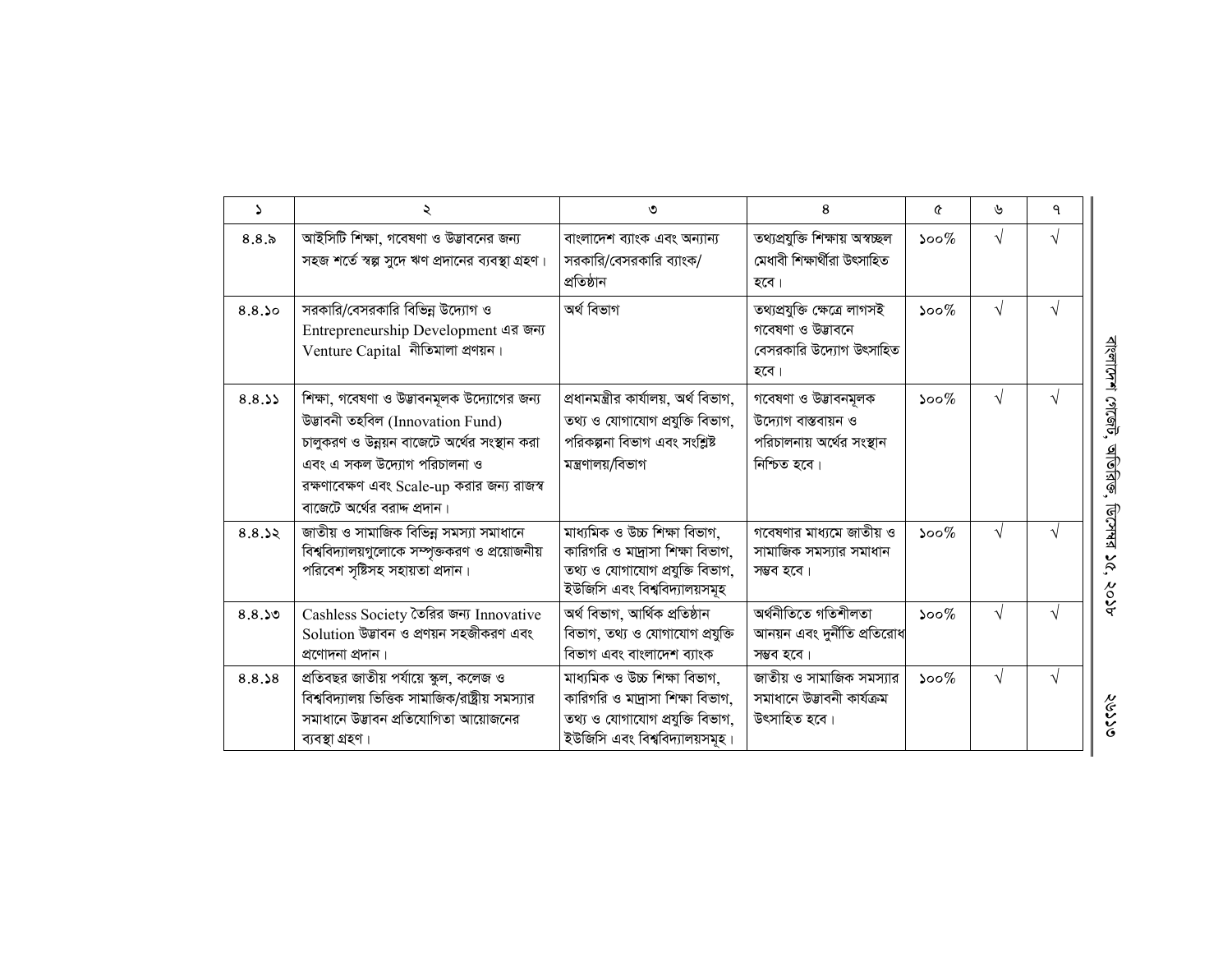|          | কৌশলগত বিষয়বস্তু ৪.৫ : তথ্যপ্রযুক্তি সংশ্লিষ্ট বিষয়ে গবেষণা কার্যক্রম পরিচালনার ব্যবস্থা গ্রহণ এবং শিক্ষা প্রতিষ্ঠান ও তথ্যপ্রযুক্তি শিল্পের মধ্যে পারস্পরিক<br>সহযোগিতা বৃদ্ধিকরণ                                                                      |                                                                                                                                 |                                                                                                                        |                             |            |            |  |  |
|----------|-----------------------------------------------------------------------------------------------------------------------------------------------------------------------------------------------------------------------------------------------------------|---------------------------------------------------------------------------------------------------------------------------------|------------------------------------------------------------------------------------------------------------------------|-----------------------------|------------|------------|--|--|
| $\Delta$ | ২                                                                                                                                                                                                                                                         | ৩                                                                                                                               | 8                                                                                                                      | ৫                           | ৬          | ٩          |  |  |
| 8.0.5    | দেশের কৃষিজাত দ্রব্যের জেনেটিক ম্যাপিং<br>প্রোফাইল তৈরির জন্য বায়ো-ইনফরমেটিক্স<br>গবেষণা সম্পাদন।                                                                                                                                                        | কৃষি মন্ত্ৰণালয় (বাংলাদেশ কৃষি<br>গবেষণা কাউন্সিল)                                                                             | গবেষণার মাধ্যমে<br>কৃষিখাতের উৎপাদনশীলতা<br>বৃদ্ধি পাবে।                                                               | $\mathcal{S}^{\mathcal{O}}$ | $\sqrt{}$  | $\sqrt{ }$ |  |  |
| 8.0.8    | প্ৰত্যেক বিভাগে একটি পাবলিক বিশ্ববিদ্যালয়কে<br>আইসিটি'র সেন্টার অফ এক্সেলেন্স হিসেবে গড়ে<br>তুলতে এবং বিকাশমান প্রযুক্তির (Emerging<br>Technology) ওপর তথ্য ও যোগাযোগ প্রযুক্তি<br>বিভাগের আওতায় অনুরূপ একটি সেন্টার<br>উন্নয়নে বিশেষ সহায়তা প্ৰদান। | মাধ্যমিক ও উচ্চ শিক্ষা বিভাগ,<br>কারিগরি ও মাদ্রাসা শিক্ষা<br>বিভাগ, তথ্য ও যোগাযোগ<br>প্ৰযুক্তি বিভাগ এবং ইউজিসি               | সমগ্ৰ দেশে বিশ্ববিদ্যালয়<br>পর্যায়ে উচ্চতর মানসম্পন্ন<br>আইসিটি শিক্ষার বিস্তার<br>ঘটবে।                             | $500\%$                     | $\sqrt{ }$ | $\sqrt{ }$ |  |  |
| 8.6.9    | সেন্টার ফর ফোর্থ ইন্ডাস্ট্রিয়াল রেভুলেশন<br>প্রতিষ্ঠাকরণ।                                                                                                                                                                                                | তথ্য ও যোগাযোগ প্ৰযুক্তি বিভাগ                                                                                                  | বিকাশমান প্রযুক্তির<br>(Emerging<br>Technology) ওপর<br>মানসম্পন্ন প্ৰশিক্ষণ প্ৰদান<br>সম্ভব হবে।                       | $500\%$                     | $\sqrt{}$  | $\Delta$   |  |  |
| 8.0.8    | বিশ্ববিদ্যালয় পর্যায়ে আইসিটি'র প্রায়োগিক<br>গবেষণা প্রকল্পে আইসিটি শিল্পকে সম্পৃক্তকরণ<br>এবং এরূপ প্রকল্পে সরকারি অনুদান প্রদান।<br>এছাড়া আইসিটি শিল্পের বিভিন্ন গবেষণা প্রকল্পে<br>বিশ্ববিদ্যালয়ের শিক্ষক-শিক্ষার্থীদের<br>সম্পৃক্তকরণ।            | তথ্য ও যোগাযোগ প্রযুক্তি<br>বিভাগ, মাধ্যমিক ও উচ্চ শিক্ষা<br>বিভাগ, কারিগরি ও মাদ্রাসা<br>শিক্ষা বিভাগ এবং আইসিটি<br>এসোসিয়েশন | আইসিটি শিল্প, শিক্ষা<br>প্রতিষ্ঠান ও সরকারের<br>সম্মিলিত উদ্যোগে দেশের<br>নানাবিধ সমস্যার স্বকীয়<br>সমাধান সম্ভব হবে। | $500\%$                     | $\sqrt{ }$ | $\sqrt{ }$ |  |  |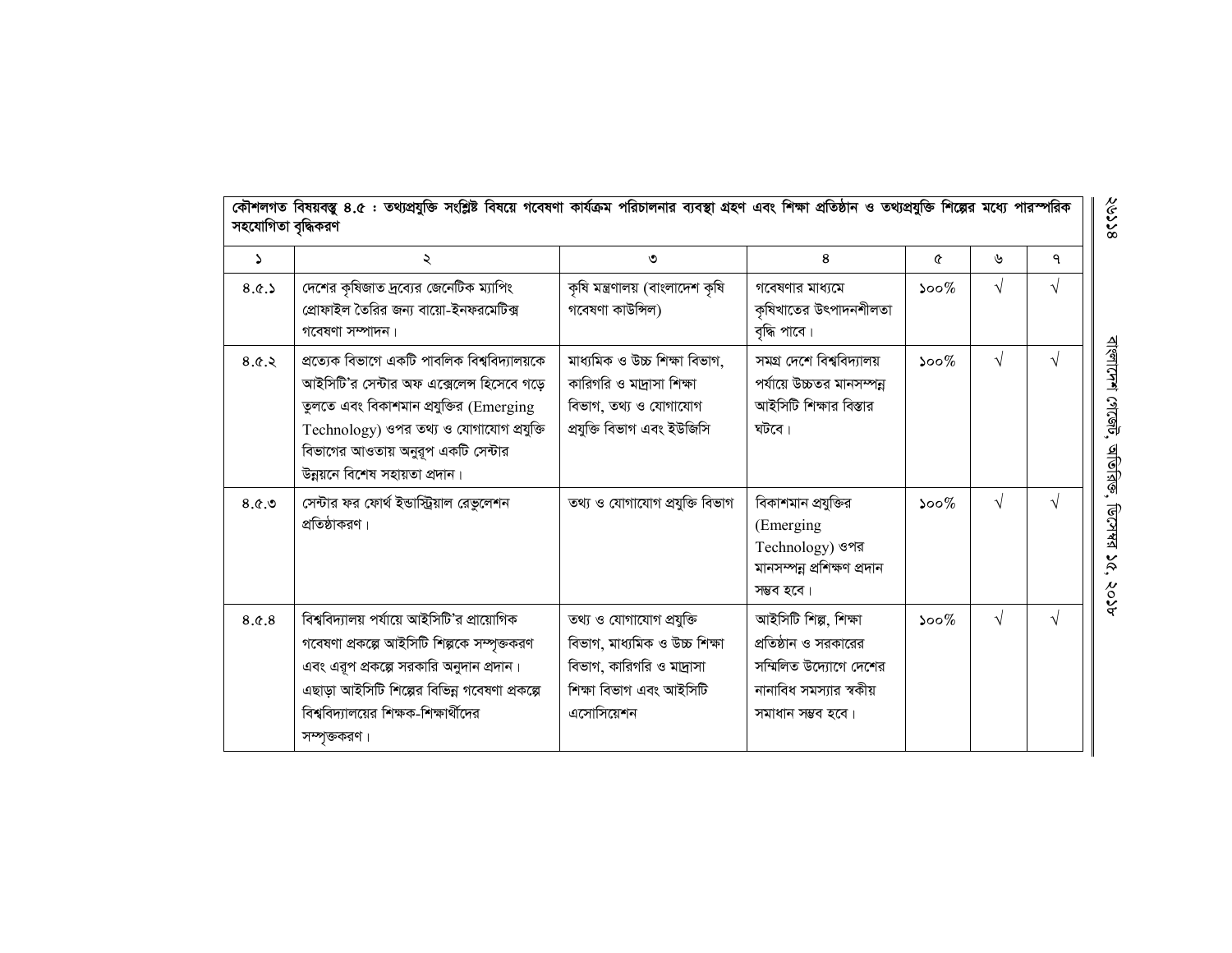| কৌশলগত বিষয়বস্তু ৪.৬ : গবেষণা ও উদ্ভাবনের মাধ্যমে সৃষ্ট পণ্য ও সেবাকে প্রয়োজনীয় বাজারজাতকরণের ব্যবস্থা গ্রহণ |                                                                                                                                                                                  |                                                                                                                                                                                 |                                                                                                                                                                       |         |            |   |  |  |  |
|-----------------------------------------------------------------------------------------------------------------|----------------------------------------------------------------------------------------------------------------------------------------------------------------------------------|---------------------------------------------------------------------------------------------------------------------------------------------------------------------------------|-----------------------------------------------------------------------------------------------------------------------------------------------------------------------|---------|------------|---|--|--|--|
| $\Delta$                                                                                                        | ২                                                                                                                                                                                | ৩                                                                                                                                                                               | 8                                                                                                                                                                     | ৫       | ৬          | ٩ |  |  |  |
| 8.9.5                                                                                                           | গবেষণালব্ধ উদ্ভাবনগুলোকে দীর্ঘমেয়াদে মানুষের<br>কল্যাণে ব্যবহার করার লক্ষ্যে বাজারজাতকরণ<br>এবং ব্যবসায় হিসেবে প্রতিষ্ঠা করা এবং এজন্য<br>ঋণ বা অর্থ সংস্থানের ব্যবস্থা গ্রহণ। | তথ্য ও যোগাযোগ প্রযুক্তি<br>বিভাগ, অৰ্থ বিভাগ, শিল্প<br>মন্ত্ৰনালয়, বাণিজ্য মন্ত্ৰণালয়,<br>আৰ্থিক প্ৰতিষ্ঠান বিভাগ,<br>বাংলাদেশ ব্যাংক এবং অন্যান্য<br>সরকারি বেসরকারি ব্যাংক | ___<br>গবেষণালব্ধ উদ্ভাবনগুলো<br>মানুষের কল্যাণে ব্যবহার<br>হবে এবং উদ্ভাবকগণ<br>উৎসাহিত হবে।                                                                         | $500\%$ | $\sqrt{ }$ |   |  |  |  |
| 8.8.8                                                                                                           | বিশেষজ্ঞ প্যানেল কৰ্তৃক বাছাইকৃত গবেষণা ও<br>উদ্ভাবনের বাণিজ্যিকীকরণে সরকারের পক্ষ<br>থেকে উদ্যোগ নেয়া। এক্ষেত্রে বেসরকারি<br>প্রতিষ্ঠানকেও অংশগ্রহণের সুযোগ প্রদান করা।        | তথ্য ও যোগাযোগ প্রযুক্তি<br>বিভাগ, অৰ্থবিভাগ, শিল্প<br>মন্ত্রণালয়, বাণিজ্য মন্ত্রণালয়,<br>আৰ্থিক প্ৰতিষ্ঠান বিভাগ,<br>বাংলাদেশ ব্যাংক এবং অন্যান্য<br>সরকারি-বেসরকারি ব্যাংক  | গবেষণালব্ধ উড্ডাবনগুলো<br>মানুষের কল্যাণে ব্যবহার<br>হবে এবং উদ্ভাবকগণ<br>উৎসাহিত হবে।                                                                                | $500\%$ | $\sqrt{ }$ | V |  |  |  |
|                                                                                                                 | কৌশলগত বিষয়বস্তু ৪.৭ : বিদ্যমান উদ্ভাবনসহ সকল নতুন উদ্ভাবনসমূহের মেধাস্বত্ত সৃষ্টি ও সংরক্ষণে ব্যবস্থা গ্রহণ                                                                    |                                                                                                                                                                                 |                                                                                                                                                                       |         |            |   |  |  |  |
| 8.9.5                                                                                                           | পেটেন্ট এবং ডিজাইন এ্যাক্ট আইসিটি শিল্প<br>সহায়ক করার জন্য সংশোধনের ব্যবস্থা গ্রহণ।                                                                                             | শিল্প মন্ত্ৰণালয়                                                                                                                                                               | আইসিটি শিল্পে সজনশীল<br>কাজ উৎসাহিত হবে।                                                                                                                              | $500\%$ | $\sqrt{ }$ |   |  |  |  |
| 8.9.8                                                                                                           | আইসিটিসহ অন্যান্য উদ্ভাবনসমূহকে উৎসাহিত<br>করতে আইপিআর আইনের যথাযথ বাস্তবায়ন ও<br>আধুনিকায়ন (প্যাটেন্ট ও নকশা, ট্রেডমার্ক,<br>কপিরাইট ইত্যাদি)।                                | সংস্কৃতি বিষয়ক মন্ত্রণালয় এবং<br>শিল্প মন্ত্ৰণালয়                                                                                                                            | বহিৰ্বিশ্বে বাংলাদেশকে<br>আউটসোর্সিং কাজ,<br>সফটওয়্যার রপ্তানি,<br>তথ্যপ্রযুক্তিভিত্তিক পণ্য ও<br>সেবা প্রদানের নির্ভরযোগ্য<br>ক্ষেত্র হিসেবে প্রতিষ্ঠা করা<br>যাবে। | $500\%$ | $\sqrt{ }$ |   |  |  |  |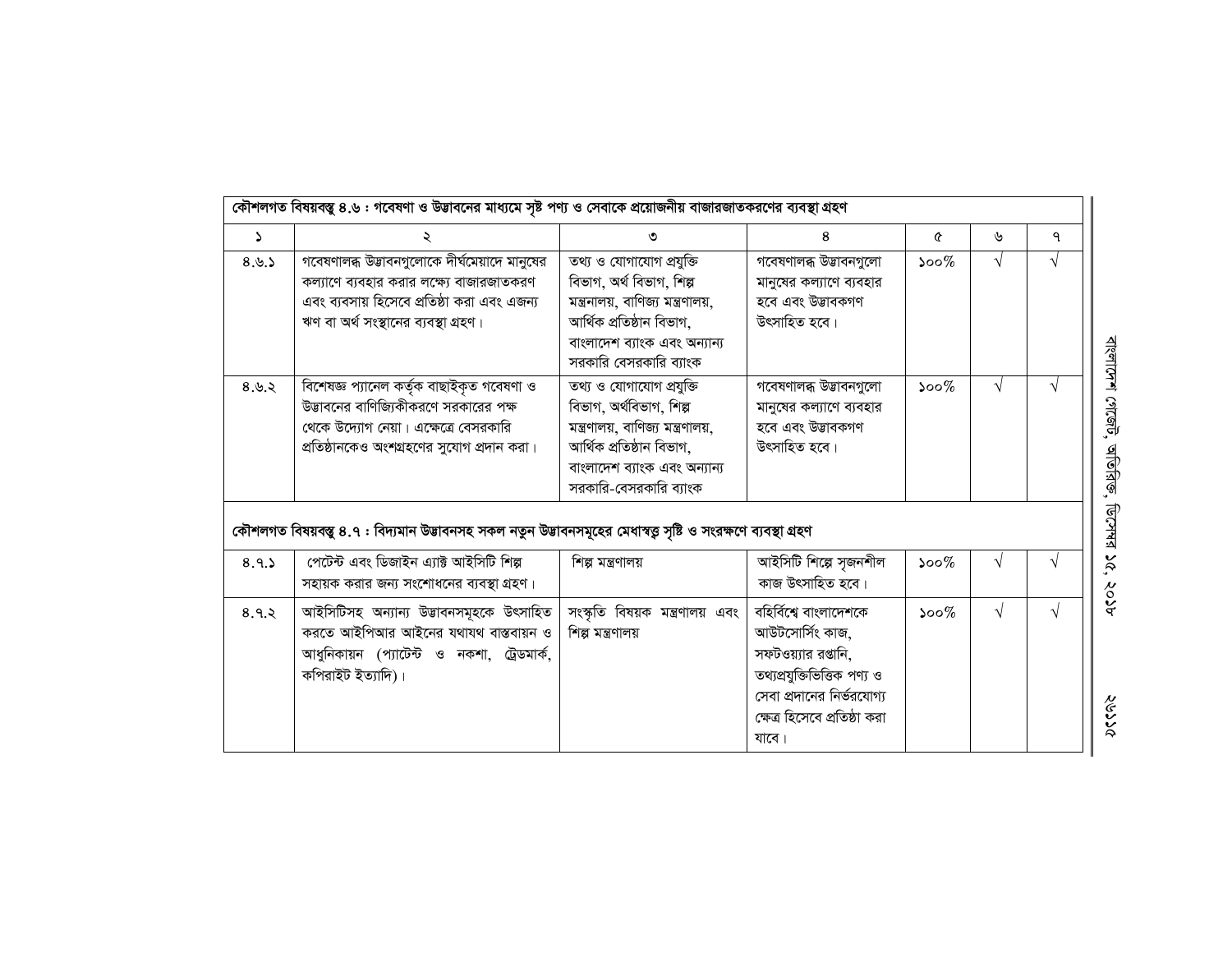| $\Delta$ | ২                                                                                                                                                                                                                       | ৩                                                                                                                                                                        | 8                                                                                                                                                        | Q       | ৬          | ٩          |
|----------|-------------------------------------------------------------------------------------------------------------------------------------------------------------------------------------------------------------------------|--------------------------------------------------------------------------------------------------------------------------------------------------------------------------|----------------------------------------------------------------------------------------------------------------------------------------------------------|---------|------------|------------|
| 8.9.9    | মেধাস্বত্ত্ব সৃষ্টি ও সংরক্ষণের জন্য ১টি জাতীয়<br>প্ল্যাটফরম তৈরি করা এবং আন্তর্জাতিক বিভিন্ন<br>মেধাস্বত্ত্ব নীতিমালা অনুসরণ করা ও প্রয়োজনে<br>Treaty/চুক্তিগুলো Ratify করা।                                         | সংস্কৃতি বিষয়ক মন্ত্রণালয় এবং<br>শিল্প মন্ত্ৰণালয়                                                                                                                     | নতুন উদ্ভাবনসমূহের<br>মেধাস্বত্ত্ব সৃষ্টি ও সংরক্ষণের<br>ফলে অনেকে তার উদ্ভাবনী<br>ধারণার স্বীকৃতি পাবে এবং<br>আইসিটি শিল্পে সৃজনশীল<br>কাজ উৎসাহিত হবে। | $500\%$ | $\sqrt{ }$ | $\sqrt{ }$ |
| 8.9.8    | মেধাস্বত্ত্ব তৈরি ও সরকারি ক্রয়ে মেধাস্বত্ত্ব<br>ব্যবস্থাপনাকে উৎসাহ ও সহযোগিতা প্ৰদান।                                                                                                                                | তথ্য ও যোগাযোগ প্ৰযুক্তি বিভাগ,<br>বাণিজ্য মন্ত্রণালয় এবং বেসিস                                                                                                         | নতুন উড্ডাবনসমূহের<br>মেধাস্বত্ত্ব সৃষ্টি ও সংরক্ষণের<br>ফলে অনেকে তার উদ্ভাবনী<br>ধারণার স্বীকৃতি পাবে এবং<br>আইসিটি শিল্পে সৃজনশীল<br>কাজ উৎসাহিত হবে। | $500\%$ | $\sqrt{ }$ | $\sqrt{ }$ |
|          | কৌশলগত বিষয়বম্ভ ৪.৮: বিশেষায়িত শিক্ষায় আইসিটির ব্যবহার নিশ্চিতকরণ                                                                                                                                                    |                                                                                                                                                                          |                                                                                                                                                          |         |            |            |
| 8.5.5    | আইসিটি<br>বিশেষ<br>যত্নসহকারে<br>স্কুলগুলোতে<br>প্রিন্টার,<br>যন্ত্ৰপাতি<br>(স্ক্রিন<br>রিডার,<br>ব্ৰেইল<br>মাল্টিমিডিয়া টকিং বুক, খ্রিডি প্রিন্টার, অডিও-<br>ভিজ্যুয়াল<br>উপকরণ<br>ইত্যাদি)<br>সরবরাহ<br>নিশ্চিতকরণ। | প্ৰাথমিক ও গণশিক্ষা মন্ত্ৰণালয়,<br>মাধ্যমিক ও উচ্চ শিক্ষা বিভাগ,<br>কারিগরি ও মা্রাসা শিক্ষা বিভাগ,<br>তথ্য ও যোগাযোগ প্ৰযুক্তি বিভাগ,<br>ইউজিসি এবং বিশ্ববিদ্যালয়সমূহ | বিশেষ চাহিদা সম্পন্ন<br>শিক্ষার্থীদের জন্য বৈষম্যহীন<br>উপযুক্ত শিখন-শেখানোর<br>পরিবেশ সৃষ্টি হবে।                                                       | $500\%$ | $\sqrt{ }$ | $\sqrt{ }$ |
| 8.5.3    | বিশেষ চাহিদা সম্পন্ন শিক্ষাৰ্থীদের শিখন শেখানো<br>কার্যক্রমে আইসিটির ব্যবহার নিশ্চিত করতে<br>শিক্ষকদের দক্ষতা উন্নয়নে প্রয়োজনীয় প্রশিক্ষণের<br>ব্যবস্থা গ্ৰহণ।                                                       | প্ৰাথমিক ও গণশিক্ষা মন্ত্ৰণালয়,<br>মাধ্যমিক ও উচ্চ শিক্ষা বিভাগ,<br>কারিগরি ও মা্রাসা শিক্ষা বিভাগ,<br>তথ্য ও যোগাযোগ প্ৰযুক্তি বিভাগ,<br>ইউজিসি এবং বিশ্ববিদ্যালয়সমূহ | বিশেষ চাহিদা সম্পন্ন<br>শিক্ষার্থীদের জন্য উপযুক্ত<br>শিখন-শেখানো কাৰ্যক্ৰম<br>পরিচালনার জন্য<br>শিক্ষকদের দক্ষতা বৃদ্ধি<br>পাবে।                        | $500\%$ | $\sqrt{ }$ | $\sqrt{ }$ |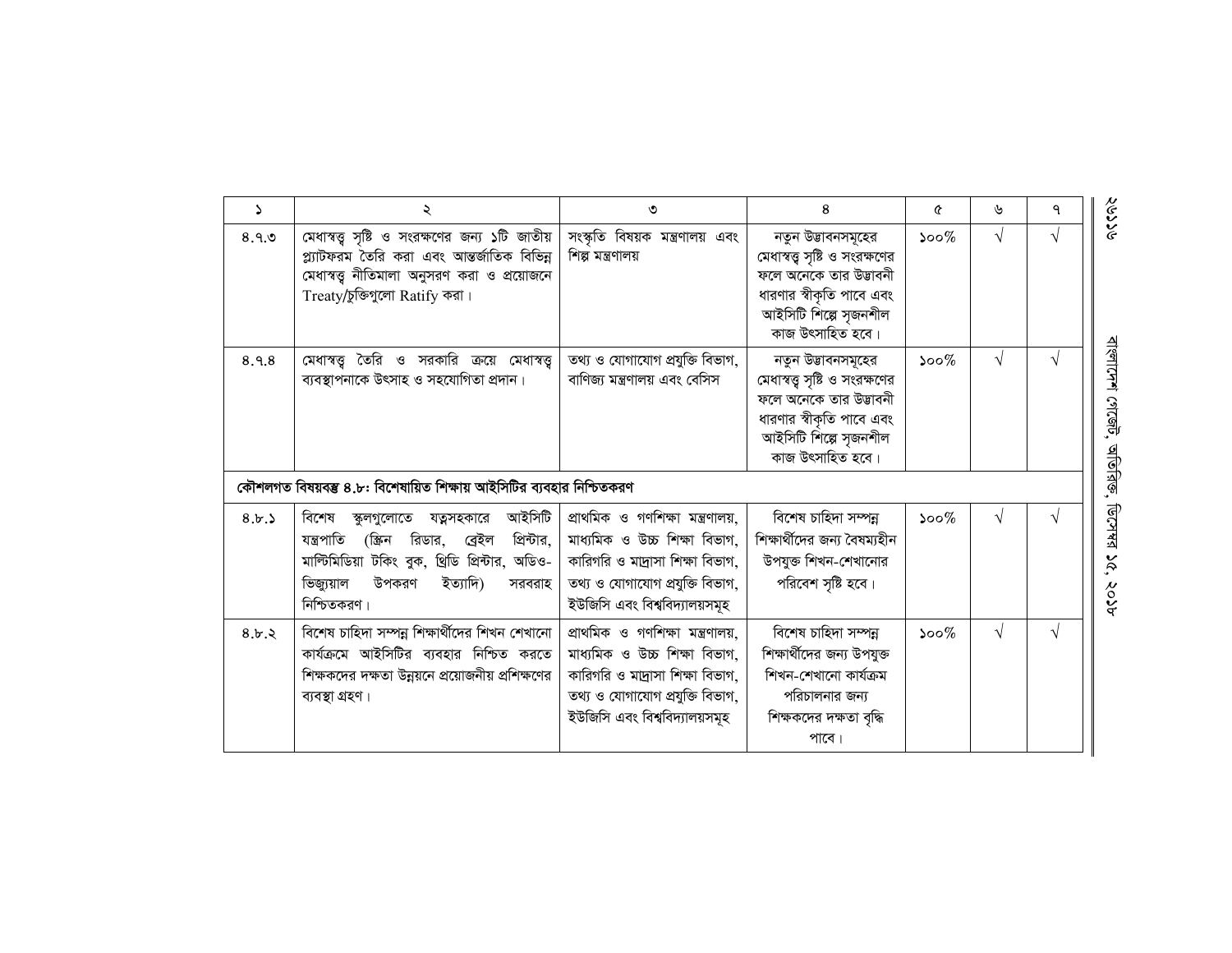| S     | ২                                                                                                                                                                                                                                                        | ৩                                                                                                                                                                         | 8                                                                                                      | ৫       | ৬          | ٩          |
|-------|----------------------------------------------------------------------------------------------------------------------------------------------------------------------------------------------------------------------------------------------------------|---------------------------------------------------------------------------------------------------------------------------------------------------------------------------|--------------------------------------------------------------------------------------------------------|---------|------------|------------|
| 8.5.9 | সকল বিদ্যালয় ও বিশ্ববিদ্যালয় পর্যায়ে একীভূত<br>শিক্ষা বাস্তবায়নে প্রয়োজনীয় ডিজিটাল যন্ত্রপাতি<br>ও সফটওয়্যার সরবরাহ করা, তার ব্যবহার<br>নিশ্চিত করা এবং এজন্য শিক্ষকদের প্রয়োজনীয়<br>প্ৰশিক্ষণ প্ৰদান।                                          | প্ৰাথমিক ও গণশিক্ষা মন্ত্ৰণালয়,<br>মাধ্যমিক ও উচ্চ শিক্ষা বিভাগ,<br>কারিগরি ও মা্রাসা শিক্ষা বিভাগ,<br>তথ্য ও যোগাযোগ প্ৰযুক্তি বিভাগ,<br>ইউজিসি এবং বিশ্ববিদ্যালয়সমূহ  | একীভূত শিক্ষা বাস্তবায়নের<br>জন্য উপযুক্ত পরিবেশ তৈরি<br>হবে এবং শিক্ষকদের<br>সক্ষমতা তৈরি হবে।       | $500\%$ | $\sqrt{ }$ | $\sqrt{ }$ |
| 8.5.8 | বিশেষ চাহিদা সম্পন্ন শিক্ষাৰ্থীদের শিখন চাহিদা<br>বিবেচনা<br>উপকরণের<br>স্বল্পতা<br>করে<br>এ্যাকসেসিবল অনলাইন রিপোজিটরির ব্যবস্থা<br>গ্ৰহণ।<br>কৌশলগত বিষয়বম্ভ ৪.৯: শিক্ষা প্রশাসন ও ব্যবস্থাপনায় তথ্য ও যোগাযোগ প্রযুক্তির কার্যকর ব্যবহার নিশ্চিতকরণ | প্ৰাথমিক ও গণশিক্ষা মন্ত্ৰণালয়,<br>মাধ্যমিক ও উচ্চ শিক্ষা বিভাগ,<br>কারিগরি ও মা্রাসা শিক্ষা বিভাগ,<br>তথ্য ও যোগাযোগ প্ৰযুক্তি বিভাগ,<br>ইউজিসি এবং বিশ্ববিদ্যালয়সমূহ  | বিশেষ চাহিদা সম্পন্ন<br>শিক্ষার্থীদের শিখন চাহিদা<br>অনুযায়ী প্রয়োজনীয় রিসোর্স<br>প্ৰাপ্তি সহজ হবে। | $500\%$ | $\sqrt{ }$ | $\sqrt{ }$ |
| 8.5.5 | ডিজিটাল প্রযুক্তি ব্যবহারের মাধ্যমে দক্ষ ও<br>গতিশীল<br>শিক্ষা<br>প্ৰশাসন<br>$\mathcal{G}$<br>ব্যবস্থাপনা<br>নিশ্চিতকরণ।                                                                                                                                 | প্ৰাথমিক ও গণশিক্ষা মন্ত্ৰণালয়,<br>মাধ্যমিক ও উচ্চ শিক্ষা বিভাগ,<br>কারিগরি ও মা্রাসা শিক্ষা বিভাগ,<br>তথ্য ও যোগাযোগ প্ৰযুক্তি বিভাগ,<br>ইউজিসি এবং বিশ্ববিদ্যালয়সমূহ  | শিক্ষা প্রশাসন ও ব্যবস্থাপনা<br>গতিশীল ও টেকসই হবে।                                                    | $500\%$ | $\sqrt{ }$ | $\sqrt{ }$ |
| 8.5.3 | প্রশাসনিক যোগাযোগের ক্ষেত্রে ডিজিটাল প্রযুক্তি<br>ব্যবহারের মাধ্যমে সিদ্ধান্ত গ্রহণ ও বাস্তবায়ন<br>তুরান্বিতকরণ।                                                                                                                                        | প্ৰাথমিক ও গণশিক্ষা মন্ত্ৰণালয়,<br>মাধ্যমিক ও উচ্চ শিক্ষা বিভাগ,<br>কারিগরি ও মাদ্রাসা শিক্ষা বিভাগ,<br>তথ্য ও যোগাযোগ প্ৰযুক্তি বিভাগ,<br>ইউজিসি এবং বিশ্ববিদ্যালয়সমূহ | প্ৰশাসনিক<br>যোগাযোগের<br>সিদ্ধান্ত গ্ৰহণ ও<br>ক্ষেত্ৰে<br>বাস্তবায়ন তরান্বিত হবে।                    | $500\%$ | $\sqrt{ }$ | $\sqrt{ }$ |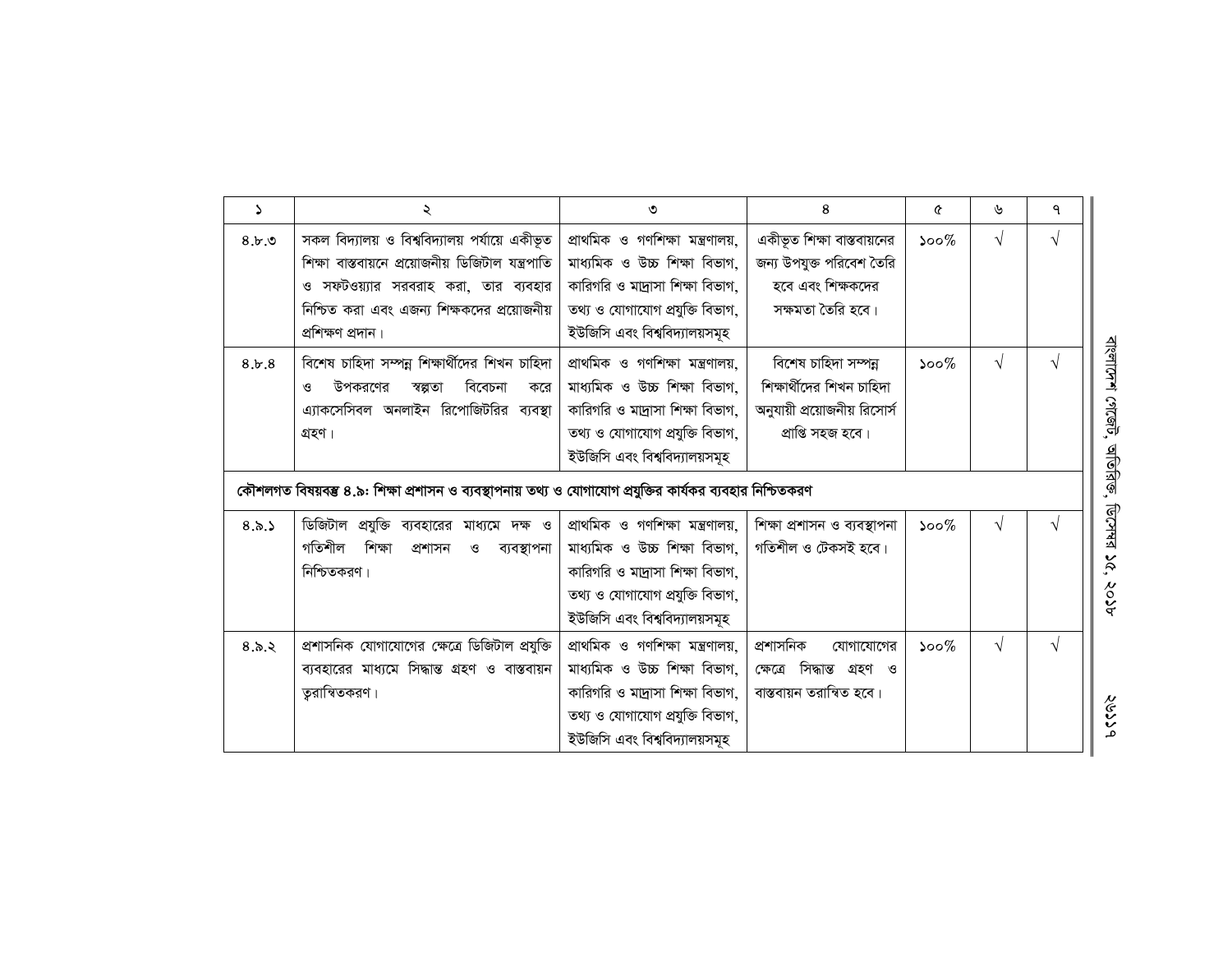| $\mathcal{L}$ | ২                                                                                                                                               | ی                                                                                                                                                                        | 8                                                                                                               | Q       | ৬          | ٩          |
|---------------|-------------------------------------------------------------------------------------------------------------------------------------------------|--------------------------------------------------------------------------------------------------------------------------------------------------------------------------|-----------------------------------------------------------------------------------------------------------------|---------|------------|------------|
| 8.5.9         | শিক্ষা সংশ্লিষ্ট মন্ত্রণালয়, বিভাগ ও প্রতিষ্ঠানের<br>মধ্যে আন্তঃযোগাযোগের ক্ষেত্রে ডিজিটাল প্রযুক্তি<br>ব্যবহার নিশ্চিতকরণ।                    | প্ৰাথমিক ও গণশিক্ষা মন্ত্ৰণালয়,<br>মাধ্যমিক ও উচ্চ শিক্ষা বিভাগ,<br>কারিগরি ও মা্রাসা শিক্ষা বিভাগ,<br>তথ্য ও যোগাযোগ প্ৰযুক্তি বিভাগ,<br>ইউজিসি এবং বিশ্ববিদ্যালয়সমূহ | সকলের জন্য শিক্ষা বিষয়ক<br>সেবা প্রাপ্তি সহজ হবে।                                                              | $500\%$ | V          |            |
| 8.5.8         | শিক্ষক, শিক্ষার্থী, অভিভাবকসহ সংশ্লিষ্ট সকলের<br>কাছে শিক্ষাবিষয়ক সেবা পৌঁছে দেয়ার ক্ষেত্রে<br>ইমেইল, এসএমএস কিংবা অনলাইন সেবা<br>নিশ্চিতকরণ। | প্ৰাথমিক ও গণশিক্ষা মন্ত্ৰণালয়,<br>মাধ্যমিক ও উচ্চ শিক্ষা বিভাগ,<br>কারিগরি ও মা্রাসা শিক্ষা বিভাগ,<br>তথ্য ও যোগাযোগ প্ৰযুক্তি বিভাগ,<br>ইউজিসি এবং বিশ্ববিদ্যালয়সমূহ | সকলের জন্য শিক্ষা বিষয়ক<br>সেবা প্রাপ্তি সহজ হবে।                                                              | $500\%$ | $\sqrt{ }$ | $\sqrt{ }$ |
| 8.5.0         | শিক্ষা সেবার মান উন্নয়নে গ্রাহক মতামত এবং<br>সেবা গ্রহীতার সন্তুষ্টি পরিমাপের ব্যবস্থা গ্রহণ।                                                  | প্ৰাথমিক ও গণশিক্ষা মন্ত্ৰণালয়,<br>মাধ্যমিক ও উচ্চ শিক্ষা বিভাগ,<br>কারিগরি ও মা্রাসা শিক্ষা বিভাগ,<br>তথ্য ও যোগাযোগ প্ৰযুক্তি বিভাগ,<br>ইউজিসি এবং বিশ্ববিদ্যালয়সমূহ | গ্ৰাহক এবং সেবা<br>গ্রহীতাদের জন্য সেবার মান<br>উন্নয়ন করা সম্ভব হবে।                                          | $500\%$ | $\sqrt{ }$ | $\sqrt{}$  |
| 8.5.9         | সেবা গ্রহীতার সুবিধার্থে সবার জন্য একই পদ্ধতি<br>ব্যবহার না করে চাহিদাভিত্তিক পদ্ধতিগত ভিন্নতা<br>অনুসরণ।                                       | প্ৰাথমিক ও গণশিক্ষা মন্ত্ৰণালয়,<br>মাধ্যমিক ও উচ্চ শিক্ষা বিভাগ,<br>কারিগরি ও মা্রাসা শিক্ষা বিভাগ,<br>তথ্য ও যোগাযোগ প্ৰযুক্তি বিভাগ,<br>ইউজিসি এবং বিশ্ববিদ্যালয়সমূহ | সেবা গ্রহীতাদের<br>চাহিদাভিত্তিক সেবা প্ৰদান<br>সম্ভব হবে।                                                      | $500\%$ | $\sqrt{ }$ | V          |
| 8.5.9         | শিক্ষা ব্যবস্থার সুষ্ঠু ব্যবস্থাপনার লক্ষ্যে আইসিটি<br>ব্যবহার করে নিয়মিতভাবে সকল কাজ মনিটরিং<br>এবং সুপারভাইজিং এর ব্যবস্থা গ্রহণ।            | প্ৰাথমিক ও গণশিক্ষা মন্ত্ৰণালয়,<br>মাধ্যমিক ও উচ্চ শিক্ষা বিভাগ,<br>কারিগরি ও মা্রাসা শিক্ষা বিভাগ,<br>তথ্য ও যোগাযোগ প্ৰযুক্তি বিভাগ,<br>ইউজিসি এবং বিশ্ববিদ্যালয়সমূহ | শিক্ষা ব্যবস্থার সুষ্ঠূ<br>ব্যবস্থাপনার লক্ষ্যে<br>নিয়মিতভাবে সকল কাজ<br>মনিটরিং এবং সুপারভাইজ<br>করা সহজ হবে। | $500\%$ | $\sqrt{ }$ | $\sqrt{ }$ |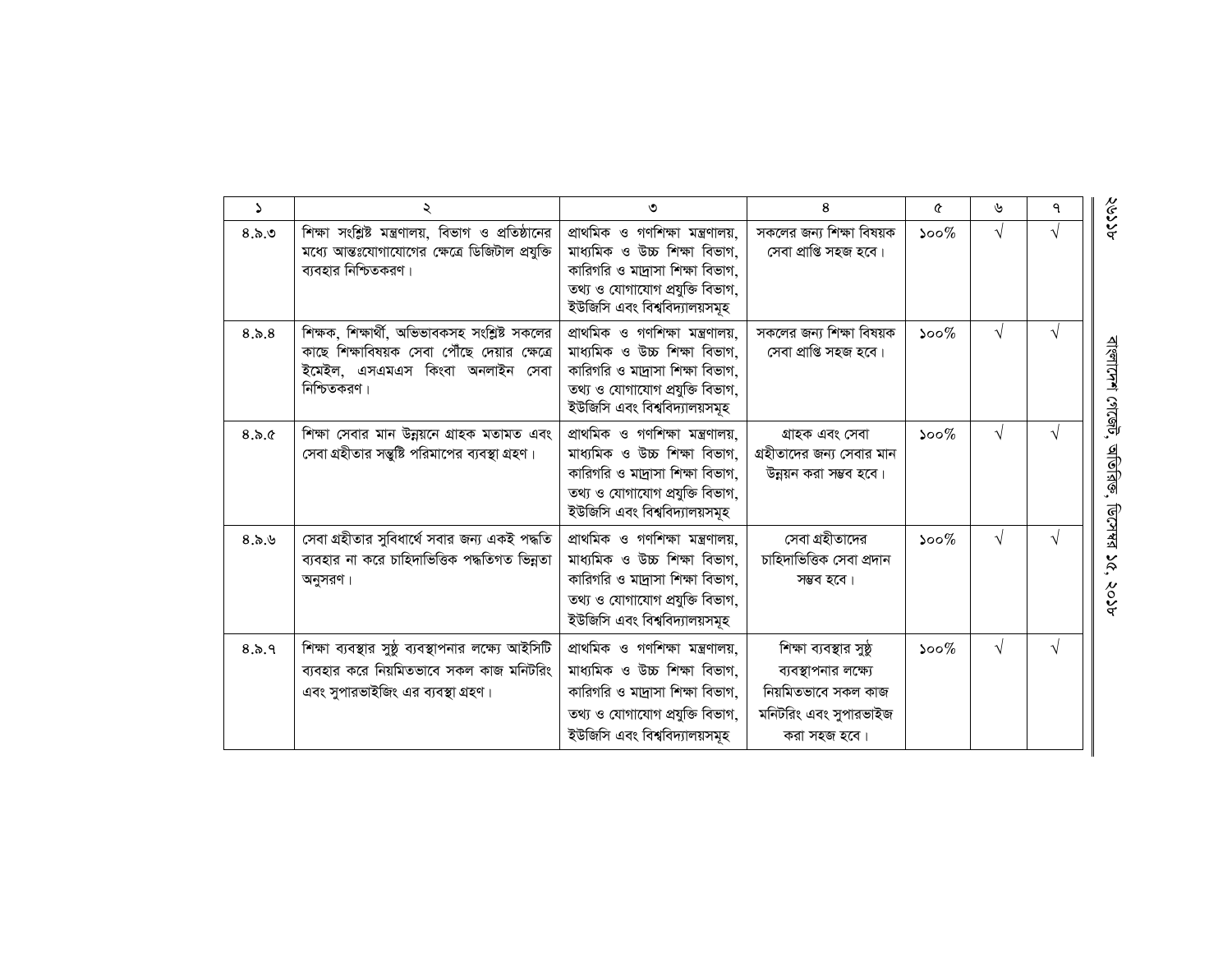|                                                                                                                                                      | উদ্দেশ্য # ৫: দক্ষতা উন্নয়ন এবং কৰ্মসংস্থান সৃষ্টি (Skill Development and Employment Generation)                                                                                                                                                             |                                                                                                                                                                                                                                                            |                                                                                                           |                                      |                                   |            |  |  |  |  |
|------------------------------------------------------------------------------------------------------------------------------------------------------|---------------------------------------------------------------------------------------------------------------------------------------------------------------------------------------------------------------------------------------------------------------|------------------------------------------------------------------------------------------------------------------------------------------------------------------------------------------------------------------------------------------------------------|-----------------------------------------------------------------------------------------------------------|--------------------------------------|-----------------------------------|------------|--|--|--|--|
| কৌশলগত বিষয়বম্ভ ৫.১ : দেশীয় ও বিশ্ববাজারের চাহিদার সাথে সামঞ্জস্য রেখে প্রয়োজনীয় সংখ্যক আইসিটি পেশাজীবী তৈরির জন্য প্রাতিষ্ঠানিক সক্ষমতা উন্নয়ন |                                                                                                                                                                                                                                                               |                                                                                                                                                                                                                                                            |                                                                                                           |                                      |                                   |            |  |  |  |  |
| Ž.                                                                                                                                                   | ২                                                                                                                                                                                                                                                             | ৩                                                                                                                                                                                                                                                          | 8                                                                                                         | ৫                                    | ৬                                 | ٩          |  |  |  |  |
| 6.3.5                                                                                                                                                | আন্তর্জাতিক মান অনুসরণ করে দেশীয় ও<br>আন্তর্জাতিক বাজার বিশ্লেষণ, চাহিদা নিরূপণ<br>এবং তদানুযায়ী দেশীয় আইসিটি জনবলের<br>দক্ষতা উন্নয়নে প্রতিষ্ঠান প্রতিষ্ঠাকরণ।                                                                                           | প্রবাসী কল্যাণ ও বৈদেশিক<br>কৰ্মসংস্থান মন্ত্ৰণালয়, তথ্য ও<br>যোগাযোগ প্রযুক্তি বিভাগ এবং<br>আইসিটি এসোসিয়েশন                                                                                                                                            | আইসিটি ব্যবসা পরিচালনা,<br>ব্যবস্থাপনা বিপণন ও<br>সফটওয়্যার উন্নয়নে দক্ষ<br>জনবল তৈরি।                  | $\mathfrak{c}\!\circ\!\mathscr{C}_o$ | $500\%$                           | $\sqrt{ }$ |  |  |  |  |
| 6.3.3                                                                                                                                                | বিশ্ববাজারের চাহিদার সাথে সামঞ্জস্য রেখে দক্ষ<br>তৈরির<br>প্ৰশিক্ষণ<br>পেশাজীবী<br>লক্ষ্যে<br>প্রতিষ্ঠানসমূহের অবকাঠামো উন্নয়ন।                                                                                                                              | তথ্য ও যোগাযোগ প্ৰযুক্তি বিভাগ<br>এবং সংশ্লিষ্ট মন্ত্ৰণালয়/বিভাগ                                                                                                                                                                                          | বিশ্বমানের পেশাজীবী তৈরি<br>হবে।                                                                          | ২০%                                  | $\mathfrak{c} \circ \mathcal{\%}$ | $500\%$    |  |  |  |  |
| 8.2.9                                                                                                                                                | তথ্য ও যোগাযোগ প্রযুক্তিতে দক্ষ প্রবাসী<br>বাংলাদেশীদের (NRBs) সহায়তায় প্রযুক্তি<br>হস্তান্তরের (Technology Transfer)<br>জন্য<br>বিদ্যমান প্ৰশিক্ষণ প্ৰতিষ্ঠান<br>দেশের<br>ଓ<br>সংস্থাসমূহের সক্ষমতা উন্নয়নে প্রয়োজনীয় ব্যবস্থা<br>গ্ৰহণ (যেমন : টিওটি)। | তথ্য ও যোগাযোগ প্ৰযুক্তি বিভাগ                                                                                                                                                                                                                             | প্রযুক্তি হস্তান্তর অধিকতর<br>উপযোগী ও টেকসই হবে।                                                         | $\mathfrak{c} \circ \mathscr{C}$     | ১০০ $%$                           | $\sqrt{ }$ |  |  |  |  |
| 8.2.9                                                                                                                                                | স্থানীয় ও বিশ্ববাজারে আইসিটি জনবলের চাহিদা  <br>নিরূপণ এবং দেশে ও বিদেশে শ্রম চাহিদা<br>নিরূপণের<br>Labour<br>Market<br>জন্য<br>Information System (LMIS) চালুকরণ।                                                                                           | শ্ৰম ও কৰ্মসংস্থান মন্ত্ৰণালয়, তথ্য<br>ও যোগাযোগ প্রযুক্তি বিভাগ,<br>প্ৰবাসী কল্যাণ<br>ও বৈদেশিক<br>কৰ্মসংস্থান<br>মন্ত্ৰনালয়,<br>পররাষ্ট্র<br>মন্ত্রণালয়, পরিসংখ্যান ও তথ্য<br>ব্যবস্থাপনা বিভাগ (বাংলাদেশ<br>পরিসংখ্যান<br>ব্যুরো)<br>এবং<br>এনএসডিসি | আইটি পেশাজীবীদের<br>চাহিদা নিরূপণের মাধ্যমে<br>আইসিটি জনবল উন্নয়নে<br>সুষ্ঠূ পরিকল্পনা করা সম্ভব<br>হবে। | $500\%$                              | $\sqrt{ }$                        | $\sqrt{ }$ |  |  |  |  |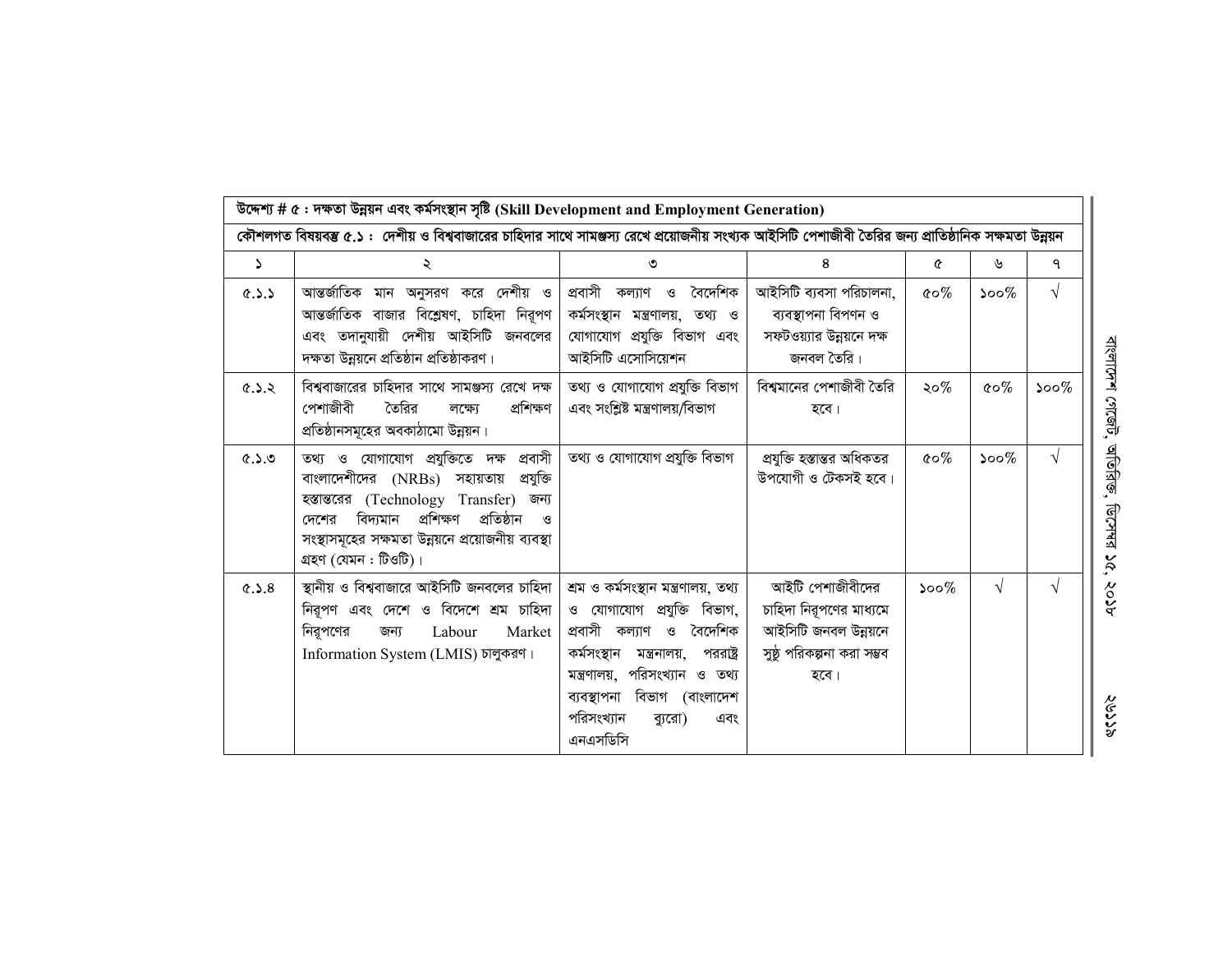| $\Delta$ | ২                                                                                                                                                                                                                                           | ৩                                                                                                                                                                   | 8                                                                          | A                                | ৬                           | ٩                 |
|----------|---------------------------------------------------------------------------------------------------------------------------------------------------------------------------------------------------------------------------------------------|---------------------------------------------------------------------------------------------------------------------------------------------------------------------|----------------------------------------------------------------------------|----------------------------------|-----------------------------|-------------------|
| 0.2.9    | আইসিটি কোম্পানিসমূহের নারী জনবল ক্রমান্বয়ে<br>মোট মানব সম্পদের ৫০ শতাংশে উন্নীত করা<br>এবং সে লক্ষ্যে সচেতনতা, প্রশিক্ষণ ও<br>প্রণোদনার ব্যবস্থা গ্রহণ।                                                                                    | অৰ্থ বিভাগ, মহিলা ও শিশু<br>বিষয়ক মন্ত্রনালয়, যুব ও ক্রীড়া<br>বাণিজ্য<br>মন্ত্ৰণালয়,<br>মন্ত্রণালয়,<br>তথ্য ও যোগাযোগ প্ৰযুক্তি বিভাগ<br>এবং আইসিটি এসোসিয়েশন | আইসিটি<br>নারী-<br>ক্ষেত্ৰে<br>পুরুষের অংশগ্রহণে সমতা<br>বিধান হবে।        | $50\%$                           | ುಂ $\%$                     | $\alpha \circ \%$ |
|          | কৌশলগত বিষয়বম্ভ ৫.২ :  দক্ষতা উন্নয়নের লক্ষ্যে দেশের জনগণকে তথ্যপ্রযুক্তি বিষয়ক পেশাগত বিষয়ে প্রশিক্ষণের ব্যবস্থা গ্রহণ                                                                                                                 |                                                                                                                                                                     |                                                                            |                                  |                             |                   |
| 4.5.9    | আইটি ও আইটিইএস উন্নয়ন, সেবা প্রদান,<br>গুণগত মান নিশ্চিতকরণ এবং প্রকল্প ব্যবস্থাপনার  <br>জন্য Certification-এর মাধ্যমে আইসিটি শিল্পে  <br>নিয়োজিত জনবলের পেশাগত মানের ক্রমাগত<br>Professional<br>উন্নয়ন<br>(Continuous)<br>Development) | তথ্য ও যোগাযোগ প্ৰযুক্তি বিভাগ,<br>বাংলাদেশ কম্পিউটার কাউন্সিল,<br>হাইটেক পাৰ্ক কৰ্তৃপক্ষ ও<br>আইসিটি অধিদপ্তর                                                      | আইসিটি<br>শিল্পে<br>উপযুক্ত<br>দক্ষতা সম্পন্ন<br>জনবলের<br>ঘাটতি পূরণ হবে। | $500\%$                          | $\sqrt{ }$                  |                   |
| 6.5.5    | তথ্যপ্রযুক্তি কোম্পানিসমূহের সুনির্দিষ্ট চাহিদা<br>অনুযায়ী দক্ষ জনবল তৈরিতে সহায়তা প্রদান।                                                                                                                                                | তথ্য ও যোগাযোগ প্রযুক্তি বিভাগ<br>(বিসিসি)                                                                                                                          | তথ্যপ্রযুক্তির দক্ষ জনবল<br>চাহিদা পূরণ হবে।                               | $500\%$                          | $\sqrt{ }$                  |                   |
| 8.5.9    | প্ৰশিক্ষণ<br>নিশ্চিত<br>পেশাগত<br>প্রয়োগ<br>করে<br>পাঠ্যক্ৰম<br>প্রতিষ্ঠানসমূহে তথ্যপ্রযুক্তি বিষয়ে<br>প্ৰণয়ন।                                                                                                                           | বাংলাদেশ কারিগরী শিক্ষা বোর্ড                                                                                                                                       | তথ্যপ্রযুক্তির জনবল চাহিদা<br>পূরণ হবে।                                    | $\mathfrak{c}\circ\mathscr{C}_0$ | $\mathcal{S}^{\mathcal{O}}$ | ٦I                |
| 6.5.8    | পেশাগত প্রায়োগিক অভিজ্ঞতাসম্পন্ন মেন্টরিং<br>এর ব্যবস্থা গ্রহণ।                                                                                                                                                                            | তথ্য ও যোগাযোগ প্ৰযুক্তি বিভাগ<br>এবং আইএসসি                                                                                                                        | তথ্যপ্রযুক্তির জনবল তৈরি<br>হবে।                                           | ುಂ $\%$                          | ৬০%                         | $500\%$           |
| 6.5.0    | আইসিটি প্রশিক্ষণে এপ্রেন্টিসশিপ নিশ্চিতকরণ।                                                                                                                                                                                                 | আইসিটি এসোসিয়েশনসমূহ                                                                                                                                               | তথ্যপ্রযুক্তির জনবল তৈরি<br>সহজ হবে।                                       | ৩০%                              | ৬০%                         | $500\%$           |
| ৫.২.৬    | প্ৰশিক্ষণ প্ৰতিষ্ঠানসমূহের মডিউলসমূহ নিয়মিত  <br>যুগোপযোগীকরণ।                                                                                                                                                                             | বাংলাদেশ কারিগরী শিক্ষা বোর্ড                                                                                                                                       | আইটি জ্ঞান সম্পন্ন জনবল<br>তৈরি হবে।                                       | $\mathcal{S}^{\mathcal{O}}$      | $\sqrt{ }$                  | V                 |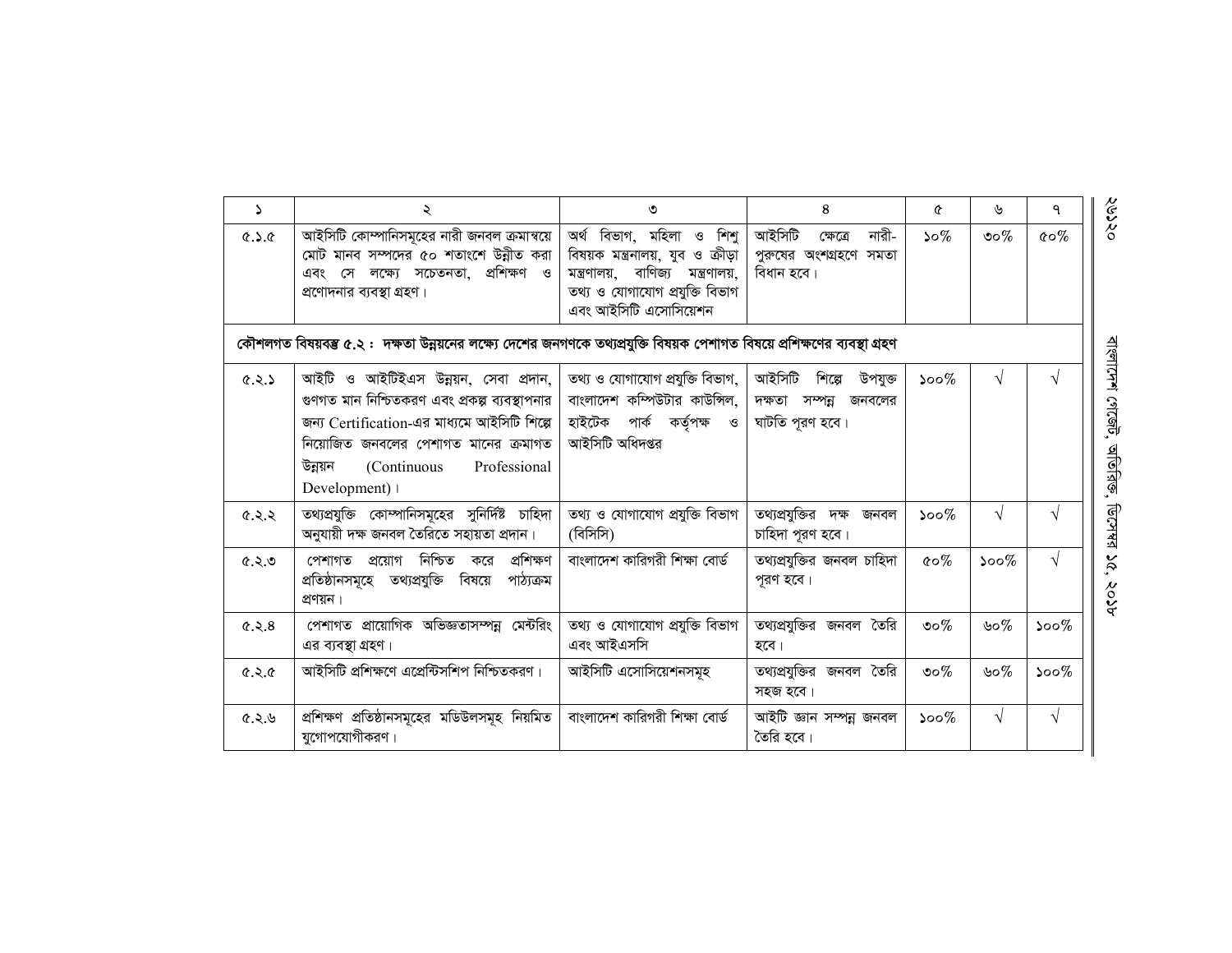| $\Delta$                                                                                   | ২                                                                                                                                                                                                       | ৩                                                                                                                              | 8                                                                                | ৫       | ৬                           | $\mathsf{P}$ |  |  |  |
|--------------------------------------------------------------------------------------------|---------------------------------------------------------------------------------------------------------------------------------------------------------------------------------------------------------|--------------------------------------------------------------------------------------------------------------------------------|----------------------------------------------------------------------------------|---------|-----------------------------|--------------|--|--|--|
| 6.5.9                                                                                      | সারাদেশে দক্ষ জনবল তৈরিতে স্বল্প খরচে<br>অনলাইন প্রশিক্ষণের ব্যবস্থা গ্রহণ।                                                                                                                             | তথ্য ও যোগাযোগ প্ৰযুক্তি বিভাগ<br>এবং আইসিটি<br>এসোসিয়েশনসমূহ                                                                 | এলাকায়<br>মফস্বল<br>জনবল<br>প্ৰশিক্ষিত হবে।                                     | $\&o\%$ | $\mathcal{S}^{\mathcal{O}}$ | $\sqrt{}$    |  |  |  |
| 8.5.9                                                                                      | তথ্যপ্রযুক্তি কোম্পানিসমূহের মধ্যম স্তরের দক্ষ<br>জনবল তৈরির প্রয়োজনীয় প্রশিক্ষণ প্রদান।                                                                                                              | তথ্য ও যোগাযোগ প্ৰযুক্তি বিভাগ<br>এবং আইসিটি<br>এসোসিয়েশনসমূহ                                                                 | তথ্য প্রযুক্তির দক্ষ জনবল<br>তৈরি হবে।                                           | $\&o\%$ | $500\%$                     | $\sqrt{}$    |  |  |  |
| ৫.২.৯                                                                                      | তথ্যপ্রযুক্তি সেক্টরে শিল্প প্রতিষ্ঠানভিত্তিক প্রশিক্ষণ<br>বা এপ্রেন্টিসশিপ নিশ্চিত করা এবং এপ্রেন্টিসশিপ<br>বিষয়ক আন্তর্জাতিক প্রতিষ্ঠানের (গ্লোবাল<br>এপ্রেন্টিসশিপ নেটওয়ার্ক) সাথে সম্পর্ক স্থাপন। | তথ্য ও যোগাযোগ প্ৰযুক্তি বিভাগ<br>এবং আইসিটি<br>এসোসিয়েশনসমূহ                                                                 | প্রশিক্ষিত জনবলের চাকুরীর<br>ক্ষেত্রে আন্তর্জাতিক বাজার<br>সৃষ্টি হবে।           | ುಂ $\%$ | ৬০%                         | $500\%$      |  |  |  |
| 0.5.9                                                                                      | এপ্রেন্টিসশিপ ম্যানেজমেন্ট সিস্টেমের মাধ্যমে<br>এপ্রেন্টিসশিপ প্রোগ্রাম মনিটরিং ও মেন্টরিং-এর<br>ব্যবস্থা গ্ৰহণ।                                                                                        | তথ্য ও যোগাযোগ প্ৰযুক্তি বিভাগ                                                                                                 | প্রশিক্ষিত জনবলের চাকুরীর<br>ক্ষেত্রে আন্তর্জাতিক বাজার<br>সৃষ্টি হবে।           | $500\%$ | $\sqrt{ }$                  |              |  |  |  |
| 6.5.5                                                                                      | কোম্পানিসমূহে বিদ্যমান জনসম্পদকে বিকাশমান<br>প্রযুক্তি, নতুন পদ্ধতি, ডিজাইন পরিকল্পনা ও<br>সফট স্কিলস-এ প্রশিক্ষণ প্রদানের মাধ্যমে দক্ষতা<br>উন্নয়নের জন্য ব্যবস্থা গ্রহণ।                             | তথ্য ও যোগাযোগ প্ৰযুক্তি বিভাগ,<br>সিপিটিইউ, বিশ্ববিদ্যালয়সমূহ,<br>বেসিস এবং বাক্কো                                           | বিদ্যমান জনসম্পদ নতুন<br>নতুন প্রযুক্তিতে দক্ষ হবে।                              | $500\%$ | $\sqrt{ }$                  |              |  |  |  |
| কৌশলগত বিষয়বম্ভ ৫.৩: কারিগরি ও বৃত্তিমূলক শিক্ষায় তথ্যপ্রযুক্তি বিষয়াবলী অন্তর্ভুক্তকরণ |                                                                                                                                                                                                         |                                                                                                                                |                                                                                  |         |                             |              |  |  |  |
| 0.9.5                                                                                      | কারিগরি ও বৃত্তিমূলক শিক্ষায় তথ্যপ্রযুক্তি<br>বিষয়াবলী অন্তর্ভুক্তকরণ।                                                                                                                                | তথ্য ও যোগাযোগ প্ৰযুক্তি বিভাগ,<br>বস্ত্র ও পাট মন্ত্রণালয়, যুব ও<br>ক্রীড়া মন্ত্রণালয় এবং বাংলাদেশ<br>কারিগরী শিক্ষা বোর্ড | চাহিদা<br>অনুযায়ী<br>বাজার<br>প্রয়োজনীয়<br>শিক্ষা ক্ষেত্রে<br>পরিবর্তন আনয়ন। | $500\%$ | $\sqrt{ }$                  | V            |  |  |  |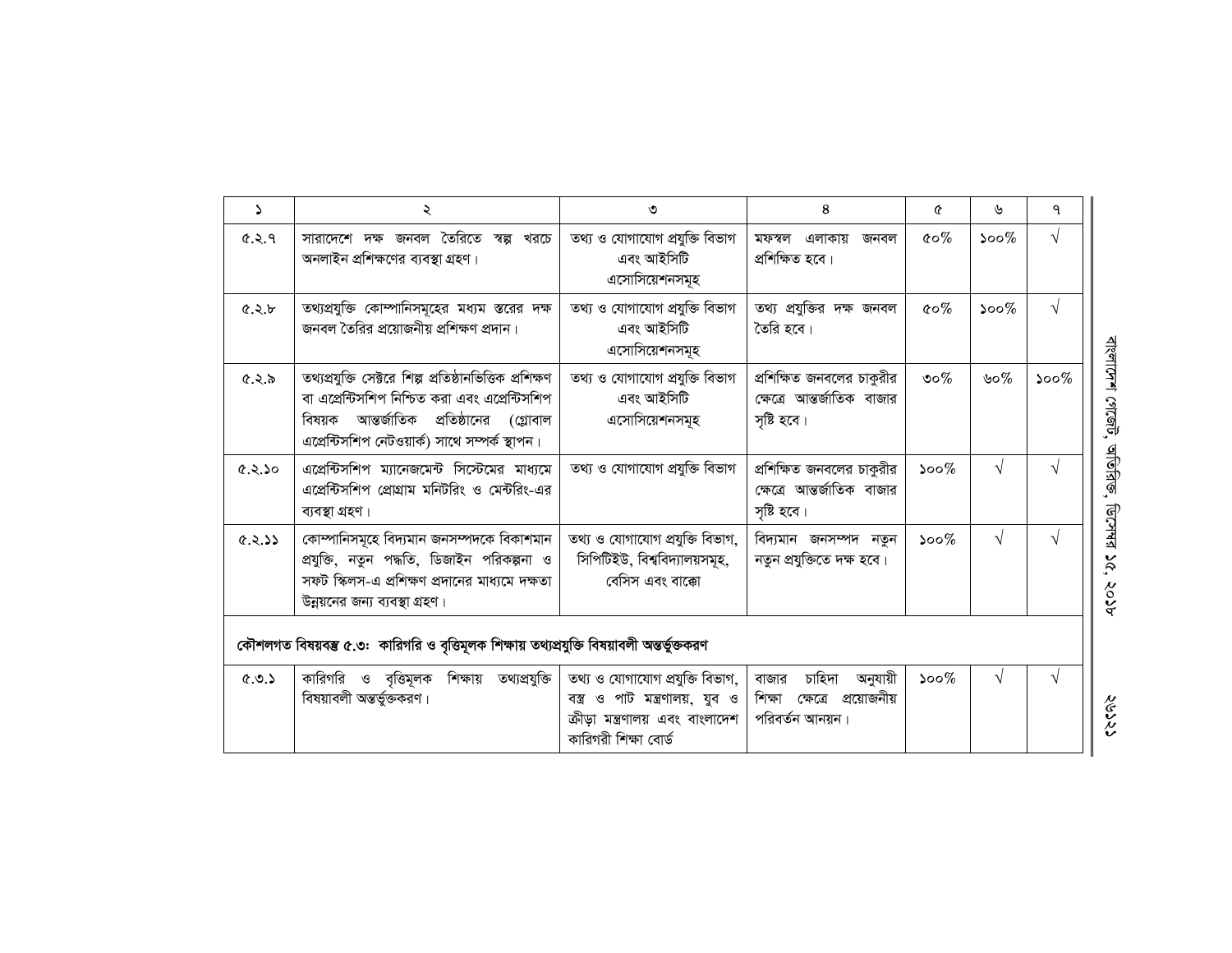| $\Delta$  | ২                                                                                                                                                                                | ৩                                                                                                                         | 8                                                                                                  | ৫                           | ৬                           | ٩          |
|-----------|----------------------------------------------------------------------------------------------------------------------------------------------------------------------------------|---------------------------------------------------------------------------------------------------------------------------|----------------------------------------------------------------------------------------------------|-----------------------------|-----------------------------|------------|
| 6.0.5     | মানবসম্পদ উন্নয়নে শিক্ষা ও উন্নয়নমূলক<br>অনুষ্ঠান সকল সম্প্রচার মাধ্যমে প্রচারের ব্যবস্থা<br>গ্ৰহণ।                                                                            | তথ্য মন্ত্রণালয়, বিটিআরসি এবং<br>এনএসডিসি                                                                                | মানবসম্পদ উন্নয়নে সহায়ক<br>হবে।                                                                  | $\&o\%$                     | $\mathcal{S}^{\mathcal{O}}$ |            |
| (0, 0, 0) | অভ্যন্তরীণ ও বিশ্ববাজার উপযোগী দক্ষতা<br>উন্নয়নে ফি-ল্যান্সিং, আউটসোর্সিং এবং আইসিটি<br>নিৰ্ভর সেবা খাত (ITES) সম্পর্কিত স্বল্পমেয়াদী<br>কোর্স TVET প্রোগ্রামে অন্তর্ভুক্তকরণ। | বাংলাদেশ কারিগরী শিক্ষা বোর্ড                                                                                             | <b>TVET</b><br>প্রোগ্রামকে<br>যুগোপযোগী<br>করা<br>সম্ভব<br>হবে।                                    | $\mathcal{S}^{\mathcal{O}}$ | $\sqrt{}$                   |            |
| 8.0.9     | জেলা ও উপজেলা পর্যায়ে আইসিটি বিষয়ে  <br>এনটিভিকিউএফ অনুযায়ী পূর্ব অভিজ্ঞতার<br>স্বীকৃতির (RPL) ব্যবস্থা গ্রহণ।                                                                | বাংলাদেশ কারিগরী শিক্ষা বোর্ড                                                                                             | স্বশিক্ষিত<br>দক্ষ<br>জনবলের<br>স্বীকৃতি নিশ্চিত হবে।                                              | $\mathcal{S}^{\mathcal{O}}$ | $\sqrt{}$                   |            |
|           | কৌশলগত বিষয়বম্ভ ৫.৪: কর্মসংস্থান সৃষ্টির জন্য দেশি-বিদেশী বিনিয়োগ আকৃষ্ট করার লক্ষ্যে প্রয়োজনীয় নীতি সহায়তা ও প্রণোদনের ব্যবস্থা গ্রহণ                                      |                                                                                                                           |                                                                                                    |                             |                             |            |
| 0.8.5     | বিভিন্ন<br>প্ৰণোদনা<br>প্যাকেজ<br>দেশের<br>পর্যালোচনাপূর্বক বিনিয়োগকারীদের সামঞ্জস্যপূর্ণ  <br>প্ৰণোদনা প্ৰদান                                                                  | বাণিজ্য মন্ত্ৰণালয়, অৰ্থ বিভাগ,<br>জাতীয় রাজস্ব বোর্ড, বাংলাদেশ<br>ব্যাংক, বাংলাদেশ হাই-টেক পার্ক<br>কৰ্তৃপক্ষ এবং বিডা | বিদেশী বিনিয়োগকারীগণ<br>আকৃষ্ট হবে।                                                               | $500\%$                     | V                           | $\sqrt{ }$ |
| 6.8.5     | বিদেশী বিনিয়োগকারীদের জন্য অনলাইন ওয়ান<br>স্টপ সার্ভিসের ব্যবস্থাকরণ।                                                                                                          | বাণিজ্য<br>বিডা,<br>মন্ত্ৰণালয়,<br>হাই-টেক<br>পাৰ্ক<br>বাংলাদেশ<br>কর্তৃপক্ষ, বেজা এবং বেপজা                             | বিদেশী বিনিয়োগকারীগণ<br>আকৃষ্ট হবে এবং দেশের<br>ভাবমূর্তি উজ্জল হবে।                              | $500\%$                     | $\sqrt{ }$                  |            |
| 8.8       | বিশ্বের আইসিটি অজানে তথ্যপ্রযুক্তির উচ্চতর  <br>পর্যায়ের কর্মসংস্থানের জন্য বিশেষ কর্যক্রম<br>গ্ৰহণ।                                                                            | পররাষ্ট্র মন্ত্রণালয় এবং প্রবাসী<br>কল্যাণ ও বৈদেশিক কৰ্মসংস্থান<br>মন্ত্ৰণালয়                                          | আইসিটি<br>বাংলাদেশী<br>পেশাজীবীগণ অধিক হারে<br>বিশ্ববাজারে উচ্চতর পর্যায়ে<br>প্রবেশের সুযোগ পাবে। | $\mathcal{S}^{\mathcal{O}}$ | $\sqrt{ }$                  |            |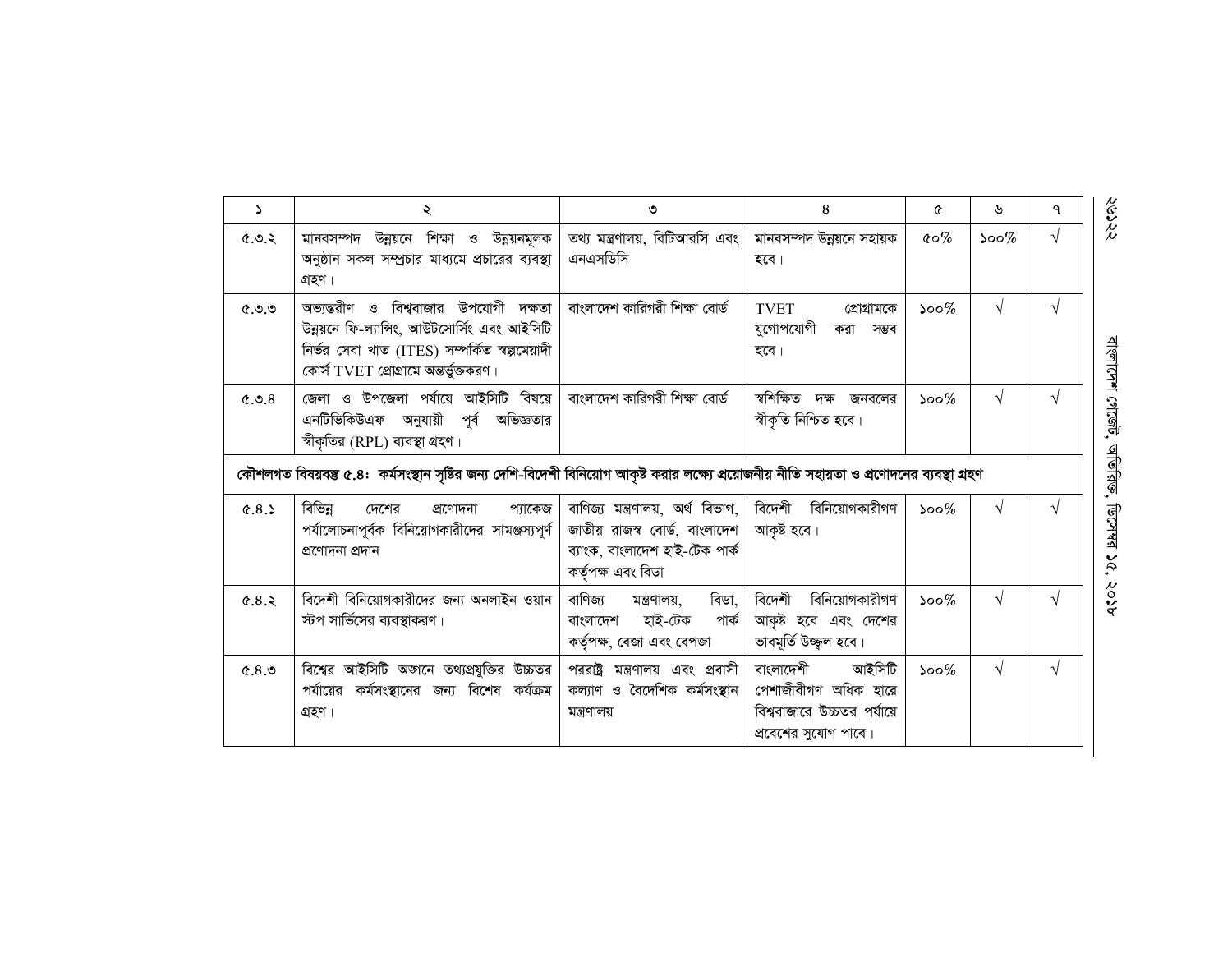| Z.                                                                                                                                                                             | ২                                                                                                                                                                                                                                | ৩                                                                                                                            | 8                                                                                                                 | ৫                                | ৬            | ٩                                             |  |  |  |  |
|--------------------------------------------------------------------------------------------------------------------------------------------------------------------------------|----------------------------------------------------------------------------------------------------------------------------------------------------------------------------------------------------------------------------------|------------------------------------------------------------------------------------------------------------------------------|-------------------------------------------------------------------------------------------------------------------|----------------------------------|--------------|-----------------------------------------------|--|--|--|--|
| 0.8.8                                                                                                                                                                          | আইসিটি পেশাজীবীদের বৈদেশিক কর্মসংস্থানের<br>ব্যবস্থাকারী রিক্রুটিং এজেন্সিকে ট্যাক্স সুবিধা<br>প্ৰদান।                                                                                                                           | প্রবাসী কল্যাণ ও বৈদেশিক<br>কৰ্মসংস্থান মন্ত্ৰণালয় এবং জাতীয়<br>রাজস্ব বোর্ড                                               | রিক্রুটিং এজেন্সিদের<br>ট্যাক্স<br>সুবিধা<br>প্রদানের<br>ফলে<br>বহিৰ্বিশ্বে<br>আইসিটি<br>কৰ্মসংস্থান বৃদ্ধি পাবে। | $500\%$                          | $\sqrt{}$    | $\sqrt{}$                                     |  |  |  |  |
| 0.8.0                                                                                                                                                                          | দেশের তরুণ আইসিটি পেশাজীবীদের আইসিটি<br>খাতে কর্মসংস্থানের আরও সুযোগ দেয়ার জন্য<br>দেশীয় আইসিটি খাতে বিদেশি আইসিটি<br>পেশাজীবীদের কাজ করার ক্ষেত্রে আইন প্রণয়ন<br>ও সরকার থেকে অনুমতি নেয়া বাধ্যতামূলক<br>করার উদ্যোগ গ্রহণ। | তথ্য ও যোগাযোগ প্ৰযুক্তি বিভাগ                                                                                               | দেশের তরুণ আইসিটি<br>পেশাজীবীদের<br>আইসিটি<br>খাতে কর্মসংস্থানের আরও<br>সুযোগ নিশ্চিত হবে।                        | $\mathcal{S}^{\mathcal{O}}$      | V            | $\sqrt{ }$                                    |  |  |  |  |
| কৌশলগত বিষয়বম্ভ ৫.৫ :  ভবিষ্যত প্রযুক্তি ও শিল্প খাতের বিবর্তনের সাথে সামঞ্জস্য রেখে সরকারি ও বেসরকারি খাতের সহায়তায় কর্মসংস্থান সৃষ্টি এবং কর্মসংস্থান<br>বাজার সম্প্রসারণ |                                                                                                                                                                                                                                  |                                                                                                                              |                                                                                                                   |                                  |              |                                               |  |  |  |  |
| 0.03                                                                                                                                                                           | ভবিষ্যত প্রযুক্তি ও শিল্প খাতের বিবর্তনের ধারা<br>চিহ্নিতকরণ।                                                                                                                                                                    | তথ্য ও যোগাযোগ প্ৰযুক্তি বিভাগ,<br>বাংলাদেশ হাই-টেক পার্ক কর্তৃপক্ষ<br>এবং আইসিটি এসোসিয়েশনসমূহ                             | নতুন বৈশ্বিক প্ৰযুক্তি ও<br>শিল্পখাত চিহ্নিত হবে।                                                                 | $\mathfrak{c}\circ\mathscr{C}_0$ | $b \circ \%$ | $\mathcal{S}^{\mathcal{O} \circ \mathcal{O}}$ |  |  |  |  |
| 6.0.9                                                                                                                                                                          | বিবর্তিত ধারার সাথে সামঞ্জস্য রেখে নতুন নতুন<br>কর্মসংস্থানের ক্ষেত্র অন্তর্ভুক্তকরণ ও প্রণোদনা প্রদান।                                                                                                                          | বাংলাদেশ হাই-টেক পার্ক কর্তৃপক্ষ<br>এবং আইসিটি এসোসিয়েশনসমূহ                                                                | নতুন কর্মসংস্থানের ক্ষেত্র<br>প্ৰস্তুত হবে।                                                                       | २० $%$                           | $\&o\%$      | $500\%$                                       |  |  |  |  |
| (0, 0, 0)                                                                                                                                                                      | প্রশিক্ষিত জনবলের তথ্যভান্ডার তৈরি<br>ও<br>কর্মসংস্থানকৃতদের নিয়মিত পর্যবেক্ষণ।                                                                                                                                                 | পরিসংখ্যান ও তথ্য ব্যবস্থাপনা<br>বিভাগ, তথ্য ও যোগাযোগ প্রযুক্তি<br>আইসিটি<br>বিভাগ.<br>এবং<br>এসোসিয়েশনসমূহ                | নতুন কর্মসংস্থানের ক্ষেত্র<br>প্ৰস্তুত হবে।                                                                       | $\mathfrak{c} \circ \mathscr{C}$ | $b \circ \%$ | $500\%$                                       |  |  |  |  |
| 0.0.8                                                                                                                                                                          | বৈদেশিক কর্মসংস্থানের জন্য বিদেশী ভাষা এবং<br>বিশেষায়িত ও উদীয়মান আইসিটি প্রযুক্তির,<br>ডোমেইন জ্ঞান এবং বিশেষায়িত<br>ট্রেনিং<br>সার্টিফিকেশন এর জন্য প্রশিক্ষণের ব্যবস্থা গ্রহণ।                                             | প্ৰবাসী কল্যাণ ও<br>বৈদেশিক<br>কৰ্মসংস্থান মন্ত্ৰণালয় এবং তথ্য ও<br>যোগাযোগ প্রযুক্তি বিভাগ (বিসিসি<br>এবং আইসিটি অধিদপ্তর) | বৈদেশিক<br>শ্রমবাজার<br>উপযোগী করে গড়ে তোলা<br>যাবে।                                                             | $500\%$                          | √            | V                                             |  |  |  |  |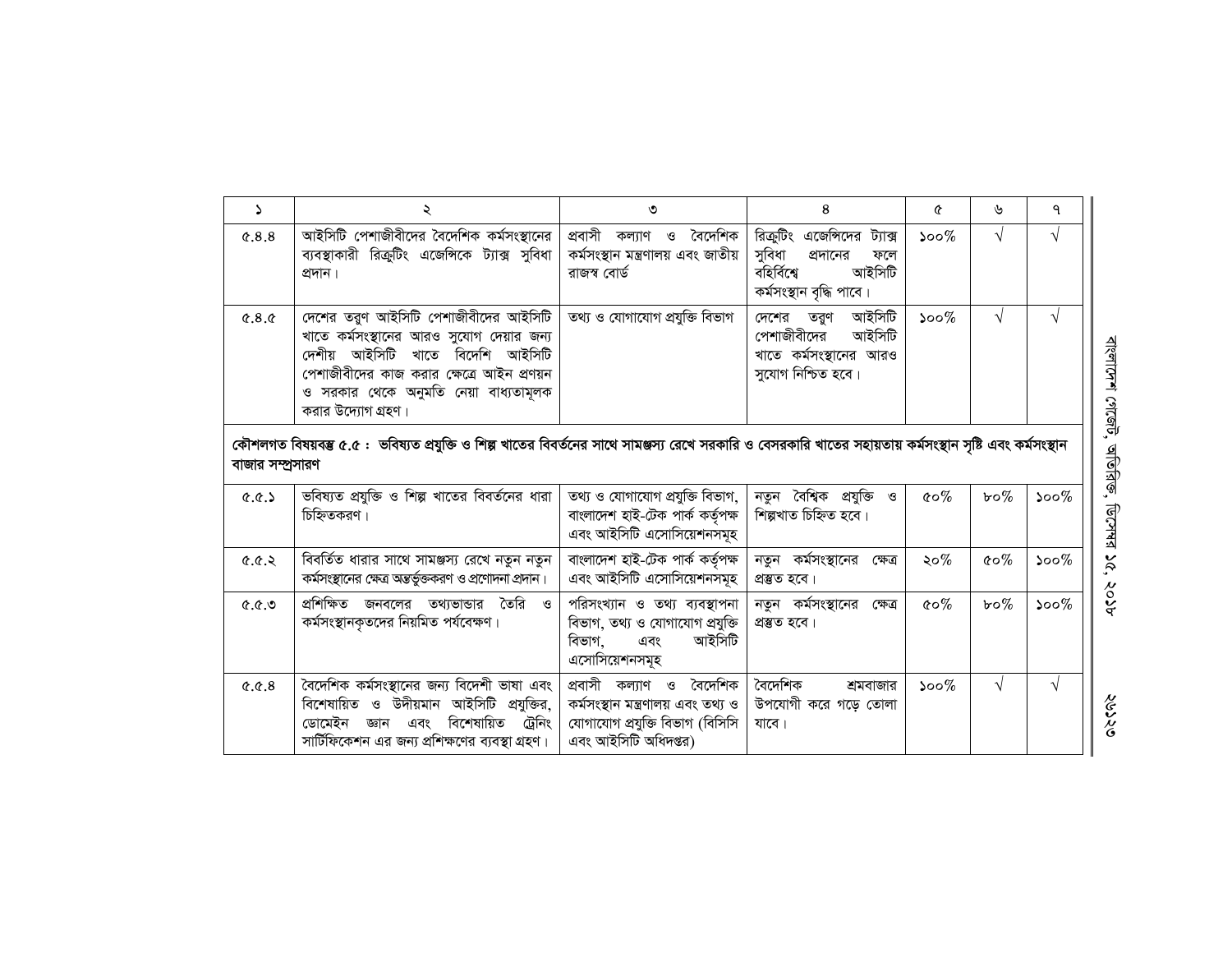|          | কৌশলগত বিষয়বম্ভ ৬.১ : বাংলাদেশী আইসিটি পণ্য ও সেবা বিশ্ববাজারে বাজারজাতকরণের জন্য শক্তিশালী বিপণন ও ব্র্যাভিং এবং দেশ হিসেবে বাংলাদেশের<br>আন্তর্জাতিক ব্র্যান্ডিংকরণ                   |                                                                                                                                                        |                                                                                                                                                         |                                   |              |              |
|----------|------------------------------------------------------------------------------------------------------------------------------------------------------------------------------------------|--------------------------------------------------------------------------------------------------------------------------------------------------------|---------------------------------------------------------------------------------------------------------------------------------------------------------|-----------------------------------|--------------|--------------|
| ډ        | ২                                                                                                                                                                                        | ৩                                                                                                                                                      | 8                                                                                                                                                       | ৫                                 | ৬            | ٩            |
| 0.5.5    | আইসিটি শিল্পের সক্ষমতা পরিমাপ ও রপ্তানি<br>বৃদ্ধিকল্পে রোডম্যাপ (Roadmap) অনুযায়ী<br>অগ্রগতি মূল্যায়ন।                                                                                 | তথ্য ও যোগাযোগ প্রযুক্তি বিভাগ  <br>(বাংলাদেশ কম্পিউটার কাউন্সিল<br>আইসিটি অধিদপ্তর, বাংলাদেশ<br>হাই-টেক পাৰ্ক কৰ্তৃপক্ষ) এবং<br>সকল মন্ত্ৰণালয়/বিভাগ | দেশীয় আইসিটি পণ্য ও<br>সেবা রপ্তানি সম্প্রসারিত<br>হবে।                                                                                                | $\mathfrak{c} \circ \mathcal{\%}$ | $500\%$      | $\sqrt{}$    |
| ৬.১.২    | আইসিটির রপ্তানি বাজার সম্প্রসারণের লক্ষ্যে<br>বিদেশে বাংলাদেশ দূতাবাসসমূহে আইসিটি<br>জ্ঞানসম্পন্ন জনবল সহকারে আইসিটি ডেস্ক স্থাপন<br>এবং এর অধীনে ব্যবসা উন্নয়ন কার্যক্রম গ্রহণ।        | অর্থ বিভাগ, পররাষ্ট্র মন্ত্রণালয়<br>এবং বাণিজ্য মন্ত্রণালয়                                                                                           | সফটওয়্যার<br>ও<br><b>ITES</b><br>রপ্তানি বৃদ্ধি পাবে।                                                                                                  | ৫টি<br>দেশে                       | টা০১<br>দেশে | ৩০টি<br>দেশে |
| 0.2.0    | অন্যতম সেরা আউটসোর্সিং এর স্থান হিসেবে<br>বাংলাদেশের ব্যান্ড তৈরি ও প্রতিষ্ঠাকরণ।                                                                                                        | তথ্য ও যোগাযোগ প্ৰযুক্তি বিভাগ                                                                                                                         | আইসিটি<br>বাংলাদেশের<br>সক্ষমতার প্রতি বহির্বিশ্বের<br>আস্থা বৃদ্ধি পাবে।                                                                               | $500\%$                           | $\sqrt{}$    |              |
| ৬.১. $8$ | বিশ্বের বড় বড় আইসিটি মেলা, কনফারেন্স এবং<br>ব্যবসা-বাণিজ্যের লিংকেজ প্রোগ্রামে<br>অর্ড<br>পর্যায়ের নীতি-নির্ধারণী ব্যক্তি, প্রতিষ্ঠান, শিল্প<br>এবং শিল্পের ট্রেড বডিসমূহের অংশগ্রহণ। | বাণিজ্য<br>মন্ত্ৰণালয়,<br>তথ্য ও<br>যোগাযোগ প্রযুক্তি বিভাগ, পররাষ্ট্র<br>মন্ত্ৰণালয় এবং বিডা                                                        | বহিৰ্বিশ্বে<br>বাংলাদেশের<br>আইসিটি<br>পণ্যের বাজার<br>সম্প্রসারণ হবে।                                                                                  | $500\%$                           | $\sqrt{}$    |              |
| ৬.১.৫    | প্ৰতিবছর ডিজিটাল ওয়াৰ্ল্ড, আইসিটি মেলা এবং<br>বিভাগ, জেলা ও উপজেলায় ডিজিটাল উড্ডাবনী<br>মেলা আয়োজন।                                                                                   | তথ্য ও যোগাযোগ প্ৰযুক্তি বিভাগ                                                                                                                         | আইসিটি কার্যক্রমে দেশের<br>মানুষের সম্পৃক্ততা বাড়বে<br>বহির্বিশ্বের<br>এবং<br>কাছে<br>বাংলাদেশের আইসিটি খাত<br>সম্পৰ্কে ইতিবাচক ভাবমূৰ্তি<br>তৈরি হবে। | $500\%$                           | $\sqrt{ }$   | V            |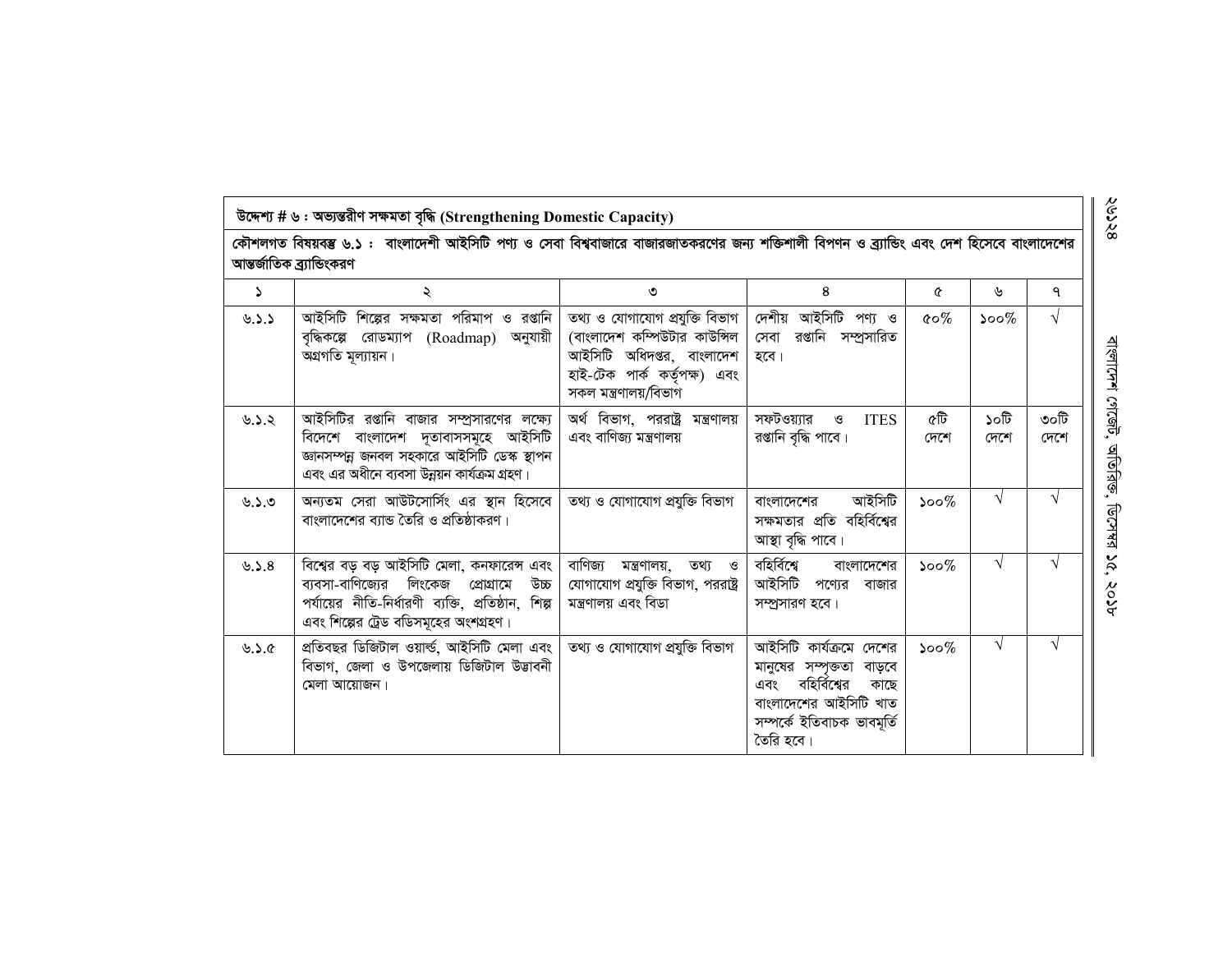|       |                                                                                                                                                                                         |                                                  |                                                                                     |      | ৬ |  |
|-------|-----------------------------------------------------------------------------------------------------------------------------------------------------------------------------------------|--------------------------------------------------|-------------------------------------------------------------------------------------|------|---|--|
| ৬.১.৬ | দেশের আইসিটি সক্ষমতা উপস্থাপনের নিমিত্ত   তথ্য ও যোগাযোগ প্রযুক্তি বিভাগ<br>নিয়মিতভাবে জাতীয়, আঞ্চলিক ও আন্তর্জাতিক<br>সম্মেলনের আয়োজন করা ও এতদৃসংক্রান্ত<br>প্রকাশনার ব্যবস্থাকরণ। |                                                  | আন্তৰ্জাতিক<br>দেশীয় ও<br>পরিমন্ডলে আইসিটি ক্ষেত্রে<br>বাংলাদেশের ব্র্যান্ডিং করা। | ১০০% |   |  |
| 9.3.9 | আইটিইএস/বিপিও রপ্তানির ক্ষেত্রে বাংলাদেশের   তথ্য ও যোগাযোগ প্রযুক্তি বিভাগ,   দেশীয়     ও    আন্তর্জাতিক<br>অনন্য অবস্থান চিহ্নিতকরণ এবং তার উন্নয়নে  <br>সহযোগিতা প্ৰদান।           | বাণিজ্য মন্ত্ৰণালয়, ইপিবি, বিডা  <br>এবং বাক্কো | পরিমন্ডলে আইসিটি ক্ষেত্রে<br>বাংলাদেশের ব্র্যান্ডিং করা ।                           | ১০০% |   |  |

*কৌ*শলগত বিষয়বস্তু ৬.২: দেশব্যাপী সফটওয়্যার টেকনোলজি পার্ক/শিল্প স্থাপন এবং নির্ভরযোগ্য আইসিটি অবকাঠামো উন্নয়ন ও রক্ষণাবেক্ষণ

| ৬.২.১ | $Viability$ বিবেচনায়, সফটওয়্যার টেকনোলজি<br>পাৰ্ক, হাই-টেক পাৰ্ক ও আইসিটি<br>ইনকিউবেটরগুলোতে বাসযোগ্য<br>আধুনিক<br>সুযোগসুবিধা সম্বলিত আবাসন স্থাপন করা (স্কুল,<br>বিশ্ববিদ্যালয়, হাসপাতাল, শপিং মল ইত্যাদি)<br>এবং এ সকল স্থাপনায় আইসিটি শিল্পোদ্যোক্তাদের<br>বিনিয়োগ উৎসাহিত করতে কর অবকাশ, রাজস্ব ও<br>অন্যান্য প্রণোদনা প্রদানের ব্যবস্থাকরণ। | বাণিজ্য মন্ত্ৰণালয়, তথ্য ও<br>যোগাযোগ প্রযুক্তি বিভাগ, অর্থ  <br>বিভাগ, অভ্যন্তরীণ সম্পদ বিভাগ,  <br>জাতীয় রাজস্ব বোর্ড এবং।<br>বাংলাদেশ হাই-টেক<br>পাৰ্ক<br>কর্তৃপক্ষ। | আইসিটি খাতে দেশী ও<br>বিদেশী বিনিয়োগকারীদের<br>বিনিয়োগ বৃদ্ধি<br>পাবে,<br>কৰ্মসংস্থান এবং রপ্তানি বৃদ্ধি<br>পাবে। | $\mathcal{S}^{\mathcal{O}}$ |               |  |
|-------|--------------------------------------------------------------------------------------------------------------------------------------------------------------------------------------------------------------------------------------------------------------------------------------------------------------------------------------------------------|---------------------------------------------------------------------------------------------------------------------------------------------------------------------------|---------------------------------------------------------------------------------------------------------------------|-----------------------------|---------------|--|
| ৬.২.২ | টেলিযোগাযোগ সংশ্লিষ্ট ক্যাবল, ডাক্টস ইত্যাদি  <br>স্থাপনের ক্ষেত্রে খননকৃত রাস্তা অনুমোদন ও<br>Compensation পরিশোধ সহজীকরণ; খননকৃত<br>রাস্তা/স্থাপনা মেরামত/স্থাপনকারী কর্তৃপক্ষ কর্তৃক<br>সম্পাদন।                                                                                                                                                    | ' ডাক ও টেলিযোগাযোগ বিভাগ।                                                                                                                                                | নির্ভরযোগ্য<br>সারাদেশে<br>ইন্টারনেট অবকাঠামো<br>উন্নয়ন তুরান্বিত হবে।                                             | ১০০ $\%$                    | $\mathcal{N}$ |  |
| ৬.২.৩ | আন্তর্জাতিকভাবে স্বীকৃত পন্থা অনুসরণে আইসিটি<br>কোম্পানির যোগ্যতা/মান নির্ণয়ে সরকার ও<br>আইসিটি ট্রেডবডি সংশ্লিষ্টতায় একটি পৃথক<br>এক্রিডিটেশন বোর্ড গঠন।                                                                                                                                                                                            | তথ্য ও যোগাযোগ প্রযুক্তি বিভাগ<br>এবং সংশ্লিষ্ট ট্রেডবডিসমূহ।                                                                                                             | আন্তৰ্জাতিক<br>দেশীয়<br>ও<br>বাজারে যোগ্য ও মানসম্পন্ন<br>আইসিটি<br>কোম্পানির<br>গ্ৰহণযোগ্যতা বাডবে।               | ১০০ $\%$                    |               |  |

বাংলাদেশ গেজেট, অতিরিক্ত, ডিসেম্বর ১৫, ২০১৮ বাংলাদেশ গেজেট , আতরিক, ডিসেম্র ১৫, ২০১৮

という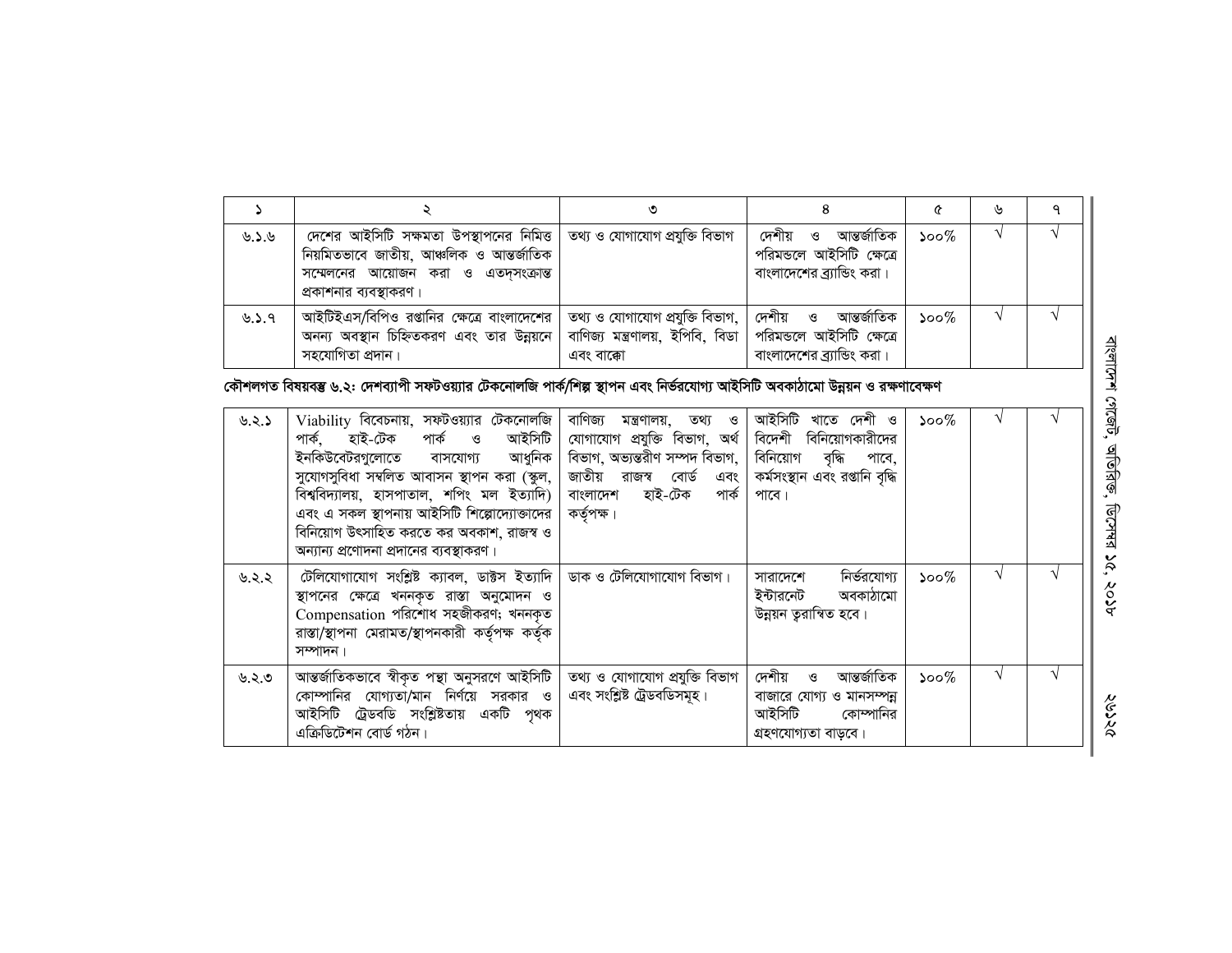|          |                                                                                                                                                                                                                                                                       |                                                   |                                                                       |                             | ৬ | $\circ$ |  |
|----------|-----------------------------------------------------------------------------------------------------------------------------------------------------------------------------------------------------------------------------------------------------------------------|---------------------------------------------------|-----------------------------------------------------------------------|-----------------------------|---|---------|--|
| ৬.২. $8$ | সরকারি মালিকানাধীন আইটি পার্ক, এসটিপি,   তথ্য ও যোগাযোগ প্রযুক্তি বিভাগ,<br>ইনকিউবেটর, হাই-টেক পার্ক ও অন্যান্য  হাই-টেক পার্ক কর্তৃপক্ষ।<br>আইসিটি<br>সেবাদানকারী প্রতিষ্ঠানে<br>দেশীয়<br>উদ্যোক্তাদের ভাড়া প্রদানের ক্ষেত্রে অগ্রাধিকার<br>দেয়ার ব্যবস্থা গ্রহণ। |                                                   | আইসিটি উদ্যোগ উৎসাহিত<br>হবে।                                         | $500\%$                     |   |         |  |
| ৬.২.৫    | আইসিটি ইনকিউবেটর/ হাই-টেক পার্ক/ সফটওয়্যার<br>টেকনোলজি পার্ক/আইটি পার্ক-এ নিরবিচ্ছিন্ন ও<br>Redundant বিদ্যুৎ সরবরাহ নিশ্চিতকরণ।                                                                                                                                     | জ্গালানি ও খনিজ সম্পদ বিভাগ<br>এবং বিদ্যুৎ বিভাগ। | আইসিটি শিল্পের কার্যক্রম<br>নিরবিচ্ছিন্নভাবে পরিচালনার<br>সহায়ক হবে। | $\mathcal{S}^{\mathcal{O}}$ |   |         |  |

## কৌশলগত বিষয়বম্ভ ৬.৩: প্রতিযোগিতামূলক বাজারে ব্যয় বান্ধব (Cost Effective) তথ্যপ্রযুক্তি ও তথ্যপ্রযুক্তি নির্ভর সেবা (IT/ITES) সংক্রান্ত শিল্প বিকাশের লক্ষ্যে প্রয়োজনীয় সহায়তা ও প্রণোদনার ব্যবস্থা গ্রহণ

| ৬.৩.১    | ২০৩০ সাল পর্যন্ত স্থানীয় হার্ডওয়্যার, সফটওয়্যার<br>আইটিইএস খাতের উদ্যোজাদের আয়কর<br>মওকুফের ব্যবস্থা গ্রহণ।                                                        | অভ্যন্তরীণ সম্পদ বিভাগ এবং<br>জাতীয় রাজস্ব বোর্ড।                                                 | আইসিটি খাতে বিনিয়োগ<br>উৎসাহিত হবে।                                                           | ১০০ $\%$ |  |
|----------|------------------------------------------------------------------------------------------------------------------------------------------------------------------------|----------------------------------------------------------------------------------------------------|------------------------------------------------------------------------------------------------|----------|--|
| ৬.৩.২    | স্থানীয়ভাবে তৈরি হার্ডওয়্যার, সফটওয়্যার ও সেবা<br>রপ্তানিকারক প্রতিষ্ঠানকে ২০৩০ সাল পর্যন্ত নগদ<br>প্ৰণোদনা প্ৰদান।                                                 | বাণিজ্য মন্ত্ৰণালয়, অৰ্থ বিভাগ,<br>তথ্য ও যোগাযোগ প্রযুক্তি বিভাগ<br>এবং জাতীয় রাজস্ব বোর্ড।     | রপ্তানি<br>সফটওয়্যার<br>উৎসাহিত হবে।                                                          | ১০০ $\%$ |  |
| ৬.৩.৩    | আইসিটি শিল্প উন্নয়ন তহবিল (আইআইডিএফ)<br>গঠন।                                                                                                                          | অৰ্থ বিভাগ এবং তথ্য ও<br>যোগাযোগ প্রযুক্তি বিভাগ।                                                  | দেশীয়<br>সফটওয়্যার/ITES<br>উন্নয়নে গৃহীত<br>শিল্পের<br>প্রকল্পের বাস্তবায়ন দ্রুততর<br>হবে। | ১০০ $\%$ |  |
| ৬.৩. $8$ | স্থানীয় ও রপ্তানিমুখী আইসিটি বিষয়ক কাজে<br>আইসিটি প্ৰতিষ্ঠানসমূহকে আৰ্থিক সহায়তা<br>প্রদানের নিমিত্ত স্বল্প সুদে কার্যকরী বিশেষ ওয়ার্কিং  <br>ক্যাপিটাল ফান্ড গঠন। | অৰ্থ বিভাগ, তথ্য ও যোগাযোগ<br>প্রযুক্তি বিভাগ এবং বাণিজ্য<br>মন্ত্রণালয় (রপ্তানি উন্নয়ন ব্যুরো)। | আইসিটি<br>প্ৰতিষ্ঠানসমূহ<br>অৰ্থায়ন<br>পরিচালনায়<br>সমস্যার সমাধান হবে।                      | ১০০ $\%$ |  |

ବ୍ୟସ୍କ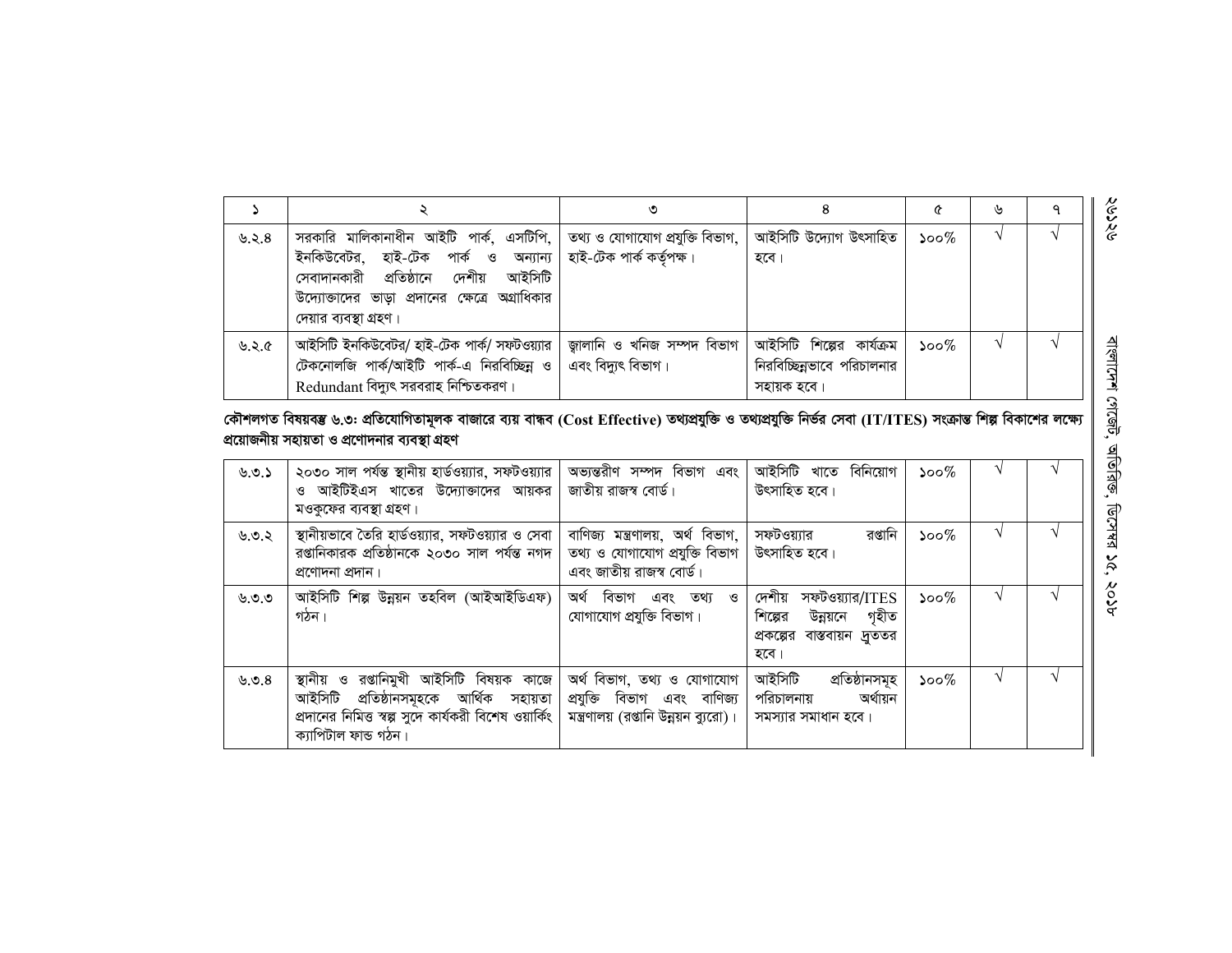| $\mathbf{v}$ | ২                                                                                                                                                                                                                                                                                                             | ৩                                                            | 8                                                                                       | ৫                           | ৬         | ٩             |
|--------------|---------------------------------------------------------------------------------------------------------------------------------------------------------------------------------------------------------------------------------------------------------------------------------------------------------------|--------------------------------------------------------------|-----------------------------------------------------------------------------------------|-----------------------------|-----------|---------------|
| 9.96         | (ক) স্থানীয় কম্পিউটার/আইটি হার্ডওয়্যার শিল্পের<br>প্রয়োজনীয় ক্যাপিটাল মেশিনারিজ ও খুচরা যন্ত্রাংশ<br>আমদানির ক্ষেত্রে শুল্কমুক্ত সুবিধা প্রদান।<br>(খ) স্থানীয় কম্পিউটার/আইসিটি হার্ডওয়্যার শিল্পে<br>উৎপাদিত বা সংযোজিত কম্পিউটারসহ অন্যান্য<br>হার্ডওয়্যার সামগ্রীর সরকারি ক্রয়ে অগ্রাধিকার প্রদান। | অভ্যন্তরীণ সম্পদ বিভাগ, জাতীয়<br>রাজস্ব বোর্ড এবং সিপিটিইউ। | স্থানীয় আইসিটি হার্ডওয়্যার<br>শিল্পে বিনিয়োগ উৎসাহিত<br>হবে।                         | $\mathcal{S}^{\mathcal{O}}$ | $\sqrt{}$ | $\sqrt{ }$    |
| ৬.৩.৬        | দেশীয় আইসিটি শিল্প প্রতিষ্ঠানে প্রদত্ত ইন্টারনেট,<br>ডেটা ইউটিলিটিজ, ভাড়া ও আইসিটি বিষয়ক<br>পরামর্শ সেবার উপর ভ্যাট মওকুফের ব্যবস্থা গ্রহণ।                                                                                                                                                                | অভ্যন্তরীণ সম্পদ বিভাগ এবং<br>জাতীয় রাজস্ব বোর্ড।           | আইসিটি শিল্প প্ৰতিষ্ঠান<br>স্থাপনে দেশীয় উদ্যোক্তাগণ<br>উৎসাহিত হবেন।                  | $500\%$                     | V         |               |
| ৬.৩.৭        | ক্রয়ের ক্ষেত্রে স্থানীয় আইসিটি সামগ্রী ও সেবার<br>জন্য মূল্য সুবিধা (Price Preference)<br>নিশ্চিতকরণ।                                                                                                                                                                                                       | আইএমইডি (সিপিটিইউ) এবং<br>সকল মন্ত্রণালয়/ বিভাগ।            | স্থানীয় আইসিটি শিল্প<br>বিকশিত হবে।                                                    | $500\%$                     | V         | $\sqrt{ }$    |
| 9.9.6        | আইসিটি নির্ভর স্ট্যার্টআপ কোম্পানি প্রতিষ্ঠার<br>জন্য ভেঞ্চার ক্যাপিটাল ফান্ড গঠন।                                                                                                                                                                                                                            | অৰ্থ বিভাগ এবং আৰ্থিক প্ৰতিষ্ঠান<br>বিভাগ।                   | তরুণ এবং মেধাবী<br>গ্রাজুয়েটদের সৃজনশীল<br>উদ্যোগ দ্বারা আইসিটি<br>শিল্পের বিকাশ ঘটবে। | $500\%$                     | V         | $\mathcal{N}$ |
| ৬.৩.৯        | ডিজিটাল ডিভাইস উৎপাদনে প্রণোদনা প্রদান।                                                                                                                                                                                                                                                                       | অৰ্থ বিভাগ এবং তথ্য ও<br>যোগাযোগ প্রযুক্তি বিভাগ।            | স্থানীয় উৎপাদন শিল্প<br>বিকশিত হবে।                                                    | $\mathcal{S}^{\mathcal{O}}$ | $\sqrt{}$ | N             |
| ৬.৩.১০       | সফটওয়্যার ও আইটি ভিত্তিক সেবাদানকারী<br>প্রতিষ্ঠানের জন্য সহজ শর্তে ঋণদান ও অন্যান্য<br>প্রণোদনা প্রদানের ব্যবস্থা গ্রহণ।                                                                                                                                                                                    | অৰ্থ বিভাগ, আৰ্থিক প্ৰতিষ্ঠান<br>বিভাগ এবং বাংলাদেশ ব্যাংক।  | স্থানীয় আইসিটি শিল্প<br>বিকশিত হবে।                                                    | $\mathcal{S}^{\mathcal{O}}$ | V         |               |
| 0.9.55       | দেশের স্থানীয় ভোক্তাদের সক্ষমতা উন্নয়নে<br>সচেতনতা তৈরি করা।                                                                                                                                                                                                                                                | সকল মন্ত্রণালয়/বিভাগ/<br>দপ্তর/সংস্থা।                      | স্থানীয় আইসিটি শিল্প<br>বিকশিত হবে।                                                    | $500\%$                     | $\sqrt{}$ | V             |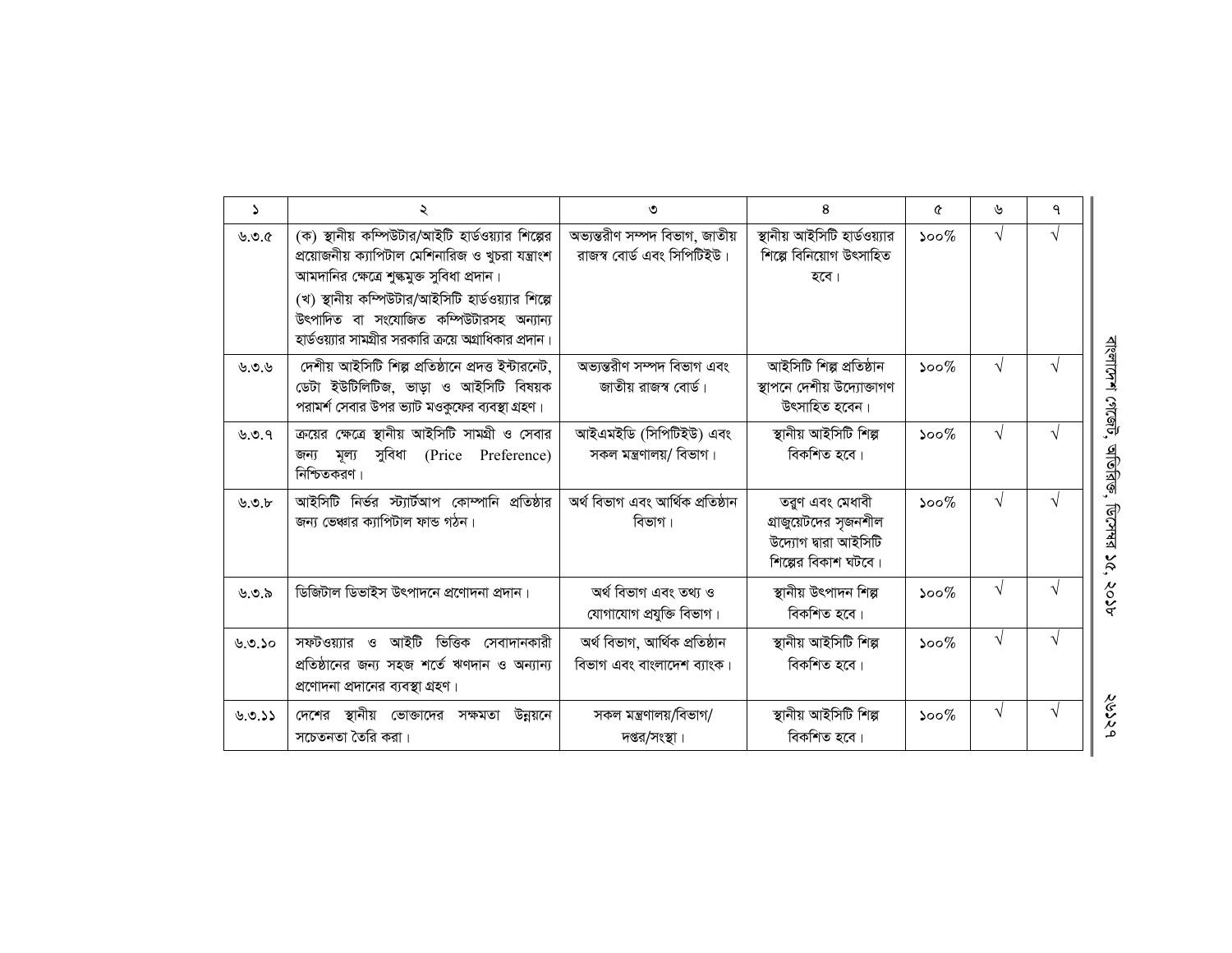| $\Delta$ | ২                                                                                                                                                          | ৩                                                                                                                                              | 8                                                                            | Q                           | ৬          | ٩          |
|----------|------------------------------------------------------------------------------------------------------------------------------------------------------------|------------------------------------------------------------------------------------------------------------------------------------------------|------------------------------------------------------------------------------|-----------------------------|------------|------------|
| 9.9.52   | IoT, RPA, Deep learning,<br>AI,<br>Robotics এর মতো বিকাশমান প্রযুক্তিসমূহ<br>উৎপাদনকারী<br>আত্মীকরণের<br>পণ্য<br>জন্য<br>প্রতিষ্ঠানগুলোকে সহযোগিতা প্রদান। | তথ্য ও যোগাযোগ প্রযুক্তি<br>বিভাগ।                                                                                                             | স্থানীয় আইসিটি শিল্প<br>বিকশিত হবে।                                         | $500\%$                     | $\sqrt{}$  | V          |
| ৬.৩.১৩   | শিল্প প্রতিষ্ঠান ও শিক্ষা প্রতিষ্ঠানের যৌথ<br>গবেষণা ও উন্নয়নের জন্য আর্থিক প্রণোদনা<br>প্ৰদান।                                                           | অৰ্থ বিভাগ, তথ্য ও যোগাযোগ<br>প্রযুক্তি বিভাগ, বেসিস এবং<br>বাক্কো                                                                             | স্থানীয় আইসিটি শিল্প<br>বিকশিত হবে।                                         | $500\%$                     | $\sqrt{ }$ | V          |
| 0.0.58   | ইআরকিউ (ERQ) একাউন্টের মাধ্যমে অর্থ<br>প্রেরণ সহজীকরণ এবং ট্যাক্স অব্যাহতি।                                                                                | বাংলাদেশ ব্যাংক এবং বাণিজ্য<br>মন্ত্রণালয়                                                                                                     | স্থানীয় আইসিটি শিল্প<br>বিকশিত হবে।                                         | $500\%$                     | $\sqrt{ }$ | V          |
| 9.9.56   | স্থানীয় বিপিও প্রতিষ্ঠানের কাছ থেকে সেবা<br>গ্রহণকারীদের<br>প্ৰণোদনা<br>প্রদানের<br>জন্য<br>নীতিমালা প্ৰণয়ন।                                             | তথ্য ও যোগাযোগ প্রযুক্তি<br>বিভাগ, বাংলাদেশ ব্যাংক, অর্থ<br>মন্ত্রণালয়, বাণিজ্য মন্ত্রণালয়<br>এবং জাতীয় রাজস্ব বোর্ড                        | স্থানীয় আইসিটি শিল্প<br>বিকশিত হবে।                                         | $500\%$                     | $\sqrt{ }$ | $\sqrt{ }$ |
| 9.9.59   | দেশীয় ও আন্তর্জাতিক আইসিটি শিল্পের ওপর<br>গবেষণা, তথ্য সংগ্ৰহ, জরিপ পরিচালনা, কর্ম-<br>কৌশল, চাহিদা নিরূপণ ও নীতি প্রণয়নে<br>সরকারি অনুদান প্রদান।       | অৰ্থ বিভাগ, তথ্য ও যোগাযোগ<br>প্রযুক্তি বিভাগ, পরিসংখ্যান ও<br>তথ্য ব্যবস্থাপনা বিভাগ<br>(বাংলাদেশ পরিসংখ্যান ব্যুরো)<br>এবং আইসিটি এসোসিয়েশন | স্থানীয় আইসিটি শিল্প<br>বিকশিত হবে।                                         | $500\%$                     | $\sqrt{ }$ | V          |
|          | কৌশলগত বিষয়বস্তু ৬.৪ : রপ্তানি বৃদ্ধির জন্য বিশেষ সুবিধা প্রদান এবং শিল্প-বান্ধব নীতি ও উপযুক্ত পরিবেশ তৈরি                                               |                                                                                                                                                |                                                                              |                             |            |            |
| ৬.8.১    | আইসিটি শিল্পের চাহিদা অনুযায়ী ইএসএফ-<br>নীতি পরিমার্জনের ব্যবস্থা গ্রহণ।                                                                                  | অৰ্থ বিভাগ                                                                                                                                     | চাহিদা<br>আইসিটি<br>শিল্পের<br>অৰ্থায়ন<br>প্রক্রিয়া<br>মাফিক<br>সহজতর হবে। | $\mathcal{S}^{\mathcal{O}}$ | $\sqrt{ }$ | V          |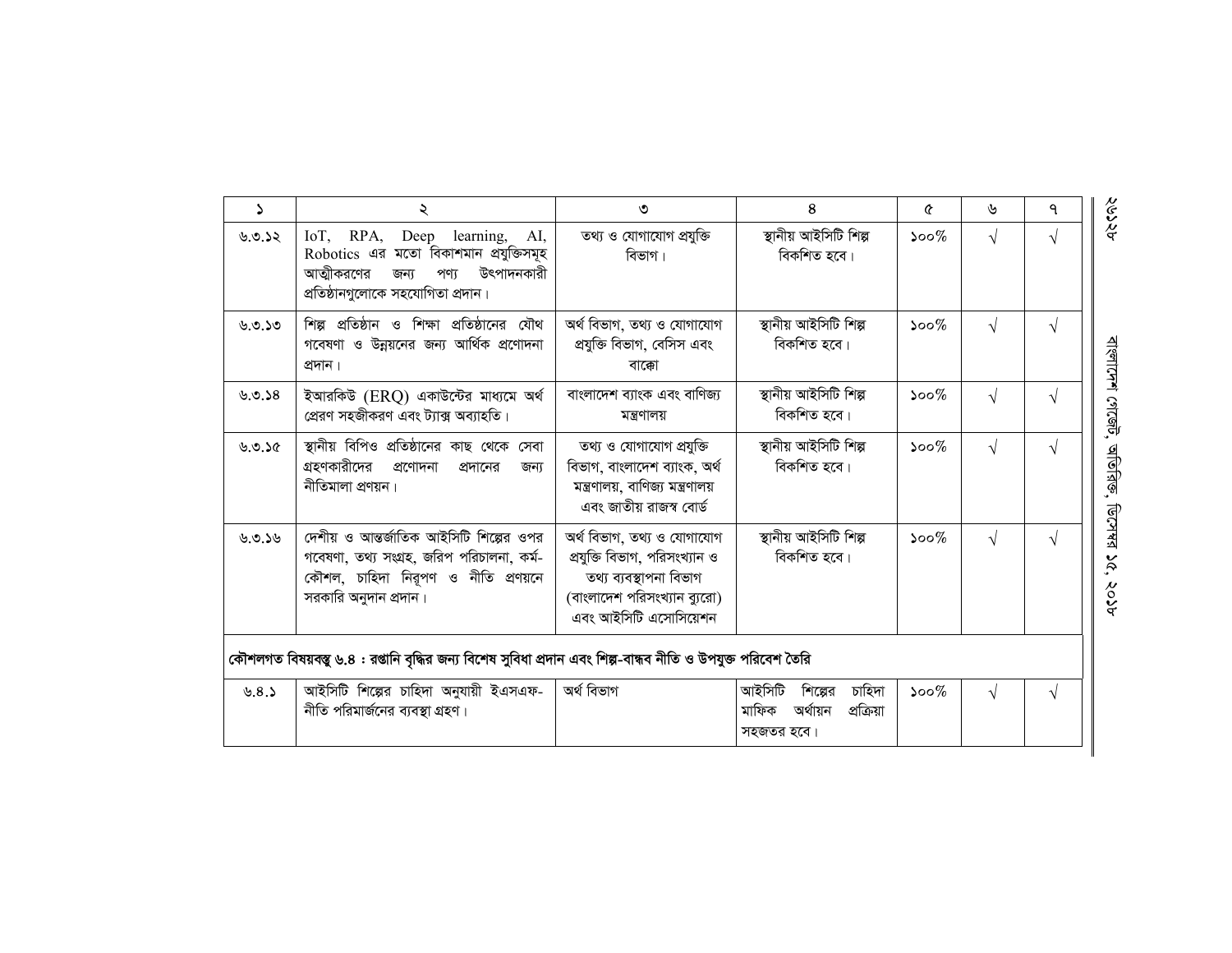| $\Delta$ | ২                                                                                                                                                                                                 | ৩                                                                                                 | 8                                                                        | Q                           | ৬          | ٩ |
|----------|---------------------------------------------------------------------------------------------------------------------------------------------------------------------------------------------------|---------------------------------------------------------------------------------------------------|--------------------------------------------------------------------------|-----------------------------|------------|---|
| ৬. $8.5$ | হার্ডওয়্যার, সফটওয়্যার ও আইটিইএস খাতে<br>প্রয়োজনীয় ওয়ার্কিং ক্যাপিটাল এর জন্য<br>জামানতবিহীন ঋণের বন্দোবস্তকরণ।                                                                              | অৰ্থ বিভাগ, বাংলাদেশ ব্যাংক<br>এবং আৰ্থিক প্ৰতিষ্ঠান বিভাগ                                        | আইসিটি কোম্পানিসমূহের<br>প্ৰকল্প বাস্তবায়নে আৰ্থিক<br>সমস্যা নিরসন হবে। | $\mathcal{S}^{\mathcal{O}}$ | $\sqrt{}$  | V |
| ৬. $8.9$ | আইসিটি পণ্য ও সেবার স্থানীয় এবং বৈশিক<br>বাজারের চাহিদা পূরণের জন্য সরকারি<br>প্রতিষ্ঠানসমূহের সক্ষমতা বৃদ্ধির ব্যবস্থা গ্রহণ।                                                                   | অৰ্থ বিভাগ, তথ্য ও যোগাযোগ<br>প্ৰযুক্তি বিভাগ এবং বাণিজ্য<br>মন্ত্রণালয় (রপ্তানি উন্নয়ন ব্যুরো) | স্থানীয় আইসিটি শিল্প<br>বিকশিত হবে।                                     | $\mathcal{S}^{\mathcal{O}}$ | $\sqrt{ }$ | V |
| ৬.8.8    | সরকার অন্যান্য উন্নয়নশীল দেশগুলোতে<br>$IT/ITES$ খাতে কারিগরি সহযোগিতা $(TA)$<br>প্রদান কররে স্থানীয় সফটওয়্যার<br>এবং<br>আইটিইএস প্রতিষ্ঠানগুলোকে নিয়ে প্রকল্প<br>বাস্তবায়নের ব্যবস্থা গ্রহণ। | তথ্য ও যোগাযোগ প্রযুক্তি<br>বিভাগ এবং এটুআই প্ৰকল্প                                               | আন্তর্জাতিক বাজারে<br>বাংলাদেশের আইসিটি<br>সক্ষমতা প্ৰমাণিত হবে।         | $\mathcal{S}^{\mathcal{O}}$ | $\sqrt{ }$ | V |
|          | কৌশলগত বিষয়বস্তু ৬.৫ : ব্যবসা বাণিজ্যে তথ্য প্রযুক্তি ব্যবহার উৎসাহিতকরণের জন্য প্রয়োজনীয় পরিবেশ সৃষ্টি                                                                                        |                                                                                                   |                                                                          |                             |            |   |
| 6.6.5    | বিদেশি Commercially Available Off<br>The Shelf Software (COTS)-ক্ৰয়ের<br>উপর নিয়ন্ত্রণ প্রতিষ্ঠা।                                                                                               | অৰ্থ বিভাগ, আৰ্থিক প্ৰতিষ্ঠান<br>বিভাগ এবং জাতীয় রাজস্ব<br>বোৰ্ড                                 | স্থানীয় সফটওয়্যার<br>শিল্প<br>অনুপ্রাণিত হবে।                          | $500\%$                     | $\sqrt{}$  | V |
|          | কৌশলগত বিষয়বস্তু ৬.৬ : দাতা/সহযোগী প্ৰতিষ্ঠানসহ যে কোনো অৰ্থায়নে গৃহীত প্ৰকল্পে PPR অনুরসণপূর্বক সকল আইটি/আইটিইএস ও ডিজিটাল ডিভাইস ক্রয়ে                                                       |                                                                                                   |                                                                          |                             |            |   |
|          | স্থানীয় পণ্য ও সেবার অগ্রাধিকার প্রদান করা এবং সে লক্ষ্যে স্থানীয় কোম্পানিসমূহের সক্ষমতা বৃদ্ধির ব্যবস্থা গ্রহণ                                                                                 |                                                                                                   |                                                                          |                             |            |   |
| 9.9.5    | তথ্যপ্রযুক্তি পণ্য, সেবা ও সেবাদানকারী ক্রয়ের<br>জন্য পাবলিক প্রকিউরমেন্ট বিধিমালা ও নমুনা<br>ছকসমূহ হালনাগাদকরণ।                                                                                | তথ্য ও যোগাযোগ প্রযুক্তি<br>বিভাগ, সিপিটিইউ, বেসিস এবং<br>বাক্কো                                  | সকল আইসিটি পণ্য ও<br>সেবা ক্ৰয়ে নতুন ছক<br>অনুসরণ তুরান্বিত হবে।        | $\mathcal{S}^{\mathcal{O}}$ | V          |   |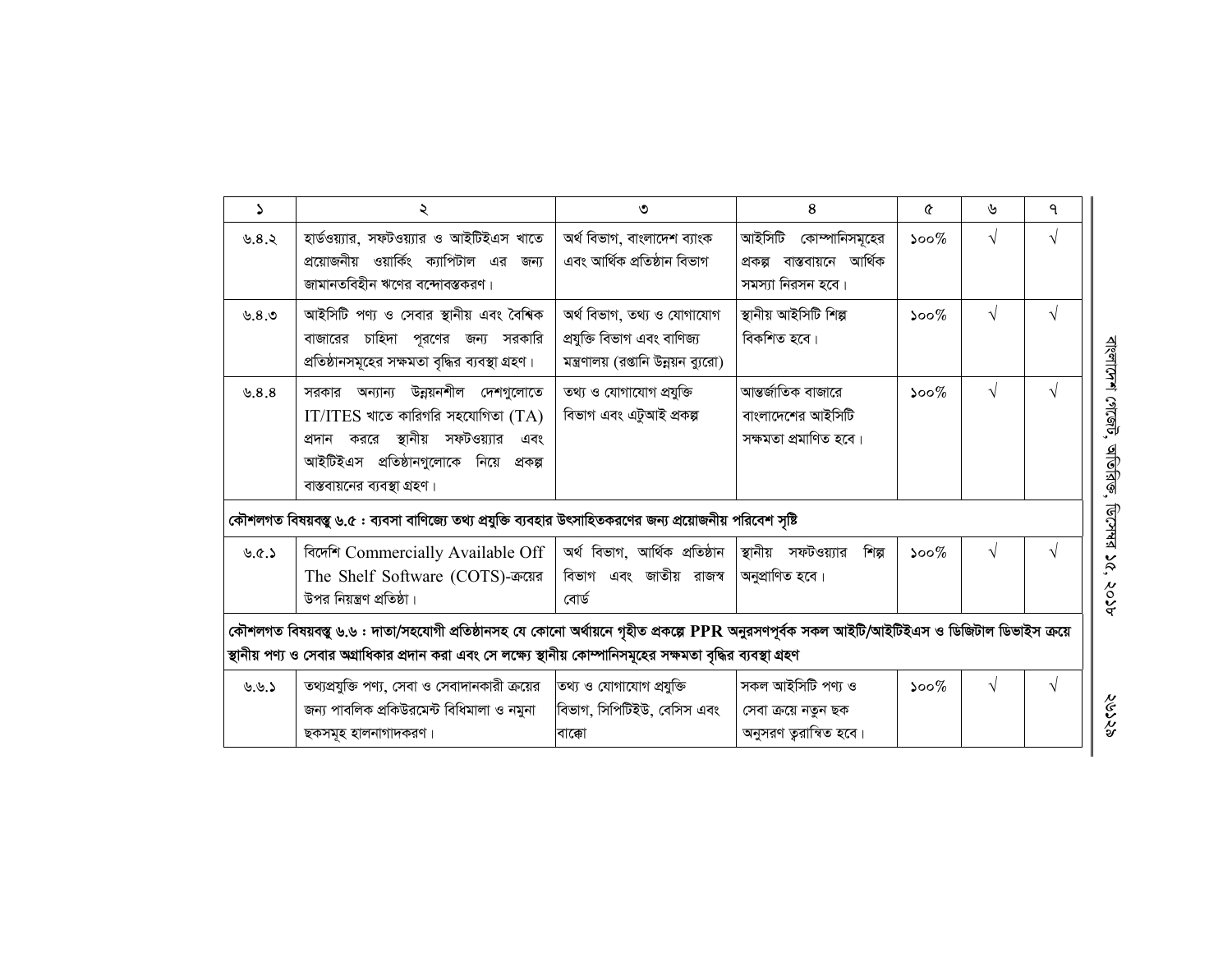| $\Delta$ | ২                                                                                                                                                               | ৩                                                                                                | 8                                                                                                           | Q                           | ৬          | ٩ |
|----------|-----------------------------------------------------------------------------------------------------------------------------------------------------------------|--------------------------------------------------------------------------------------------------|-------------------------------------------------------------------------------------------------------------|-----------------------------|------------|---|
| ৬.৬.২    | আইসিটি'র, মাধ্যমে সরকারি সেবা প্রদানে ও<br>আইসিটিভিত্তিক প্ৰকল্প<br>সরকারের বিভিন্ন<br>টেকসইকরণে সরকারি-বেসরকারি অংশিদারীত্ব<br>উৎসাহিতকরণ।                     | অৰ্থ বিভাগ, তথ্য ও যোগাযোগ<br>প্ৰযুক্তি বিভাগ এবং সিপিটিইউ                                       | সরকারের প্রাথমিক উচ্চ<br>বিনিয়োগ-এর প্রয়োজন<br>কমবে এবং আইসিটি<br>কার্যক্রমের স্থায়িত্ব নিশ্চিত<br>করবে। | $\mathcal{S}^{\mathcal{O}}$ | V          |   |
| ৬.৬.৩    | অৰ্জিত জ্ঞানের<br>প্রয়োগ, সেরা চর্চাগুলোর<br>বাস্তবায়নের জন্য ক্রেতা-বিক্রেতাসহ সকল<br>অংশীদারের অংশগ্রহণে একটি 'সেন্টার অব<br>এক্সিলেন্স' প্রতিষ্ঠা।         | তথ্য ও যোগাযোগ প্ৰযুক্তি বিভাগ,<br>আইসিটি এসোসিয়েশন,<br>বিশ্ববিদ্যালয়সমূহ, বেসিস এবং<br>বাক্কো | দেশীয় প্রতিষ্ঠানের<br>আন্তৰ্জাতিক মান অৰ্জিত<br>হবে।                                                       | $500\%$                     | $\sqrt{}$  | N |
| ৬.৬.8    | আইটি পণ্য ও প্রতিষ্ঠানের আন্তর্জাতিক<br>সার্টিফিকেশন, পদ্ধতি উন্নয়ন<br>ও প্রযুক্তি<br>রূপান্তরে সহযোগিতা প্রদান।                                               | বাংলাদেশ হাইটেক পাৰ্ক<br>কৰ্তৃপক্ষ                                                               | দেশীয় প্রতিষ্ঠানের<br>আন্তৰ্জাতিক মান অৰ্জিত<br>হবে।                                                       | $500\%$                     | V          |   |
| ৬.৬.৫    | আইটি/আইটিইএস কোম্পানিসমূহের স্থায়ী<br>সম্পদ ক্রয়ে স্বল্প সুদে আর্থিক ঋণ/ সহযোগিতা<br>প্ৰদান এবং হাইটেক পাৰ্কসমূহে যৌক্তিক মূল্যে<br>অফিসের জন্য স্থান বরাদ্দ। | অৰ্থ বিভাগ, হাইটেক পাৰ্ক<br>কর্তৃপক্ষ, বাংলাদেশ ব্যাংক এবং<br>জাতীয় রাজস্ব বোর্ড                | স্থানীয় আইসিটি শিল্প<br>বিকশিত হবে।                                                                        | $\mathcal{S}^{\mathcal{O}}$ | $\sqrt{ }$ |   |
| ৬.৬.৬    | চতুর্থ শিল্প বিপ্লব ও স্মার্ট শহর তৈরির সক্ষমতা<br>অৰ্জনের লক্ষ্যে তথ্যপ্রযুক্তি প্রতিষ্ঠান ও শিক্ষা<br>প্রতিষ্ঠানের যৌথ উদ্যোগে সহায়তা প্রদান।                | স্থানীয় সরকার বিভাগ এবং<br>বাংলাদেশ হাই-টেক পাৰ্ক<br>কৰ্তৃপক্ষ                                  | স্থানীয় আইসিটি শিল্প<br>বিকশিত হবে।                                                                        | $\mathcal{S}^{\mathcal{O}}$ | $\sqrt{ }$ |   |
|          | কৌশলগত বিষয়বস্তু ৬.৭ : স্টার্টআপ ইকোসিস্টেম প্রতিষ্ঠা এবং একটি টেকসই Entrepreneurial supply Chain সৃষ্টি                                                       |                                                                                                  |                                                                                                             |                             |            |   |
| 9.9.5    | স্টার্টআপ ইকোসিস্টেম প্রতিষ্ঠা এবং একটি<br>টেকসই<br>Entrepreneurial<br>supply<br>Chain সৃষ্টির উদ্যোগ গ্রহণ।                                                    | তথ্য ও যোগাযোগ প্রযুক্তি<br>বিভাগ (বিসিসি)                                                       | স্থানীয় স্টার্টআপ<br>উদ্যোগসমূহের বিকাশ ও<br>প্ৰবৃদ্ধি অৰ্জিত হবে।                                         | $\sqrt{ }$                  |            |   |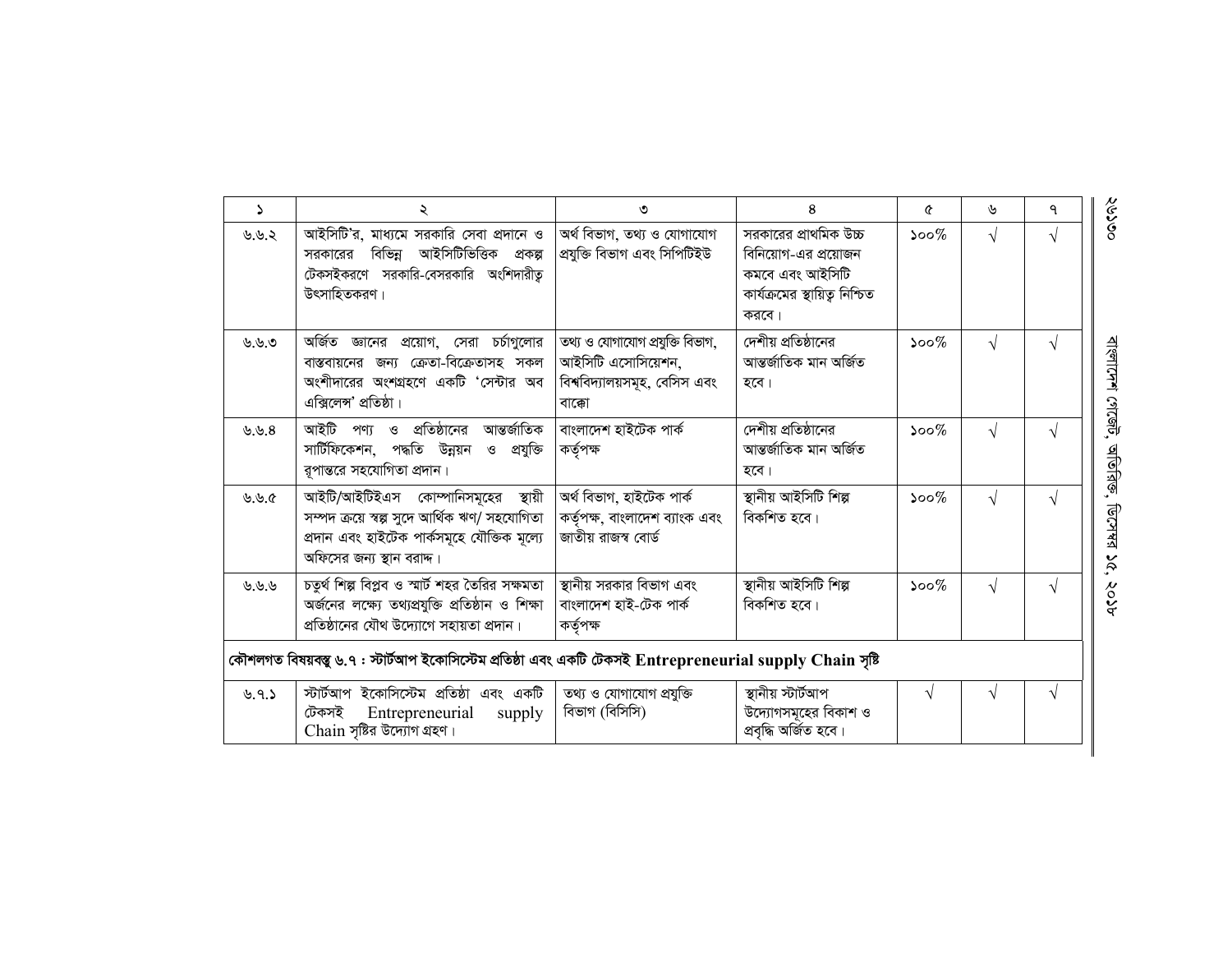| কৌশলগত বিষয়বস্তু ৭.১ : পরিবেশ রক্ষায় আইসিটি প্রযুক্তির ব্যবহার ও প্রয়োগ উৎসাহিতকরণ |                                                                                                                                                                             |                                                                                                                                                                                                                                                                                                                          |                                                                                                                                                                                                                                                      |                             |            |            |  |  |  |
|---------------------------------------------------------------------------------------|-----------------------------------------------------------------------------------------------------------------------------------------------------------------------------|--------------------------------------------------------------------------------------------------------------------------------------------------------------------------------------------------------------------------------------------------------------------------------------------------------------------------|------------------------------------------------------------------------------------------------------------------------------------------------------------------------------------------------------------------------------------------------------|-----------------------------|------------|------------|--|--|--|
| ډ                                                                                     |                                                                                                                                                                             | ৩                                                                                                                                                                                                                                                                                                                        | 8                                                                                                                                                                                                                                                    | Q                           | ৬          | ٩          |  |  |  |
| 9.3.3                                                                                 | প্রাকৃতিক সম্পদের ব্যবস্থাপনা ও ব্যবহারে<br>নিজস্ব স্যাটেলাইটভিত্তিক রিমোট সেন্সিং,<br>জিআইএস, ফ্রন্টিয়ার টেকনোলজিসহ অন্যান্য<br>ইলেকট্রনিক পদ্ধতির ব্যবহার।               | পরিবেশ ও বন মন্ত্রণালয়,<br>স্বরাষ্ট্র মন্ত্রণালয়, প্রতিরক্ষা<br>মন্ত্ৰণালয়, পানিসম্পদ<br>মন্ত্ৰণালয়,মৎস্য ও প্ৰাণিসম্পদ<br>মন্ত্রণালয়, বাংলাদেশ<br>পরিসংখ্যান ও তথ্য ব্যবস্থাপনা<br>বিভাগ (বাংলাদেশ পরিসংখ্যান<br>ব্যুরো), ডাক ও টেলিযোগাযোগ<br>ও তথ্যপ্রযুক্তি মন্ত্রণালয় এবং<br>বিজ্ঞান ও প্রযুক্তি মন্ত্রণালয়। | ১। আধুনিক উন্নত<br>প্রযুক্তির মাধ্যমে<br>প্রাকৃতিক সম্পদের<br>ব্যবস্থাপনা দক্ষতা<br>বাড়বে;<br>২। সমন্বিত ডাটা<br>সংরক্ষণ ব্যবস্থাপনা<br>জোরদার হবে; এবং<br>৩। প্রাকৃতিক সম্পদের<br>ব্যবস্থাপনা ও<br>ব্যবহারে দিক<br>নিৰ্দেশনা প্ৰদানে<br>সক্ষম হবে। | $500\%$                     | $\sqrt{}$  | V          |  |  |  |
| 9.5.8                                                                                 | সরকারি-বেসরকারি প্রতিষ্ঠান এবং শিক্ষা<br>প্রতিষ্ঠানের অংশীদারিত্বে তথ্যপ্রযুক্তি ব্যবহার<br>করে পরিবেশ দূষণ ও রোধ সম্পর্কে<br>অবহিতকরণ।                                     | পরিবেশ, বন ও জলবায়ু<br>পরিবর্তন মন্ত্রণালয়, মাধ্যমিক ও<br>উচ্চ শিক্ষা বিভাগ এবং কারিগরি<br>ও মাদ্রাসা শিক্ষা বিভাগ।                                                                                                                                                                                                    | পরিবেশ দূষণ সম্পর্কে<br>জনসচেতনতা বৃদ্ধি পাবে।                                                                                                                                                                                                       | $500\%$                     | $\sqrt{ }$ | $\sqrt{ }$ |  |  |  |
| 9.3.9                                                                                 | আইসিটি স্থাপনা/অবকাঠামোসহ বিভিন্ন অফিস<br>ও আবাসিক ভবনে বিদ্যুতের সাশ্রয়<br>নিশ্চিতকরণে স্বয়ংক্রিয় (Auto $On/Of$<br>Switch, Green Building ইত্যাদি)<br>ব্যবস্থা চালুকরণ। | বিদ্যুৎ, জ্বালানি ও খনিজ সম্পদ<br>মন্ত্রণালয়                                                                                                                                                                                                                                                                            | বিদ্যুৎ/গ্যাস খরচ_হ্রাস<br>পাবে, লোডশেডিং কমবে,<br>বাতাসে গ্রিন হাউজ গ্যাসের<br>পরিমাণ_হ্রাস পাবে।                                                                                                                                                   | $\mathcal{S}^{\mathcal{O}}$ | $\sqrt{ }$ | $\sqrt{ }$ |  |  |  |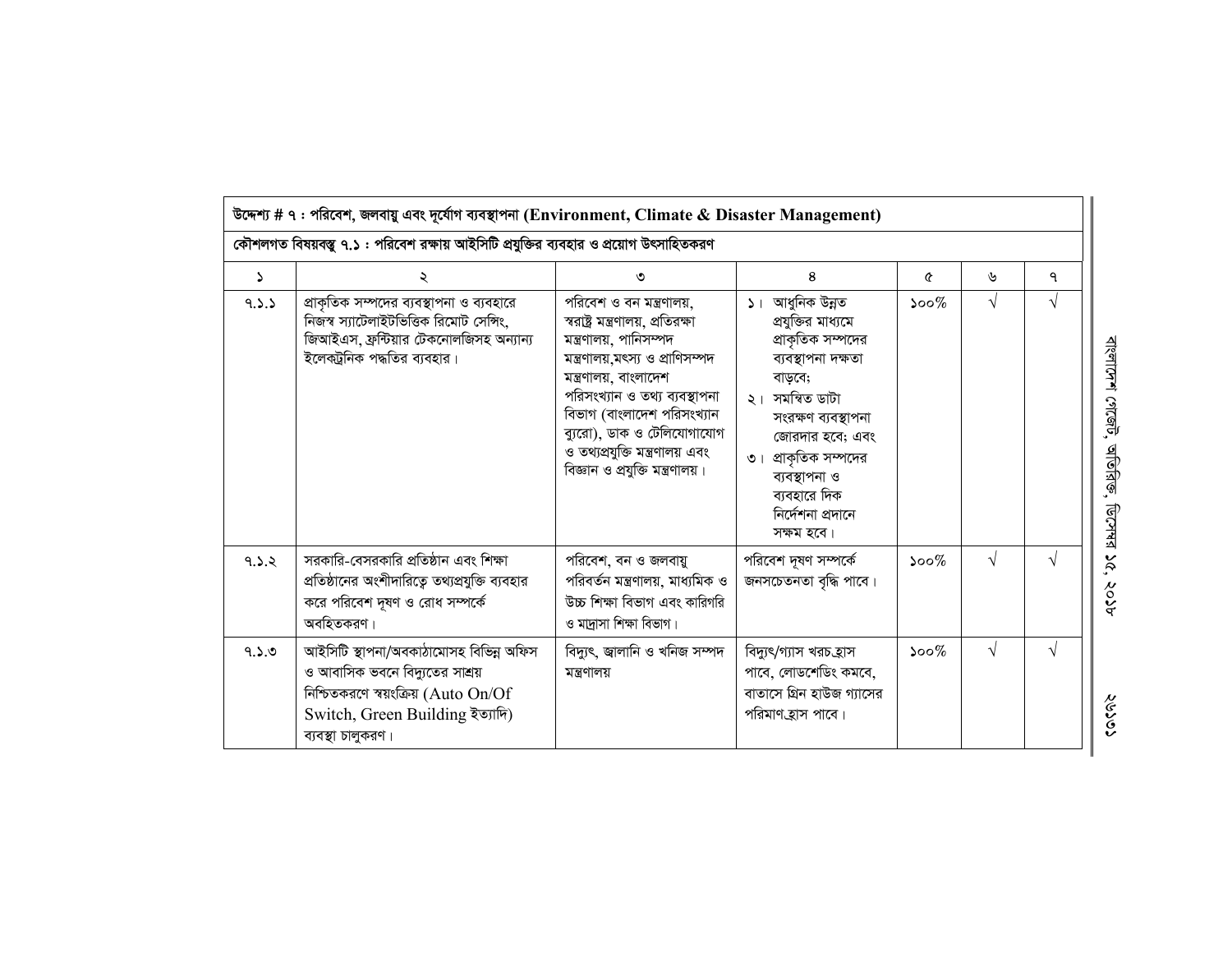| Ž.    | ২                                                                                                                                                | ৩                                                                                                                                                                                                                                        | 8                                                                                    | Q                           | ৬         | ٩          |
|-------|--------------------------------------------------------------------------------------------------------------------------------------------------|------------------------------------------------------------------------------------------------------------------------------------------------------------------------------------------------------------------------------------------|--------------------------------------------------------------------------------------|-----------------------------|-----------|------------|
| 9.5.8 | পরিবেশগত ছাড়পত্রসহ, ইটিপি (ETP), বর্জ্য<br>ব্যবস্থাপনায় অনলাইন ব্যবস্থা চালুকরণ।                                                               | পরিবেতশ, বন ও জলবায়ু<br>পরিবর্তন মন্ত্রণালয়                                                                                                                                                                                            | পরিবেশ সংরক্ষণ ও<br>ব্যবস্থাপনায় স্বচ্ছতা ও<br>দক্ষতা বৃদ্ধি পাবে।                  | $500\%$                     | $\sqrt{}$ | V          |
|       | কৌশলগত বিষয়বস্তু ৭.২ : পরিবেশ-বান্ধব সবুজ প্রযুক্তি ব্যবহার করে পরিবেশ সংরক্ষণ উৎসাহিতকরণ                                                       |                                                                                                                                                                                                                                          |                                                                                      |                             |           |            |
| 9.5.5 | সরকারি ক্রয়ে আন্তর্জাতিকভাবে গ্রহণযোগ্য<br>মানের বিদ্যুৎ সাশ্রয়ী আইসিটি যন্ত্রপাতি ক্রয়।                                                      | তথ্য ও যোগাযোগ প্ৰযুক্তি<br>বিভাগ এবং সকল মন্ত্রণালয়/<br>বিভাগ/সরকারি দগুর/সংস্থা                                                                                                                                                       | অধিক হারে বিদ্যুৎ সাশ্রয়<br>হবে।                                                    | $\mathcal{S}^{\text{oo}\%}$ |           |            |
| 9.2.2 | অবাঞ্ছিত ও অকেজো আইসিটি যন্ত্রাদির প্রবেশ<br>নিয়ন্ত্রণের জন্য মান নির্ধারণ ও প্রয়োগ।<br>নিরাপদ ইলেকট্রনিক বর্জ্য খালাসের প্রক্রিয়া<br>অনুসরণ। | বাণিজ্য মন্ত্রণালয়, শিল্প<br>মন্ত্রণালয়, পরিবেশ, বন ও<br>জলবায়ু পরিবর্তন মন্ত্রণালয়<br>এবং জাতীয় রাজস্ব বোর্ড                                                                                                                       | ইলেক্ট্রনিক বর্জ্যের<br>মাধ্যমে পরিবেশ দূষণ<br>রোধ হবে।                              | $\mathcal{S}^{\mathcal{O}}$ | V         | V          |
| 9.5.9 | দাগুরিক কাজে ইলেকট্রনিক পদ্ধতি ব্যবহার<br>বৃদ্ধি করে কাগজের ব্যবহার হ্রাসকরণ।                                                                    | মন্ত্ৰিপরিষদ বিভাগসহ সকল<br>মন্ত্ৰণালয়/বিভাগ                                                                                                                                                                                            | কাগজ তৈরিতে ব্যবহৃত<br>প্ৰাকৃতিক উপাদান<br>সংরক্ষণে সহায়ক হবে।                      | $500\%$                     | $\sqrt{}$ | V          |
|       | কৌশলগত বিষয়বস্তু ৭.৩ : তথ্য ও যোগাযোগ প্রযুক্তি ব্যবহারপূর্বক দূর্যোগ সতর্কীকরণ, ব্যবস্থাপনা এবং দূর্যোগ পরবর্তী কার্যক্রমের তদারকি নিশ্চিতকরণ  |                                                                                                                                                                                                                                          |                                                                                      |                             |           |            |
| 9.0.5 | দূর্যোগ সতর্কীকরণ ও মোকাবেলার জন্য<br>কমিউনিটি রেডিও, টেলিভিশন, মোবাইল<br>প্ৰযুক্তি ও নিজস্ব স্যাটেলাইটভিত্তিক আধুনিক<br>প্রযুক্তির ব্যবহার।     | দূৰ্যোগ ব্যবস্থাপনা ও ত্ৰাণ<br>মন্ত্ৰণালয়, পানি সম্পদ<br>মন্ত্ৰণালয় ও অধীনস্ত সকল<br>সংস্থা, তথ্য মন্ত্ৰণালয়, ডাক ও<br>টেলিযোগাযোগ বিভাগ,<br>আবহাওয়া অধিদপ্তর এবং<br>বাংলাদেশ মহাকাশ গবেষণা ও<br>দূর অনুধাবন প্রতিষ্ঠান<br>(স্পারসো) | দ্রুততার সাথে এলাকা-<br>ভিত্তিক দুৰ্যোগ সতৰ্কীকরণ<br>বার্তা প্রচার করা সম্ভব<br>হবে। | $\mathcal{S}^{\mathcal{O}}$ | $\sqrt{}$ | $\sqrt{ }$ |

 $\frac{20000}{}$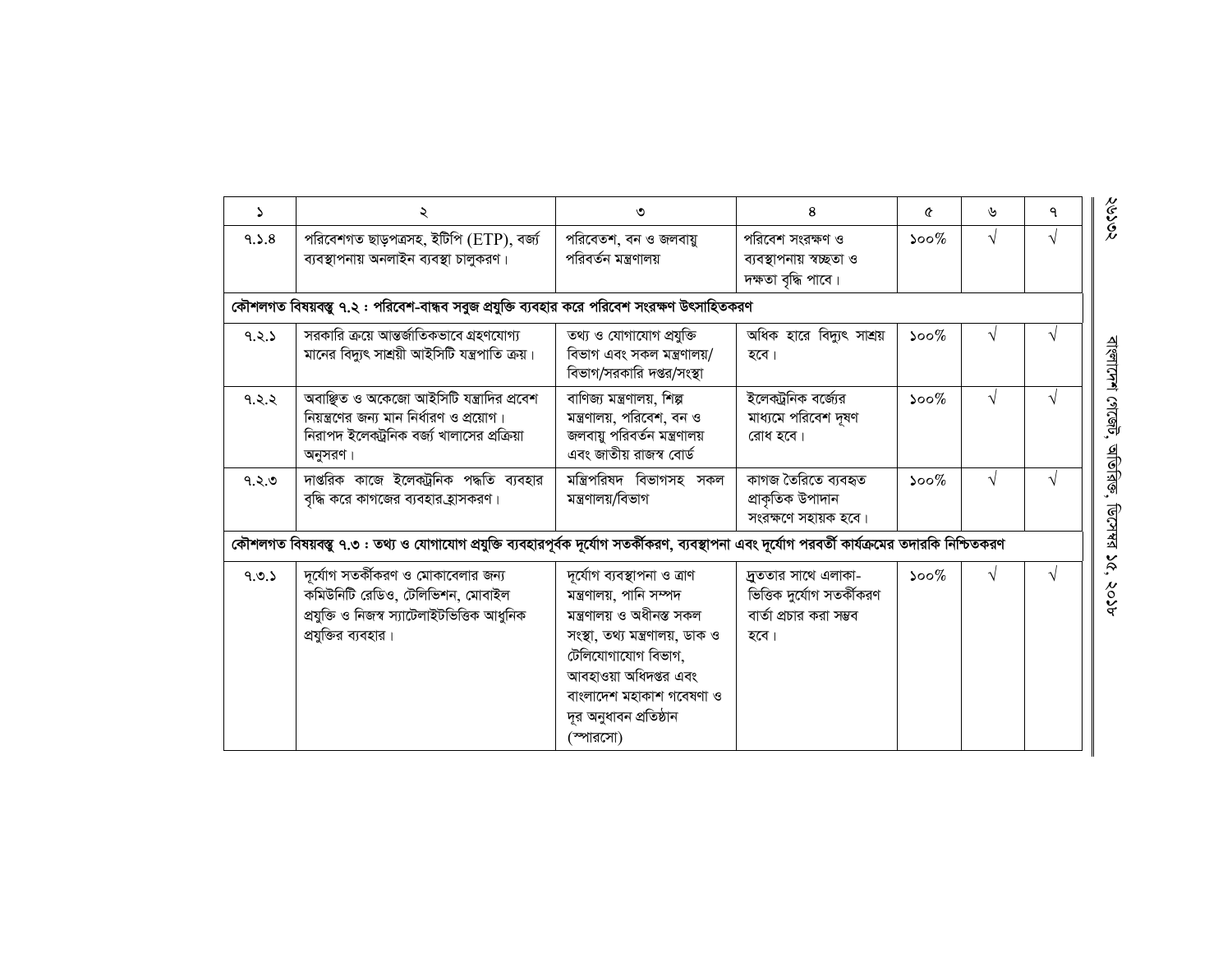| $\Delta$ | ২                                                                                                                                                          | ৩                                                                                                                                                                                          | 8                                                                                             | Q        | ৬          | ٩ |
|----------|------------------------------------------------------------------------------------------------------------------------------------------------------------|--------------------------------------------------------------------------------------------------------------------------------------------------------------------------------------------|-----------------------------------------------------------------------------------------------|----------|------------|---|
| 9.0.5    | দূৰ্যোগ পরবৰ্তী অবস্থা মোকাবেলা, ক্ষয়ক্ষতি<br>নিরূপণ এবং ত্রাণ সামগ্রীর সুষম বণ্টনে<br>আইসিটি/নিজস্ব স্যাটেলাইট ভিত্তিক প্রযুক্তির<br>ব্যবহার।            | দূৰ্যোগ ব্যবস্থাপনা ও ত্ৰাণ<br>মন্ত্ৰণালয়, পানি সম্পদ<br>মন্ত্ৰণালয় ও অধীনস্ত সকল<br>সংস্থা, প্রতিরক্ষা মন্ত্রণালয়,<br>ডাক ও টেলিযোগাযোগ বিভাগ<br>এবং তথ্য ও যোগাযোগ প্রযুক্তি<br>বিভাগ | দুৰ্যোগ মোকাবেলায়<br>প্রশাসনিক দক্ষতা বৃদ্ধির<br>পাশাপাশি যথাযথ উদ্যোগ<br>গ্ৰহণে সহায়ক হবে। | $500\%$  | $\sqrt{ }$ | V |
| 9.0.0    | দূৰ্যোগকালীন বিকল্প যোগাযোগ ব্যবস্থা<br>প্রতিষ্ঠা।                                                                                                         | ডাক ও টেলিযোগাযোগ বিভাগ<br>এবং দূর্যোগ ব্যবস্থাপনা ও ত্রাণ<br>মন্ত্ৰণালয়                                                                                                                  | নিরবচ্ছিন্ন ইন্টারনেট<br>সংযোগ নিশ্চিত হবে।                                                   | $500\%$  | $\sqrt{ }$ |   |
|          | কৌশলগত বিষয়বস্তু ৭.৪: ডিজিটাল বর্জ্যের (e-waste) নিরাপদ ব্যবস্থাপনা নিশ্চিতকরণ                                                                            |                                                                                                                                                                                            |                                                                                               |          |            |   |
| 9.8.5    | পুরাতন পিসি, যন্ত্রাংশ ও আইসিটি যন্ত্রাদি হতে<br>মূল্যবান ধাতু নিষ্কাশন করে পুনঃ ব্যবহারের<br>জন্য প্ল্যান্ট স্থাপন ও ডাম্পিং স্টেশন স্থাপন<br>উৎসাহিতকরণ। | শিল্প মন্ত্রণালয়, পরিবেশ, বন ও<br>জলবায়ু পরিবর্তন মন্ত্রণালয়,<br>বিজ্ঞান ও প্রযুক্তি মন্ত্রণালয়, ডাক<br>ও টেলিযোগাযোগ বিভাগ এবং<br>তথ্য ও যোগাযোগ প্ৰযুক্তি বিভাগ                      | পরিবেশ দূষণ রোধে<br>সহায়ক হবে।                                                               | $500\%$  | $\sqrt{}$  | V |
| 9.8.5    | ডিজিটাল বর্জ্যের (e-waste) নিরাপদ<br>ব্যবস্থাপনা বিষয়ক সচেতনতামূলক কৰ্মসূচি<br>প্রণয়ন ও বাস্তবায়ন।                                                      | পরিবেশ, বন ও জলবায়ু<br>পরিবর্তন মন্ত্রণালয়, শিল্প<br>মন্ত্রণালয়, বিজ্ঞান ও প্রযুক্তি<br>মন্ত্ৰণালয়, ডাক ও<br>টেলিযোগাযোগ বিভাগ এবং<br>তথ্য ও যোগাযোগ প্ৰযুক্তি বিভাগ                   | ডিজিটাল বর্জ্যের<br>(e-waste) ক্ষতিকর<br>প্ৰভাব সম্বন্ধে সকলে<br>সচেতন হবে।                   | ১০০ $\%$ | $\sqrt{}$  |   |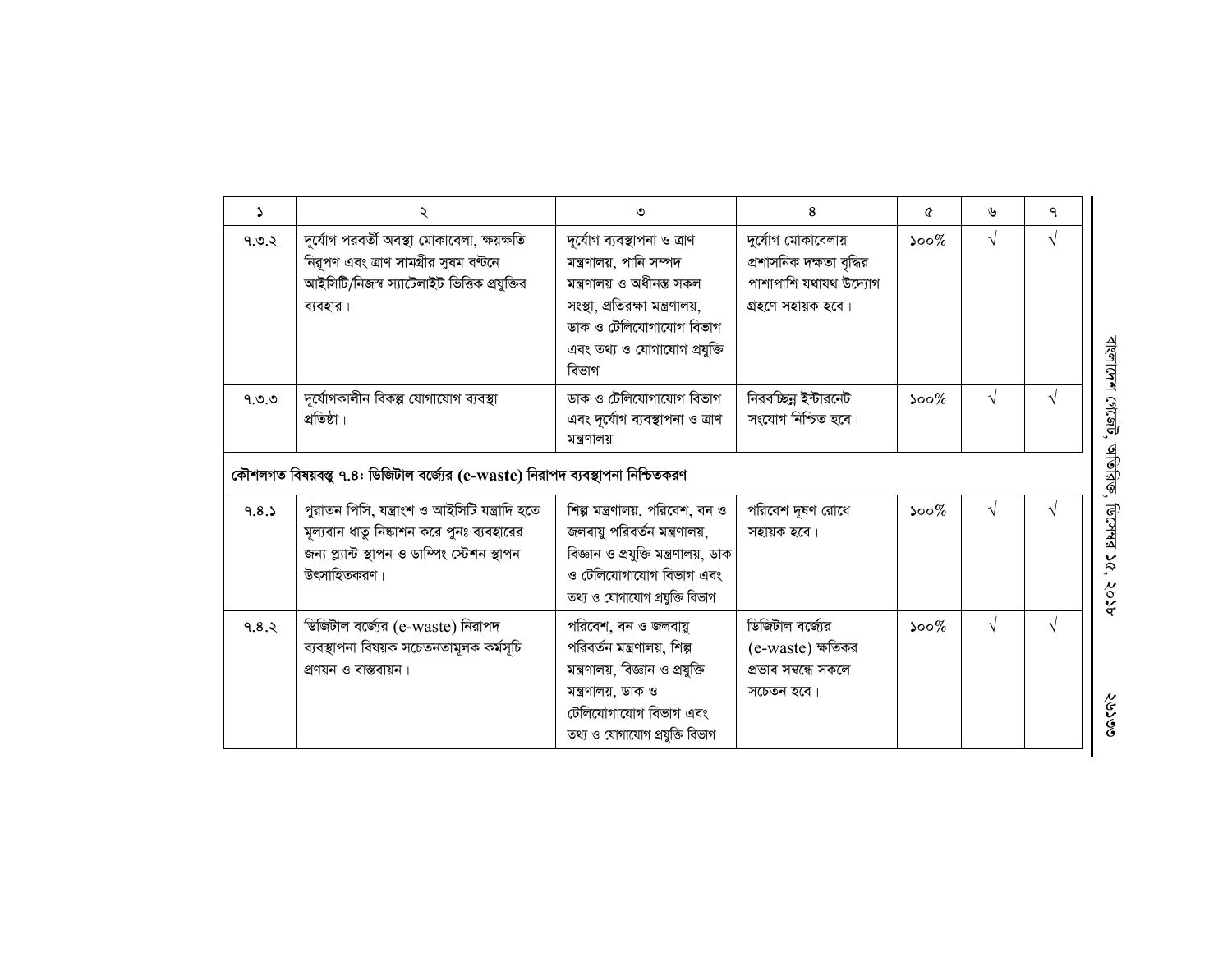|                                                            | কৌশলগত বিষয়বস্তু ৭.৫ : জলবায়ু পরিবর্তনের প্রভাব নিরূপণে ডিজিটাল প্রযুক্তির প্রয়োগ ও ব্যবহার নিশ্চিতকরণ                                                                                                                                                                                                                               |                                                                                                                                                                                      |                                                                                                                                                                                                                                                             |         |            |            |  |  |  |  |
|------------------------------------------------------------|-----------------------------------------------------------------------------------------------------------------------------------------------------------------------------------------------------------------------------------------------------------------------------------------------------------------------------------------|--------------------------------------------------------------------------------------------------------------------------------------------------------------------------------------|-------------------------------------------------------------------------------------------------------------------------------------------------------------------------------------------------------------------------------------------------------------|---------|------------|------------|--|--|--|--|
| $\mathcal{L}$                                              | ২                                                                                                                                                                                                                                                                                                                                       | ৩                                                                                                                                                                                    | 8                                                                                                                                                                                                                                                           | Q       | ৬          | ٩          |  |  |  |  |
| 9. $&$                                                     | Climate Change Trend निबृभरण<br>সেন্ট্রাল ডাটাবেস নির্মাণ ও করণীয় নির্ধারণ।                                                                                                                                                                                                                                                            | প্রতিরক্ষা মন্ত্রণালয়, পরিবেশ, বন<br>ও জলবায়ু পরিবর্তন মন্ত্রণালয়,<br>আবহাওয়া অধিদপ্তর এবং<br>বাংলাদেশ মহাকাশ গবেষণা ও<br>দূর অনুধাবন প্রতিষ্ঠান<br>(স্পারসো)                    | গবেষণা ও দূৰ্যোগ প্ৰশমনে<br>ডাটা ব্যবহার করা যাবে<br>এবং Climate<br>Change নিরসনে<br>উদ্যোগ নেয়া যাবে।                                                                                                                                                     | $500\%$ | $\sqrt{ }$ | $\sqrt{ }$ |  |  |  |  |
| উদ্দেশ্য # ৮: উৎপাদনশীলতা বাড়ানো (Enhancing Productivity) |                                                                                                                                                                                                                                                                                                                                         |                                                                                                                                                                                      |                                                                                                                                                                                                                                                             |         |            |            |  |  |  |  |
|                                                            | কৌশলগত বিষয়বস্তু ৮.১ : দেশের সকল শিল্প-বাণিজ্য-সেবা ও উৎপাদন খাতের উৎপাদনশীলতা বৃদ্ধির জন্য ডিজিটাল প্রযুক্তির সর্বোচ্চ ব্যবহার নিশ্চিতকরণে<br>সর্বপ্রকার সহায়তা এবং অগ্রাধিকার প্রদান                                                                                                                                                |                                                                                                                                                                                      |                                                                                                                                                                                                                                                             |         |            |            |  |  |  |  |
| b.3.5                                                      | নতুন ব্যবসা বাণিজ্য শুরু, নতুন শিল্প স্থাপন<br>এবং ব্যবসা বণিজ্য ও শিল্প পরিচালনার জন্য<br>প্রয়োজনীয় সকল সরকারি, আধাসরকারি,<br>স্বায়ত্তশাসিত এবং স্থানীয় সরকারের সেবা<br>সমন্বয়ে একটি One Stop Service তৈরি<br>করতে হবে; এ সার্ভিসের মাধ্যমে সংশ্লিষ্ট সকল<br>রাজস্ব, ফি ইত্যাদি পরিশোধের জন্য একটি<br>পেমেন্ট গেটওয়ে সমন্বিতকরণ। | মন্ত্রিপরিষদ বিভাগ, বাণিজ্য<br>মন্ত্রণালয়, স্থানীয় সরকার<br>বিভাগ, এনবিআর, $BIDA$<br>BBZA, BEPZA, সকল<br>সিটি কর্পোরেশন, স্থানীয়<br>সরকার প্রতিষ্ঠানসমুহ<br>এফবিসিসিআই এবং বেসিস। | S. Doing Business<br>সূচকে উন্নয়ন ঘটবে;<br>২. সরকারি সেবা প্রাপ্তিতে<br>ব্যবসা প্রতিষ্ঠানসমূহের জন্য<br>$TCV$ ন্যূনতম পর্যায়ে<br>নামিয়ে আনা সম্ভব হবে; এবং<br>৩. সেবা সরবরাহে<br><b>Individual Contact</b><br>ন্যূনতম পর্যায়ে নামিয়ে<br>আনা সম্ভব হবে। | $500\%$ | $\sqrt{ }$ | $\sqrt{ }$ |  |  |  |  |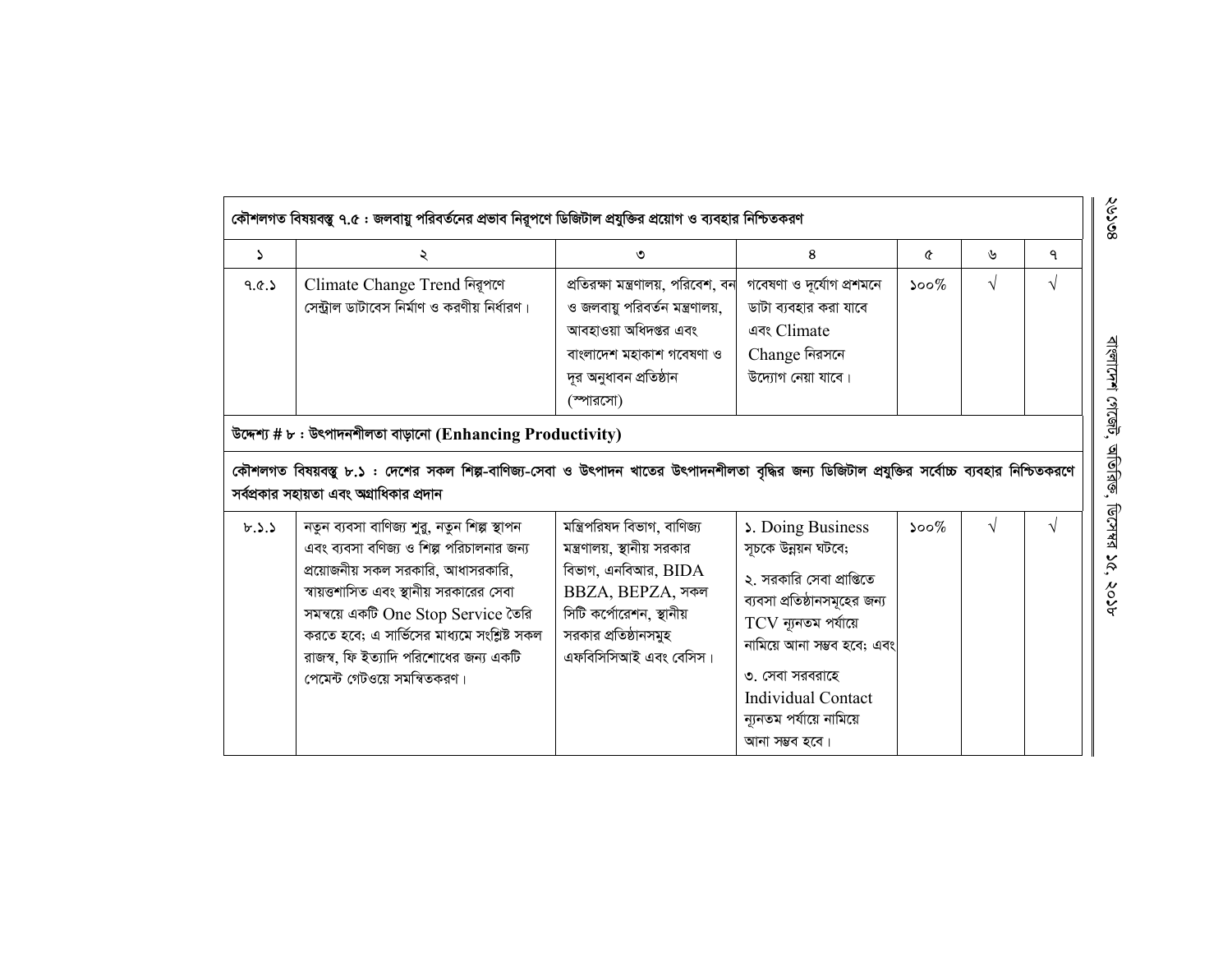| Σ     | ২                                                                                                                                                                                                    | ৩                                                                                                   | 8                                                                                                                                          | ᢙ                           | ৬          | ٩             |
|-------|------------------------------------------------------------------------------------------------------------------------------------------------------------------------------------------------------|-----------------------------------------------------------------------------------------------------|--------------------------------------------------------------------------------------------------------------------------------------------|-----------------------------|------------|---------------|
| b.3.3 | দেশের অভ্যন্তরে পণ্য পরিবহণ এবং আমদানি<br>ও রপ্তানিতে ব্যবহৃত সকল যানবাহন তথা<br>Logistics ট্ৰ্যাকিং ও বুকিং এবং Payment<br>ব্যবস্থা সমন্বয়ে একটি One Stop<br>Logistic ব্যবস্থাপনা সিস্টেম তৈরিকরণ। | নৌপরিবহন মন্ত্রণালয়,<br>বেসামারিক বিমান পরিবহন ও<br>পৰ্যটন মন্ত্ৰণালয় এবং সড়ক ও<br>মহাসড়ক বিভাগ | <b>Improved Supply</b><br>Chain Management<br>আমদানি রপ্তানি এবং<br>অভ্যন্তরীণ পণ্য পরিবহণে<br>সুষ্ঠু পরিকল্পনা ও<br>ব্যবস্থাপনা চালু হবে। | $\mathcal{S}^{\mathcal{O}}$ | $\sqrt{ }$ | $\mathcal{N}$ |
| b.50  | সাইথ-সাউথ কো-অপারেশনের আওতায় অন্য<br>দেশে ই-গভর্নেন্স উদ্যোগে সহায়তা প্রদান।                                                                                                                       | তথ্য ও যোগাযোগ প্রযুক্তি<br>বিভাগ                                                                   | বিদেশে দেশীয় শিল্পের<br>বিকাশ ঘটবে।                                                                                                       | $\mathcal{S}^{\mathcal{O}}$ | $\sqrt{ }$ | $\sqrt{ }$    |
| b.3.8 | বিদ্যুতের ভবিষ্যত চাহিদা মেটানোর লক্ষ্যে বিগ<br>ডাটা প্রযুক্তি প্রয়োগ।                                                                                                                              | বিদ্যুৎ বিভাগ                                                                                       | উৎপাদন ও সরবরাহে<br>ব্যবস্থাপনা দক্ষতা বৃদ্ধি<br>পাবে।                                                                                     | $500\%$                     | $\sqrt{}$  | $\sqrt{ }$    |
| b.2.6 | সর্বত্র কৃত্রিম বুদ্ধিমত্তা $(AI)$ ব্যবহারের মাধ্যমে<br>বিদ্যুৎ ও গ্যাস সাশ্রয়ী/স্বয়ংক্রিয় যন্ত্রপাতি<br>ব্যবহার।                                                                                 | বিদ্যুৎ বিভাগ এবং জ্বালানি ও<br>খনিজ সম্পদ বিভাগ                                                    | বিদ্যুৎ/গ্যাস খরচ_হাস<br>পাবে, লোডশেডিং কমবে,<br>বাতাসে গ্রিন হাউজ গ্যাসের<br>পরিমাণ হ্রাস পাবে।                                           | $500\%$                     | $\sqrt{}$  | $\mathcal{N}$ |
| b.3.9 | অফগ্রিড এলাকায় রিনিউবল এনার্জিভিত্তিক<br>আইসিটি স্থাপনা ও অবকাঠামো নিৰ্মাণ।                                                                                                                         | বিদ্যুৎ বিভাগ                                                                                       | বিকল্প বিদ্যুৎ ব্যবহার<br>উৎসাহিত হবে, বাতাসে<br>গ্রিন হাউজ গ্যাসের পরিমাণ<br>ক্লাস পাবে।                                                  | $\mathcal{S}^{\mathcal{O}}$ | $\sqrt{ }$ | $\mathcal{N}$ |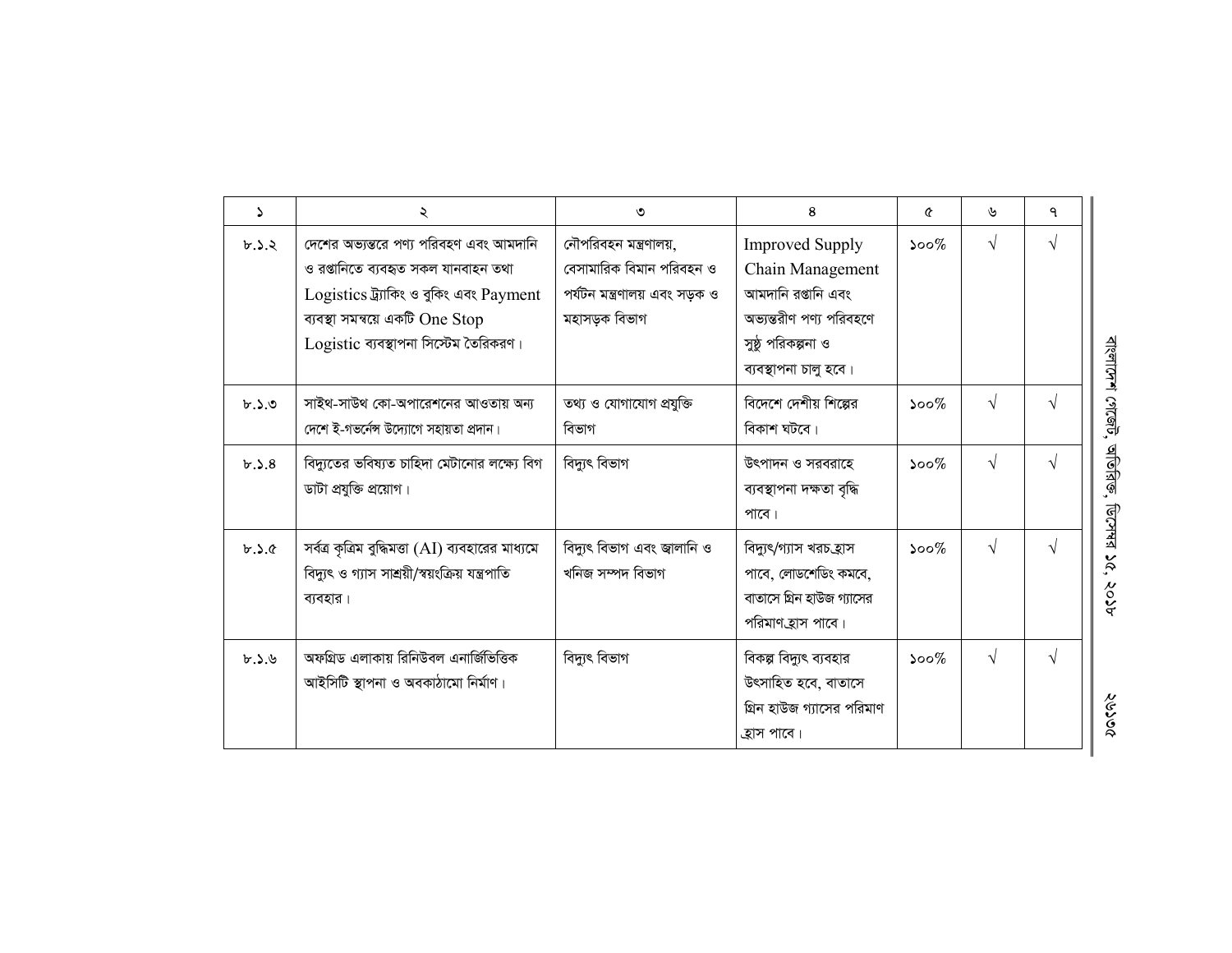|          | কৌশলগত বিষয়বস্তু ৮.২ : যোগাযোগ ব্যবস্থায় ডিজিটাল প্রযুক্তির সর্বোচ্চ ব্যবহার নিশ্চিতকরণ                                                                                                                                                                                                         |                                                                                                                                            |                                                                                                                                                                               |                                                                    |                                                      |            |
|----------|---------------------------------------------------------------------------------------------------------------------------------------------------------------------------------------------------------------------------------------------------------------------------------------------------|--------------------------------------------------------------------------------------------------------------------------------------------|-------------------------------------------------------------------------------------------------------------------------------------------------------------------------------|--------------------------------------------------------------------|------------------------------------------------------|------------|
| $\Delta$ | ২                                                                                                                                                                                                                                                                                                 | ৩                                                                                                                                          | 8                                                                                                                                                                             | ℰ                                                                  | ৬                                                    | ٩          |
| b.3.5    | সড়কসমূহে যানজট নিরসনের জন্যে ক্যামেরা,<br>সেন্সর এবং IoT এর সমন্বয়ে Intelligent<br>Traffic Management System চালু<br>করা এর সাথে একটি পেমেন্ট গেটওয়ে<br>সমন্বিতকরণ।                                                                                                                            | সড়ক পরিবহণ ও মহাসড়ক<br>বিভাগ; সেতু বিভাগ, সুরক্ষা<br>সেবা বিভাগ, স্থানীয় সরকার<br>বিভাগ, আৰ্থিক প্ৰতিষ্ঠান বিভাগ<br>এবং বাংলাদেশ ব্যাংক | সড়ক মহাসড়কে যানবাহন<br>চলাচলে শৃংখলা আনয়ন।<br>সড়ক ব্যবহারের দক্ষতা<br>বৃদ্ধি, সড়কে সময়ের<br>অপচয় রোধ এবং জ্বালানী<br>সাশ্রয় ও পরিবেশ দূষণ<br>রোধ হবে।                 | ঢাকাসহ<br>কয়েকটি<br>বড় শহরে  <br>এবং ঢাকা<br>চউগ্ৰাম<br>মহাসড়কে | সকল সিটি<br>কৰ্পোশেন<br>এবং সকল<br>জাতীয়<br>মহাসড়ক | $\sqrt{ }$ |
| b.2.2    | সড়ক সেতু এবং ফেরিঘাটে টোল আদায়ের<br>সময় কোনো গাড়িকে যাতে থেমে টোল<br>পরিশোধ করতে না হয় তার জন্যে $\rm{IoT/IoE}$<br>এবং সেন্সর বেসড অটোমেটিক টোল আদায়ের<br>ব্যবস্থা চালুকরণ।                                                                                                                 | সড়ক পরিবহণ ও মহাসড়ক<br>বিভাগ; সেতু বিভাগ এবং নৌ-<br>পরিবহন মন্ত্রণালয়                                                                   | টোল আদায় ব্যবস্থার দক্ষতা<br>বৃদ্ধি, সড়কে যানজট কমিয়ে<br>আনা।                                                                                                              | $\mathfrak{c}\circ\mathcal{\%}$                                    | $b \circ \%$                                         | $500\%$    |
| b.5.9    | $BRTA$ -এর সকল সেবা ডিজিটাইজড করা<br>এবং সকল প্রকার ফি অনলাইনে পরিশোধের<br>ব্যবস্থা সম্বলিত একটি পেমেন্ট গেটওয়ে<br>সমন্বিত করতে হবে। গাড়ির, রেজিস্ট্রেশন,<br>ফিটনেস চেক, ড্রাইভিং লাইসেন্স এর জন্য<br>পরীক্ষাসহ অনুরূপ সকল সার্ভিসের জন্য একটি<br>অনলাইন কিউ ম্যানেজমেন্ট সিস্টেম<br>সমন্বযকরণ। | সড়ক ও মহাসড়ক বিভাগ এবং<br>বিআরটিএ                                                                                                        | সেবা গ্রহীতার TCV কমে<br>আসবে, বিআরটিএ-এর<br>কাজে স্বচ্ছতা নিশ্চিত হবে,<br>সেবা সরবরাহকারী এবং<br>সেবা গ্রহীতার মধ্যে সরাসরি<br>যোগাযোগের প্রয়োজনীয়তা<br>যথাসম্ভব কমে আসবে। | $\mathcal{S}^{\mathcal{O}}$                                        | $\sqrt{}$                                            | $\sqrt{ }$ |

ବର୍ବ

বাংলাদেশ গেজেট, অতিরিক্ত, ডিসেম্বর ১৫, ২০১৮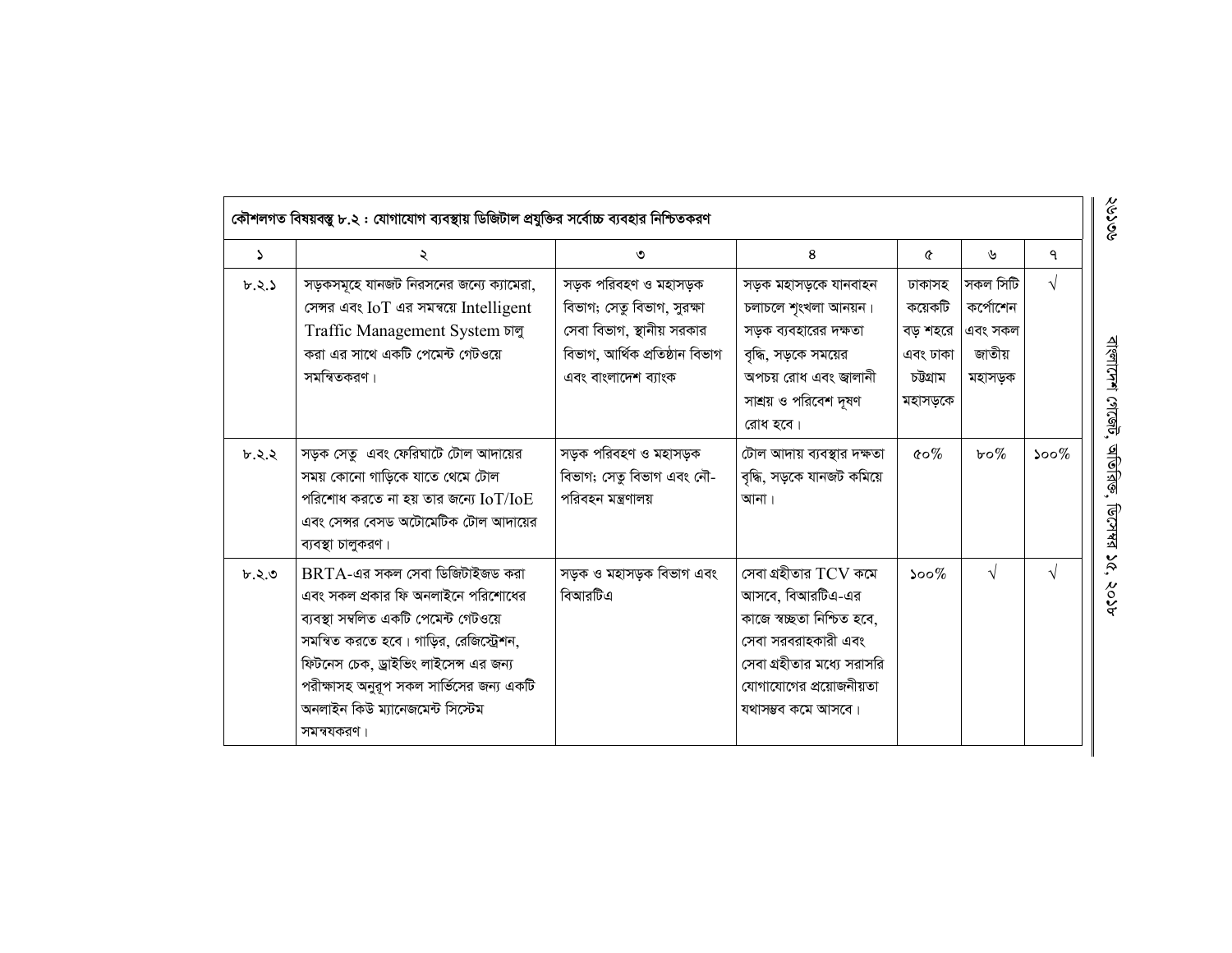| $\Delta$ | ২                                                                                                                                                                                                                                  | ৩                                                                                                                                                               | 8                                                                                                        | ৫                           | ৬         | ٩          |
|----------|------------------------------------------------------------------------------------------------------------------------------------------------------------------------------------------------------------------------------------|-----------------------------------------------------------------------------------------------------------------------------------------------------------------|----------------------------------------------------------------------------------------------------------|-----------------------------|-----------|------------|
| b.2.8    | যানবাহনের ফিটনেস পরীক্ষার জন্য PPP ভিত্তিতে<br>দেশব্যপী Digital Fitness Examination<br>System গড়ে তোলা এবং একটি থার্ড পার্টি<br>অডিট সিস্টেমের মাধ্যমে Digital Fitness<br>Examination Center গুলোর নিয়মিত<br>অডিটের ব্যবস্থাকরণ। | সড়ক ও মহাসড়ক বিভাগ এবং<br>বিআরটিএ                                                                                                                             | যানবাহন ফিটনেস ব্যবস্থায়<br>দক্ষতা আনয়ন সম্ভব হবে।                                                     | $\mathcal{S}^{\mathcal{O}}$ | $\sqrt{}$ | $\sqrt{ }$ |
|          | কৌশলগত বিষয়বস্তু ৮.৩ : সকলের জন্য সুস্বাস্থ্য নিশ্চিতকরণে ডিজিটাল প্রযুক্তির সর্বোচ্চ ব্যবহার                                                                                                                                     |                                                                                                                                                                 |                                                                                                          |                             |           |            |
| b.9.5    | জাতীয় ই-হেলথ পলিসি ও কর্মকৌশল প্রণয়ন।                                                                                                                                                                                            | পরিবার<br>স্বাস্ত্য<br>ଂ<br>কল্যাণ<br>মন্ত্ৰণালয়, স্বাস্থ্য সেবা বিভাগ<br>এবং স্বাস্থ্য অধিদপ্তর                                                               | তথ্যপ্ৰযুক্তি<br>খাতে<br>স্বাস্থ্য<br>ব্যবহারের জন্য সুনির্দিষ্ট<br>কর্মকৌশল ও রোডম্যাপ<br>তৈরি সহজ হবে। | $\mathcal{S}^{\mathcal{O}}$ | $\sqrt{}$ | $\sqrt{ }$ |
| b.9.8    | স্বাস্থ্য খাতের সেবাদানকারী মাঠ পর্যায়ের<br>প্রতিষ্ঠানসহ প্রাইমারি, সেকেন্ডারি ও টারশিয়ারি<br>হাসপাতাল, গবেষণা ও নীতি প্রণয়নকারী সকল<br>প্রতিষ্ঠান উচ্চগতির (ব্রডব্যান্ড) নেটওয়ার্কে<br>সংযুক্তকরণ।                            | স্বাস্থ্য সেবা বিভাগ, স্বাস্থ্য<br>শিক্ষা ও পরিবার কল্যাণ<br>বিভাগ এবং অধীনস্থ দপ্তর,<br>সংস্থা ও প্রতিষ্ঠানসমুহ                                                | ডিজিটাল স্বাস্থ্যসেবা<br>প্রদানের সক্ষমতা বৃদ্ধি<br>পাবে।                                                | $\mathcal{S}^{\mathcal{O}}$ | $\sqrt{}$ | V          |
| b.9.9    | স্বাস্থ্য খাতের সেবাদানকারী সকল বেসরকারি<br>ও এনজিও প্রতিষ্ঠানকে উচ্চগতির নেটওয়ার্কে<br>সংযুক্তি নিশ্চিতকরণ। প্রয়োজনে আইনী<br>কাঠামোর অধীনে এই সংযুক্তি নিশ্চিতকরণ।                                                              | সমাজকল্যাণ মন্ত্ৰণালয়, স্বাস্থ্য<br>সেবা বিভাগ, স্বাস্থ্য শিক্ষা ও<br>পরিবার কল্যাণ বিভাগ এবং<br>অধীনস্থ দপ্তর, সংস্থা ও<br>প্ৰতিষ্ঠানসমুহ এবং এনজিও<br>ব্যরো। | ডিজিটাল স্বাস্থ্যসেবা<br>প্রদানের সক্ষমতা বৃদ্ধি<br>পাবে।                                                | $\mathcal{S}^{\mathcal{O}}$ | $\sqrt{}$ | $\sqrt{ }$ |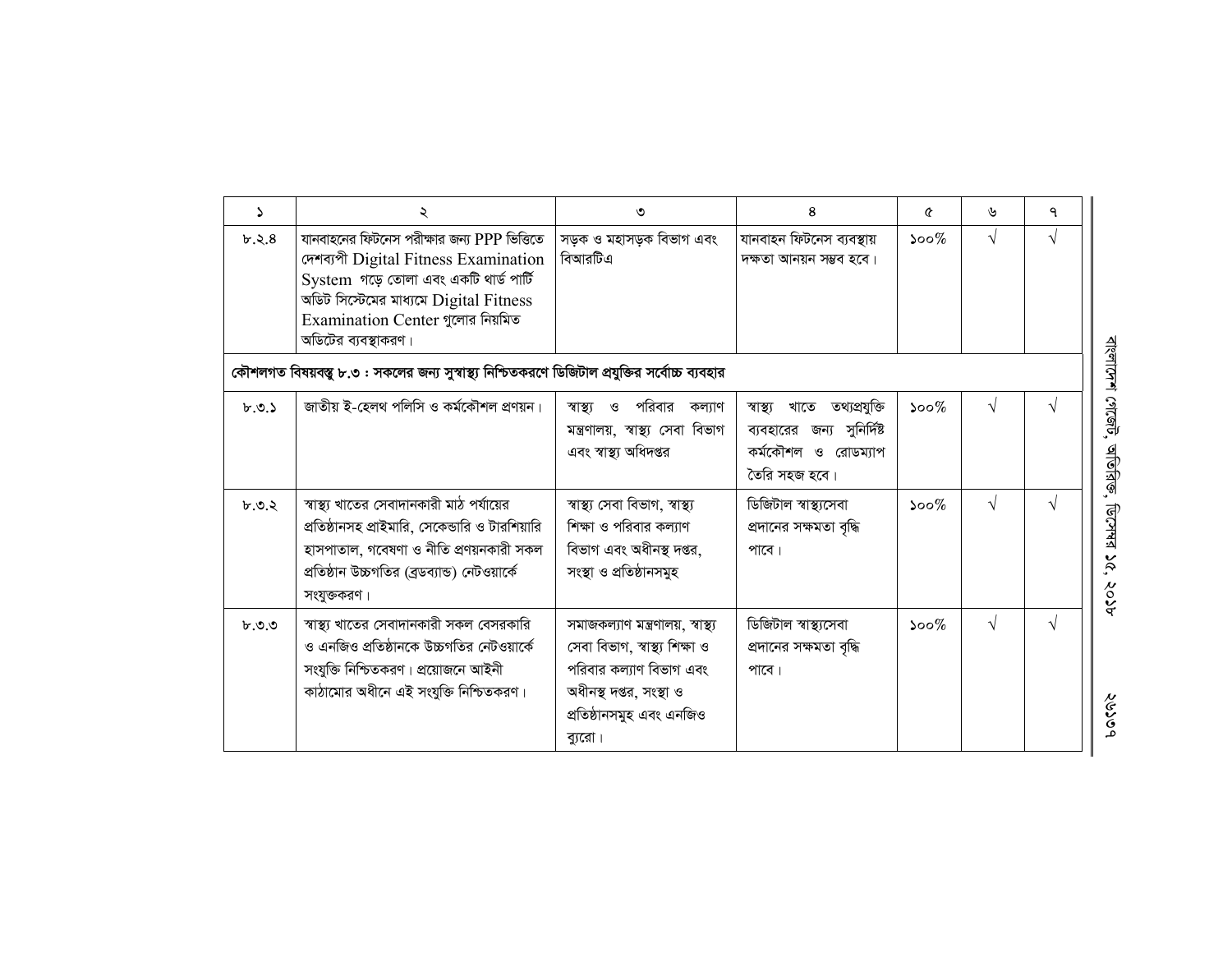| ۵     | ২                                                                                                                                                                                                                               | ৩                                                                                                                                  | 8                                                                                                                                                                                                                                  | ৫       | ৬          | ٩ |
|-------|---------------------------------------------------------------------------------------------------------------------------------------------------------------------------------------------------------------------------------|------------------------------------------------------------------------------------------------------------------------------------|------------------------------------------------------------------------------------------------------------------------------------------------------------------------------------------------------------------------------------|---------|------------|---|
| b.9.8 | ইলেক্ট্রনিক হেলথ রেকর্ড : সকল নাগরিকের<br>জন্য Portable EHR নিশ্চিতকরণ।<br>বাংলাদেশে স্বাস্থ্য সেবা প্রদানকারী যে কোন<br>ব্যক্তি বা প্রতিষ্ঠানের উপর Portable EHR<br>ব্যবহারের বাধ্যবাধকতা তৈরি করে প্রয়োজনীয়<br>আইন প্ৰণয়ন। | স্বাস্থ্য সেবা বিভাগ, স্বাস্থ্য<br>শিক্ষা ও পরিবার কল্যাণ<br>বিভাগ এবং অধীনস্থ দপ্তর,<br>সংস্থা ও প্রতিষ্ঠানসমূহ                   | সকল নাগরিকের জন্য<br>স্বাস্থ্য সুরক্ষার সম সুযোগ<br>তৈরি এবং একটি স্বচ্ছ ও<br>জবাবদিহিমূলক স্বাস্থ্য<br>সেবা ব্যবস্থার উত্তরণ<br>ঘটবে।                                                                                             | $500\%$ | $\sqrt{}$  |   |
| b.9.6 | অনলাইন প্রেসক্রিপশন : সকল পর্যায়ে<br>ব্যবহারযোগ্য অনলাইন প্রেসক্রিপশন সিস্টেম<br>উন্নয়ন ও $POC$ সম্পাদন এবং প্রচলন।                                                                                                           | স্বাস্থ্য সেবা বিভাগ, স্বাস্থ্য<br>শিক্ষা ও পরিবার কল্যাণ<br>বিভাগ এবং অধীনস্থ সংস্থা ও<br>প্ৰতিষ্ঠানসমূহ এবং বিএমডিসি             | সকল নাগরিকের জন্য<br>স্বাস্থ্য সুরক্ষার সম সুযোগ<br>তৈরি এবং একটি স্বচ্ছ ও<br>জবাবদিহিমূলক স্বাস্থ্য<br>সেবা ব্যবস্থার উত্তরণ<br>ঘটবে।                                                                                             | $500\%$ | $\sqrt{ }$ |   |
| b.9.9 | Clinical Decision support System<br>(CDSS) উন্নয়ন ও POC সম্পাদন এবং<br>প্ৰচলন।                                                                                                                                                 | স্বাস্থ্য সেবা বিভাগ, স্বাস্থ্য<br>শিক্ষা ও পরিবার কল্যাণ<br>বিভাগ এবং অধীনস্থ সংস্থা ও<br>প্ৰতিষ্ঠানসমূহ বিএমডিসি এবং<br>ডিজিডিএ। | কমিউনিটি ক্লিনিক,<br>ইউনিয়ন স্বাস্থ্য ও পরিবার<br>কল্যাণ কেন্দ্ৰ, নবীন<br>ডাক্তারবৃন্দ রোগ নির্ণয়<br>এবং প্রেসক্রিপশন প্রদান<br>এবং প্রয়োজনীয় পরীক্ষা<br>নিরীক্ষার নির্দেশনা<br>প্রদানের ক্ষেত্রে সঠিক দিক<br>নির্দেশনা পাবেন। | $500\%$ | $\sqrt{}$  |   |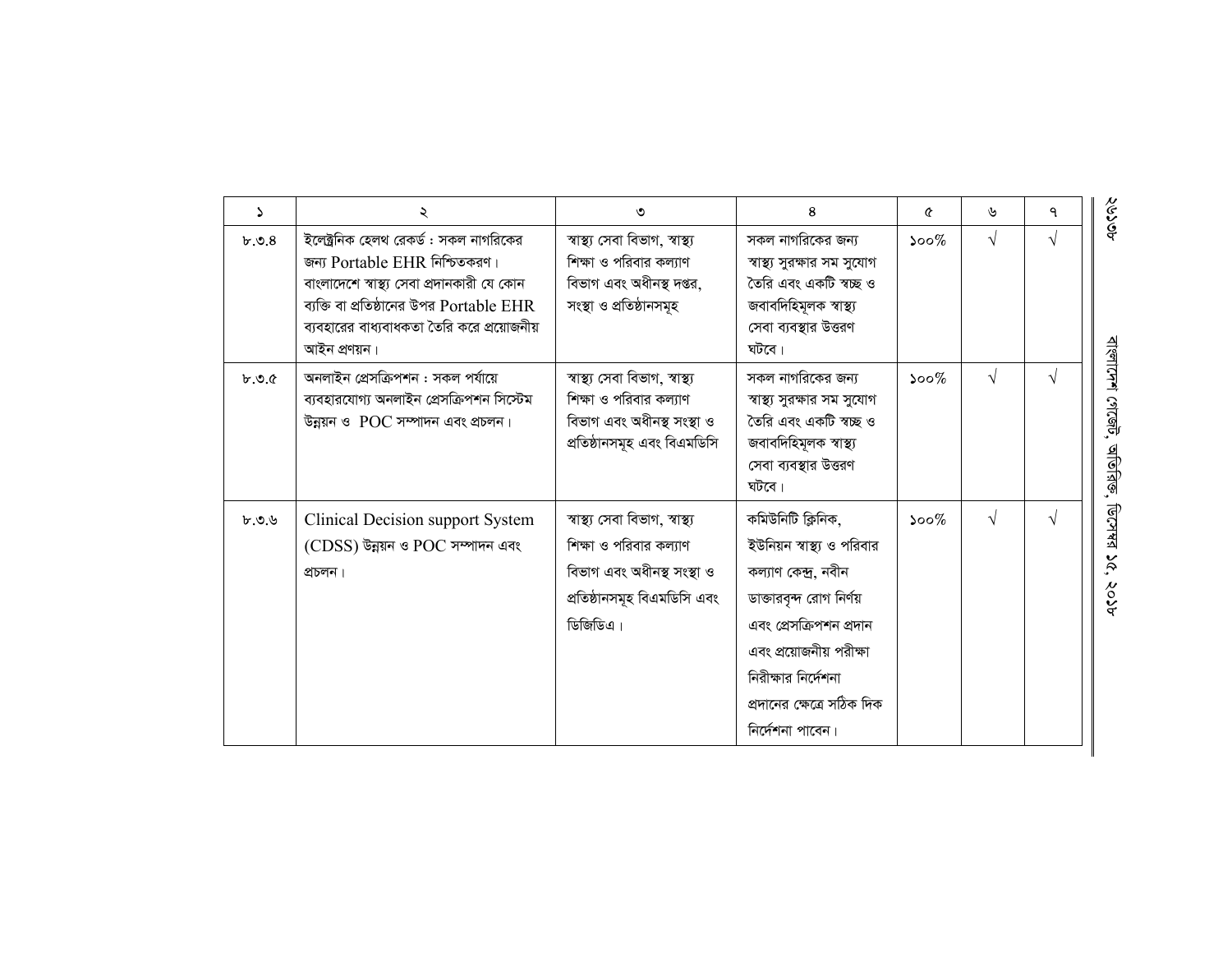| $\Delta$ | ২                                                                                                                                                                                                                                                                                                                                                                                                           | ৩                                                                                                                                                                                                                  | 8                                                                             | ৫       | ৬                           | ٩          |
|----------|-------------------------------------------------------------------------------------------------------------------------------------------------------------------------------------------------------------------------------------------------------------------------------------------------------------------------------------------------------------------------------------------------------------|--------------------------------------------------------------------------------------------------------------------------------------------------------------------------------------------------------------------|-------------------------------------------------------------------------------|---------|-----------------------------|------------|
| b.9.9    | সকল প্রকার চিকিৎসা শিক্ষায় তথ্যপ্রযুক্তির<br>ব্যবহার এবং শিক্ষার্থীদের মধ্যে তথ্যপ্রযুক্তি<br>ব্যবহারের দক্ষতা তৈরি কারিকুলাম-এ অন্তর্ভুক্ত<br>করতে হবে। সে অনুযায়ী ডাক্তার নার্স, প্যারা<br>মেডিকস এবং স্বাস্থ্য কর্মী ও টেকনিশিয়ানদের<br>জন্য Massive Open Online Course<br>(MOOC) অন্যান্য অনলাইন এবং<br>ইনোভেটিভ ব্যবস্থায় দক্ষতা উন্নয়নের জন্য<br>জীবনব্যাপী শিক্ষা ও প্রশিক্ষণের ব্যবস্থা গ্রহণ। | স্বাস্থ্য সেবা বিভাগ, স্বাস্থ্য<br>শিক্ষা ও পরিবার কল্যাণ<br>বিভাগ এবং অধীনস্থ সংস্থা ও<br>প্ৰতিষ্ঠানসমূহ বিএমডিসি,<br>বিএনএমসি, বাংলাদেশ স্টেট<br>মেডিকেল ফ্যাকালটি, সকল<br>মেডিকেল বিশ্ববিদ্যালয় এবং<br>ইউজিসি। | স্বাস্থ্য সেবার জন্য উপযুক্ত<br>$HR$ সরবরাহ নিশ্চিত<br>হবে।                   | ৫০ $%$  | ১০০ $%$                     | $\sqrt{ }$ |
| b.9.b    | স্বাস্থ্য অধিদপ্তর কর্তৃক উন্নয়নকৃত<br>এইচআরআইএস এবং অনলাইন আবেদন<br>আরো উন্নয়ন এবং প্রযোজ্য সকল ক্ষেত্রে<br>চালুকরণ।                                                                                                                                                                                                                                                                                     | স্বাস্থ্য সেবা বিভাগ, স্বাস্থ্য<br>শিক্ষা ও পরিবার কল্যাণ<br>বিভাগ এবং স্বাস্থ্য অধিদপ্তর                                                                                                                          | স্বাস্থ্য খাতে নিয়োজিত<br>জনবলের যৌক্তিক ব্যবহার<br>এবং সেবা সহজীকরণ<br>হবে। | $500\%$ | $\sqrt{ }$                  |            |
| b.9.8    | ই-নথি চালুকরণসহ অভ্যন্তরীণ সকল প্রসেস<br>ডিজিটালকরণ, সরকারের অন্য কোনো<br>উদ্যোগে তৈরি ডিজিটাল রিসোর্স প্রয়োজনে<br>পুন: ব্যবহারকরণ।                                                                                                                                                                                                                                                                        | স্বাস্থ্য সেবা বিভাগ, স্বাস্থ্য<br>শিক্ষা ও পরিবার কল্যাণ<br>বিভাগ এবং স্বাস্থ্য অধিদপ্তর                                                                                                                          | স্বাস্থ্য খাতে সেবা<br>সহজীকরণ হবে।                                           | $500\%$ | $\sqrt{ }$                  |            |
| b.9.50   | কমিউনিটি ক্লিনিক, ইউনিয়ন স্বাস্থ্য কেন্দ্ৰ,<br>উপজেলা হাসপাতাল পর্যায়ে টেলিমেডিসিন<br>এবং টেলিডায়াগনস্টিক চালুকরণ।                                                                                                                                                                                                                                                                                       | স্বাস্থ্য সেবা বিভাগ, স্বাস্থ্য<br>শিক্ষা ও পরিবার কল্যাণ<br>বিভাগ এবং অধীনস্থ দপ্তর,<br>সংস্থা ও প্রতিষ্ঠানসমূহ                                                                                                   | স্বাস্থ্য খাতে সেবা<br>সহজীকরণ হবে।                                           | ২৫%     | $\mathcal{S}^{\mathcal{O}}$ | $\sqrt{ }$ |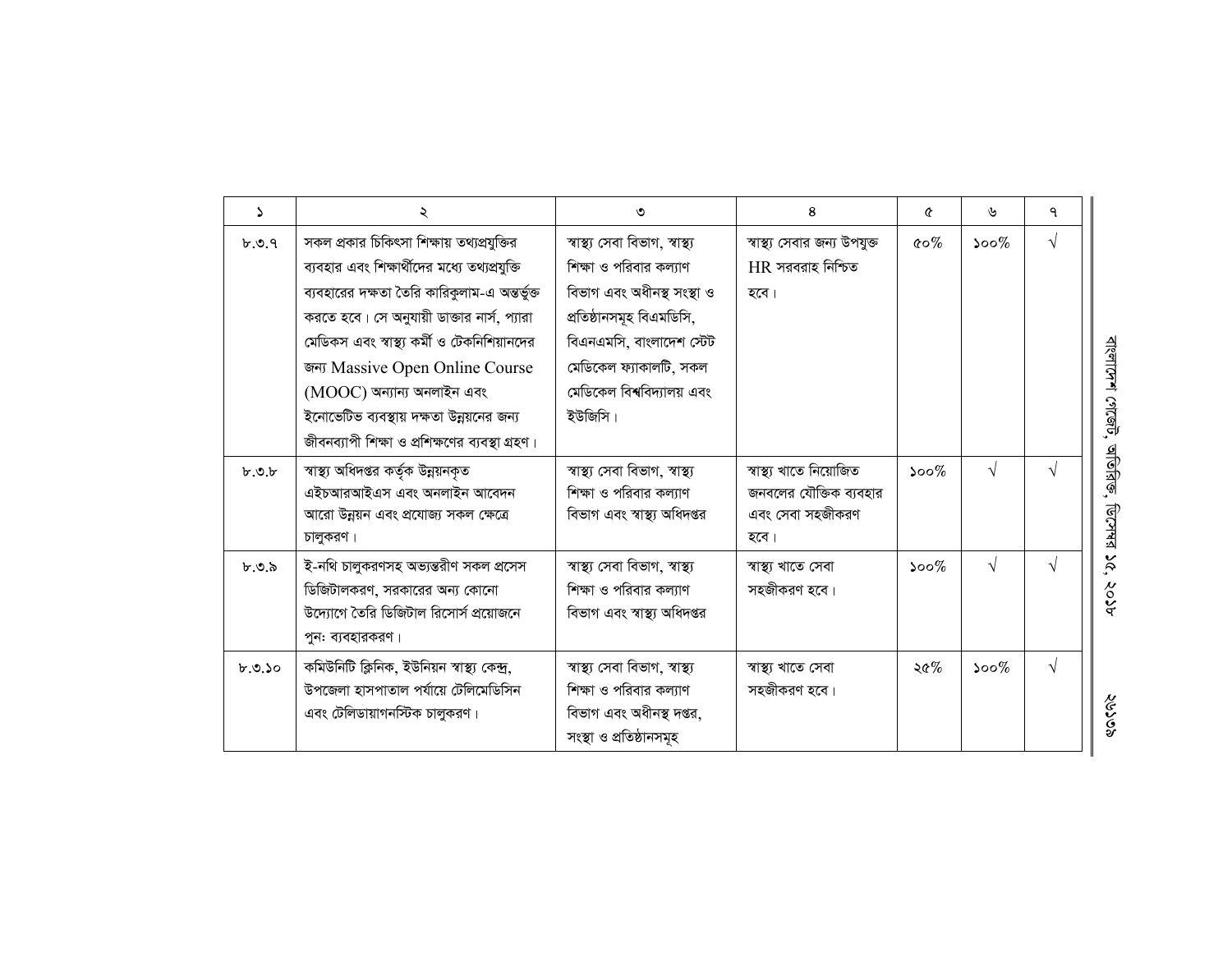| Σ      | ২                                                                                                                                                                                                                                                                                                                                     | ৩                                                                                                                                                     | 8                                                                                                                                                                    | ৫       | ৬             | ٩          |
|--------|---------------------------------------------------------------------------------------------------------------------------------------------------------------------------------------------------------------------------------------------------------------------------------------------------------------------------------------|-------------------------------------------------------------------------------------------------------------------------------------------------------|----------------------------------------------------------------------------------------------------------------------------------------------------------------------|---------|---------------|------------|
| b.9.55 | আধুনিক এবং তথ্য প্রযুক্তিভিত্তিক<br>পারসোনালাইজড মেডিসিন সেবা চালুকরণ।                                                                                                                                                                                                                                                                | বিজ্ঞান ও প্রযুক্তি মন্ত্রণালয়,<br>স্বাস্থ্য সেবা বিভাগ, স্বাস্থ্য<br>শিক্ষা ও পরিবার কল্যাণ<br>বিভাগ এবং অধীনস্থ দপ্তর,<br>সংস্থা ও প্রতিষ্ঠানসমূহ  | চিকিৎসা সেবায় Emerging<br>Technology এর ব্যবহার<br>দক্ষতা তৈরি হবে।                                                                                                 | $50\%$  | $8\,\sigma\%$ | $500\%$    |
| 6.0.52 | মেডিকেল ডায়াগনোসিস ও সেবায় কাটিং এজ<br>টেকনোলোজি ব্যবহার বিষয়ক গবেষণা<br>সম্পাদন।                                                                                                                                                                                                                                                  | স্বাস্থ্য সেবা বিভাগ, স্বাস্থ্য<br>শিক্ষা ও পরিবার কল্যাণ<br>বিভাগ, বঙ্গবন্ধু মেডিকেল<br>বিশ্ববিদ্যালয়, বিএমআরসি,<br>আইইডিসিআর এবং<br>আইসিডিডিআর, বি | চিকিৎসা সেবায় Emerging<br>Technology এর ব্যবহার<br>উদ্ভাবন, সক্ষমতা ও দক্ষতা<br>তৈরি হবে।                                                                           | ২০%     | $b \circ \%$  | $500\%$    |
| b.9.50 | রেডিও, টিভি, ইন্টারনেট, মোবাইল ফোন, কল<br>সেন্টার, অ্যাপস এবং তথ্যপ্রযুক্তি ভিত্তিক<br>অন্যান্য মিডিয়ার মাধ্যমে নাগরিকগণের কাছে<br>মা ও শিশু স্বাস্থ্য, প্ৰজনন স্বাস্থ্য,জন্ম নিয়ন্ত্ৰণ,<br>স্বাস্থ্য ও পুষ্টি শিক্ষা বিষয়ক বাংলা কন্টেন্ট<br>প্রাপ্যতা নিশ্চিতকরণ। বিশেষভাবে প্রান্তিক<br>জনগোষ্ঠীর নিকট এর প্রাপ্যতা নিশ্চিতকরণ। | স্বাস্থ্য সেবা বিভাগ এবং স্বাস্থ্য<br>শিক্ষা ও পরিবার কল্যাণ<br>বিভাগ                                                                                 | স্বাস্থ্য সচেতনতা বৃদ্ধি,<br>নাগরিকগণের স্বাস্থ্যসম্মত<br>জীবনযাপনের জন্য<br>প্রয়োজনীয় Knowledge<br>Base তৈরি এবং তাতে<br>নাগরিকগণের সহজ<br>অভিগম্যতা নিশ্চিত হবে। | $500\%$ | $\sqrt{ }$    | $\sqrt{ }$ |
| b.0.58 | রোগের প্রাদুর্ভাব এবং বিস্তারের পূর্বাভাস এবং<br>স্বাস্থ্য খাতের পরিকল্পনা সহজতর করতে<br>জিওগ্রাফিক্যাল ইনফরমেশন সিস্টেমের<br>$(GIS)$ এর ব্যবহার।                                                                                                                                                                                     | স্বাস্থ্য সেবা বিভাগ এবং স্বাস্থ্য<br>শিক্ষা ও পরিবার কল্যাণ<br>বিভাগ                                                                                 | সুপরিকল্পিত স্বাস্থ্য সেবা<br>নিশ্চিত করা এবং<br>International<br>Collaboration এর<br>সুযোগ তৈরি হবে।                                                                | $500\%$ | V             | V          |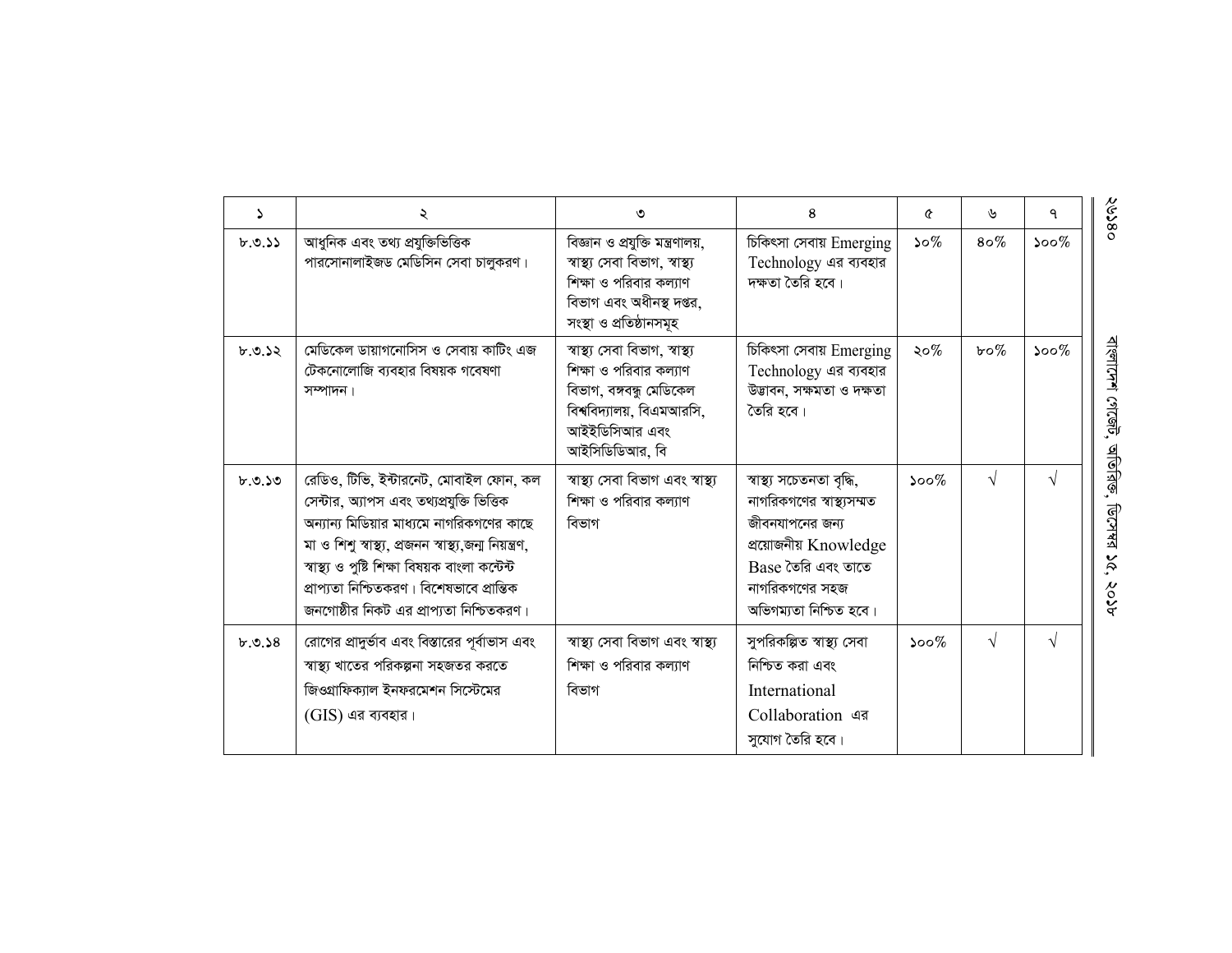| $\Delta$ | ২                                                                                                                                                                                                                                                                                                                                                 | ৩                                                                                                        | 8                                                                                                                                         | A                                | ৬         | ٩          |
|----------|---------------------------------------------------------------------------------------------------------------------------------------------------------------------------------------------------------------------------------------------------------------------------------------------------------------------------------------------------|----------------------------------------------------------------------------------------------------------|-------------------------------------------------------------------------------------------------------------------------------------------|----------------------------------|-----------|------------|
| b.9.56   | শিশু ও মাতৃসেবা, জন্ম নিয়ন্ত্রণ ও প্রজনন স্বাস্থ্য<br>সম্পৰ্কে সচেতনতা বৃদ্ধিতে আইসিটির<br>ব্যবহার।                                                                                                                                                                                                                                              | স্বাস্থ্য সেবা বিভাগ এবং স্বাস্থ্য<br>শিক্ষা ও পরিবার কল্যাণ<br>বিভাগ                                    | স্বাস্থ্য ও পরিবার কল্যাণ<br>সেবার অভিগম্যতা বৃদ্ধি<br>পাবে।                                                                              | $500\%$                          | $\sqrt{}$ | $\sqrt{ }$ |
| b.9.59   | আইসিটির ভিত্তিক হেল্পলাইনের মাধ্যমে দ্রুত<br>সাধারণ স্বাস্থ্য বিষয়ক পরামর্শ প্রদান ও<br>অন্যান্য সংশ্লিষ্ট বিষয়ে তথ্যসেবা প্রদান।                                                                                                                                                                                                               | স্বাস্থ্য সেবা বিভাগ এবং স্বাস্থ্য<br>শিক্ষা ও পরিবার কল্যাণ<br>বিভাগ                                    | স্বাস্থ্য ও পরিবার কল্যাণ<br>সেবার অভিগম্যতা বৃদ্ধি<br>পারে।                                                                              | $500\%$                          | $\sqrt{}$ | N          |
| b.9.59   | ডাটা ভিত্তিক স্বাস্থ্য ব্যবস্থাপনা (Data<br>Driven Health Governance)<br>প্রতিষ্ঠাকরণ।                                                                                                                                                                                                                                                            | স্বাস্থ্য সেবা বিভাগ এবং স্বাস্থ্য<br>শিক্ষা ও পরিবার কল্যাণ<br>বিভাগ                                    | স্বাস্থ্য সেবা এবং Peoples<br><b>Health Outcome</b><br>পরিকল্পনায় ডাটাভিত্তিক<br>সিদ্ধান্ত গ্ৰহণ সম্ভব হবে।                              | $500\%$                          | V         | $\sqrt{ }$ |
| b.9.5b   | Universal Health Coverage ব্যবস্থা<br>পরিচালনার জন্য আইসিটি টুলস এবং প্রযুক্তি<br>ব্যবহার নিশ্চিতকরণ                                                                                                                                                                                                                                              | স্বাস্থ্য সেবা বিভাগ স্বাস্থ্য এবং<br>স্বাস্থ্য শিক্ষা ও পরিবার কল্যাণ<br>বিভাগ                          | প্রান্তিক জনগোষ্ঠীর স্বাস্থ্য<br>সেবা নিশ্চিতকরণ এবং<br>Catastrophic Health<br>Expenditure হতে সুরক্ষা<br>প্ৰদান ব্যবস্থা প্ৰচলনে সহায়তা | $\mathfrak{c} \circ \mathscr{C}$ | $500\%$   | $\sqrt{ }$ |
| ৮.৩.১৯   | আইসিটি ভিত্তিক স্বাস্থ্য ও পরিবার কল্যাণ সেবা<br>বিষয়ে স্বাস্থ্য ও পরিবার কল্যাণ মন্ত্রণালয়<br>National e-Governance Architechture<br>এর সাথে সামঞ্জস্য রেখে একটি Digital<br>Enterprise Architecture (ডেটা সিকিউরিটি,<br>স্ট্যান্ডার্ডস, ইন্টার অপারেবিলিটি, ডাটা<br>লোকালাইজেশান, সম্ভাব্য ক্ষেত্রে ওপেন সোর্স<br>প্ল্যাটফরম ইত্যাদি) তৈরিকরণ। | স্বাস্থ্য সেবা বিভাগ, স্বাস্থ্য শিক্ষা<br>ও পরিবার কল্যাণ বিভাগ এবং<br>তথ্য ও যোগাযোগ প্রযুক্তি<br>বিভাগ | স্বাস্থ্য সেবার জন্য আইসিটি<br>টুলস এবং<br>টেকনোলজিগুলোর<br>আন্ত:পরিবাহিতা এবং<br>পুন:ব্যবহারের ব্যবস্থা করা<br>সহজ হবে।                  | ৬০%                              | $500\%$   | $\sqrt{ }$ |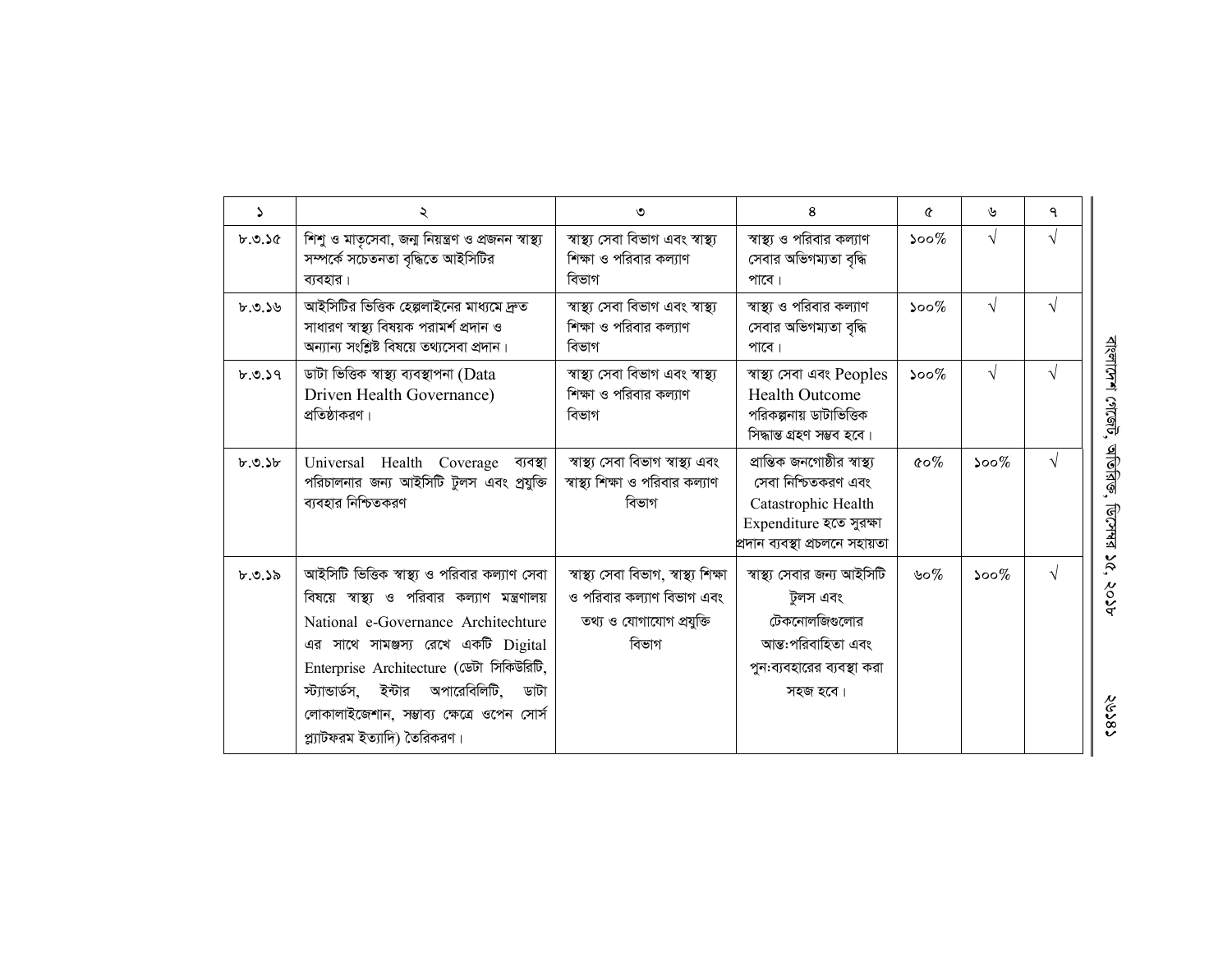| $\Delta$ | ২                                                                                                                                                                                                                                                                                                                                                                                             | ৩                                                                                                                       | 8                                                                                                                                             | Q                               | ৬          | ٩                           |
|----------|-----------------------------------------------------------------------------------------------------------------------------------------------------------------------------------------------------------------------------------------------------------------------------------------------------------------------------------------------------------------------------------------------|-------------------------------------------------------------------------------------------------------------------------|-----------------------------------------------------------------------------------------------------------------------------------------------|---------------------------------|------------|-----------------------------|
| ৮.৩.২০   | Sustainable Development Goal (SDG)<br>অর্জনের<br>Health<br>লক্ষ্যে<br>Routine<br>গতিশীল<br>Information System (RHIS)<br>করার ব্যবস্থা গ্রহণ।                                                                                                                                                                                                                                                  | স্বাস্থ্য সেবা বিভাগ, স্বাস্থ্য শিক্ষা<br>ও পরিবার কল্যাণ বিভাগ এবং<br>পরিসংখ্যান ও তথ্য ব্যবস্থাপনা<br>বিভাগ           | $(SDG)$ লক্ষ্য অৰ্জনে<br>সহায়ক হবে।                                                                                                          | $\mathcal{S}^{\mathcal{O}}$     | $\sqrt{ }$ | $\sqrt{}$                   |
| b.9.35   | স্বাস্থ্যসেবার মান উন্নয়নে চিকিৎসা বিজ্ঞানের  <br>শীর্ষস্থানীয় প্রতিষ্ঠানের চিকিৎসা বিজ্ঞানীদের<br>জেলা পর্যায়ের<br>সাথে উপজেলা,<br>সরকারি<br>প্রতিষ্ঠানসমূহের<br>ভিডিও<br>হাসপাতাল<br>$\mathcal{G}% _{0}^{\ast }=\mathcal{G}_{\mathrm{out}}^{\ast }$<br>কনফারেঙ্গিং নেটওয়ার্ক স্থাপন।                                                                                                    | স্বাস্থ্য সেবা বিভাগ ও স্বাস্থ্য শিক্ষা<br>ও পরিবার কল্যাণ বিভাগ                                                        | সেবার মান উন্নয়ন,<br>যথাসম্ভব নিজ এলাকার<br>হাসপাতাল থেকে সেবা<br>প্ৰাপ্তি সহজ হবে।                                                          | १० $\%$                         | ১০০ $\%$   | $\sqrt{ }$                  |
| b.0.22   | নার্সিং এবং মিডওয়াইফারি শিক্ষা ও প্রশিক্ষণে<br>তথ্যপ্রযুক্তিভিত্তিক আধুনিক শিখন ও শিক্ষণ<br>ব্যবস্থা উন্নয়ন করতে হবে, বিশেষ করে যেসব<br>নাৰ্সিং<br>বা ইনস্টিটিউট<br>কলেজ<br>কোনো<br>হাসপাতালের সাথে জড়িত নয় সেসব কলেজ বা<br>ইনস্টিটিউটে<br>সিমিউলেশন<br>AR<br>$\mathcal{O}$<br>(Augmented Reality), VR (Virtual<br>Reality) ইত্যাদির ব্যবহারের মাধ্যমে শিক্ষা<br>প্রদানের ব্যবস্থা গ্রহণ। | স্বাস্থ্য শিক্ষা বিভাগ, বাংলাদেশ<br>নাৰ্সিং মিডওয়াইফস কাউন্সিল,<br>স্টেন মেডিক্যাল ফ্যাকাল্টি এবং<br>নাৰ্সিং অধিদপ্তর। | নাৰ্সিং ও মিডওয়াইফারি<br>এবং মেডিক্যাল<br>টেকনোলজিস্ট শিক্ষার<br>সার্বিক মানোন্নয়ন এর<br>মাধ্যমে আধুনিক চিকিৎসা<br>ব্যবস্থা গড়ে তোলা যাবে। | $\mathcal{S} \circ \mathcal{C}$ | 90 $%$     | $\mathcal{S}^{\mathcal{O}}$ |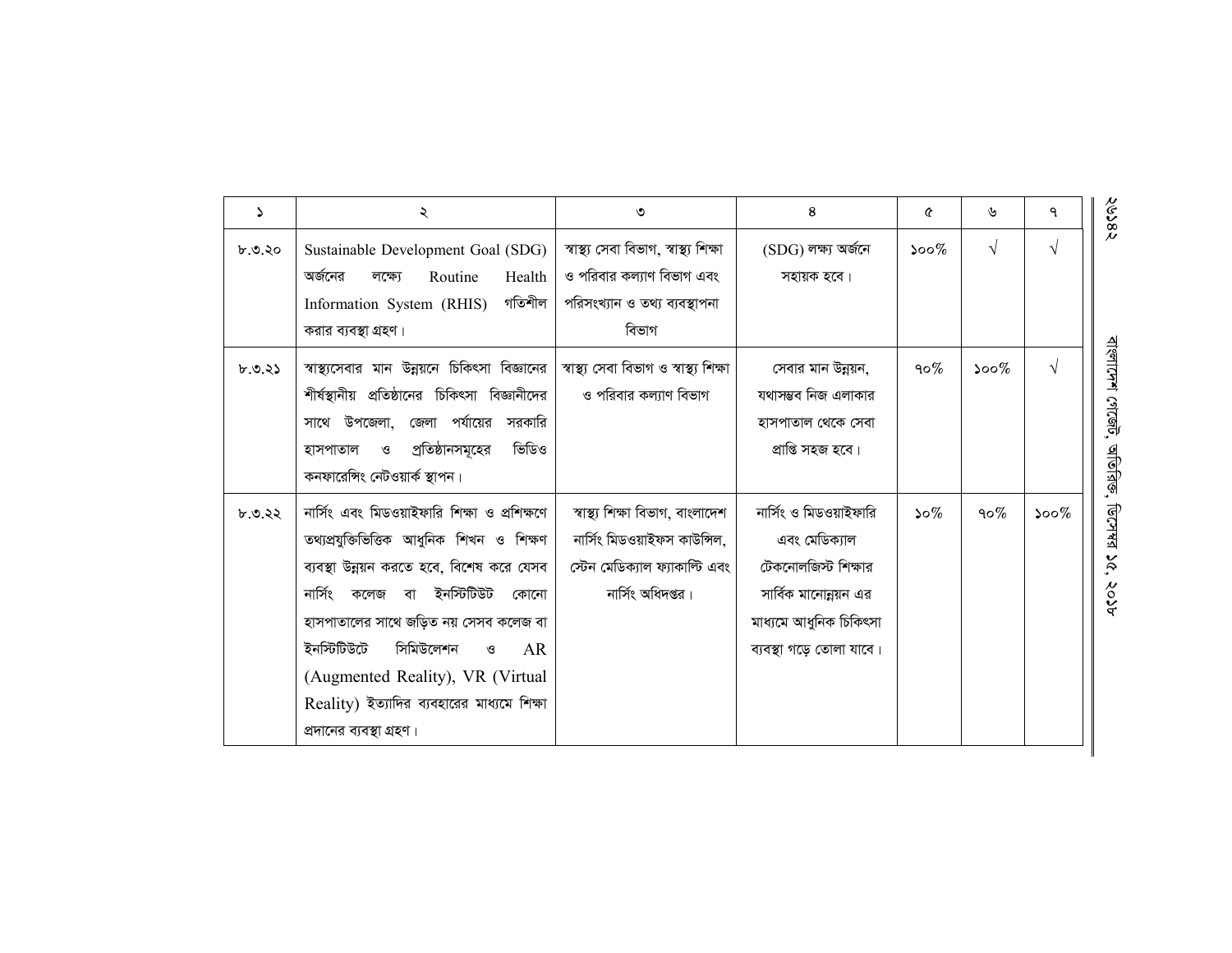| $\Delta$ | ২                                                                                                                                                                                            | ৩                                                                  | 8                                                                                                                                        | ৫       | ৬          | ٩          |
|----------|----------------------------------------------------------------------------------------------------------------------------------------------------------------------------------------------|--------------------------------------------------------------------|------------------------------------------------------------------------------------------------------------------------------------------|---------|------------|------------|
| ৮.৩.২৩   | তথ্য ও যোগাযোগ প্রযুক্তি ভিত্তিক সেবা প্রদানের<br>লক্ষ্যে প্ৰযোজ্য সকল প্ৰতিষ্ঠানে আইসিটি সেল                                                                                                | স্বাস্থ্য সেবা বিভাগ এবং স্বাস্থ্য<br>শিক্ষা ও পরিবার কল্যাণ বিভাগ | প্রতিষ্ঠানসমূহে তথ্যপ্রযুক্তির<br>টেকসই ব্যবহারের সামর্থ                                                                                 | $500\%$ | $\sqrt{}$  | $\sqrt{ }$ |
|          | ও ক্ষেত্রমতে আইসিটি কর্মীর পদ সৃষ্টি করা।<br>পদ তৈরি না হওয়া পর্যন্ত সার্ভিস আউটসোর্সিং<br>এর মাধ্যমে প্রয়োজন মেটানোর ব্যবস্থা গ্রহণ।                                                      |                                                                    | তৈরি হবে।                                                                                                                                |         |            |            |
| b.9.38   | ইলেকট্রনিক হেলথ রেকর্ডের একটি প্রাইভেট<br>ব্লকচেইন সিস্টেম পরীক্ষামূলকভাবে তৈরি এবং<br>পিওসি করার ব্যবস্থা গ্রহণ।                                                                            | স্বাস্থ্য সেবা বিভাগ এবং স্বাস্থ্য<br>অধিদপ্তর                     | ডাটা সিকিউরিটি এবং<br>প্রাইভেসি নিশ্চিত হবে, ব্যয়<br>সাশ্রয়ী হবে, রিয়্যাল টাইম<br>হালনাগাদ করা যাবে এবং<br>রিয়্যাল টাইম অভিগম্য হবে। | $500\%$ | $\sqrt{ }$ | $\sqrt{ }$ |
| b.9.30   | মোবাইল ফোন এ চ্যাটিং, ভিডিও আইপি,<br>ভয়েস কল, ডকুমেন্ট আপলোড এবং ভিডিও<br>চ্যাটিং এর মাধ্যমে স্বাস্থ্য সেবা প্রদানের লক্ষ্যে<br>একটি রোবোটিক চ্যাটবট তৈরি এবং পিওসি<br>করার ব্যবস্থা গ্রহণ। | স্বাস্থ্য সেবা বিভাগ এবং স্বাস্থ্য<br>অধিদপ্তর                     | Knoledge Base তৈরি,<br>সেবা প্রাপ্তি সহজিকরণ এবং<br>তাৎক্ষণিক সেবা প্রাপ্তির<br>ব্যবস্থা নিশ্চিত হবে।                                    | $500\%$ | $\sqrt{}$  | $\sqrt{ }$ |
| ৮.৩.২৬   | AI. Machine এবং Deep learning<br>ভিত্তিক মেডিকেল স্টার্টআপ উৎসাহিতকরণ।                                                                                                                       | স্বাস্থ্য সেবা বিভাগ এবং তথ্য ও<br>যোগাযোগ প্ৰযুক্তি বিভাগ         | অধিকতর কার্যকর স্বাস্থ্য<br>সেবা ব্যবস্থা গড়ে তোলা<br>সম্ভব হবে।                                                                        | টা০১    | ২০টি       | ৩০টি       |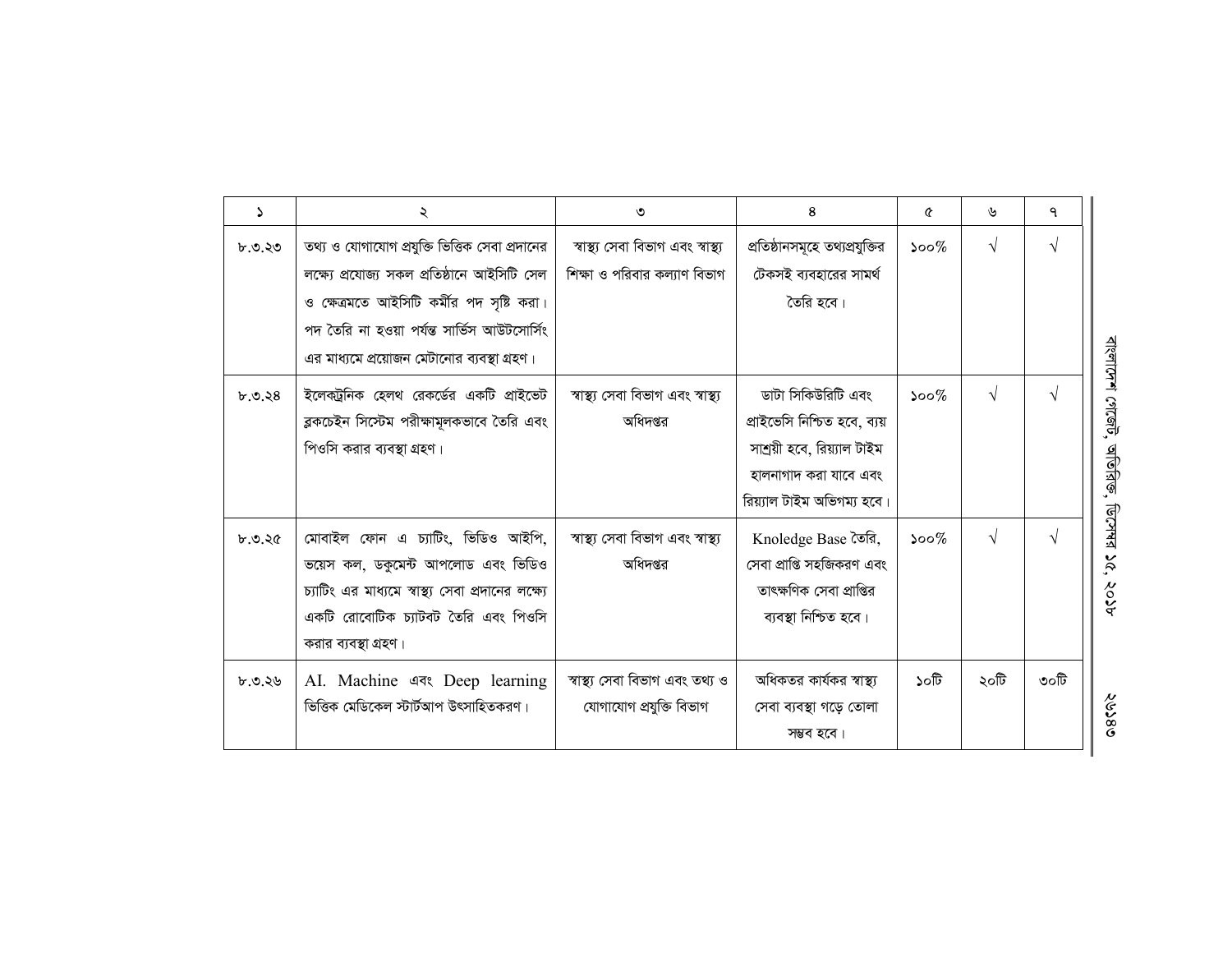|          | কৌশলগত বিষয়বম্ভ ৮.৪ : কৃষিখাত আধুনিকায়নে এবং খাদ্য নিরাপত্তা নিশ্চিতকরণে ডিজিটাল প্রযুক্তি নির্ভর শিল্পকে উৎসাহিতকরণ                                                                                                                                                                                                                                                                                                                                                                      |                                                                |                                                                                                                                                                                                                                         |                                  |            |   |
|----------|---------------------------------------------------------------------------------------------------------------------------------------------------------------------------------------------------------------------------------------------------------------------------------------------------------------------------------------------------------------------------------------------------------------------------------------------------------------------------------------------|----------------------------------------------------------------|-----------------------------------------------------------------------------------------------------------------------------------------------------------------------------------------------------------------------------------------|----------------------------------|------------|---|
| $\Delta$ |                                                                                                                                                                                                                                                                                                                                                                                                                                                                                             | ৩                                                              | 8                                                                                                                                                                                                                                       | Q                                | ৬          | ٩ |
| b.8.5    | ই-এগ্রিকালচার ভিশন কৌশল ও কর্মপরিকল্পনা<br>প্ৰণয়ন                                                                                                                                                                                                                                                                                                                                                                                                                                          | কৃষি মন্ত্ৰণালয়                                               | কৃষিতে তথ্যপ্রযুক্তি ব্যবহারের<br>একটি ভিশনারি পরিকল্পনা<br>প্রণয়ন সম্ভব হবে।                                                                                                                                                          | $500\%$                          | V          |   |
| b.8.3    | এগ্রিনেট-নীতি প্রণয়নকারী প্রতিষ্ঠান, গবেষণা<br>প্রতিষ্ঠান, কৃষি সম্প্রসারণ ডিপার্টমেন্টসমূহ,<br>কৃষক এবং বাজার সম্পৃক্ত করে একটি সমন্বিত<br>ডিজিটাল<br>প্ল্যাটফরম (Knowledge<br>Repository, Service Delivery,<br>Education & e-Learning, Real-time<br>Problem Solving, Collaboration &<br>Information Sharing) তৈরি করা এবং<br>এতে সরকারি খাদ্য সংগ্রহ ও সংরক্ষণ<br>ব্যবস্থাকেও সম্পৃক্তকরণ।                                                                                               | কৃষি মন্ত্ৰণালয়, খাদ্য মন্ত্ৰণালয়<br>এবং বাণিজ্য মন্ত্রণালয় | কার্যকর নীতি প্রণয়ন, কৃষকের<br>প্ৰকৃত সমস্যা সমাধানে নীতি<br>এবং গবেষণার সমন্বয়,<br>বাজারের প্রকৃত অবস্থা<br>সম্পৰ্কে অবহিত থেকে কৃষক<br>ইনফৰ্মড ডিসিশন গ্ৰহণ করতে<br>সক্ষম হবে। কৃষকের প্রকৃত<br>সমস্যার সঠিক সমাধান<br>নিশ্চিত হবে। | $\mathcal{S}^{\mathcal{O}}$      | $\sqrt{ }$ |   |
| b.8.9    | ফার্টিলাইজার রিকমেন্ডেশন, Localized Real<br>Predictive<br>$\&$<br>Time<br>Weather<br>Information সহ সকল প্রকার কৃষি পরামর্শ<br>সেবার ক্ষেত্রে IoT Censor, Al, Big data<br>Analytics, AR गयब्रा real time Data<br>feeding system এর মাধ্যমে আরো<br>উন্নয়নপূৰ্বক একটি একক ও পূৰ্ণাঙ্গ কৃষি ইনপুট<br>পরিকল্পনার<br>Integrated<br>ফসল<br>G<br>Advisory Service চালুকরণ এবং প্রযোজ্য<br>Geographic Information<br>ক্ষেত্ৰে<br>System and Remote Sensing<br>(Satellite, Airborrne, UAV) ব্যবহার। | কৃষি মন্ত্ৰণালয়                                               | কৃষক সঠিক ফসল<br>পরিকল্পনা, মান সম্পন্ন বীজ<br>ব্যবহার এবং যৌক্তিক<br>পরিমাণে পানি, সার ও<br>কীটনাশক ব্যবহার করতে<br>সক্ষম হবে।                                                                                                         | $\mathfrak{c} \circ \mathscr{C}$ | $500\%$    |   |

বাংলাদেশ যে গজেট, অতিরিক্ত, ডিসেম্ব ১৫, ২০১৮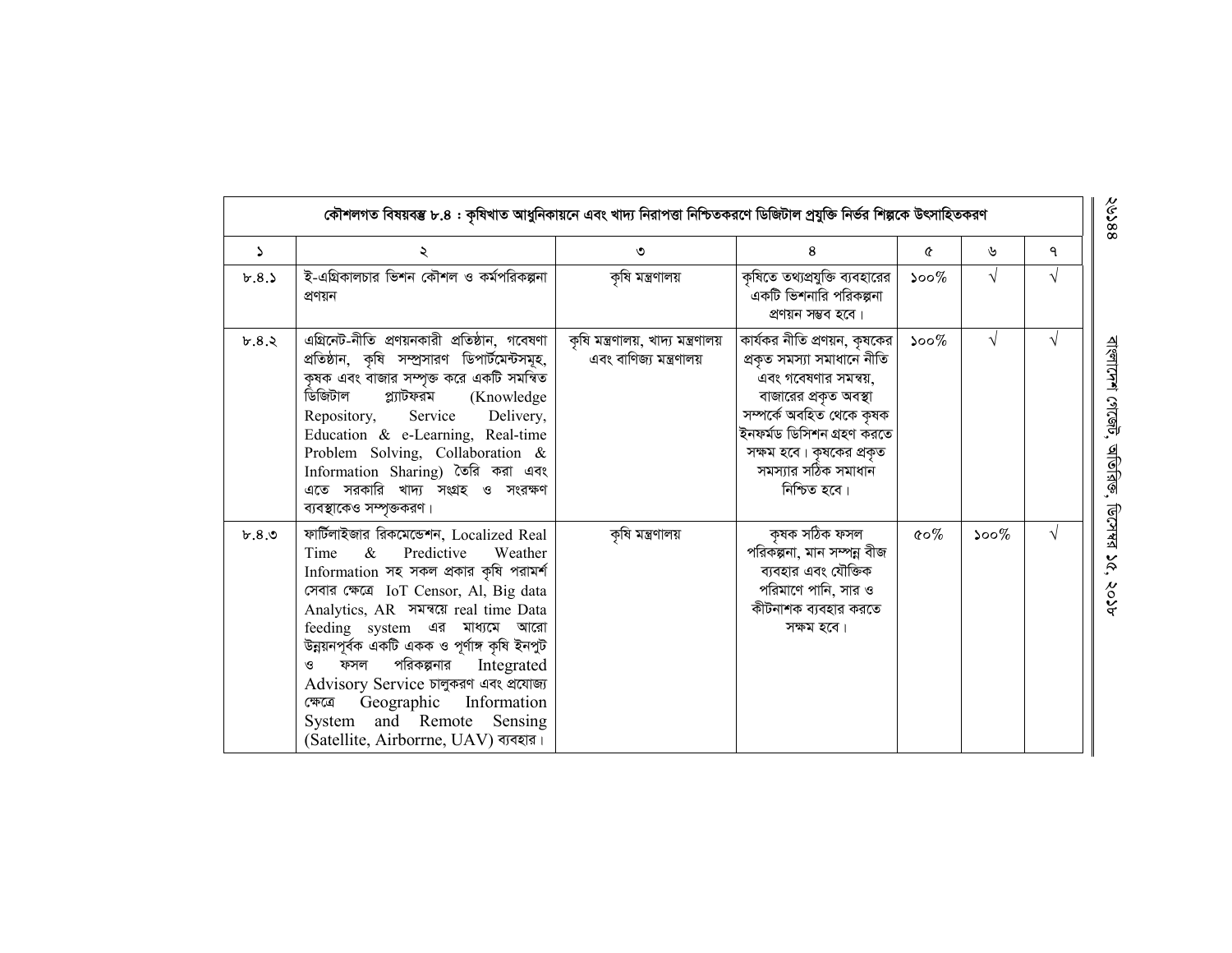| 2     | ২                                                                                                                                                                                                                                                                                                               | ৩                                                                                                | 8                                                                                                                                   | A                                 | ৬          | ٩          |
|-------|-----------------------------------------------------------------------------------------------------------------------------------------------------------------------------------------------------------------------------------------------------------------------------------------------------------------|--------------------------------------------------------------------------------------------------|-------------------------------------------------------------------------------------------------------------------------------------|-----------------------------------|------------|------------|
| b.8.8 | তথ্যপ্রযুক্তি ব্যবহারের মাধ্যমে Precision<br>Agriculture Technology खान बवर<br>পদ্ধতি Dissemination এবং ফলিত<br>গবেষণার ব্যবস্থা করা এবং এ কাজে কৃষিতে<br>ইনোভেশনে উৎসাহী তরুনদের সম্পৃক্ত করে<br>বাস্তব Precision Farming এর প্রদর্শনীর<br>ব্যবস্থা করা। Precision Farming জনপ্রিয়<br>করে তোলার উদ্যোগ গ্রহণ। | কৃষি মন্ত্ৰণালয়                                                                                 | উচ্চশিক্ষিত তরুণরা<br>কৃষিপেশায় আকৃষ্ট হবে।<br>প্ৰান্তিক কৃষি একটি<br>জ্ঞানভিত্তিক অৰ্গানিক<br>মাইক্রো ইন্ডাস্ট্রিতে পরিণত<br>হবে। | $\mathcal{S} \mathcal{C}$         | $\&o\%$    | $500\%$    |
| b.8.c | সকল প্রকার কৃষি শিক্ষায় তথ্যপ্রযুক্তির বাস্তব ও<br>ব্যবহারিক প্রয়োগ এবং শিক্ষার্থীদের মধ্যে<br>তথ্যপ্রযুক্তি ব্যবহারের দক্ষতা তৈরির ব্যবস্থা<br>কারিকুলাম-এ অন্তর্ভুক্তকরণ।                                                                                                                                   | কৃষি মন্ত্ৰণালয়, মাধ্যমিক ও উচ্চ<br>শিক্ষা বিভাগ, কারিগরি ও মাদ্রাসা<br>শিক্ষা বিভাগ এবং ইউজিসি | কৃষিতে প্ৰয়োজনীয়<br>তথ্যপ্রযুক্তি দক্ষতাসম্পন্ন<br>জনবল সরবরাহ নিশ্চিত<br>হবে।                                                    | $500\%$                           | $\sqrt{ }$ | V          |
| b.8.9 | তথ্য ও যোগাযোগ প্রযুক্তি ব্যবহার করে<br>Climate Smart Agriculture (CSA)<br>ধারণা ও প্রভাব সম্পর্কিত জ্ঞান ও দক্ষতা বৃদ্ধি<br>এবং প্রয়োগ চালুকরণ।                                                                                                                                                               | কৃষি মন্ত্রণালয় (কৃষি সম্প্রসারণ<br>অধিদপ্তর)                                                   | জলবায়ু পরিবর্তনের সাথে<br>তাল মিলিয়ে টেকসই কৃষি<br>উৎপাদন ব্যবস্থা তৈরি হবে।                                                      | $\mathfrak{c} \circ \mathcal{\%}$ | $500\%$    | $\sqrt{}$  |
| b.8.9 | তথ্যপ্রযুক্তি প্রয়োগে (আইওটি ও সেন্সর<br>সমন্বিত) একটি আধুনিক, পুষ্টিসমৃদ্ধ, নিরাপদ<br>ফল ও ফসল উৎপাদন ব্যবস্থা গড়ে তোলা।                                                                                                                                                                                     | কৃষি মন্ত্রণালয় (কৃষি সম্প্রসারণ<br>অধিদপ্তর), বিএডিসি এবং<br>বিএআরসি                           | জনস্বাস্থ্যের জন্য নিরাপদ<br>খাদ্যের যোগান নিশ্চিত<br>হবে।                                                                          | ২০%                               | $\&o\%$    | $500\%$    |
| b.8.b | কৃষি শিক্ষা, গবেষণা, উন্নয়ন, সম্প্রসারণ ও<br>নীতি নির্ধারণী কাজে নিয়োজিত সকল পর্যায়ের<br>প্রতিষ্ঠানকে উচ্চ গতির ব্রডব্যান্ড কানেক্টিভিটিতে<br>সংযুক্ত করা এবং মাঠ পর্যায়ের কর্মীদের<br>ইন্টারনেট এনাবেল্ড ডিভাইস প্রদান।                                                                                    | কৃষি মন্ত্রণালয় এবং মৎস্য ও<br>প্ৰাণিসম্পদ মন্ত্ৰণালয়                                          | জনস্বাস্থ্যের জন্য নিরাপদ<br>খাদ্যের যোগান নিশ্চিত<br>হবে।                                                                          | $500\%$                           | $\sqrt{ }$ | $\sqrt{ }$ |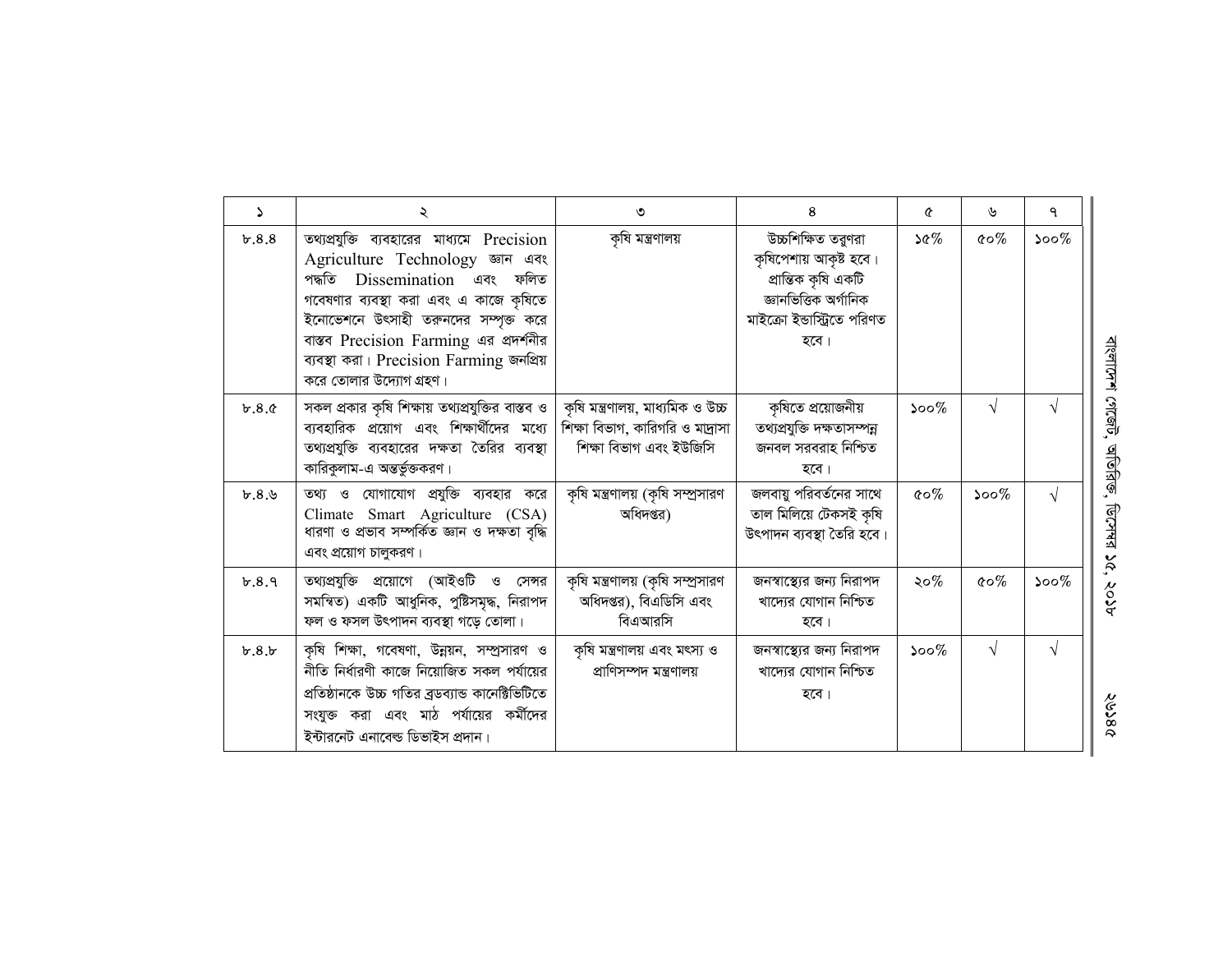| <sup>2</sup> | ২                                                                                                                                                                                 | ৩                                                                                                                          | 8                                                                                       | Q                           | ৬          | ٩ | ବଃକେ≷                        |
|--------------|-----------------------------------------------------------------------------------------------------------------------------------------------------------------------------------|----------------------------------------------------------------------------------------------------------------------------|-----------------------------------------------------------------------------------------|-----------------------------|------------|---|------------------------------|
| b.8.8        | National e-Governance Architecture<br>এর সাথে সামঞ্জস্য রেখে কৃষির জন্য একটি<br>Enterprise Architecture তৈরি।                                                                     | কৃষি মন্ত্ৰণালয় এবং তথ্য ও<br>যোগাযোগ প্ৰযুক্তি বিভাগ                                                                     | কৃষিতে ব্যবহার্য তথ্যপ্রযুক্তির<br>আন্তঃপরিবাহিতা<br>এবং পুনঃব্যবহারের ব্যবস্থা<br>হবে। | $500\%$                     | $\sqrt{ }$ |   |                              |
| b.8.50       | কৃষি খাতের জন্য গৃহীত সকল প্রকল্প কর্মসূচিতে<br>তথ্যপ্রযুক্তির উপযুক্ত ব্যবহার নিশ্চিত করা এবং<br>প্রকল্পের বাজেটে তথ্যপ্রযুক্তি প্রয়োগের জন্য<br>সুনির্দিষ্ট বাজেট বরাদ্দ রাখা। | কৃষি মন্ত্ৰণালয় (অধিনস্থ সকল<br>দপ্তর), পানি সম্পদ মন্ত্রণালয় ও<br>অধীনস্থ সকল সংস্থা এবং<br>পরিকল্পনা মন্ত্রণালয়       | কৃষি ক্ষেত্রে তথ্যপ্রযুক্তির<br>ব্যবহার সক্ষমতা তৈরি এবং<br>কৃষির আধুনিকায়ন হবে।       | $\mathcal{S}^{\mathcal{O}}$ | $\sqrt{ }$ | V | বাংলাদেশ গেজেট,              |
| b.8.33       | তথ্যপ্রযুক্তি ভিত্তিক সমন্বিত সেবা সরবরাহ এবং<br>পরিবীক্ষণ ও মূল্যায়ন সিস্টেম গড়ে তোলার<br>ব্যবস্থা গ্ৰহণ।                                                                      | কৃষি মন্ত্রণালয় এবং এর অধীনস্থ<br>সকল দপ্তর, পানি সম্পদ মন্ত্রণালয়<br>ও অধীনস্থ সকল সংস্থা                               | একটি স্বচ্ছ ও দক্ষ সেবা<br>সরবরাহ ব্যবস্থা গড়ে<br>উঠবে।                                | $500\%$                     |            |   | অতিরিজ,                      |
| b.8.32       | কৃষি পণ্যের Traceability নির্ধারণে নিত্য<br>নতুন প্রযুক্তির ব্যবহারকরণ।                                                                                                           | কৃষি মন্ত্রণালয় (কৃষি সম্প্রসারণ<br>অধিদপ্তর ও বাংলাদেশ কৃষি<br>উন্নয়ন কর্পোরেশন) এবং মৎস্য<br>ও প্রাণিসম্পদ মন্ত্রণালয় | নিরাপদ কৃষিপণ্য উৎপাদন<br>উৎসাহিত হবে।                                                  | $500\%$                     | $\sqrt{ }$ | V | <b>ARL-144</b><br>26,<br>१०१ |
| b.8.50       | কৃষিতে তথ্যপ্রযুক্তি ভিত্তিক উদ্ভাবনী চর্চার জন্য<br>DAE-তে একটি উদ্ভাবনী ল্যাব স্থাপন।                                                                                           | কৃষি মন্ত্রণালয় (কৃষি সম্প্রসারণ<br>অধিদপ্তর, বাংলাদেশ কৃষি<br>উন্নয়ন কর্পোরেশন ও বাংলাদেশ<br>কৃষি গবেষণা কাউন্সিল)      | কৃষিতে তথ্যপ্ৰযুক্তি ভিত্তিক<br>উদ্ভাবনী চৰ্চা প্ৰাতিষ্ঠানিকরণ<br>হবে।                  | $500\%$                     | $\sqrt{ }$ |   |                              |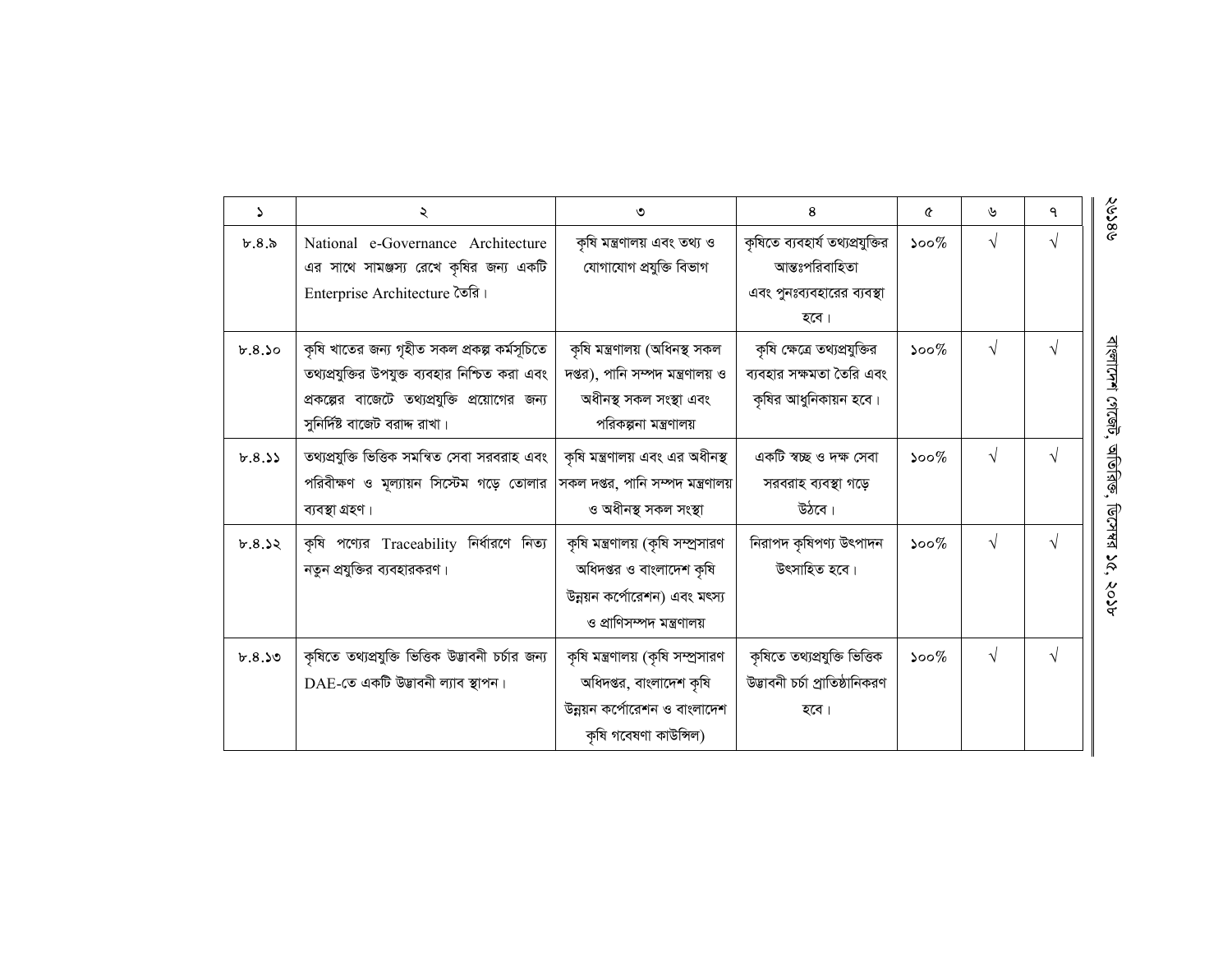| Z.     | ২                                            | ৩                                  | 8                             | ৫            | ৬         | ٩          |
|--------|----------------------------------------------|------------------------------------|-------------------------------|--------------|-----------|------------|
| b.8.58 | পর্যায়ের কৃষি কর্মকর্তা/কর্মচারিগণের<br>সকল | কৃষি মন্ত্রণালয়, তথ্য ও যোগাযোগ   | কর্মকর্তা কর্মচারিগণের        | $500\%$      | $\sqrt{}$ | $\sqrt{ }$ |
|        | দক্ষতা উন্নয়নের জন্য একটি e-Learning        | প্রযুক্তি বিভাগ, কৃষি সম্প্রসারণ   | দক্ষতা বৃদ্ধি এবং             |              |           |            |
|        | Platform তৈরিকরণ।                            | অধিদপ্তর এবং জাতীয় কৃষি প্রশিক্ষণ | Knowledge Update              |              |           |            |
|        |                                              | একাডেমি                            | হবে।                          |              |           |            |
| b.8.50 | কৃষকদের একটি পূর্ণাঙ্গ ডাটাবেস তৈরিকরণ।      | কৃষি মন্ত্রণালয় (কৃষি সম্প্রসারণ  | Direct cash transfer,         | $500\%$      | $\sqrt{}$ | $\sqrt{ }$ |
|        |                                              | অধিদপ্তর) ও অধীনস্থ সকল            | Food Procurement              |              |           |            |
|        |                                              | সংস্থা এবং মৎস্য ও প্রাণিসম্পদ     | ইত্যাদির স্বচ্ছ ব্যবস্থাপনা ও |              |           |            |
|        |                                              | মন্ত্রণালয়                        | ডাটা ভিত্তিক পরিকল্পনা        |              |           |            |
|        |                                              |                                    | প্ৰণয়ন সক্ষমতা তৈরি হবে।     |              |           |            |
| b.8.59 | কৃষি সংক্রান্ত লেনদেনের ক্ষেত্রে<br>সমন্বিত  | কৃষি মন্ত্ৰণালয়, মৎস্য ও          | কৃষি সার্ভিস সংক্রান্ত আর্থিক | $\&o\%$      | $500\%$   | $\sqrt{ }$ |
|        | Payment Gateway ব্যবহার।                     | প্রাণিসম্পদ মন্ত্রণালয় এবং        | লেনদেন অনলাইনে                |              |           |            |
|        |                                              | বাংলাদেশ ব্যাংক                    | সম্পাদন সম্ভব হবে।            |              |           |            |
| b.8.39 | সমন্বিত<br>খাদ্য বিতরণ ব্যবস্থায়<br>সরকারি  | খাদ্য মন্ত্ৰণালয়, দুৰ্যোগ         | উপকারভোগী নির্বাচনে           | $b \circ \%$ | $500\%$   |            |
|        | (Public Food Distribution System)            | ব্যবস্থাপনা ও ত্রাণ মন্ত্রণালয়,   | স্বচ্ছতা, দ্বৈততা পরিহার,     |              |           |            |
|        | সুবিধা-ভোগীদের<br>ডাটাবেজ<br>ক্ষেত্ৰে<br>সকল | এবং সমাজকল্যাণ মন্ত্ৰণালয়         | পরিকল্পনা প্রণয়নে সক্ষমতা    |              |           |            |
|        | তৈরিকরণ।                                     |                                    | বৃদ্ধিকরণ সর্বোপরি দেশের      |              |           |            |
|        |                                              |                                    | খাদ্য নিরাপত্তা নিশ্চিতকরণে   |              |           |            |
|        |                                              |                                    | উল্লেখযোগ্য ভূমিকা রাখবে।     |              |           |            |

বাংলাদেশ গেজেট, অতিরিজ, ডিসেমর ১৫, ২০১৮ বাংলাদেশ গেজেট , আতরিক, ডিসেম্র ১৫, ২০১৮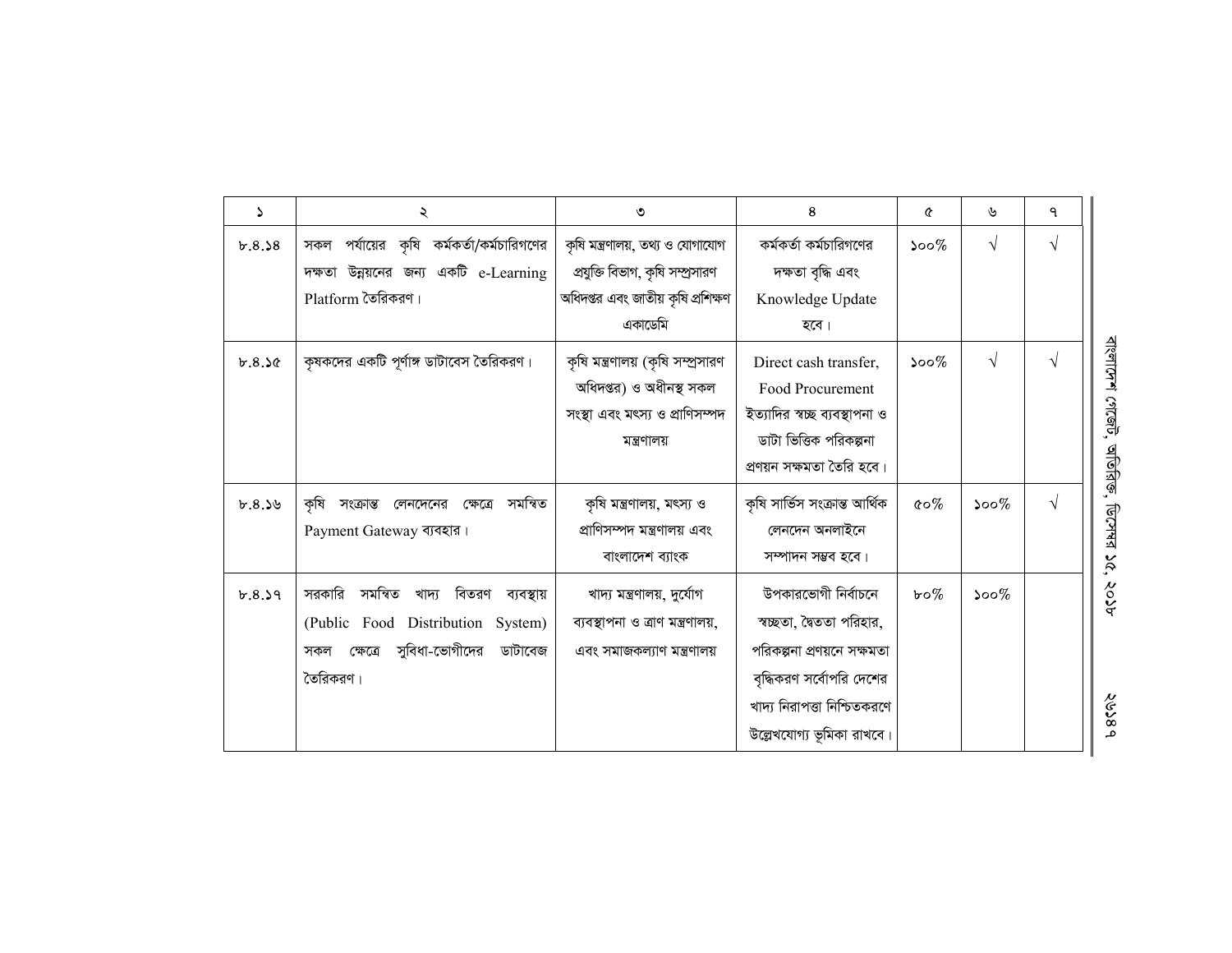| 2      | ২                                                                                                                                                                                                                                                              | ৩                                                                                                                                                    | 8                                                                                                                  | Q                                    | ৬          | ٩          |
|--------|----------------------------------------------------------------------------------------------------------------------------------------------------------------------------------------------------------------------------------------------------------------|------------------------------------------------------------------------------------------------------------------------------------------------------|--------------------------------------------------------------------------------------------------------------------|--------------------------------------|------------|------------|
| b.8.3b | পুষ্টি সমৃদ্ধ ফল, ফসল, সবজি, মসলা, হাঁস,<br>মুরগি, গবাদি পশুপালন, মৎস্য চাষ ইত্যাদিতে<br>নূতন প্রযুক্তি ব্যবহারের প্রায়োগিত জ্ঞান, পদ্ধতি<br>এবং স্টেপ বাই স্টেপ ব্যবহারিক প্রদর্শনি<br>সম্বলিত একটি ডিভাইস ও<br>প্ল্যাটফরম<br>independent প্রযুক্তি তৈরিকরণ। | কৃষি মন্ত্ৰণালয়, মৎস্য ও<br>প্ৰাণিসম্পদ মন্ত্ৰণালয় এবং তথ্য<br>ও যোগাযোগ প্রযুক্তি বিভাগ                                                           | উন্নত প্রযুক্তির ব্যবহারে<br>উৎসাহিত করা, খাদ্য<br>উৎপাদনে Disruptive<br>Technology ব্যবহারের<br>সুযোগ সৃষ্টি হবে। | $\mathfrak{c}\!\circ\!\mathscr{C}\!$ | ১০০ $\%$   | $\sqrt{ }$ |
| b.8.35 | মৎস্য ও প্রাণিসম্পদ সেক্টরে উৎপাদন বৃদ্ধি ও<br>real-time monitoring এর জন্য IoT ও<br>sensor based solution ব্যবহার POC ও<br>ব্যবহার করা।                                                                                                                       | মৎস্য ও প্রাণিসম্পদ মন্ত্রণালয়                                                                                                                      | উৎপাদনশীলতা বৃদ্ধি পাবে                                                                                            | ২০%                                  | ৬০%        | $500\%$    |
| b.8.30 | চিংড়ি রপ্তানিতে<br>ব্লকচেইনভিত্তিক<br>মাছ.<br>সাপ্লাইচেইন সিস্টেম ব্যবহার।                                                                                                                                                                                    | মৎস্য ও প্রাণিসম্পদ মন্ত্রণালয়                                                                                                                      | মাছ ও চিংড়ি রপ্তানিতে<br>বিশ্বাসযোগ্যতা তৈরি এবং<br>অধিক মূল্য প্ৰাপ্তি নিশ্চিত হবে।                              | $\mathcal{Q} \otimes \mathcal{C}$    | $\&o\%$    | $500\%$    |
| b.8.33 | মৎস্য ও প্রাণিসম্পদ ক্ষেত্র তথা প্রযুক্তিভিত্তিক<br>উড্ডাবনী চর্চার জন্য মৎস্য অধিদপ্তর এবং<br>প্রাণিসম্পদ অধিদপ্তরে একটি করে উদ্ভাবনী<br>ল্যাব স্থাপন।                                                                                                        | মৎস্য ও প্রাণিসম্পদ মন্ত্রণালয়                                                                                                                      | উৎপাদনশীলতা বৃদ্ধি পাবে                                                                                            | $500\%$                              | $\sqrt{ }$ |            |
| b.8.32 | সকল ধরনের কৃষকের কাছে কৃষি<br>ঋণ<br>GIS/GPS কৃষক<br>সহজলভ্য করার জন্য<br>ডাটাবেজ, জেলে ডাটাবেজ, হাঁস-মুরগী খামারী<br>ডাটাবেজ, ইনপুট এডভাইজরি সিস্টেম সমন্বয়ে<br>মোবাইল ফোন নির্ভর একটি এ্যাপ্লিকেশন<br>তৈরিকরণ।                                               | তথ্য ও যোগাযোগ প্রযুক্তি<br>বিভাগ, কৃষি মন্ত্ৰণালয়, মৎস ও<br>প্ৰাণিসম্পদ মন্ত্ৰণালয়,<br>পরিসংখ্যান ও তথ্য ব্যবস্থাপনা<br>বিভাগ এবং বাংলাদেশ ব্যাংক | প্রকৃত কৃষক প্রয়োজনের<br>সময় সহজে ঋণ সুবিধা<br>পাবেন, কৃষকের জন্য ঋণ<br>গ্রহণ ও পরিশোধ সহজতর<br>হবে।             | $500\%$                              | $\sqrt{ }$ | V          |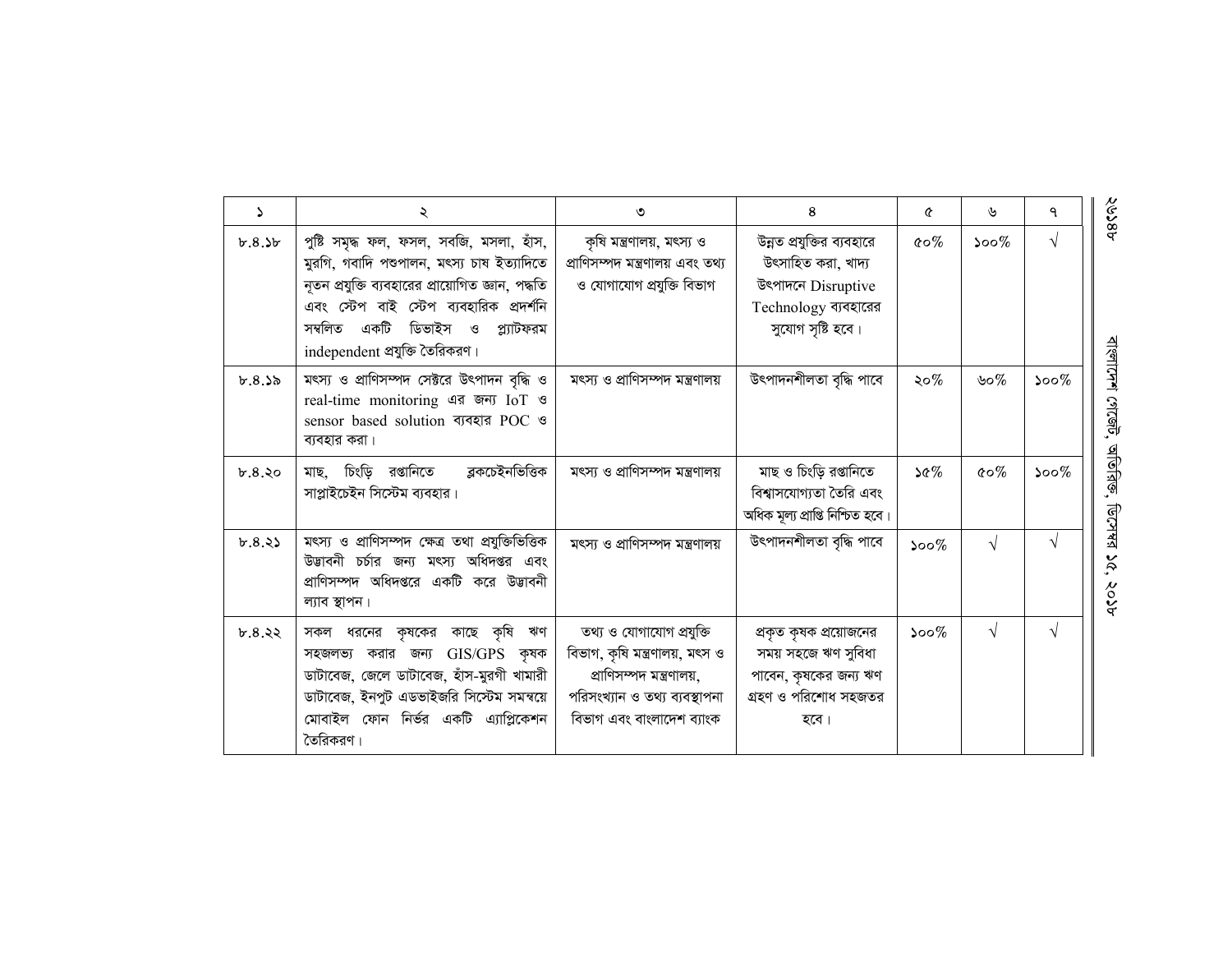| কৌশলগত বিষয়বম্ভ ৮.৫ : জাতীয় উৎপাদনশীলতা বৃদ্ধি করতে ডিজিটাল কমার্স, ডিজিটাল লেনদেন ও ডিজিটাল প্রযুক্তি নির্ভর শিল্পকে উৎসাহিতকরণ এবং শিল্প<br>বাণিজ্যের ডিজিটাল রূপান্তর |                                                                                                                      |                                                                                                  |                                                                                                                                                                                                             |         |            |            |  |  |  |
|----------------------------------------------------------------------------------------------------------------------------------------------------------------------------|----------------------------------------------------------------------------------------------------------------------|--------------------------------------------------------------------------------------------------|-------------------------------------------------------------------------------------------------------------------------------------------------------------------------------------------------------------|---------|------------|------------|--|--|--|
| د                                                                                                                                                                          | ২                                                                                                                    | ৩                                                                                                | 8                                                                                                                                                                                                           | ¢       | ৬          | ٩          |  |  |  |
| b.0.5                                                                                                                                                                      | সকল ক্ষেত্রে ই-পেমেন্ট ও মোবাইল-পেমেন্ট<br>চালু করার জন্য প্রয়োজনীয় ব্যবস্থা গ্রহণ।                                | তথ্য ও যোগাযোগ প্রযুক্তি<br>বিভাগ, অৰ্থ বিভাগ, আৰ্থিক<br>প্ৰতিষ্ঠান বিভাগ এবং বাংলাদেশ<br>ব্যাংক | সকল আৰ্থিক লেন-দেন<br>দ্ৰুত, স্বচ্ছ ও সাশ্ৰয়ী হবে।                                                                                                                                                         | $500\%$ | $\sqrt{ }$ | V          |  |  |  |
| 6.8.8                                                                                                                                                                      | নারী উদ্যোক্তাদের পণ্যের বাজার সম্প্রসারণের<br>জন্য বিদ্যমান তথ্য সেবা কেন্দ্রের মাধ্যমে ই-<br>কমাৰ্স সুবিধা প্ৰদান। | শিল্প মন্ত্রণালয়, স্থানীয় সরকার<br>বিভাগ এবং মহিলা ও শিশু<br>বিষয়ক মন্ত্ৰণালয়                | নিজ অঞ্চল ত্যাগ না করেও<br>নারীদের উপার্জনের সুযোগ<br>বৃদ্ধি পাবে, তাদের পণ্য ও<br>সেবা বাজারজাত করণের<br>জন্য কাৰ্যকরী সমবায় গঠনে<br>তাঁদেরকে সহায়তা করবে<br>এবং নতুন কর্মসংস্থানের<br>সুযোগ সৃষ্টি হবে। | $500\%$ | $\sqrt{ }$ | V          |  |  |  |
| $\mathfrak{b}$ . $\mathfrak{b}$ . $\mathfrak{b}$                                                                                                                           | ক্ষেত্রে ডিজিটাল লেনদেন উৎসাহিত<br>সকল<br>করার জন্য প্রণোদনা প্রদান।                                                 | অৰ্থ বিভাগ, তথ্য ও যোগাযোগ<br>প্রযুক্তি বিভাগ, জাতীয় রাজস্ব<br>বোৰ্ড এবং বাংলাদেশ ব্যাংক        | সকল আৰ্থিক লেন-দেন<br>ডিজিটাল পদ্ধতিতে সম্পাদন<br>করা উৎসাহিত হবে।                                                                                                                                          | $500\%$ | $\sqrt{ }$ | V          |  |  |  |
| b.0.8                                                                                                                                                                      | ২০৪১ সাল নাগাদ ডিজিটাল কারেসি কোন<br>পর্যায়ে পৌছাবে তার ওপর গবেষণার উদ্যোগ<br>গ্ৰহণ।                                | আৰ্থিক প্ৰতিষ্ঠান বিভাগ এবং<br>বাংলাদেশ ব্যাংক                                                   | গবেষণায় প্ৰাপ্ত ফলাফল<br>দেশের আর্থিক লেনদেন<br>ডিজিটাল পদ্ধতিতে সম্পাদন<br>সহজতর করবে।                                                                                                                    | $500\%$ | $\sqrt{}$  | $\sqrt{ }$ |  |  |  |

বাংলাদেশ গেজেট, অতিরিজ, ডিসেমর ১৫, ২০১৮